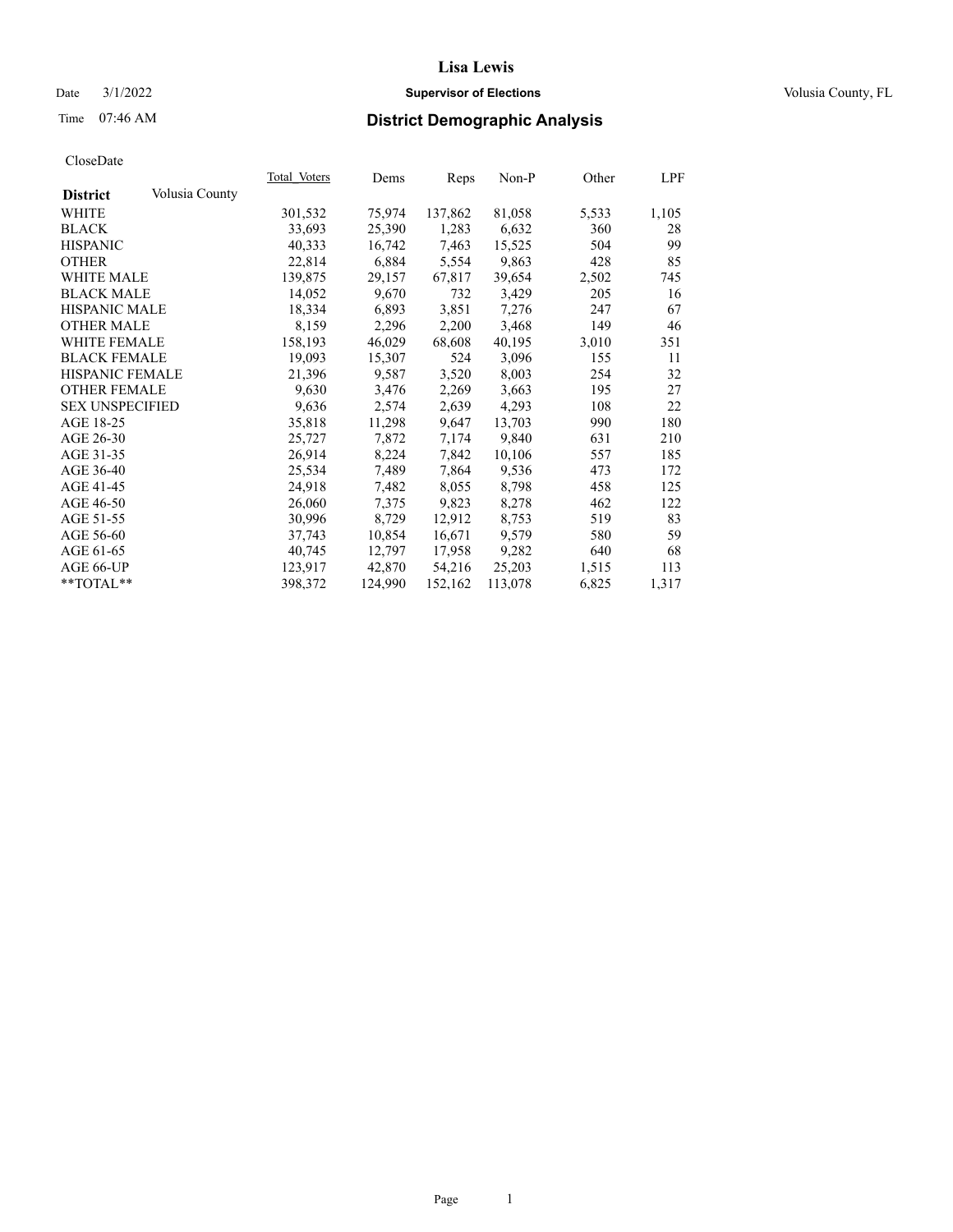## Date  $3/1/2022$  **Supervisor of Elections Supervisor of Elections** Volusia County, FL

| CloseDate |
|-----------|
|-----------|

|                        | Total Voters              | Dems   | Reps   | Non-P  | Other | LPF |
|------------------------|---------------------------|--------|--------|--------|-------|-----|
| <b>District</b>        | County Council District 1 |        |        |        |       |     |
| WHITE                  | 60,666                    | 15,168 | 28,818 | 15,382 | 1,046 | 252 |
| <b>BLACK</b>           | 5,961                     | 4,562  | 235    | 1,106  | 52    | 6   |
| <b>HISPANIC</b>        | 9,260                     | 3,684  | 1,755  | 3,666  | 134   | 21  |
| <b>OTHER</b>           | 4,505                     | 1,394  | 1,073  | 1,954  | 65    | 19  |
| <b>WHITE MALE</b>      | 27,614                    | 5,720  | 13,906 | 7,372  | 452   | 164 |
| <b>BLACK MALE</b>      | 2,451                     | 1,731  | 122    | 563    | 30    | 5   |
| <b>HISPANIC MALE</b>   | 4,067                     | 1,448  | 876    | 1,672  | 57    | 14  |
| <b>OTHER MALE</b>      | 1,543                     | 457    | 417    | 645    | 16    | 8   |
| WHITE FEMALE           | 32,388                    | 9,310  | 14,624 | 7,783  | 586   | 85  |
| <b>BLACK FEMALE</b>    | 3,410                     | 2,757  | 106    | 524    | 22    | 1   |
| <b>HISPANIC FEMALE</b> | 5,047                     | 2,167  | 861    | 1,936  | 76    | 7   |
| <b>OTHER FEMALE</b>    | 1,904                     | 698    | 420    | 743    | 38    | 5   |
| <b>SEX UNSPECIFIED</b> | 1,967                     | 520    | 548    | 870    | 20    | 9   |
| AGE 18-25              | 7,508                     | 2,328  | 2,087  | 2,865  | 186   | 42  |
| AGE 26-30              | 5,366                     | 1,585  | 1,642  | 1,970  | 125   | 44  |
| AGE 31-35              | 5,701                     | 1,653  | 1,768  | 2,122  | 119   | 39  |
| AGE 36-40              | 5,441                     | 1,481  | 1,818  | 2,016  | 85    | 41  |
| AGE 41-45              | 5,252                     | 1,468  | 1,830  | 1,836  | 92    | 26  |
| AGE 46-50              | 5,280                     | 1,508  | 2,042  | 1,608  | 97    | 25  |
| AGE 51-55              | 6,197                     | 1,685  | 2,703  | 1,700  | 89    | 20  |
| AGE 56-60              | 7,185                     | 2,025  | 3,304  | 1,730  | 112   | 14  |
| AGE 61-65              | 7,545                     | 2,364  | 3,512  | 1,535  | 113   | 21  |
| AGE 66-UP              | 24,917                    | 8,711  | 11,175 | 4,726  | 279   | 26  |
| **TOTAL**              | 80,392                    | 24,808 | 31,881 | 22,108 | 1,297 | 298 |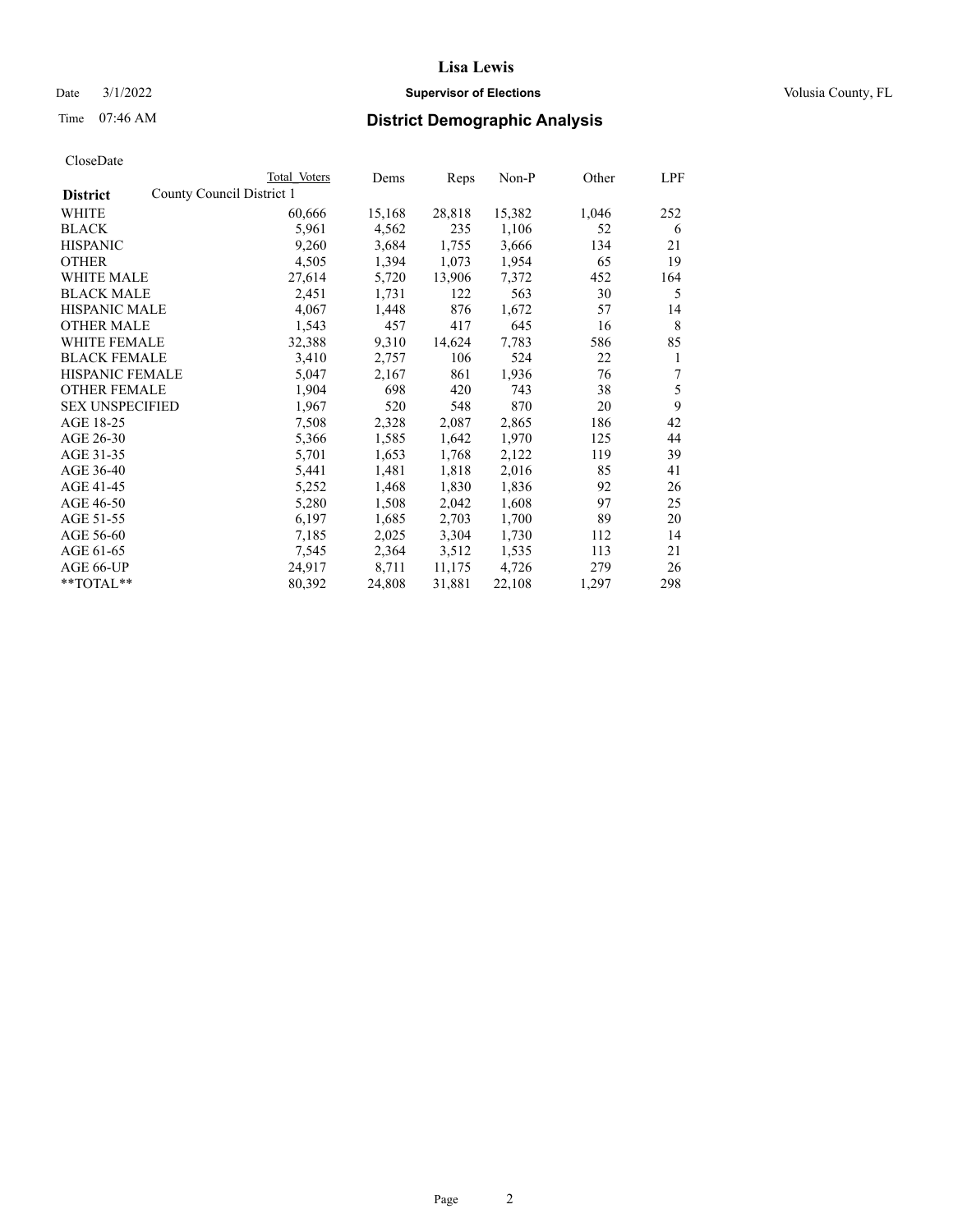## Date  $3/1/2022$  **Supervisor of Elections Supervisor of Elections** Volusia County, FL

## Time 07:46 AM **District Demographic Analysis**

|                        | Total Voters              | Dems           | Reps   | Non-P  | Other | LPF |
|------------------------|---------------------------|----------------|--------|--------|-------|-----|
| <b>District</b>        | County Council District 2 |                |        |        |       |     |
| WHITE                  | 56,344                    | 14,928         | 24,483 | 15,601 | 1,127 | 205 |
| <b>BLACK</b>           | 10,585                    | 8,199          | 334    | 1,949  | 99    | 4   |
| <b>HISPANIC</b>        |                           | 3,261<br>1,313 | 709    | 1,182  | 44    | 13  |
| <b>OTHER</b>           |                           | 4,583<br>1,410 | 1,044  | 2,011  | 102   | 16  |
| WHITE MALE             | 26,266                    | 5,776          | 12,111 | 7,720  | 527   | 132 |
| <b>BLACK MALE</b>      |                           | 4,226<br>3,044 | 186    | 937    | 57    | 2   |
| <b>HISPANIC MALE</b>   |                           | 1,497<br>543   | 362    | 558    | 26    | 8   |
| <b>OTHER MALE</b>      |                           | 1,655<br>477   | 422    | 712    | 35    | 9   |
| <b>WHITE FEMALE</b>    | 29,391                    | 8,974          | 12,119 | 7,631  | 596   | 71  |
| <b>BLACK FEMALE</b>    |                           | 6,162<br>5,000 | 141    | 977    | 42    | 2   |
| <b>HISPANIC FEMALE</b> |                           | 1,710<br>749   | 339    | 599    | 18    | 5   |
| <b>OTHER FEMALE</b>    |                           | 1,936<br>694   | 438    | 751    | 48    | 5   |
| <b>SEX UNSPECIFIED</b> |                           | 1,930<br>593   | 452    | 858    | 23    | 4   |
| AGE 18-25              |                           | 7,087<br>2,675 | 1,539  | 2,642  | 189   | 42  |
| AGE 26-30              |                           | 5,026<br>1,763 | 1,189  | 1,882  | 155   | 37  |
| AGE 31-35              |                           | 4,762<br>1,739 | 1,162  | 1,727  | 104   | 30  |
| AGE 36-40              |                           | 4,296<br>1,473 | 1,165  | 1,525  | 107   | 26  |
| AGE 41-45              |                           | 3,995<br>1,416 | 1,149  | 1,334  | 78    | 18  |
| AGE 46-50              |                           | 4,239<br>1,366 | 1,460  | 1,323  | 65    | 25  |
| AGE 51-55              |                           | 5,371<br>1,718 | 2,053  | 1,497  | 90    | 13  |
| AGE 56-60              |                           | 7,073<br>2,255 | 2,936  | 1,769  | 101   | 12  |
| AGE 61-65              |                           | 7,894<br>2,695 | 3,279  | 1,778  | 132   | 10  |
| AGE 66-UP              | 25,030                    | 8,750          | 10,638 | 5,266  | 351   | 25  |
| **TOTAL**              | 74,773                    | 25,850         | 26,570 | 20,743 | 1,372 | 238 |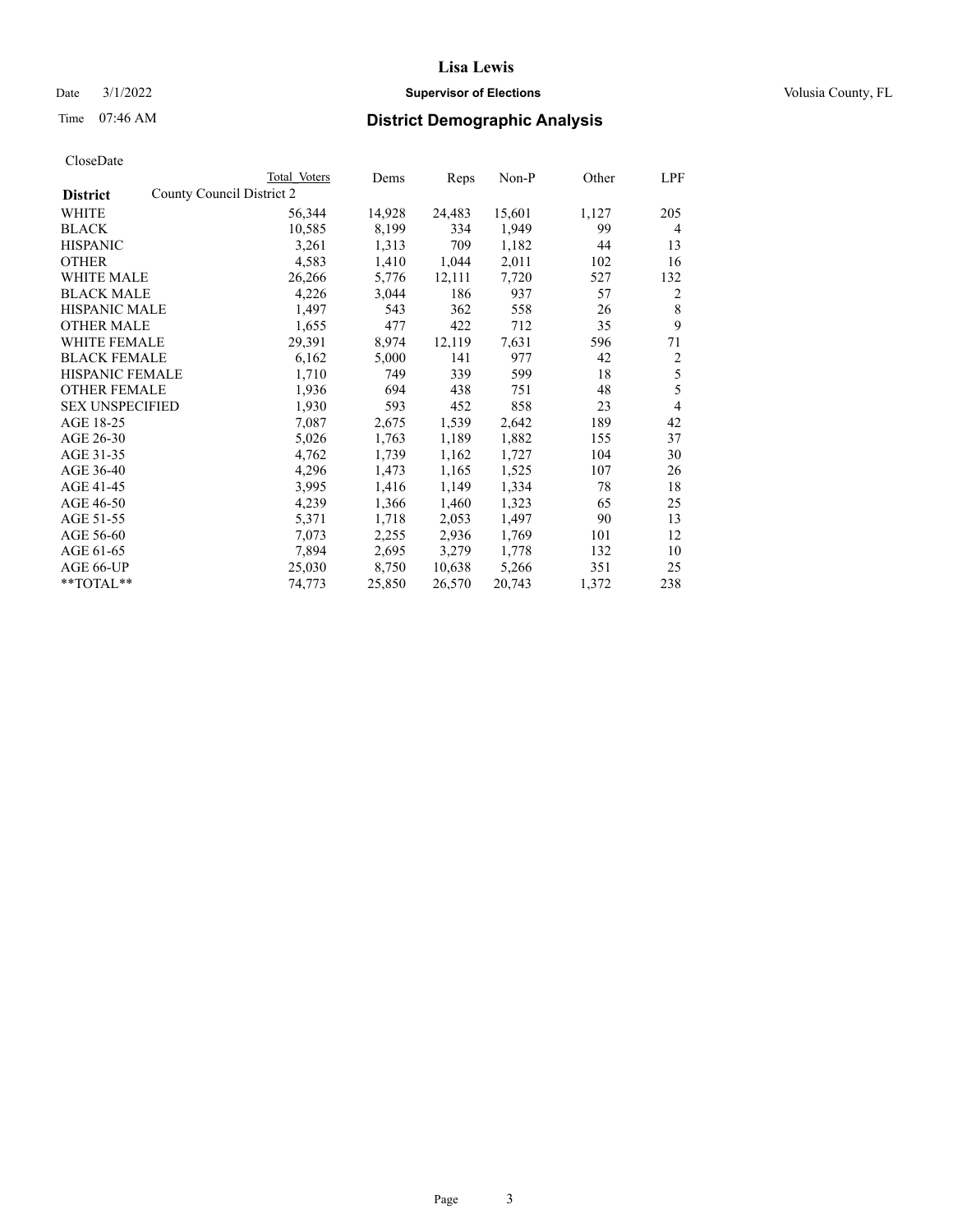## Date  $3/1/2022$  **Supervisor of Elections Supervisor of Elections** Volusia County, FL

| Total Voters | Dems                                | Reps   | Non-P  | Other | LPF            |
|--------------|-------------------------------------|--------|--------|-------|----------------|
|              |                                     |        |        |       |                |
| 77,259       | 18,766                              | 36,282 | 20,477 | 1,488 | 246            |
| 2,210        | 1,643                               | 107    | 429    | 28    | 3              |
| 2,381        | 778                                 | 660    | 885    | 51    | 7              |
| 3,837        | 1,046                               | 1,130  | 1,572  | 73    | 16             |
| 36,207       | 7,263                               | 18,054 | 10,035 | 691   | 164            |
| 1,028        | 712                                 | 62     | 238    | 15    | 1              |
| 1,058        | 307                                 | 316    | 405    | 25    | 5              |
| 1,350        | 352                                 | 417    | 544    | 29    | 8              |
| 40,231       | 11,312                              | 17,887 | 10,161 | 792   | 79             |
| 1,144        | 899                                 | 43     | 187    | 13    | 2              |
| 1,279        | 453                                 | 333    | 465    | 26    | $\overline{c}$ |
| 1,610        | 529                                 | 476    | 567    | 31    | 7              |
| 1,779        | 406                                 | 591    | 760    | 18    | $\overline{4}$ |
| 6,330        | 1,560                               | 2,274  | 2,241  | 231   | 24             |
| 4,613        | 1,092                               | 1,594  | 1,764  | 119   | 44             |
| 4,881        | 1,148                               | 1,768  | 1,809  | 112   | 44             |
| 4,801        | 1,151                               | 1,788  | 1,742  | 90    | 30             |
| 4,961        | 1,115                               | 1,966  | 1,755  | 97    | 28             |
| 5,530        | 1,149                               | 2,474  | 1,759  | 120   | 28             |
| 6,702        | 1,419                               | 3,282  | 1,843  | 139   | 19             |
| 8,485        | 1,929                               | 4,282  | 2,114  | 143   | 17             |
| 9,462        | 2,453                               | 4,593  | 2,226  | 176   | 14             |
|              | 9,217                               | 14,158 | 6,110  | 413   | 24             |
| 85,687       | 22,233                              | 38,179 | 23,363 | 1,640 | 272            |
|              | County Council District 3<br>29,922 |        |        |       |                |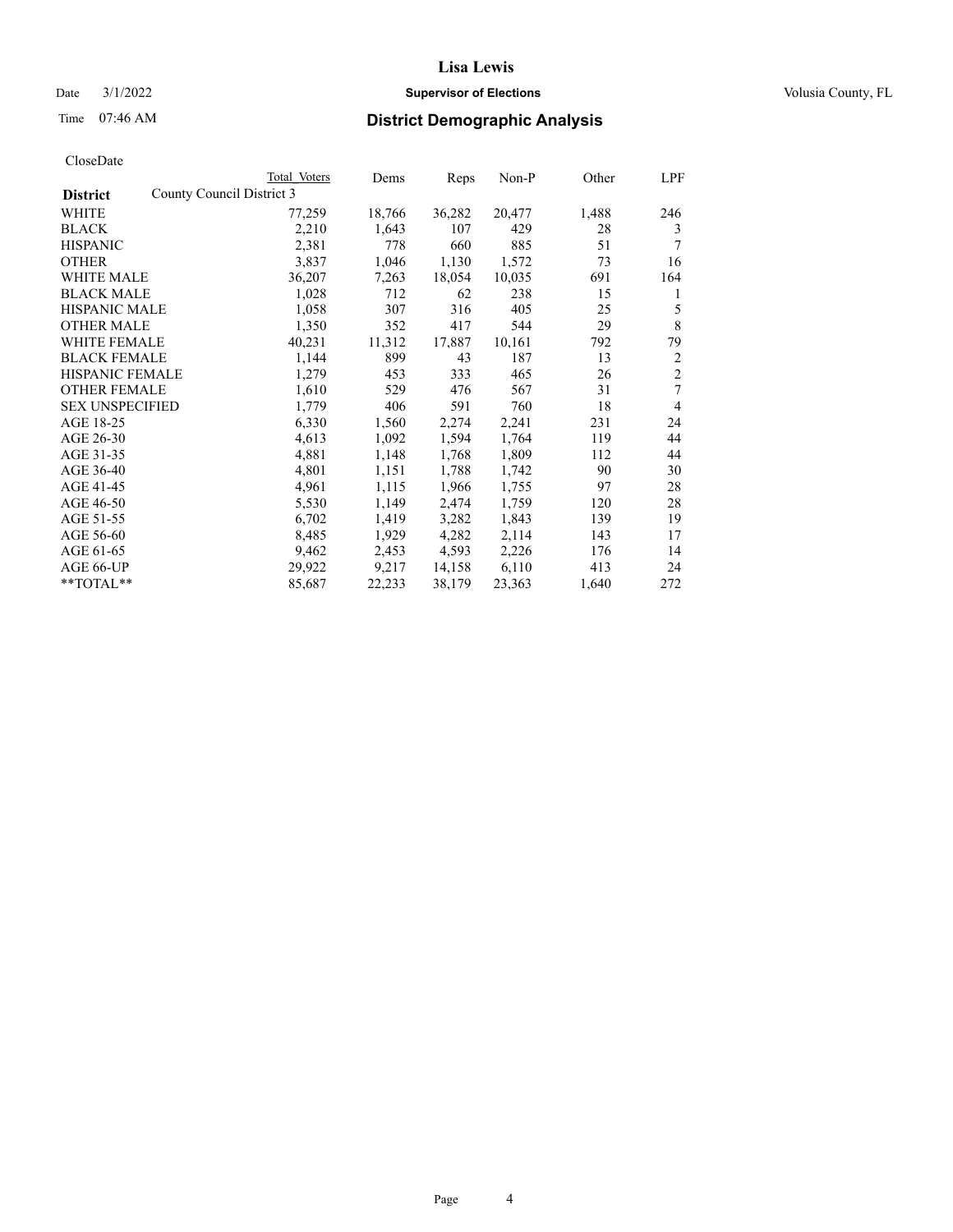## Date  $3/1/2022$  **Supervisor of Elections Supervisor of Elections** Volusia County, FL

| CloseDate |
|-----------|
|-----------|

|                                              | Total Voters | Dems   | Reps   | Non-P  | Other | LPF            |
|----------------------------------------------|--------------|--------|--------|--------|-------|----------------|
| County Council District 4<br><b>District</b> |              |        |        |        |       |                |
| WHITE                                        | 64,693       | 16,876 | 29,364 | 17,066 | 1,162 | 225            |
| <b>BLACK</b>                                 | 7,649        | 5,769  | 273    | 1,508  | 92    | 7              |
| <b>HISPANIC</b>                              | 3,132        | 1,143  | 773    | 1,137  | 60    | 19             |
| <b>OTHER</b>                                 | 4,754        | 1,399  | 1,230  | 2,019  | 94    | 12             |
| WHITE MALE                                   | 29,857       | 6,423  | 14,380 | 8,363  | 529   | 162            |
| <b>BLACK MALE</b>                            | 3,048        | 2,061  | 161    | 772    | 49    | 5              |
| <b>HISPANIC MALE</b>                         | 1,395        | 446    | 382    | 523    | 31    | 13             |
| <b>OTHER MALE</b>                            | 1,776        | 481    | 495    | 752    | 41    | 7              |
| WHITE FEMALE                                 | 34,152       | 10,309 | 14,688 | 8,462  | 631   | 62             |
| <b>BLACK FEMALE</b>                          | 4,480        | 3,617  | 106    | 712    | 43    | $\overline{c}$ |
| <b>HISPANIC FEMALE</b>                       | 1,676        | 678    | 376    | 588    | 28    | 6              |
| <b>OTHER FEMALE</b>                          | 1,983        | 697    | 503    | 742    | 37    | 4              |
| <b>SEX UNSPECIFIED</b>                       | 1,860        | 475    | 548    | 816    | 19    | $\overline{2}$ |
| AGE 18-25                                    | 6,991        | 2,189  | 2,055  | 2,512  | 196   | 39             |
| AGE 26-30                                    | 4,607        | 1,518  | 1,285  | 1,660  | 105   | 39             |
| AGE 31-35                                    | 4,740        | 1,548  | 1,385  | 1,670  | 102   | 35             |
| AGE 36-40                                    | 4,522        | 1,376  | 1,404  | 1,634  | 79    | 29             |
| AGE 41-45                                    | 4,416        | 1,352  | 1,470  | 1,485  | 81    | 28             |
| AGE 46-50                                    | 4,814        | 1,337  | 1,910  | 1,444  | 96    | 27             |
| AGE 51-55                                    | 6,104        | 1,676  | 2,608  | 1,692  | 111   | 17             |
| AGE 56-60                                    | 7,874        | 2,164  | 3,539  | 2,029  | 135   | 7              |
| AGE 61-65                                    | 8,886        | 2,802  | 3,890  | 2,010  | 167   | 17             |
| AGE 66-UP                                    | 27,274       | 9,225  | 12,094 | 5,594  | 336   | 25             |
| **TOTAL**                                    | 80,228       | 25,187 | 31,640 | 21,730 | 1,408 | 263            |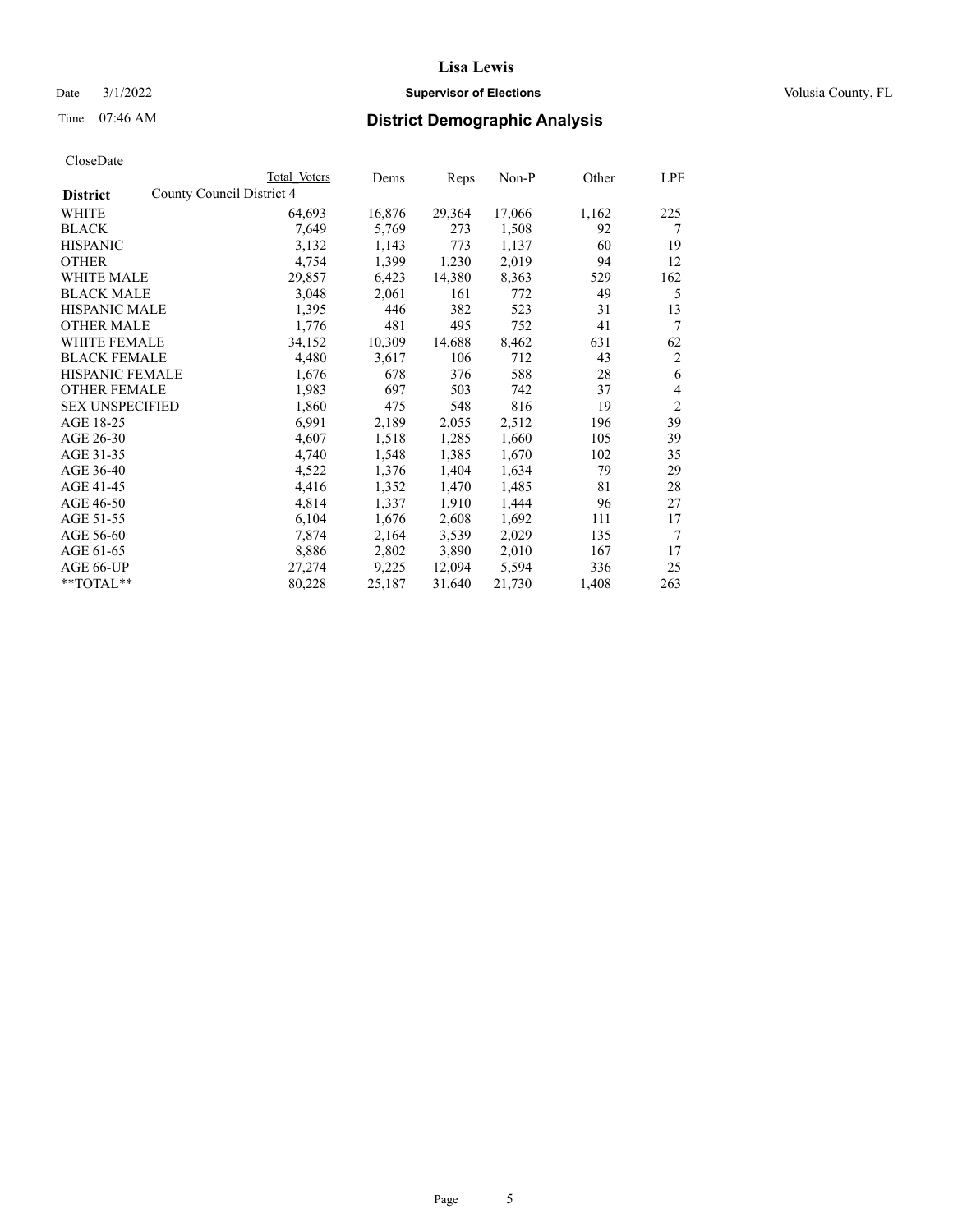## Date  $3/1/2022$  **Supervisor of Elections Supervisor of Elections** Volusia County, FL

| CloseDate |
|-----------|
|-----------|

|                                              | Total Voters | Dems   | Reps   | Non-P  | Other | LPF |
|----------------------------------------------|--------------|--------|--------|--------|-------|-----|
| County Council District 5<br><b>District</b> |              |        |        |        |       |     |
| WHITE                                        | 42,570       | 10,236 | 18,915 | 12,532 | 710   | 177 |
| <b>BLACK</b>                                 | 7,288        | 5,217  | 334    | 1,640  | 89    | 8   |
| <b>HISPANIC</b>                              | 22,299       | 9,824  | 3,566  | 8,655  | 215   | 39  |
| <b>OTHER</b>                                 | 5,135        | 1,635  | 1,077  | 2,307  | 94    | 22  |
| <b>WHITE MALE</b>                            | 19,931       | 3,975  | 9,366  | 6,164  | 303   | 123 |
| <b>BLACK MALE</b>                            | 3,299        | 2,122  | 201    | 919    | 54    | 3   |
| <b>HISPANIC MALE</b>                         | 10,317       | 4,149  | 1,915  | 4,118  | 108   | 27  |
| <b>OTHER MALE</b>                            | 1,835        | 529    | 449    | 815    | 28    | 14  |
| <b>WHITE FEMALE</b>                          | 22,031       | 6,124  | 9,290  | 6,158  | 405   | 54  |
| <b>BLACK FEMALE</b>                          | 3,897        | 3,034  | 128    | 696    | 35    | 4   |
| <b>HISPANIC FEMALE</b>                       | 11,684       | 5,540  | 1,611  | 4,415  | 106   | 12  |
| <b>OTHER FEMALE</b>                          | 2,197        | 858    | 432    | 860    | 41    | 6   |
| <b>SEX UNSPECIFIED</b>                       | 2,100        | 580    | 500    | 989    | 28    | 3   |
| AGE 18-25                                    | 7,902        | 2,546  | 1,692  | 3,443  | 188   | 33  |
| AGE 26-30                                    | 6,115        | 1,914  | 1,464  | 2,564  | 127   | 46  |
| AGE 31-35                                    | 6,830        | 2,136  | 1,759  | 2,778  | 120   | 37  |
| AGE 36-40                                    | 6,474        | 2,008  | 1,689  | 2,619  | 112   | 46  |
| AGE 41-45                                    | 6,294        | 2,131  | 1,640  | 2,388  | 110   | 25  |
| AGE 46-50                                    | 6,197        | 2,015  | 1,937  | 2,144  | 84    | 17  |
| AGE 51-55                                    | 6,622        | 2,231  | 2,266  | 2,021  | 90    | 14  |
| AGE 56-60                                    | 7,126        | 2,481  | 2,610  | 1,937  | 89    | 9   |
| AGE 61-65                                    | 6,958        | 2,483  | 2,684  | 1,733  | 52    | 6   |
| AGE 66-UP                                    | 16,774       | 6,967  | 6,151  | 3,507  | 136   | 13  |
| $*$ $TOTAL**$                                | 77,292       | 26,912 | 23,892 | 25,134 | 1,108 | 246 |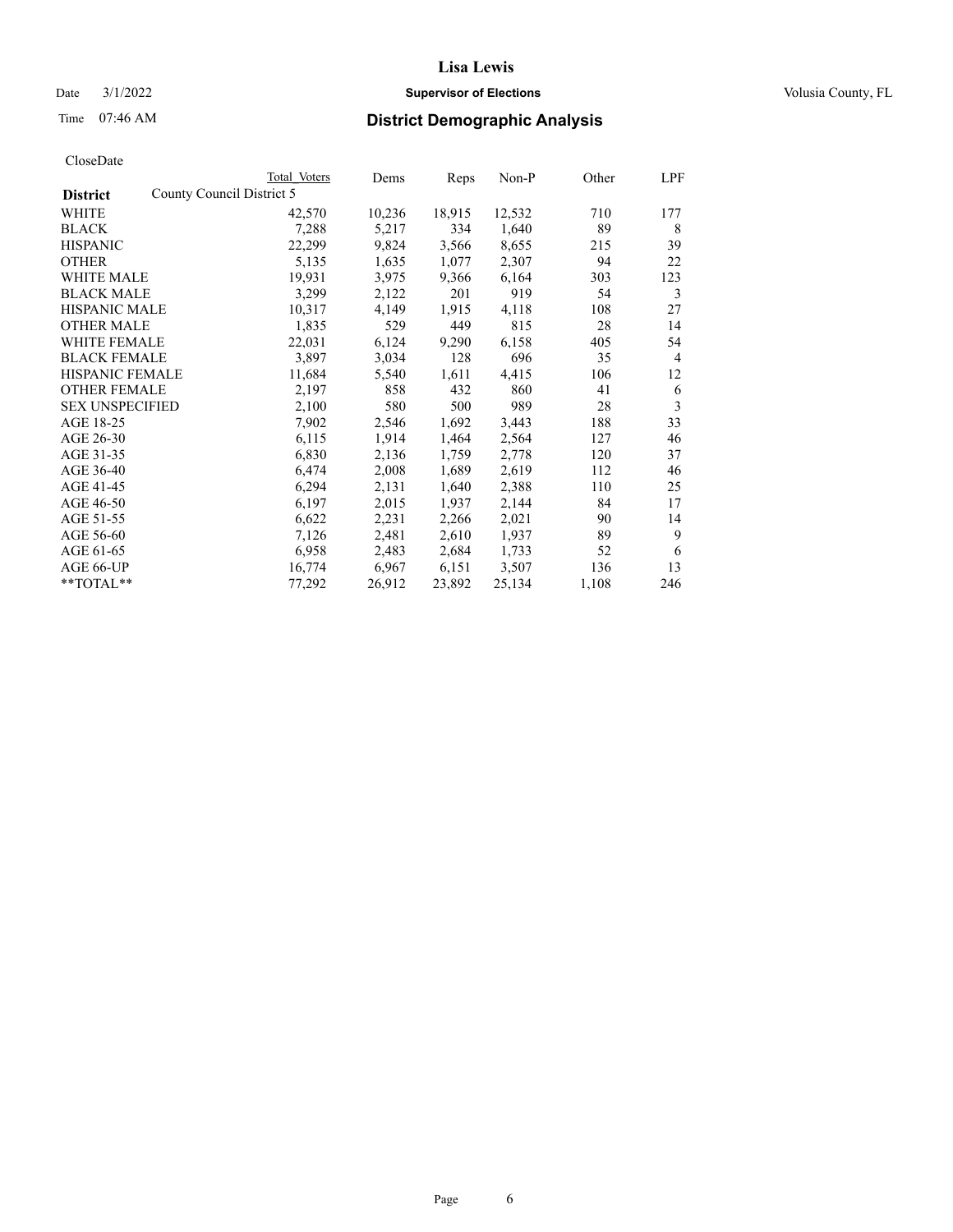### Date  $3/1/2022$  **Supervisor of Elections** Volusia County, FL

## Time 07:46 AM **District Demographic Analysis**

|                        | Total Voters                 | Dems | Reps | Non-P | Other          | LPF            |
|------------------------|------------------------------|------|------|-------|----------------|----------------|
| <b>District</b>        | Indigo Community Development |      |      |       |                |                |
| WHITE                  | 1,454                        | 323  | 726  | 361   | 36             | 8              |
| <b>BLACK</b>           | 198                          | 129  | 17   | 48    | 4              | 0              |
| <b>HISPANIC</b>        | 108                          | 30   | 37   | 39    | 2              | 0              |
| <b>OTHER</b>           | 155                          | 39   | 40   | 72    | 3              |                |
| <b>WHITE MALE</b>      | 706                          | 120  | 363  | 194   | 22             | 7              |
| <b>BLACK MALE</b>      | 101                          | 52   | 12   | 33    | $\overline{4}$ | 0              |
| <b>HISPANIC MALE</b>   | 46                           | 11   | 16   | 19    | $\theta$       | 0              |
| <b>OTHER MALE</b>      | 63                           | 19   | 13   | 30    | $\theta$       |                |
| <b>WHITE FEMALE</b>    | 734                          | 201  | 353  | 165   | 14             |                |
| <b>BLACK FEMALE</b>    | 95                           | 76   | 5    | 14    | $\theta$       | 0              |
| <b>HISPANIC FEMALE</b> | 62                           | 19   | 21   | 20    | 2              | 0              |
| <b>OTHER FEMALE</b>    | 68                           | 18   | 19   | 29    | $\overline{c}$ | 0              |
| <b>SEX UNSPECIFIED</b> | 39                           | 5    | 17   | 16    | 1              | 0              |
| AGE 18-25              | 175                          | 55   | 39   | 77    | 1              | 3              |
| AGE 26-30              | 89                           | 22   | 42   | 23    | 1              |                |
| AGE 31-35              | 137                          | 44   | 48   | 40    | $\overline{4}$ |                |
| AGE 36-40              | 117                          | 32   | 45   | 39    | 1              | 0              |
| AGE 41-45              | 116                          | 37   | 40   | 35    | 4              | 0              |
| AGE 46-50              | 141                          | 40   | 55   | 40    | 4              | $\overline{2}$ |
| AGE 51-55              | 151                          | 46   | 63   | 39    | 2              | 1              |
| AGE 56-60              | 201                          | 44   | 90   | 59    | 7              |                |
| AGE 61-65              | 188                          | 49   | 95   | 38    | 6              | 0              |
| AGE 66-UP              | 600                          | 152  | 303  | 130   | 15             | 0              |
| **TOTAL**              | 1,915                        | 521  | 820  | 520   | 45             | 9              |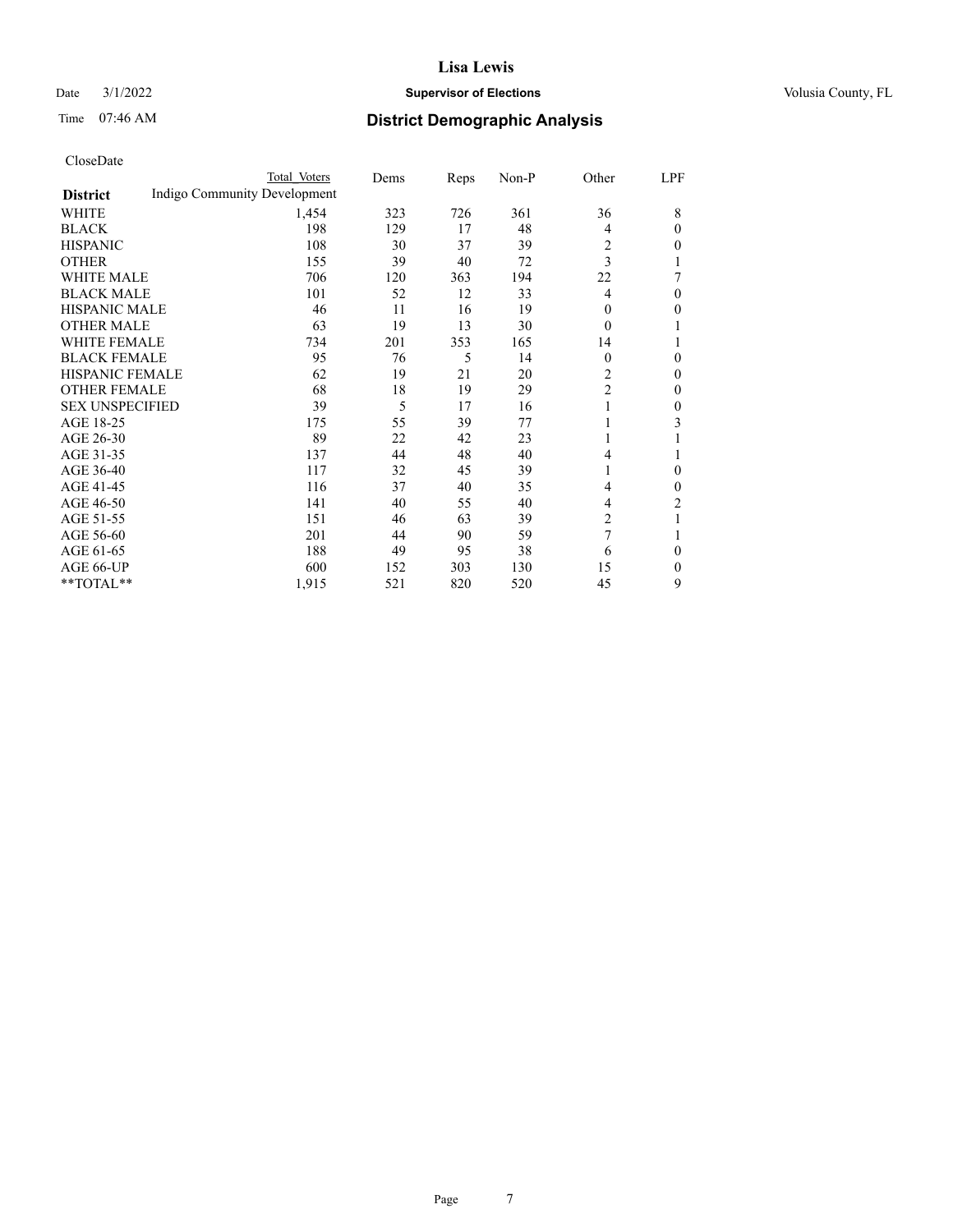## Date  $3/1/2022$  **Supervisor of Elections Supervisor of Elections** Volusia County, FL

# Time 07:46 AM **District Demographic Analysis**

|                        |                  | Total Voters | Dems           | Reps           | Non-P | Other          | LPF |
|------------------------|------------------|--------------|----------------|----------------|-------|----------------|-----|
| <b>District</b>        | Orlandia Heights |              |                |                |       |                |     |
| WHITE                  |                  | 707          | 161            | 349            | 189   | 7              |     |
| <b>BLACK</b>           |                  | 11           | 6              | $\overline{2}$ | 3     | 0              | 0   |
| <b>HISPANIC</b>        |                  | 43           | 8              | 14             | 20    | 0              |     |
| <b>OTHER</b>           |                  | 38           | 9              | 11             | 18    | 0              | 0   |
| WHITE MALE             |                  | 364          | 74             | 174            | 109   | 6              |     |
| <b>BLACK MALE</b>      |                  | 5            | 3              | 1              |       | 0              | 0   |
| <b>HISPANIC MALE</b>   |                  | 18           | 2              | 6              | 9     | 0              |     |
| <b>OTHER MALE</b>      |                  | 14           | $\overline{2}$ | 6              | 6     | 0              | 0   |
| WHITE FEMALE           |                  | 331          | 87             | 170            | 73    |                | 0   |
| <b>BLACK FEMALE</b>    |                  | 5            | 3              |                |       | 0              | 0   |
| <b>HISPANIC FEMALE</b> |                  | 23           | 6              | 7              | 10    | 0              | 0   |
| <b>OTHER FEMALE</b>    |                  | 16           | 6              | 4              | 6     | 0              | 0   |
| <b>SEX UNSPECIFIED</b> |                  | 23           |                | 7              | 15    | 0              | 0   |
| AGE 18-25              |                  | 74           | 14             | 28             | 31    |                | 0   |
| AGE 26-30              |                  | 29           | 5              | 13             | 10    | 0              |     |
| AGE 31-35              |                  | 64           | 12             | 29             | 23    | 0              | 0   |
| AGE 36-40              |                  | 56           |                | 28             | 21    | 0              | 0   |
| AGE 41-45              |                  | 45           |                | 17             | 21    | 0              | 0   |
| AGE 46-50              |                  | 61           | 6              | 26             | 28    | 0              |     |
| AGE 51-55              |                  | 73           | 13             | 45             | 13    | 2              | 0   |
| AGE 56-60              |                  | 100          | 22             | 52             | 24    | $\overline{c}$ | 0   |
| AGE 61-65              |                  | 94           | 23             | 44             | 26    |                | 0   |
| AGE 66-UP              |                  | 203          | 75             | 94             | 33    |                | 0   |
| **TOTAL**              |                  | 799          | 184            | 376            | 230   | 7              | 2   |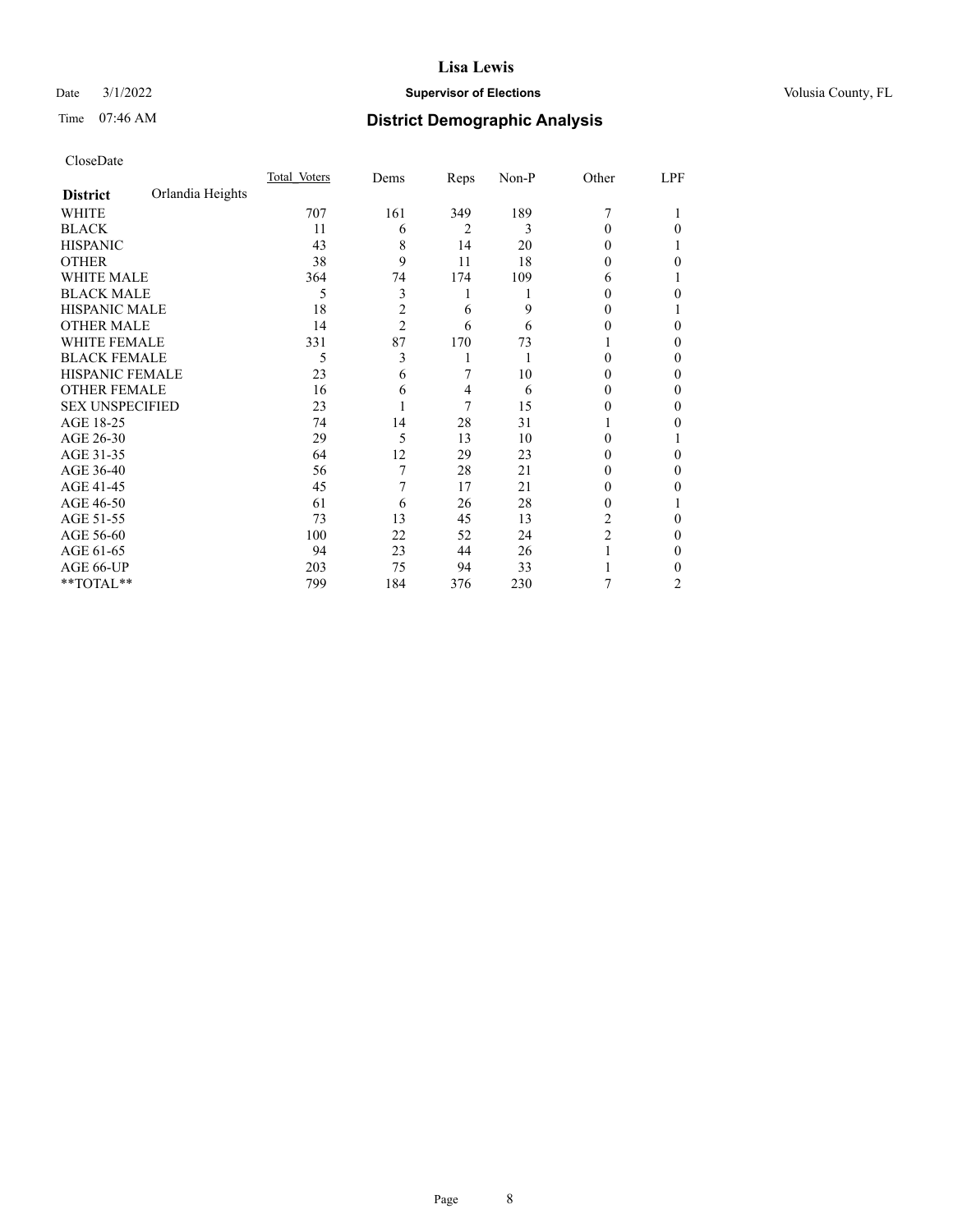### Date  $3/1/2022$  **Supervisor of Elections** Volusia County, FL

## Time 07:46 AM **District Demographic Analysis**

|                        |             | Total Voters | Dems | Reps     | Non-P | Other         | LPF |
|------------------------|-------------|--------------|------|----------|-------|---------------|-----|
| <b>District</b>        | One Daytona |              |      |          |       |               |     |
| WHITE                  |             | 59           | 13   | 21       | 23    | 2             | 0   |
| <b>BLACK</b>           |             | 11           | 8    |          |       |               |     |
| <b>HISPANIC</b>        |             | 14           | 4    | 4        |       | 2             | 0   |
| <b>OTHER</b>           |             | 6            | 0    | 2        |       |               |     |
| <b>WHITE MALE</b>      |             | 35           | 6    | 15       | 13    |               |     |
| <b>BLACK MALE</b>      |             | 8            | 6    |          | 0     |               | 0   |
| <b>HISPANIC MALE</b>   |             |              |      |          |       |               |     |
| <b>OTHER MALE</b>      |             |              |      |          | 2     |               | 0   |
| <b>WHITE FEMALE</b>    |             | 24           |      | 6        | 10    |               |     |
| <b>BLACK FEMALE</b>    |             | 3            |      | 0        |       |               | 0   |
| HISPANIC FEMALE        |             |              |      |          |       |               |     |
| <b>OTHER FEMALE</b>    |             |              | 0    |          |       |               |     |
| <b>SEX UNSPECIFIED</b> |             |              |      | 0        | 0     | 0             | 0   |
| AGE 18-25              |             | 25           |      |          | 11    | 2             | 0   |
| AGE 26-30              |             | 14           | 4    | 4        | 4     | 2             | 0   |
| AGE 31-35              |             | 16           | 10   | 2        | 3     |               |     |
| AGE 36-40              |             | ╮            | 0    | 3        |       | 0             | 0   |
| AGE 41-45              |             |              |      |          |       |               |     |
| AGE 46-50              |             |              |      | 3        |       |               | 0   |
| AGE 51-55              |             | 11           |      |          |       |               | 0   |
| AGE 56-60              |             |              |      |          |       |               | 0   |
| AGE 61-65              |             | 4            | 0    | 3        |       |               | 0   |
| AGE 66-UP              |             | ╮            |      | $\theta$ |       |               |     |
| **TOTAL**              |             | 90           | 25   | 28       | 32    | $\mathcal{D}$ | 0   |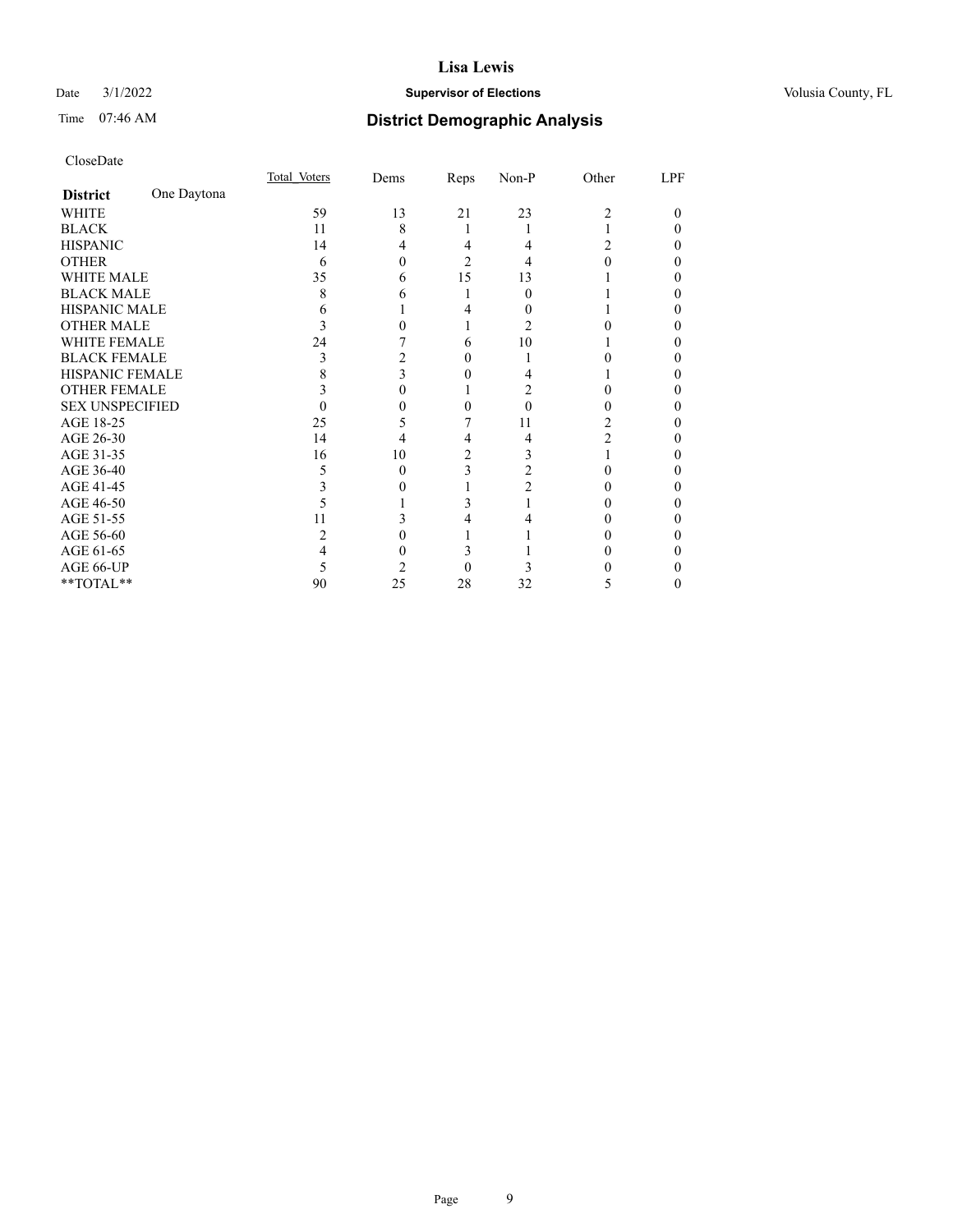## Date  $3/1/2022$  **Supervisor of Elections Supervisor of Elections** Volusia County, FL

# Time 07:46 AM **District Demographic Analysis**

|                                       | Total Voters | Dems | Reps     | Non-P | Other    | LPF |
|---------------------------------------|--------------|------|----------|-------|----------|-----|
| Tomoka Town Center<br><b>District</b> |              |      |          |       |          |     |
| <b>WHITE</b>                          | 164          | 31   | 64       | 64    | 4        |     |
| <b>BLACK</b>                          | 55           | 37   | 1        | 13    | 4        | 0   |
| <b>HISPANIC</b>                       | 30           | 12   | 6        | 12    | $\theta$ | 0   |
| <b>OTHER</b>                          | 21           | 8    | 2        | 11    |          |     |
| <b>WHITE MALE</b>                     | 91           | 13   | 38       | 37    | 2        |     |
| <b>BLACK MALE</b>                     | 21           | 14   | $\Omega$ | 6     |          | 0   |
| <b>HISPANIC MALE</b>                  | 16           | 9    | 4        | 3     |          | 0   |
| <b>OTHER MALE</b>                     | 10           | 3    |          | 6     | 0        | 0   |
| <b>WHITE FEMALE</b>                   | 72           | 17   | 26       | 27    | 2        | 0   |
| <b>BLACK FEMALE</b>                   | 33           | 22   | 1        |       | 3        | 0   |
| <b>HISPANIC FEMALE</b>                | 13           | 3    |          | 9     | 0        | 0   |
| <b>OTHER FEMALE</b>                   |              | 3    |          | 3     |          | 0   |
| <b>SEX UNSPECIFIED</b>                |              | 4    |          | 2     |          | 0   |
| AGE 18-25                             | 86           | 28   | 18       | 39    |          |     |
| AGE 26-30                             | 55           | 18   | 14       | 21    |          |     |
| AGE 31-35                             | 35           | 12   | 5        | 15    | 3        |     |
| AGE 36-40                             | 12           | 4    | 3        | 5     |          | 0   |
| AGE 41-45                             | 23           | 8    | 6        | 8     |          | 0   |
| AGE 46-50                             | 11           | 3    | 5        | 3     |          | 0   |
| AGE 51-55                             | 10           | 3    | 6        |       |          | 0   |
| AGE 56-60                             | 15           | 4    | 6        |       |          | 0   |
| AGE 61-65                             | 6            | 3    | 2        |       |          | 0   |
| AGE 66-UP                             | 17           | 5    | 8        | 3     |          |     |
| **TOTAL**                             | 270          | 88   | 73       | 100   | 8        |     |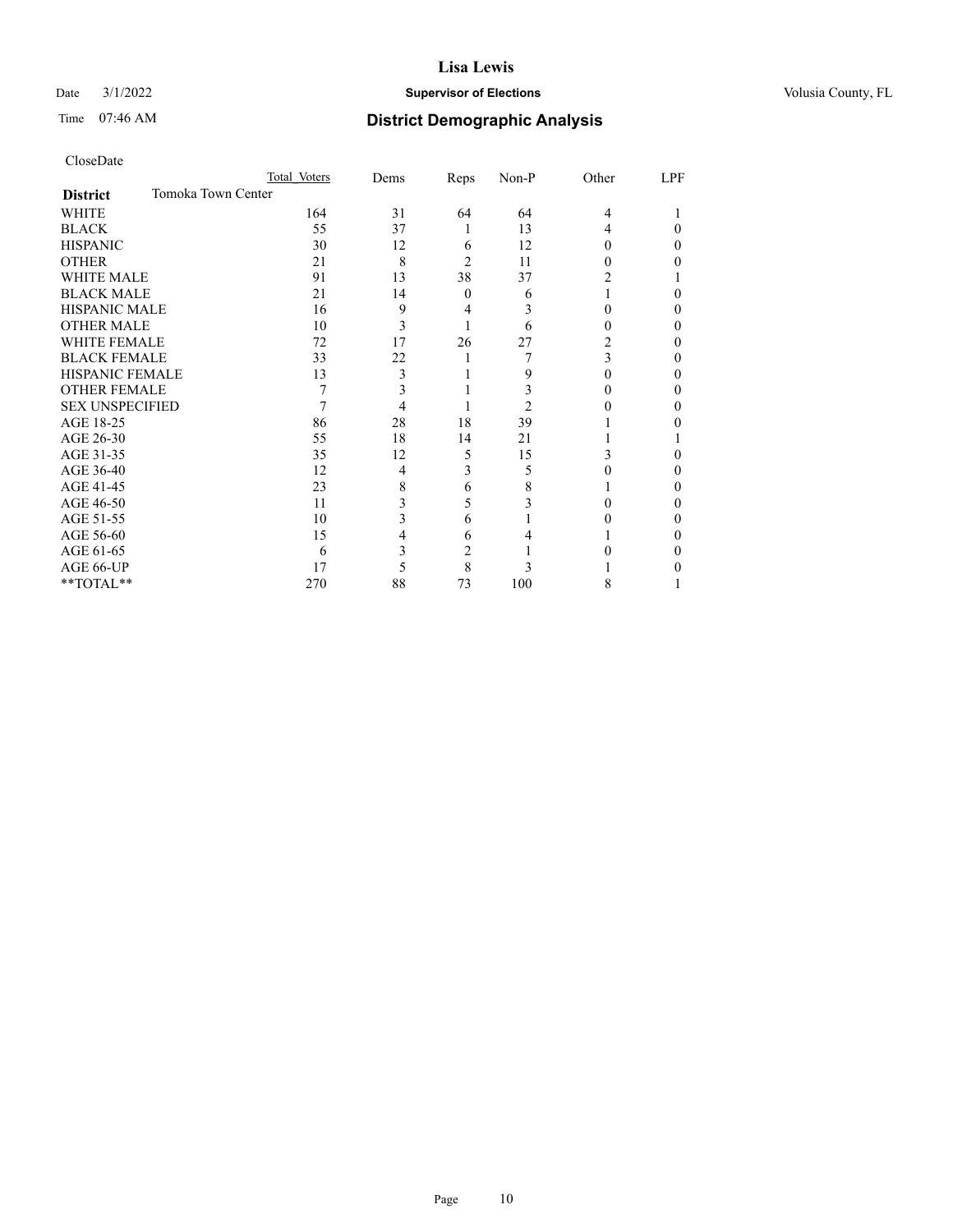## Date  $3/1/2022$  **Supervisor of Elections Supervisor of Elections** Volusia County, FL

# Time 07:46 AM **District Demographic Analysis**

|                        |           | Total Voters | Dems | <b>Reps</b>    | Non-P | Other | LPF |
|------------------------|-----------|--------------|------|----------------|-------|-------|-----|
| <b>District</b>        | Rivington |              |      |                |       |       |     |
| WHITE                  |           | 61           | 11   | 31             | 19    | 0     | 0   |
| <b>BLACK</b>           |           | 12           | 5    | 0              | 6     |       |     |
| <b>HISPANIC</b>        |           | 21           |      | 4              | 13    |       |     |
| <b>OTHER</b>           |           | 3            |      |                | 2     |       |     |
| <b>WHITE MALE</b>      |           | 24           |      | 13             |       |       |     |
| <b>BLACK MALE</b>      |           | 7            |      | 0              |       |       |     |
| <b>HISPANIC MALE</b>   |           | 11           |      |                |       |       |     |
| <b>OTHER MALE</b>      |           |              |      | 0              |       |       |     |
| <b>WHITE FEMALE</b>    |           | 37           |      | 18             | 12    |       |     |
| <b>BLACK FEMALE</b>    |           | 5            |      | 0              | 4     |       |     |
| <b>HISPANIC FEMALE</b> |           | 10           |      |                | 6     |       |     |
| <b>OTHER FEMALE</b>    |           | 2            |      |                |       |       |     |
| <b>SEX UNSPECIFIED</b> |           |              |      |                |       |       |     |
| AGE 18-25              |           | h            |      |                |       |       |     |
| AGE 26-30              |           | 12           |      | 6              |       |       |     |
| AGE 31-35              |           | 29           |      | 12             |       |       |     |
| AGE 36-40              |           | 13           |      |                | 8     |       |     |
| AGE 41-45              |           |              |      |                | 6     |       |     |
| AGE 46-50              |           | 9            |      | $\mathfrak{D}$ | 6     |       |     |
| AGE 51-55              |           | 11           |      |                |       |       |     |
| AGE 56-60              |           | h            |      |                |       |       |     |
| AGE 61-65              |           |              |      |                |       |       |     |
| AGE 66-UP              |           |              |      |                |       |       |     |
| **TOTAL**              |           | 97           | 19   | 36             | 40    | 2     | 0   |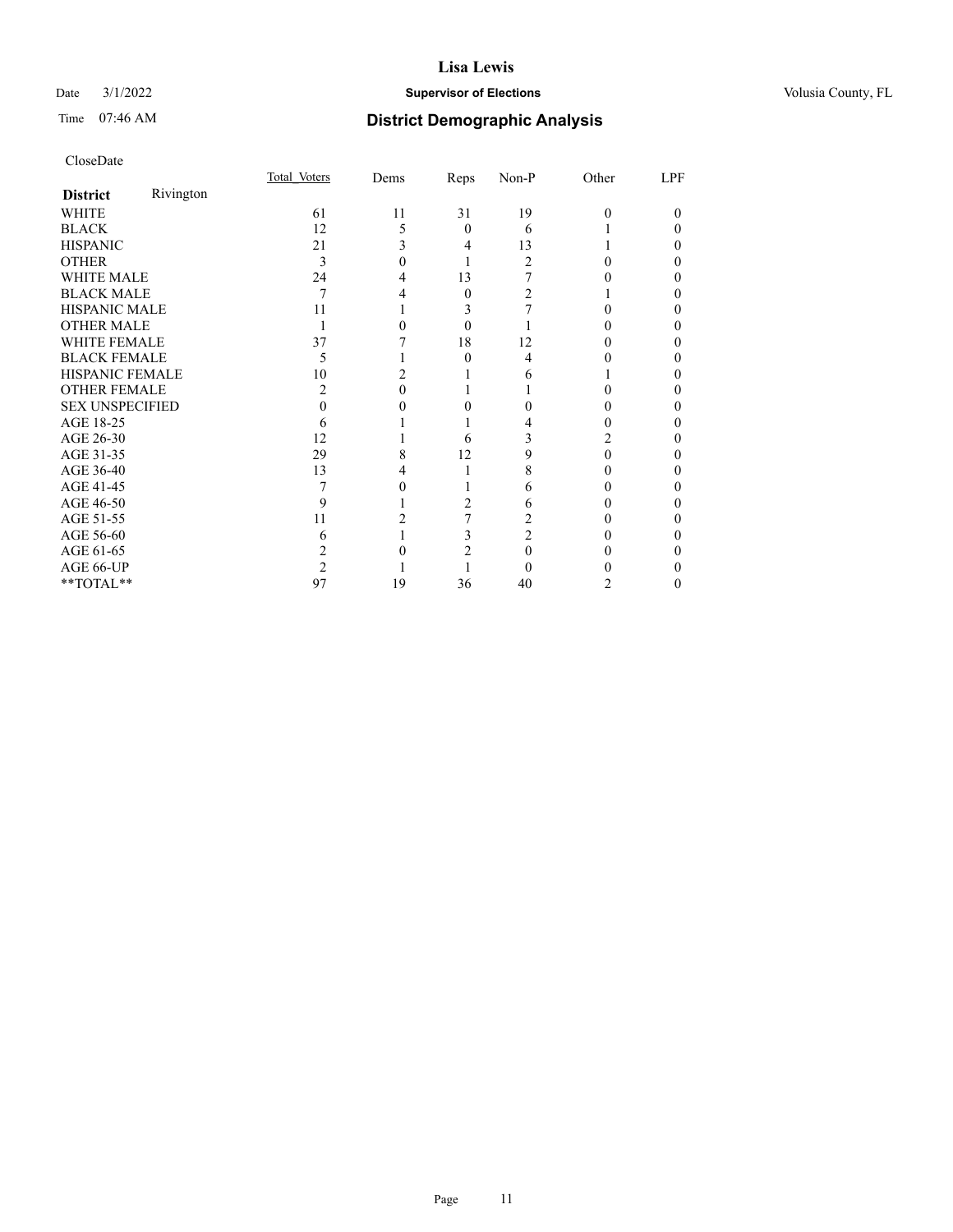## Date  $3/1/2022$  **Supervisor of Elections Supervisor of Elections** Volusia County, FL

| CloseDate |
|-----------|
|-----------|

|                        |         | Total Voters | Dems           | Reps             | Non-P | Other    | LPF |
|------------------------|---------|--------------|----------------|------------------|-------|----------|-----|
| <b>District</b>        | Pioneer |              |                |                  |       |          |     |
| WHITE                  |         | 260          | 46             | 135              | 71    | 6        |     |
| <b>BLACK</b>           |         | 11           | 6              |                  | 4     | $_{0}$   | 0   |
| <b>HISPANIC</b>        |         | 19           | $\overline{2}$ |                  | 10    |          | 0   |
| <b>OTHER</b>           |         | 23           | 10             | 6                | 6     |          | 0   |
| <b>WHITE MALE</b>      |         | 121          | 17             | 63               | 36    |          | 2   |
| <b>BLACK MALE</b>      |         | 4            | 2              |                  |       |          | 0   |
| <b>HISPANIC MALE</b>   |         | 7            | $\overline{2}$ |                  |       |          | 0   |
| <b>OTHER MALE</b>      |         | 9            | 4              | 3                | 2     |          | 0   |
| <b>WHITE FEMALE</b>    |         | 135          | 28             | 69               | 35    |          | 0   |
| <b>BLACK FEMALE</b>    |         | 7            | 4              | $\boldsymbol{0}$ | 3     |          | 0   |
| <b>HISPANIC FEMALE</b> |         | 12           | 0              | 6                | 6     |          | 0   |
| <b>OTHER FEMALE</b>    |         | 10           | 3              | $\overline{2}$   | 4     |          | 0   |
| <b>SEX UNSPECIFIED</b> |         | 8            | 4              | 4                | 0     |          | 0   |
| AGE 18-25              |         | 11           |                | 6                | 4     |          |     |
| AGE 26-30              |         | 8            |                | 3                | 3     |          |     |
| AGE 31-35              |         | 39           | 10             | 21               |       |          |     |
| AGE 36-40              |         | 42           | 11             | 11               | 19    |          | 0   |
| AGE 41-45              |         | 35           | 7              | 20               | 8     |          |     |
| AGE 46-50              |         | 28           | 3              | 13               | 12    | $^{(1)}$ | 0   |
| AGE 51-55              |         | 25           | 5              | 14               | 6     |          | 0   |
| AGE 56-60              |         | 21           | 3              | 9                | 6     |          | 0   |
| AGE 61-65              |         | 23           | 5              | 8                | 10    |          | 0   |
| AGE 66-UP              |         | 81           | 18             | 44               | 18    |          |     |
| **TOTAL**              |         | 313          | 64             | 149              | 91    |          | 2   |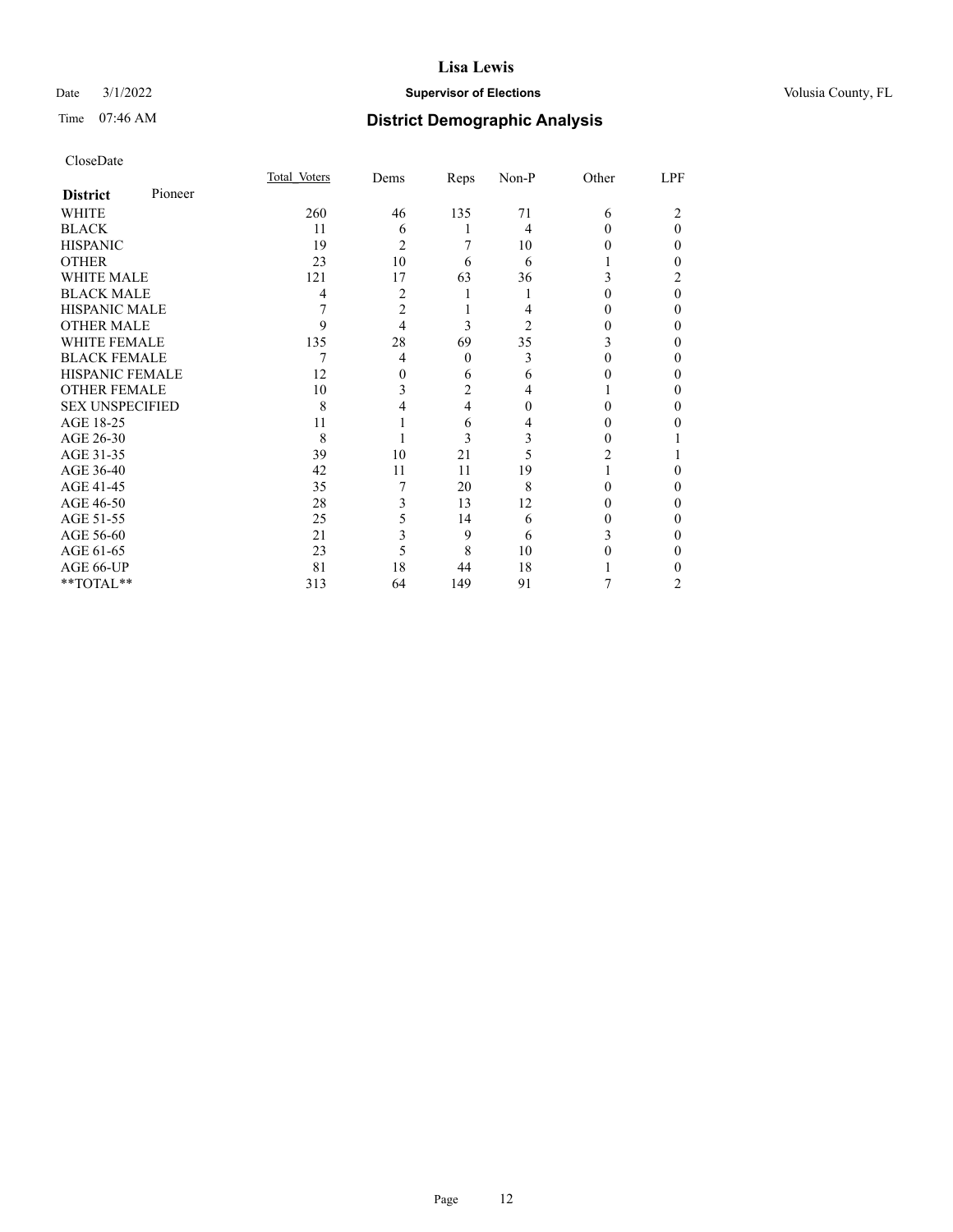## Date  $3/1/2022$  **Supervisor of Elections Supervisor of Elections** Volusia County, FL

# Time 07:46 AM **District Demographic Analysis**

|                        |                | Total Voters | Dems | Reps     | Non-P | Other | LPF |
|------------------------|----------------|--------------|------|----------|-------|-------|-----|
| <b>District</b>        | CBL/BM PO West |              |      |          |       |       |     |
| <b>WHITE</b>           |                | $\Omega$     | 0    | $\theta$ | 0     | 0     |     |
| <b>BLACK</b>           |                |              |      | 0        |       |       |     |
| <b>HISPANIC</b>        |                |              |      | $_{0}$   |       |       |     |
| <b>OTHER</b>           |                |              |      |          |       |       |     |
| <b>WHITE MALE</b>      |                |              |      |          |       |       |     |
| <b>BLACK MALE</b>      |                |              |      |          |       |       |     |
| <b>HISPANIC MALE</b>   |                |              |      |          |       |       |     |
| <b>OTHER MALE</b>      |                |              |      |          |       |       |     |
| <b>WHITE FEMALE</b>    |                |              |      |          |       |       |     |
| <b>BLACK FEMALE</b>    |                |              |      | 0        |       |       |     |
| <b>HISPANIC FEMALE</b> |                |              |      |          |       |       |     |
| <b>OTHER FEMALE</b>    |                |              |      |          |       |       |     |
| <b>SEX UNSPECIFIED</b> |                |              |      |          |       |       |     |
| AGE 18-25              |                |              |      |          |       |       |     |
| AGE 26-30              |                |              |      |          |       |       |     |
| AGE 31-35              |                |              |      |          |       |       |     |
| AGE 36-40              |                |              |      | 0        |       |       |     |
| AGE 41-45              |                |              |      |          |       |       |     |
| AGE 46-50              |                |              |      |          |       |       |     |
| AGE 51-55              |                |              |      |          |       |       |     |
| AGE 56-60              |                |              |      |          |       |       |     |
| AGE 61-65              |                |              |      |          |       |       |     |
| AGE 66-UP              |                |              |      |          |       |       |     |
| **TOTAL**              |                |              |      | 0        |       |       |     |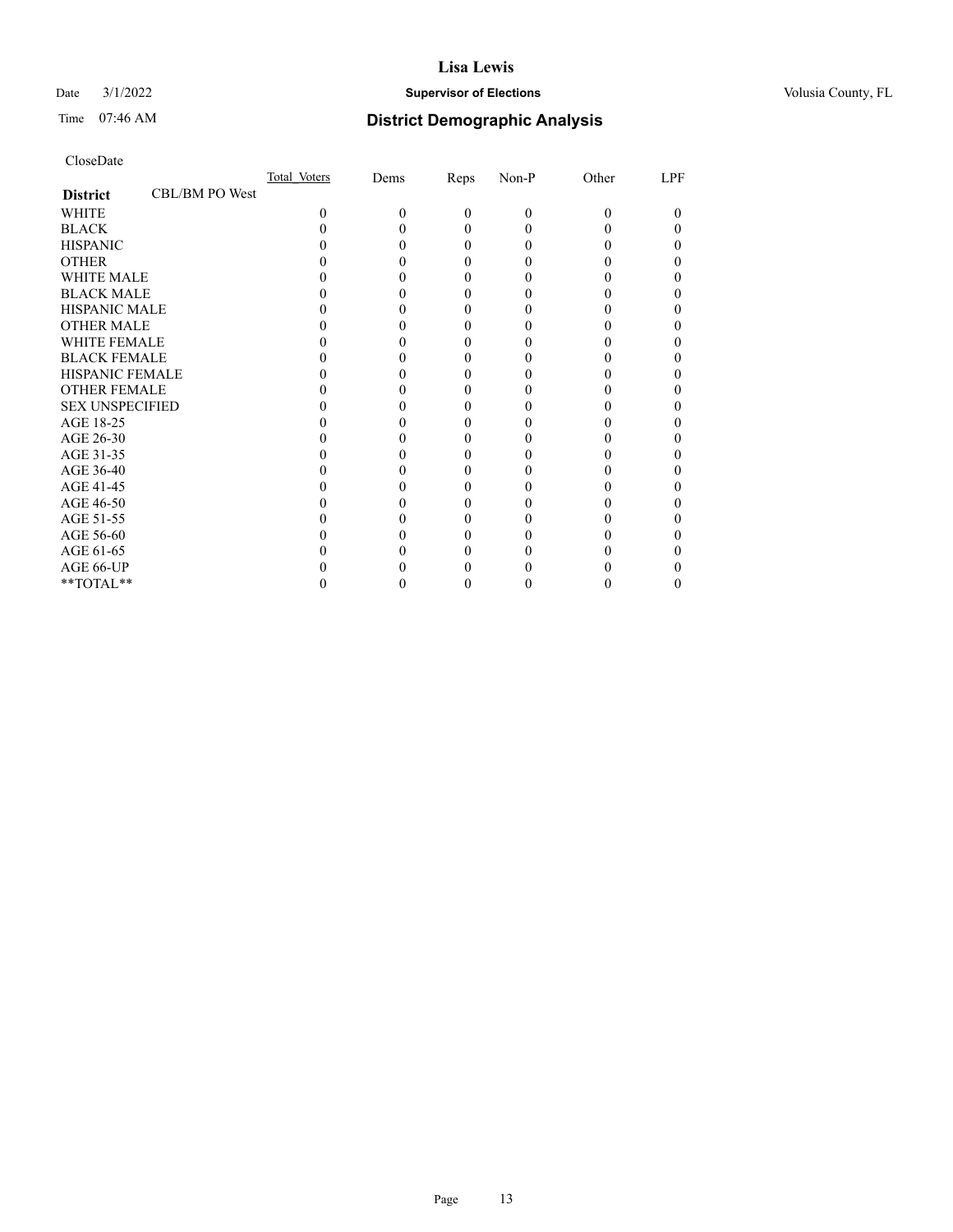## Date  $3/1/2022$  **Supervisor of Elections Supervisor of Elections** Volusia County, FL

## Time 07:46 AM **District Demographic Analysis**

|                        |                     | Total Voters | Dems | Reps     | Non-P    | Other    | LPF |
|------------------------|---------------------|--------------|------|----------|----------|----------|-----|
| <b>District</b>        | Deering Park Center |              |      |          |          |          |     |
| <b>WHITE</b>           |                     | 0            | 0    | $\theta$ | $\theta$ | $\Omega$ | 0   |
| <b>BLACK</b>           |                     |              |      | 0        |          |          |     |
| <b>HISPANIC</b>        |                     |              |      | 0        |          |          |     |
| <b>OTHER</b>           |                     |              |      |          |          |          |     |
| <b>WHITE MALE</b>      |                     |              |      |          |          |          |     |
| <b>BLACK MALE</b>      |                     |              |      |          |          |          |     |
| <b>HISPANIC MALE</b>   |                     |              |      |          |          |          |     |
| <b>OTHER MALE</b>      |                     |              |      |          |          |          | 0   |
| <b>WHITE FEMALE</b>    |                     |              |      |          |          |          |     |
| <b>BLACK FEMALE</b>    |                     |              |      | 0        |          |          |     |
| <b>HISPANIC FEMALE</b> |                     |              |      |          |          |          |     |
| <b>OTHER FEMALE</b>    |                     |              |      |          |          |          |     |
| <b>SEX UNSPECIFIED</b> |                     |              |      |          |          |          |     |
| AGE 18-25              |                     |              |      |          |          |          |     |
| AGE 26-30              |                     |              |      |          |          |          |     |
| AGE 31-35              |                     |              |      |          |          |          |     |
| AGE 36-40              |                     |              |      |          |          |          |     |
| AGE 41-45              |                     |              |      |          |          |          |     |
| AGE 46-50              |                     |              |      |          |          |          | 0   |
| AGE 51-55              |                     |              |      |          |          |          |     |
| AGE 56-60              |                     |              |      |          |          |          |     |
| AGE 61-65              |                     |              |      |          |          |          |     |
| AGE 66-UP              |                     |              |      |          |          |          |     |
| **TOTAL**              |                     |              |      |          |          |          | 0   |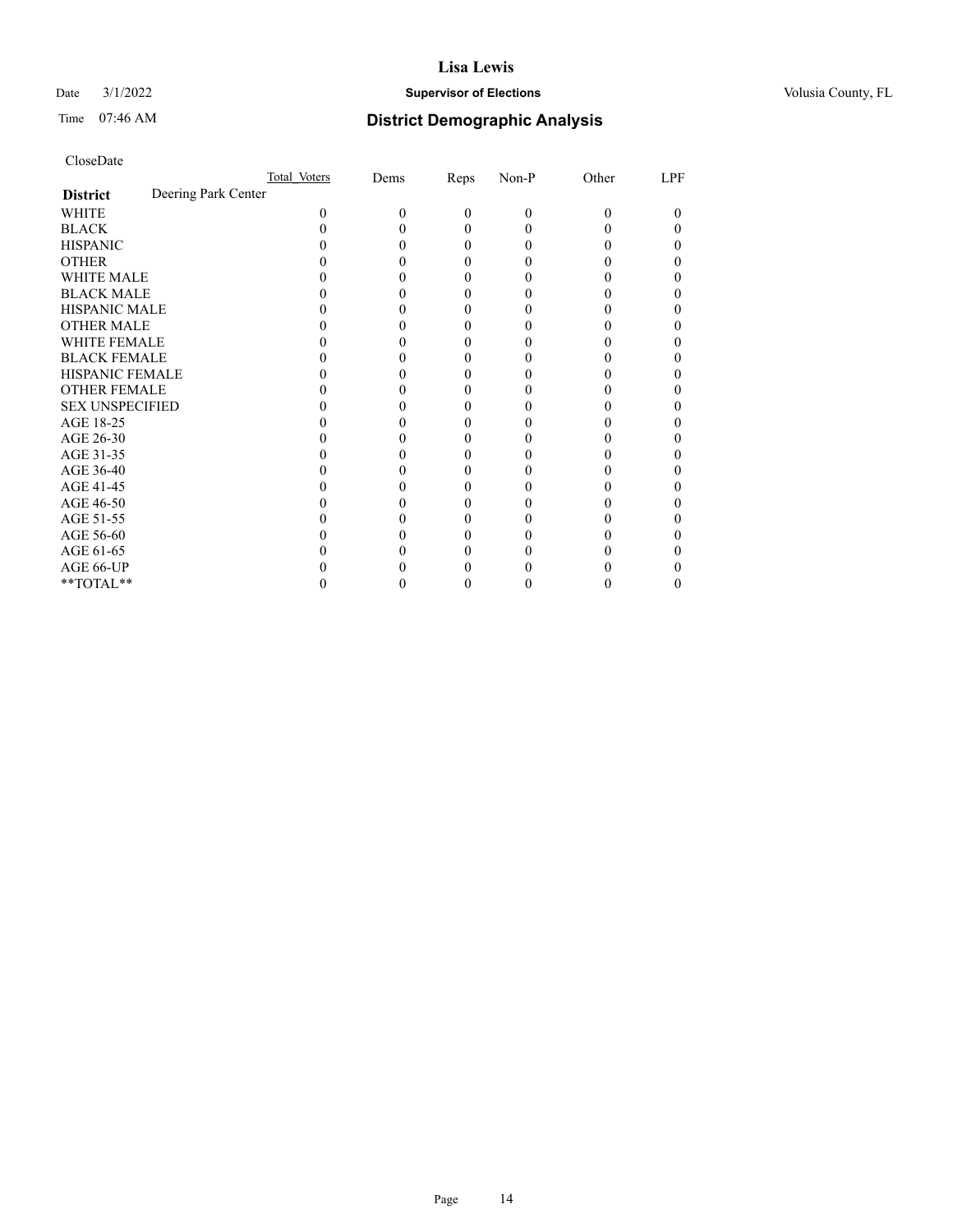## Date  $3/1/2022$  **Supervisor of Elections Supervisor of Elections** Volusia County, FL

# Time 07:46 AM **District Demographic Analysis**

|                        |               | Total Voters | Dems | Reps     | Non-P | Other | LPF |
|------------------------|---------------|--------------|------|----------|-------|-------|-----|
| <b>District</b>        | Lakewood Park |              |      |          |       |       |     |
| WHITE                  |               | 0            | 0    | $\theta$ | 0     | 0     | 0   |
| <b>BLACK</b>           |               |              |      | 0        |       |       |     |
| <b>HISPANIC</b>        |               |              |      | $\theta$ |       |       |     |
| <b>OTHER</b>           |               |              |      |          |       |       |     |
| WHITE MALE             |               |              |      |          |       |       |     |
| <b>BLACK MALE</b>      |               |              |      |          |       |       |     |
| <b>HISPANIC MALE</b>   |               |              |      |          |       |       |     |
| <b>OTHER MALE</b>      |               |              |      |          |       |       |     |
| <b>WHITE FEMALE</b>    |               |              |      |          |       |       |     |
| <b>BLACK FEMALE</b>    |               |              |      | 0        |       |       |     |
| <b>HISPANIC FEMALE</b> |               |              |      |          |       |       |     |
| <b>OTHER FEMALE</b>    |               |              |      |          |       |       |     |
| <b>SEX UNSPECIFIED</b> |               |              |      |          |       |       |     |
| AGE 18-25              |               |              |      |          |       |       |     |
| AGE 26-30              |               |              |      |          |       |       |     |
| AGE 31-35              |               |              |      |          |       |       |     |
| AGE 36-40              |               |              |      | 0        |       |       |     |
| AGE 41-45              |               |              |      |          |       |       |     |
| AGE 46-50              |               |              |      |          |       |       |     |
| AGE 51-55              |               |              |      |          |       |       |     |
| AGE 56-60              |               |              |      |          |       |       |     |
| AGE 61-65              |               |              |      |          |       |       |     |
| AGE 66-UP              |               |              |      |          |       |       |     |
| **TOTAL**              |               |              |      | 0        |       |       |     |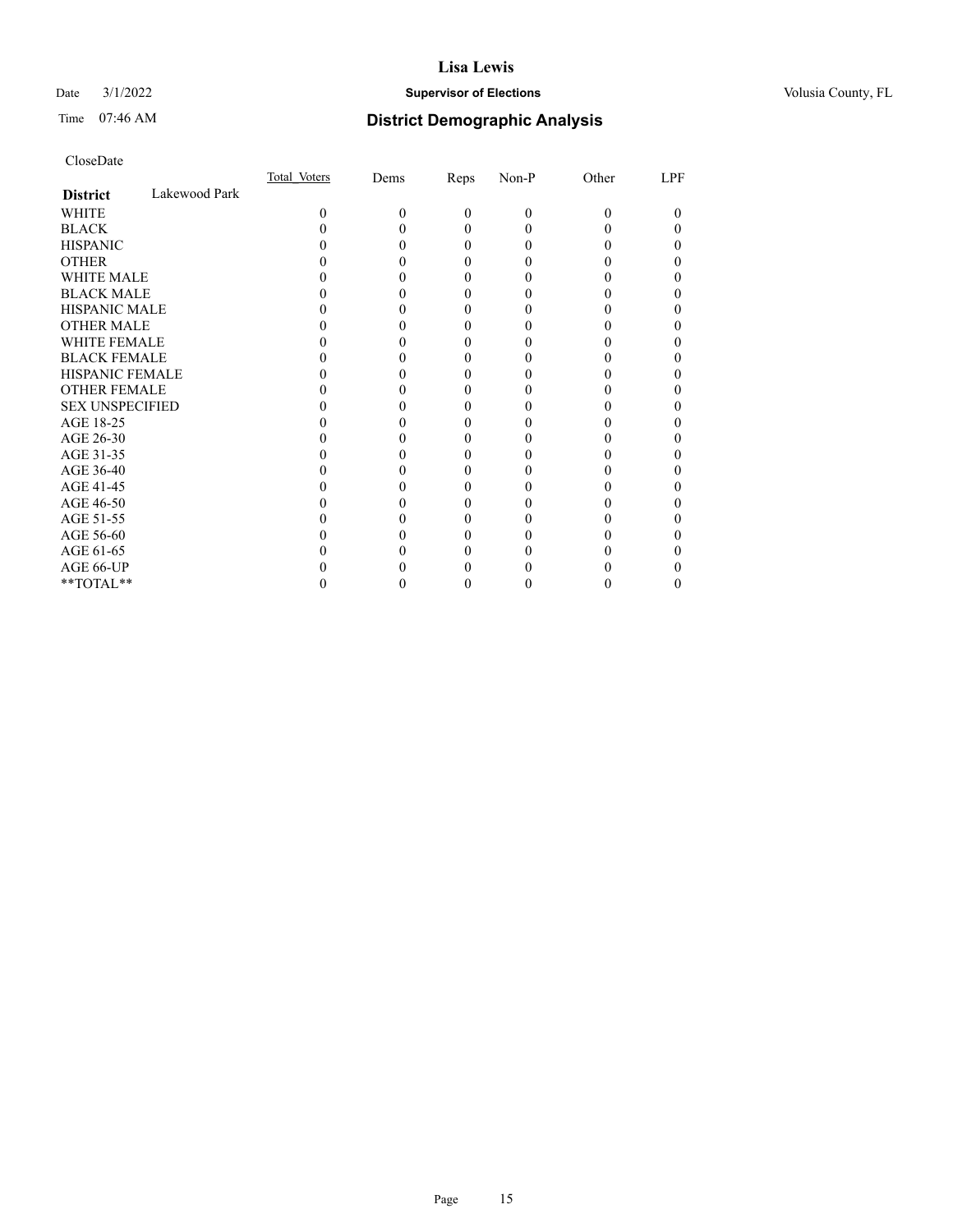## Date  $3/1/2022$  **Supervisor of Elections Supervisor of Elections** Volusia County, FL

| CloseDate |
|-----------|
|-----------|

|                                         | Total Voters | Dems | Reps     | Non-P    | Other | LPF |
|-----------------------------------------|--------------|------|----------|----------|-------|-----|
| SWI - PO Town Center<br><b>District</b> |              |      |          |          |       |     |
| WHITE                                   | 0            | 0    | $\Omega$ | $\theta$ | 0     | 0   |
| <b>BLACK</b>                            |              |      | 0        | 0        |       |     |
| <b>HISPANIC</b>                         |              |      | 0        | 0        |       |     |
| <b>OTHER</b>                            |              |      |          |          |       |     |
| <b>WHITE MALE</b>                       |              |      |          |          |       |     |
| <b>BLACK MALE</b>                       |              |      |          |          |       |     |
| <b>HISPANIC MALE</b>                    |              |      |          |          |       |     |
| <b>OTHER MALE</b>                       |              |      |          |          |       |     |
| <b>WHITE FEMALE</b>                     |              |      |          |          |       |     |
| <b>BLACK FEMALE</b>                     |              |      |          |          |       |     |
| <b>HISPANIC FEMALE</b>                  |              |      |          |          |       |     |
| <b>OTHER FEMALE</b>                     |              |      |          |          |       |     |
| <b>SEX UNSPECIFIED</b>                  |              |      |          |          |       |     |
| AGE 18-25                               |              |      |          |          |       |     |
| AGE 26-30                               |              |      |          |          |       |     |
| AGE 31-35                               |              |      |          |          |       |     |
| AGE 36-40                               |              |      |          |          |       |     |
| AGE 41-45                               |              |      |          |          |       |     |
| AGE 46-50                               |              |      |          |          |       |     |
| AGE 51-55                               |              |      |          |          |       |     |
| AGE 56-60                               |              |      |          |          |       |     |
| AGE 61-65                               |              |      |          |          |       |     |
| AGE 66-UP                               |              |      |          |          |       |     |
| **TOTAL**                               |              |      |          | 0        |       |     |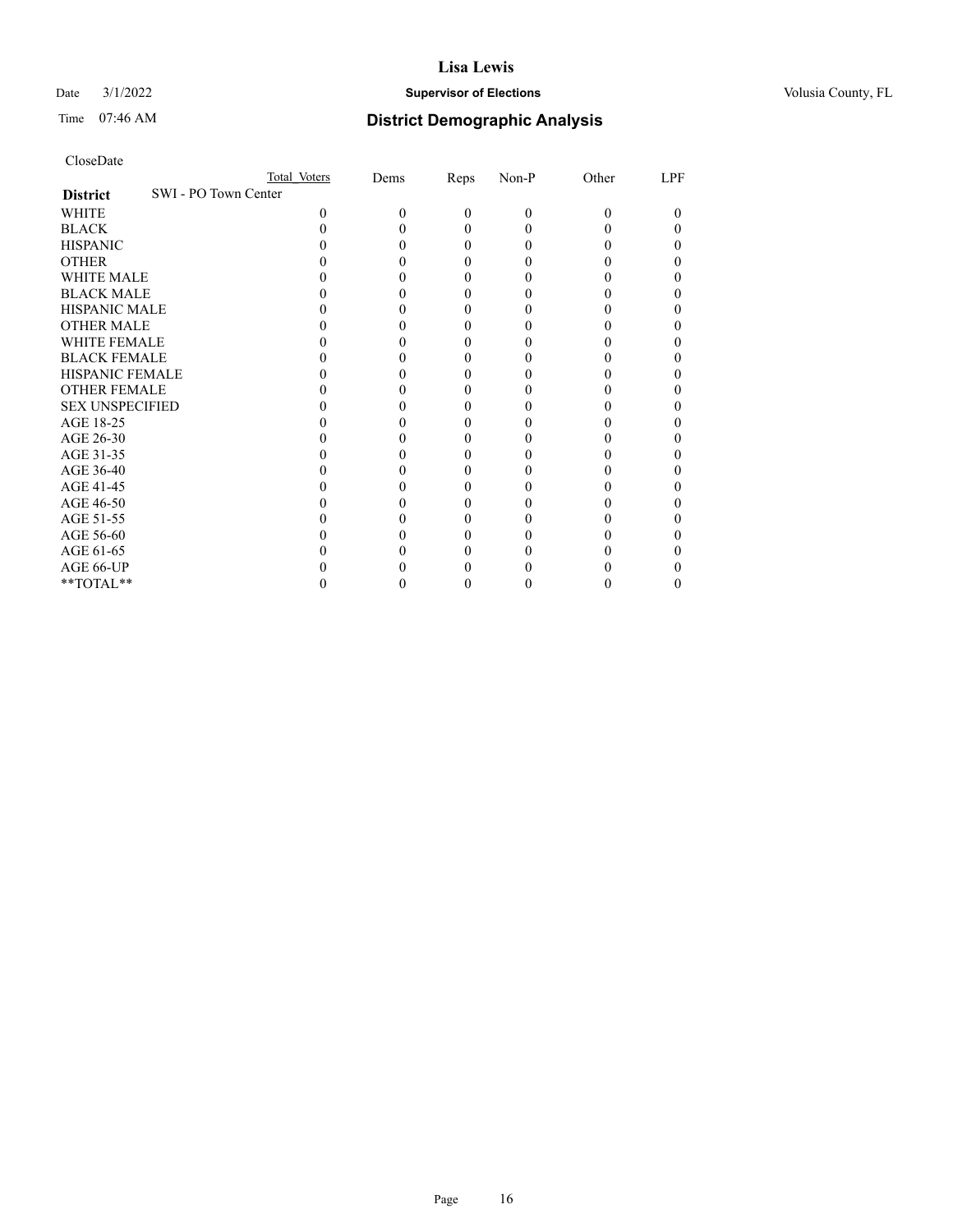## Date  $3/1/2022$  **Supervisor of Elections Supervisor of Elections** Volusia County, FL

# Time 07:46 AM **District Demographic Analysis**

|                        |               | Total Voters | Dems | Reps     | Non-P | Other    | LPF |
|------------------------|---------------|--------------|------|----------|-------|----------|-----|
| <b>District</b>        | Walkers Green |              |      |          |       |          |     |
| WHITE                  |               | $\Omega$     | 0    | $\theta$ | 0     | $\Omega$ | 0   |
| <b>BLACK</b>           |               |              |      | 0        |       |          |     |
| <b>HISPANIC</b>        |               |              |      | $_{0}$   |       |          | 0   |
| <b>OTHER</b>           |               |              |      |          |       |          |     |
| <b>WHITE MALE</b>      |               |              |      |          |       |          |     |
| <b>BLACK MALE</b>      |               |              |      |          |       |          |     |
| <b>HISPANIC MALE</b>   |               |              |      |          |       |          |     |
| <b>OTHER MALE</b>      |               |              |      |          |       |          | 0   |
| WHITE FEMALE           |               |              |      |          |       |          |     |
| <b>BLACK FEMALE</b>    |               |              |      | 0        |       |          |     |
| <b>HISPANIC FEMALE</b> |               |              |      |          |       |          |     |
| <b>OTHER FEMALE</b>    |               |              |      | 0        |       |          | 0   |
| <b>SEX UNSPECIFIED</b> |               |              |      |          |       |          |     |
| AGE 18-25              |               |              |      |          |       |          |     |
| AGE 26-30              |               |              |      |          |       |          |     |
| AGE 31-35              |               |              |      |          |       |          |     |
| AGE 36-40              |               |              |      |          |       |          | 0   |
| AGE 41-45              |               |              |      |          |       |          |     |
| AGE 46-50              |               |              |      | 0        |       |          | 0   |
| AGE 51-55              |               |              |      |          |       |          |     |
| AGE 56-60              |               |              |      |          |       |          |     |
| AGE 61-65              |               |              |      |          |       |          |     |
| AGE 66-UP              |               |              |      |          |       |          |     |
| **TOTAL**              |               |              |      |          |       |          | 0   |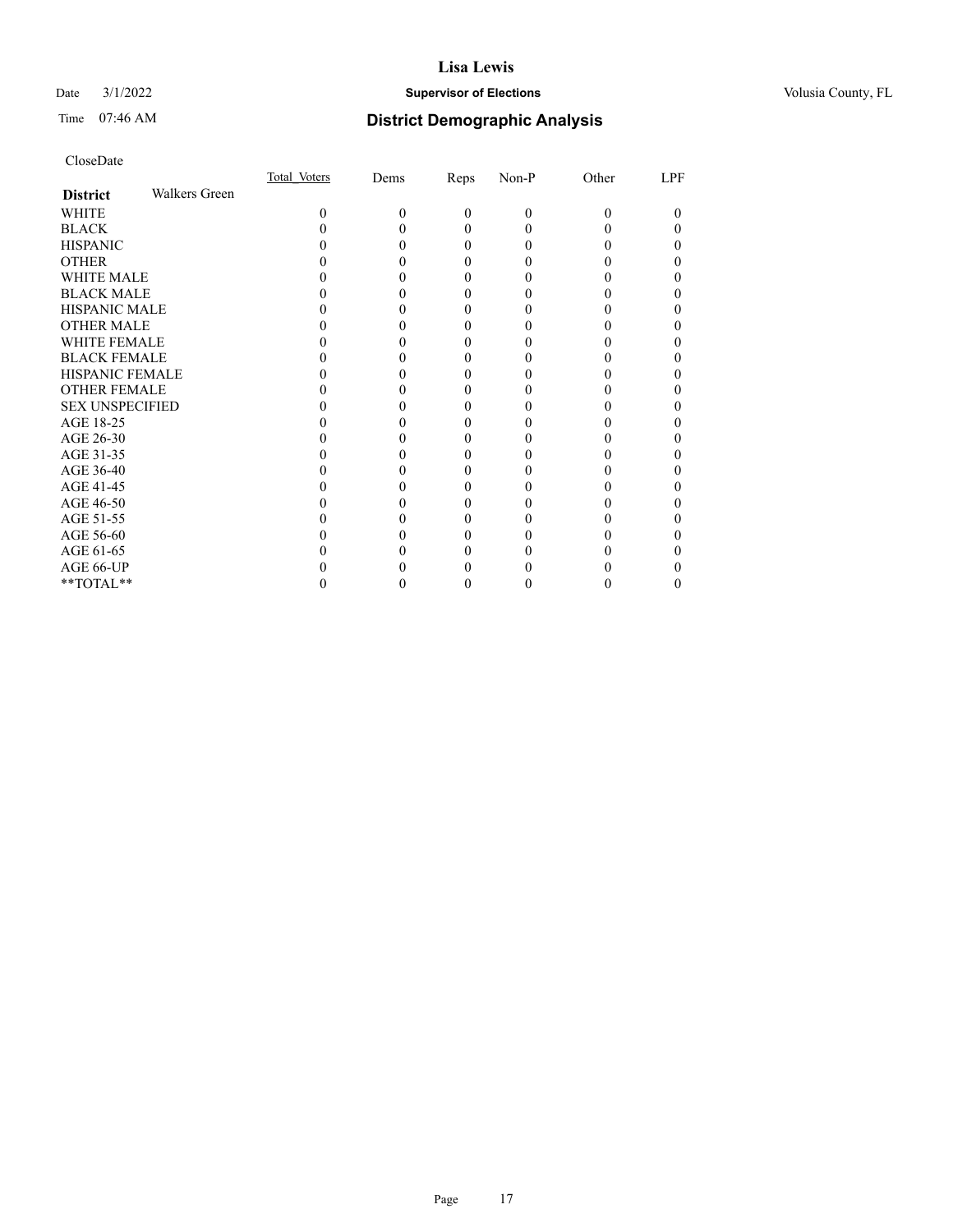## Date  $3/1/2022$  **Supervisor of Elections Supervisor of Elections** Volusia County, FL

# Time 07:46 AM **District Demographic Analysis**

|                        |              | Total Voters | Dems | Reps     | Non-P | Other | LPF |
|------------------------|--------------|--------------|------|----------|-------|-------|-----|
| <b>District</b>        | Tomoka North |              |      |          |       |       |     |
| WHITE                  |              | 0            | 0    | $\Omega$ | 0     | 0     | 0   |
| <b>BLACK</b>           |              |              |      | 0        |       |       |     |
| <b>HISPANIC</b>        |              |              |      | 0        |       |       | 0   |
| <b>OTHER</b>           |              |              |      | 0        |       |       |     |
| WHITE MALE             |              |              |      | 0        |       |       | 0   |
| <b>BLACK MALE</b>      |              |              |      |          |       |       |     |
| <b>HISPANIC MALE</b>   |              |              |      |          |       |       |     |
| <b>OTHER MALE</b>      |              |              |      |          |       |       |     |
| <b>WHITE FEMALE</b>    |              |              |      |          |       |       |     |
| <b>BLACK FEMALE</b>    |              |              |      |          |       |       | 0   |
| <b>HISPANIC FEMALE</b> |              |              |      |          |       |       |     |
| <b>OTHER FEMALE</b>    |              |              |      | 0        | 0     |       | 0   |
| <b>SEX UNSPECIFIED</b> |              |              |      |          |       |       |     |
| AGE 18-25              |              |              |      |          |       |       |     |
| AGE 26-30              |              |              |      |          |       |       |     |
| AGE 31-35              |              |              |      |          |       |       |     |
| AGE 36-40              |              |              |      |          |       |       | 0   |
| AGE 41-45              |              |              |      |          |       |       |     |
| AGE 46-50              |              |              |      | 0        |       |       | 0   |
| AGE 51-55              |              |              |      |          |       |       |     |
| AGE 56-60              |              |              |      |          |       |       |     |
| AGE 61-65              |              |              |      |          |       |       |     |
| AGE 66-UP              |              |              |      |          |       |       |     |
| **TOTAL**              |              |              |      |          |       |       | 0   |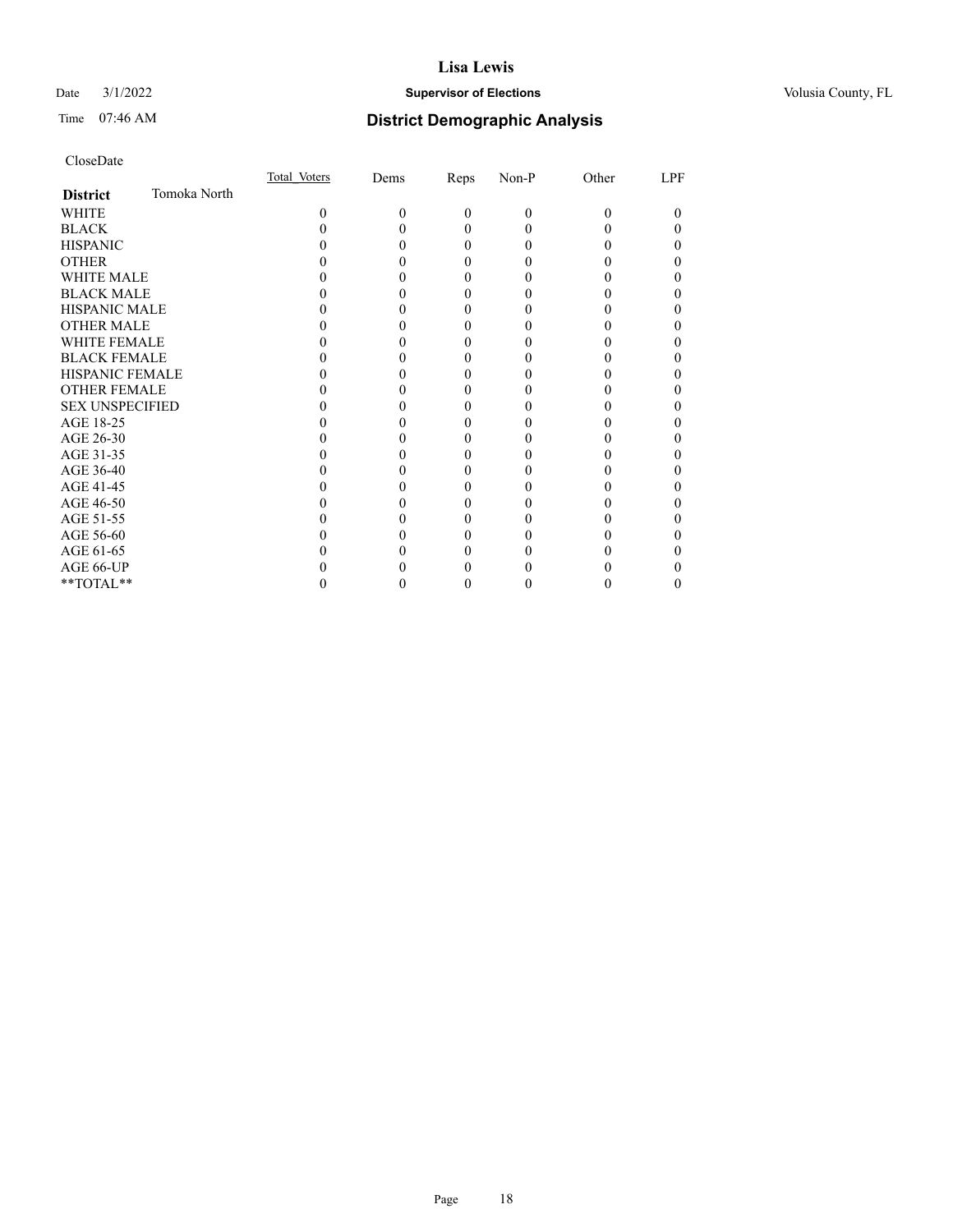## Date  $3/1/2022$  **Supervisor of Elections Supervisor of Elections** Volusia County, FL

| CloseDate |
|-----------|
|-----------|

|                        | Total Voters             | Dems    | <b>Reps</b> | $Non-P$ | Other | <u>LPF</u> |
|------------------------|--------------------------|---------|-------------|---------|-------|------------|
| <b>District</b>        | Congressional District 6 |         |             |         |       |            |
| WHITE                  | 301,532                  | 75,974  | 137,862     | 81,058  | 5,533 | 1,105      |
| <b>BLACK</b>           | 33,693                   | 25,390  | 1,283       | 6,632   | 360   | 28         |
| <b>HISPANIC</b>        | 40,333                   | 16,742  | 7,463       | 15,525  | 504   | 99         |
| <b>OTHER</b>           | 22,814                   | 6,884   | 5,554       | 9,863   | 428   | 85         |
| <b>WHITE MALE</b>      | 139,875                  | 29,157  | 67,817      | 39,654  | 2,502 | 745        |
| <b>BLACK MALE</b>      | 14,052                   | 9,670   | 732         | 3,429   | 205   | 16         |
| <b>HISPANIC MALE</b>   | 18,334                   | 6,893   | 3,851       | 7,276   | 247   | 67         |
| <b>OTHER MALE</b>      | 8,159                    | 2,296   | 2,200       | 3,468   | 149   | 46         |
| <b>WHITE FEMALE</b>    | 158,193                  | 46,029  | 68,608      | 40,195  | 3,010 | 351        |
| <b>BLACK FEMALE</b>    | 19,093                   | 15,307  | 524         | 3,096   | 155   | 11         |
| <b>HISPANIC FEMALE</b> | 21,396                   | 9,587   | 3,520       | 8,003   | 254   | 32         |
| <b>OTHER FEMALE</b>    | 9,630                    | 3,476   | 2,269       | 3,663   | 195   | 27         |
| <b>SEX UNSPECIFIED</b> | 9,636                    | 2,574   | 2,639       | 4,293   | 108   | 22         |
| AGE 18-25              | 35,818                   | 11,298  | 9,647       | 13,703  | 990   | 180        |
| AGE 26-30              | 25,727                   | 7,872   | 7,174       | 9,840   | 631   | 210        |
| AGE 31-35              | 26,914                   | 8,224   | 7,842       | 10,106  | 557   | 185        |
| AGE 36-40              | 25,534                   | 7,489   | 7,864       | 9,536   | 473   | 172        |
| AGE 41-45              | 24,918                   | 7,482   | 8,055       | 8,798   | 458   | 125        |
| AGE 46-50              | 26,060                   | 7,375   | 9,823       | 8,278   | 462   | 122        |
| AGE 51-55              | 30,996                   | 8,729   | 12,912      | 8,753   | 519   | 83         |
| AGE 56-60              | 37,743                   | 10,854  | 16,671      | 9,579   | 580   | 59         |
| AGE 61-65              | 40,745                   | 12,797  | 17,958      | 9,282   | 640   | 68         |
| AGE 66-UP              | 123,917                  | 42,870  | 54,216      | 25,203  | 1,515 | 113        |
| $*$ TOTAL $*$          | 398,372                  | 124,990 | 152,162     | 113,078 | 6,825 | 1,317      |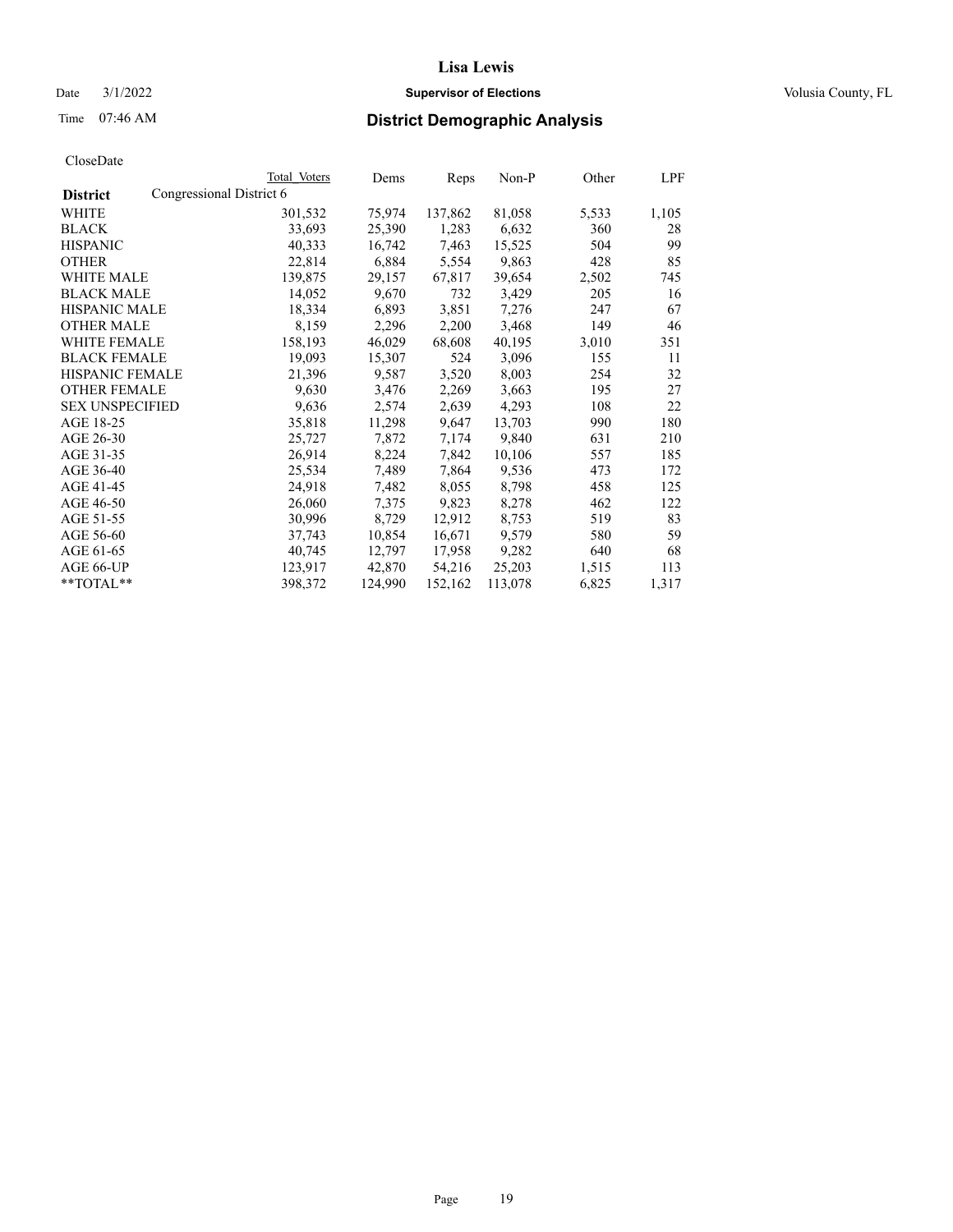## Date  $3/1/2022$  **Supervisor of Elections Supervisor of Elections** Volusia County, FL

# Time 07:46 AM **District Demographic Analysis**

|                        | Total Voters        | Dems   | Reps   | Non-P  | Other | LPF            |
|------------------------|---------------------|--------|--------|--------|-------|----------------|
| <b>District</b>        | Unincorporated Area |        |        |        |       |                |
| WHITE                  | 72,932              | 16,998 | 35,557 | 18,886 | 1,211 | 280            |
| <b>BLACK</b>           | 3,092               | 2,303  | 138    | 613    | 35    | 3              |
| <b>HISPANIC</b>        | 5,203               | 1,979  | 1,157  | 1,976  | 75    | 16             |
| <b>OTHER</b>           | 4,122               | 1,038  | 1,245  | 1,757  | 65    | 17             |
| WHITE MALE             | 34,513              | 6,718  | 17,755 | 9,302  | 549   | 189            |
| <b>BLACK MALE</b>      | 1,373               | 949    | 78     | 326    | 19    | 1              |
| <b>HISPANIC MALE</b>   | 2,370               | 791    | 588    | 945    | 36    | 10             |
| <b>OTHER MALE</b>      | 1,450               | 330    | 488    | 596    | 27    | 9              |
| WHITE FEMALE           | 37,546              | 10,109 | 17,395 | 9,296  | 658   | 88             |
| <b>BLACK FEMALE</b>    | 1,667               | 1,314  | 55     | 280    | 16    | $\overline{2}$ |
| <b>HISPANIC FEMALE</b> | 2,739               | 1,149  | 551    | 994    | 39    | 6              |
| <b>OTHER FEMALE</b>    | 1,645               | 522    | 472    | 621    | 24    | 6              |
| <b>SEX UNSPECIFIED</b> | 2,045               | 436    | 715    | 871    | 18    | 5              |
| AGE 18-25              | 7,093               | 1,714  | 2,488  | 2,648  | 203   | 40             |
| AGE 26-30              | 5,006               | 1,185  | 1,838  | 1,824  | 121   | 38             |
| AGE 31-35              | 5,328               | 1,307  | 1,879  | 1,987  | 110   | 45             |
| AGE 36-40              | 5,014               | 1,183  | 1,906  | 1,807  | 84    | 34             |
| AGE 41-45              | 4,933               | 1,122  | 1,984  | 1,717  | 80    | 30             |
| AGE 46-50              | 5,549               | 1,213  | 2,491  | 1,716  | 100   | 29             |
| AGE 51-55              | 6,875               | 1,485  | 3,342  | 1,943  | 88    | 17             |
| AGE 56-60              | 8,778               | 2,003  | 4,437  | 2,188  | 138   | 12             |
| AGE 61-65              | 9,377               | 2,502  | 4,659  | 2,031  | 158   | 27             |
| AGE 66-UP              | 27,396              | 8,604  | 13,073 | 5,371  | 304   | 44             |
| $*$ $TOTAL**$          | 85,349              | 22,318 | 38,097 | 23,232 | 1,386 | 316            |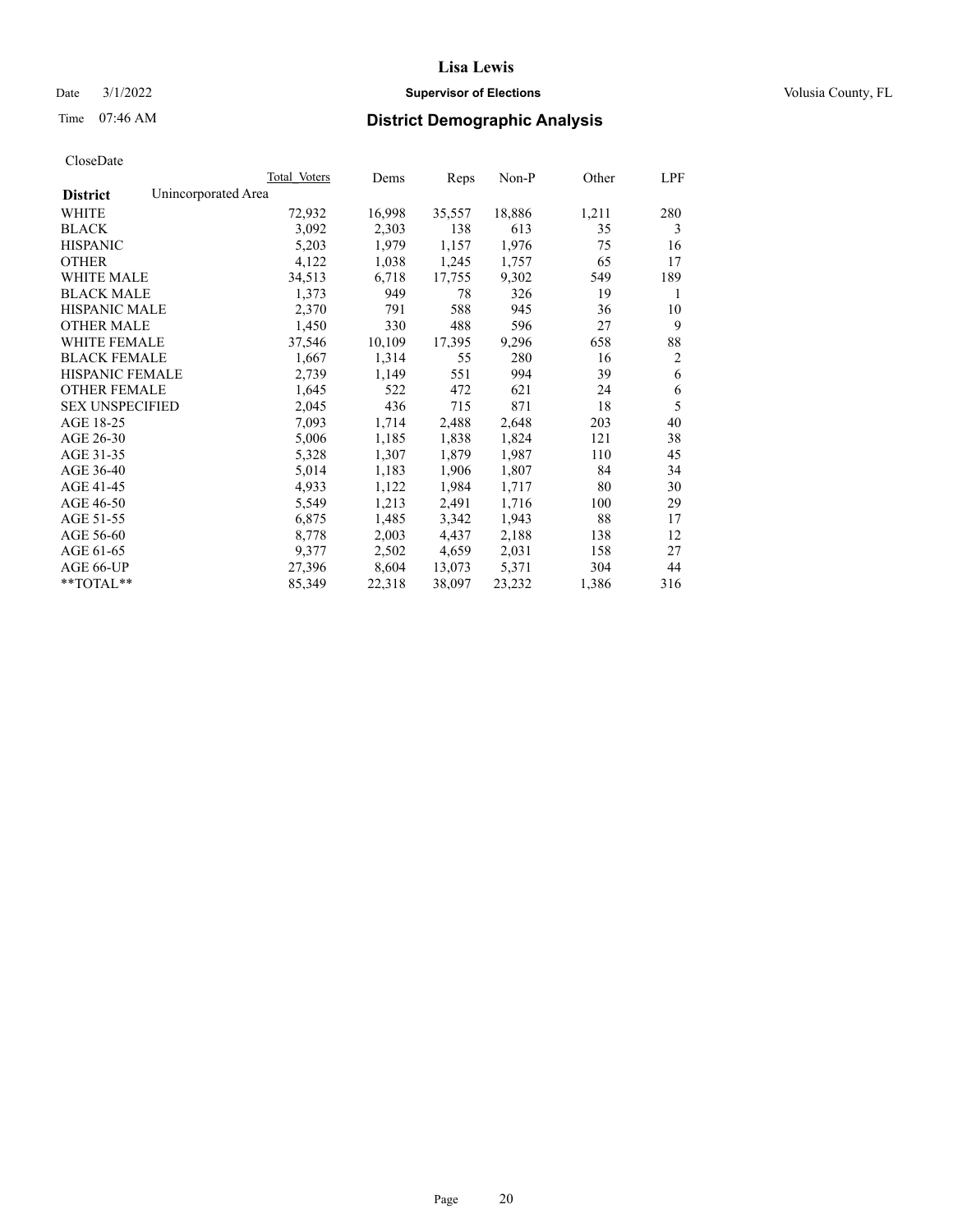## Date  $3/1/2022$  **Supervisor of Elections Supervisor of Elections** Volusia County, FL

## Time 07:46 AM **District Demographic Analysis**

|                        |               | Total Voters | Dems   | Reps   | Non-P  | Other | LPF |
|------------------------|---------------|--------------|--------|--------|--------|-------|-----|
| <b>District</b>        | Daytona Beach |              |        |        |        |       |     |
| WHITE                  |               | 27,494       | 7,369  | 11,589 | 7,777  | 628   | 131 |
| <b>BLACK</b>           |               | 13,218       | 10,334 | 387    | 2,363  | 130   | 4   |
| <b>HISPANIC</b>        |               | 2,407        | 978    | 479    | 896    | 45    | 9   |
| <b>OTHER</b>           |               | 3,205        | 1,073  | 615    | 1,441  | 68    | 8   |
| WHITE MALE             |               | 13,161       | 2,888  | 5,908  | 3,984  | 296   | 85  |
| <b>BLACK MALE</b>      |               | 5,164        | 3,736  | 216    | 1,138  | 72    | 2   |
| <b>HISPANIC MALE</b>   |               | 1,104        | 416    | 244    | 415    | 23    | 6   |
| <b>OTHER MALE</b>      |               | 1,167        | 369    | 264    | 504    | 25    | 5   |
| <b>WHITE FEMALE</b>    |               | 14,034       | 4,397  | 5,578  | 3,682  | 332   | 45  |
| <b>BLACK FEMALE</b>    |               | 7,804        | 6,401  | 162    | 1,181  | 58    | 2   |
| <b>HISPANIC FEMALE</b> |               | 1,264        | 544    | 230    | 465    | 22    | 3   |
| <b>OTHER FEMALE</b>    |               | 1,323        | 511    | 243    | 532    | 34    | 3   |
| <b>SEX UNSPECIFIED</b> |               | 1,302        | 492    | 224    | 576    | 9     | 1   |
| AGE 18-25              |               | 5,772        | 2,603  | 940    | 2,079  | 119   | 31  |
| AGE 26-30              |               | 3,712        | 1,625  | 649    | 1,311  | 102   | 25  |
| AGE 31-35              |               | 3,308        | 1,499  | 604    | 1,107  | 80    | 18  |
| AGE 36-40              |               | 2,741        | 1,231  | 539    | 903    | 58    | 10  |
| AGE 41-45              |               | 2,576        | 1,187  | 547    | 785    | 46    | 11  |
| AGE 46-50              |               | 2,737        | 1,134  | 766    | 772    | 42    | 23  |
| AGE 51-55              |               | 3,303        | 1,338  | 1,036  | 859    | 62    | 8   |
| AGE 56-60              |               | 4,326        | 1,711  | 1,471  | 1,064  | 74    | 6   |
| AGE 61-65              |               | 4,797        | 1,990  | 1,677  | 1,039  | 83    | 8   |
| AGE 66-UP              |               | 13,052       | 5,436  | 4,841  | 2,558  | 205   | 12  |
| $**TOTAL**$            |               | 46,324       | 19,754 | 13,070 | 12,477 | 871   | 152 |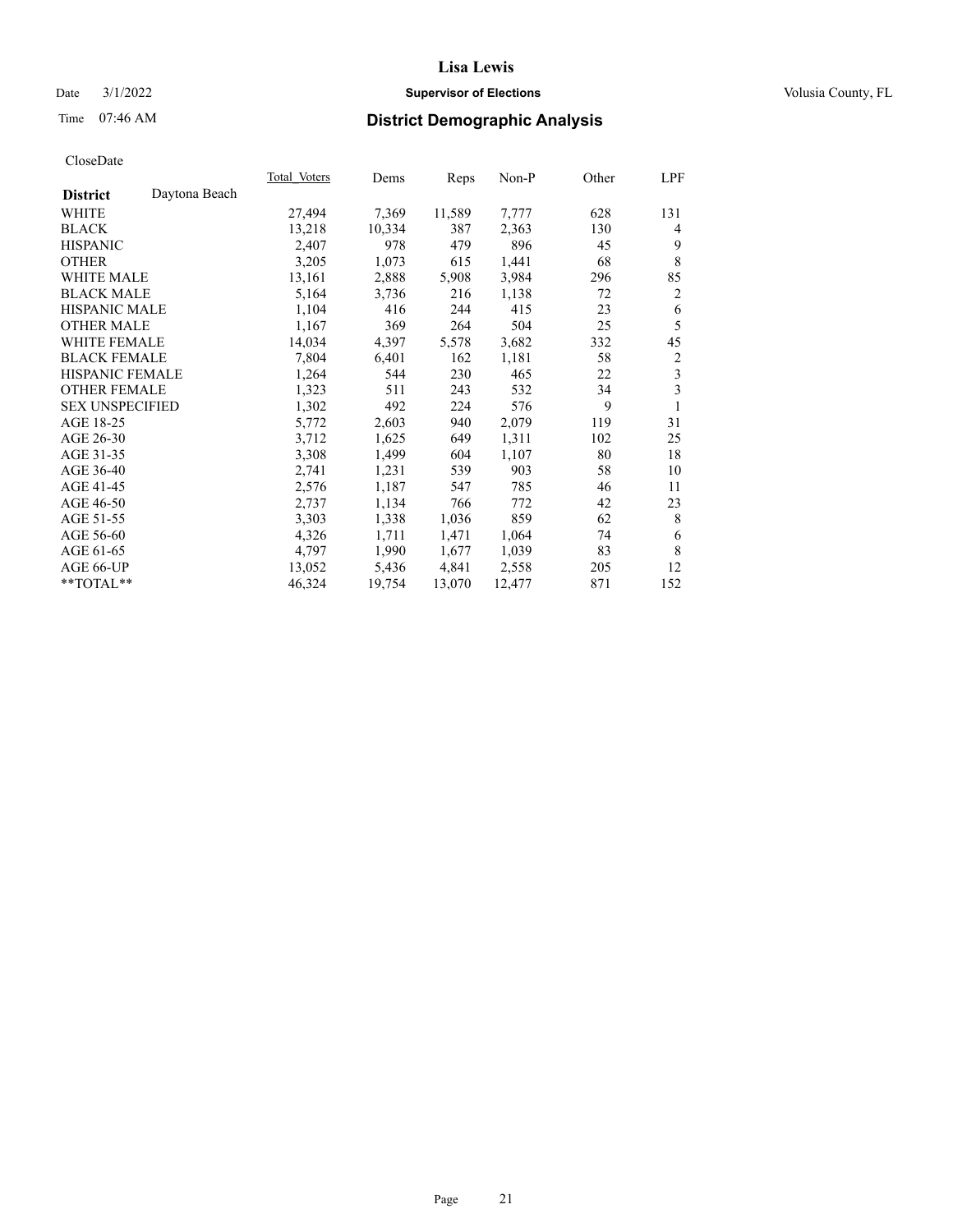## Date  $3/1/2022$  **Supervisor of Elections Supervisor of Elections** Volusia County, FL

# Time 07:46 AM **District Demographic Analysis**

|                                         | Total Voters | Dems  | Reps           | $Non-P$ | Other          | LPF |
|-----------------------------------------|--------------|-------|----------------|---------|----------------|-----|
| Daytona Beach Shores<br><b>District</b> |              |       |                |         |                |     |
| WHITE                                   | 4,173        | 900   | 2,156          | 1,037   | 70             | 10  |
| <b>BLACK</b>                            | 82           | 54    | 5              | 22      |                | 0   |
| <b>HISPANIC</b>                         | 105          | 33    | 46             | 26      | $\Omega$       | 0   |
| <b>OTHER</b>                            | 314          | 83    | 103            | 121     | 5              | 2   |
| <b>WHITE MALE</b>                       | 1,964        | 358   | 1,033          | 533     | 34             | 6   |
| <b>BLACK MALE</b>                       | 39           | 21    | 3              | 14      | 1              | 0   |
| <b>HISPANIC MALE</b>                    | 45           | 10    | 21             | 14      | 0              | 0   |
| <b>OTHER MALE</b>                       | 126          | 30    | 47             | 46      | $\overline{c}$ |     |
| WHITE FEMALE                            | 2,162        | 531   | 1,100          | 492     | 35             | 4   |
| <b>BLACK FEMALE</b>                     | 42           | 33    | $\overline{2}$ | 7       | $\theta$       | 0   |
| <b>HISPANIC FEMALE</b>                  | 58           | 22    | 24             | 12      | 0              | 0   |
| <b>OTHER FEMALE</b>                     | 141          | 42    | 38             | 58      | $\overline{c}$ |     |
| <b>SEX UNSPECIFIED</b>                  | 97           | 23    | 42             | 30      | $\overline{c}$ | 0   |
| AGE 18-25                               | 156          | 41    | 50             | 59      | 3              | 3   |
| AGE 26-30                               | 84           | 20    | 35             | 25      | $\mathfrak{Z}$ | 1   |
| AGE 31-35                               | 84           | 18    | 29             | 31      | 3              | 3   |
| AGE 36-40                               | 107          | 24    | 41             | 40      |                |     |
| AGE 41-45                               | 121          | 29    | 49             | 40      | 3              | 0   |
| AGE 46-50                               | 137          | 28    | 58             | 47      | 3              |     |
| AGE 51-55                               | 272          | 52    | 128            | 89      | 3              | 0   |
| AGE 56-60                               | 493          | 99    | 256            | 127     | 10             |     |
| AGE 61-65                               | 597          | 107   | 325            | 153     | 12             | 0   |
| AGE 66-UP                               | 2,623        | 652   | 1,339          | 595     | 35             | 2   |
| **TOTAL**                               | 4,674        | 1,070 | 2,310          | 1,206   | 76             | 12  |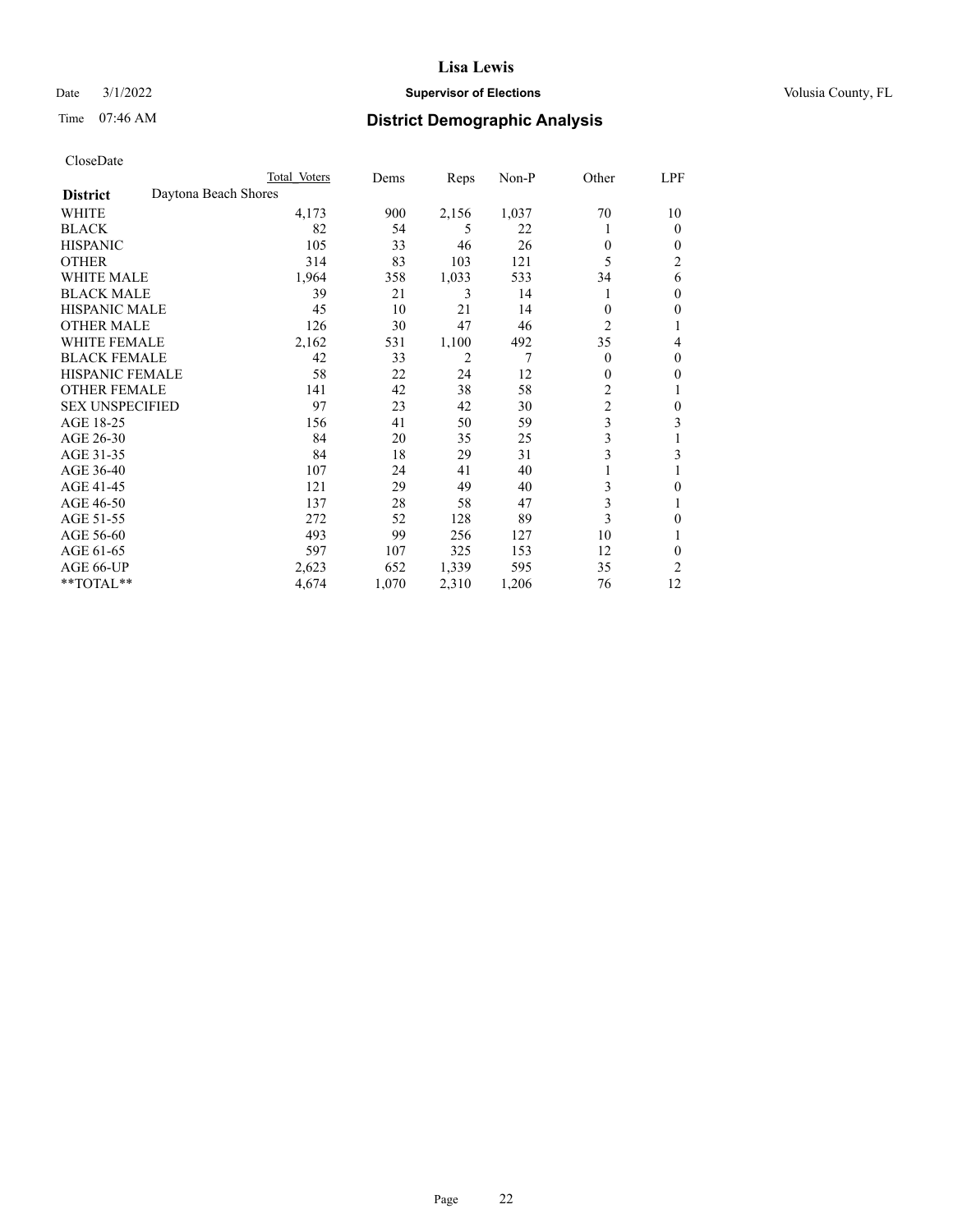## Date  $3/1/2022$  **Supervisor of Elections Supervisor of Elections** Volusia County, FL

# Time 07:46 AM **District Demographic Analysis**

|                        |        | Total Voters | Dems  | Reps  | $Non-P$ | Other | LPF            |
|------------------------|--------|--------------|-------|-------|---------|-------|----------------|
| <b>District</b>        | DeBary |              |       |       |         |       |                |
| WHITE                  |        | 13,529       | 2,872 | 6,799 | 3,563   | 233   | 62             |
| <b>BLACK</b>           |        | 831          | 576   | 43    | 201     | 10    | 1              |
| <b>HISPANIC</b>        |        | 1,921        | 756   | 472   | 660     | 29    | 4              |
| <b>OTHER</b>           |        | 1,074        | 288   | 284   | 481     | 18    | 3              |
| WHITE MALE             |        | 6,320        | 1,117 | 3,309 | 1,752   | 100   | 42             |
| <b>BLACK MALE</b>      |        | 393          | 246   | 21    | 118     | 7     | 1              |
| <b>HISPANIC MALE</b>   |        | 864          | 313   | 235   | 298     | 15    | 3              |
| <b>OTHER MALE</b>      |        | 367          | 96    | 110   | 155     | 4     | $\overline{2}$ |
| WHITE FEMALE           |        | 7,037        | 1,730 | 3,416 | 1,740   | 131   | 20             |
| <b>BLACK FEMALE</b>    |        | 427          | 320   | 22    | 82      | 3     | $\mathbf{0}$   |
| HISPANIC FEMALE        |        | 1,031        | 433   | 231   | 352     | 14    | 1              |
| <b>OTHER FEMALE</b>    |        | 485          | 155   | 120   | 197     | 12    | 1              |
| <b>SEX UNSPECIFIED</b> |        | 431          | 82    | 134   | 211     | 4     | $\mathbf{0}$   |
| AGE 18-25              |        | 1,395        | 339   | 446   | 554     | 47    | 9              |
| AGE 26-30              |        | 1,101        | 286   | 382   | 395     | 25    | 13             |
| AGE 31-35              |        | 1,238        | 314   | 451   | 442     | 21    | 10             |
| AGE 36-40              |        | 1,251        | 279   | 491   | 441     | 25    | 15             |
| AGE 41-45              |        | 1,227        | 292   | 455   | 448     | 24    | 8              |
| AGE 46-50              |        | 1,227        | 294   | 530   | 370     | 25    | 8              |
| AGE 51-55              |        | 1,436        | 336   | 674   | 405     | 18    | 3              |
| AGE 56-60              |        | 1,596        | 400   | 776   | 400     | 19    | 1              |
| AGE 61-65              |        | 1,712        | 438   | 843   | 399     | 29    | 3              |
| AGE 66-UP              |        | 5,172        | 1,514 | 2,550 | 1,051   | 57    | $\Omega$       |
| $*$ TOTAL $**$         |        | 17,355       | 4,492 | 7,598 | 4,905   | 290   | 70             |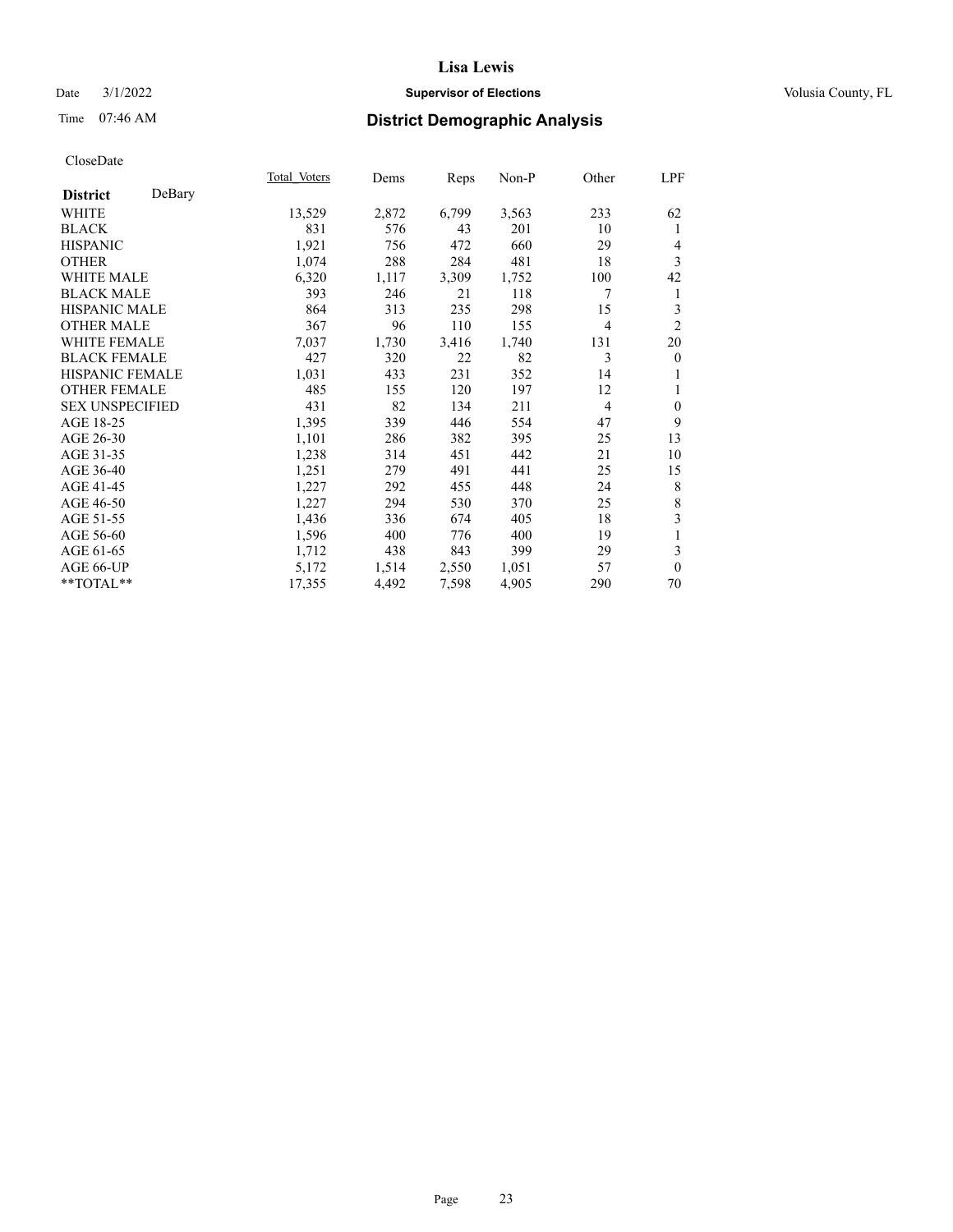## Date  $3/1/2022$  **Supervisor of Elections Supervisor of Elections** Volusia County, FL

## Time 07:46 AM **District Demographic Analysis**

|                           | Total Voters | Dems  | Reps  | Non-P | Other | LPF            |
|---------------------------|--------------|-------|-------|-------|-------|----------------|
| DeLand<br><b>District</b> |              |       |       |       |       |                |
| WHITE                     | 17,020       | 4,974 | 7,419 | 4,231 | 327   | 69             |
| <b>BLACK</b>              | 3,120        | 2,389 | 117   | 585   | 25    | 4              |
| <b>HISPANIC</b>           | 2,990        | 1,173 | 578   | 1,181 | 49    | 9              |
| <b>OTHER</b>              | 1,569        | 569   | 281   | 686   | 25    | 8              |
| WHITE MALE                | 7,434        | 1,792 | 3,457 | 1,996 | 141   | 48             |
| <b>BLACK MALE</b>         | 1,237        | 862   | 56    | 300   | 16    | 3              |
| HISPANIC MALE             | 1,276        | 428   | 287   | 533   | 22    | 6              |
| <b>OTHER MALE</b>         | 557          | 189   | 116   | 244   | 7     |                |
| <b>WHITE FEMALE</b>       | 9,419        | 3,132 | 3,907 | 2,177 | 183   | 20             |
| <b>BLACK FEMALE</b>       | 1,827        | 1,484 | 59    | 274   | 9     | 1              |
| <b>HISPANIC FEMALE</b>    | 1,674        | 724   | 285   | 636   | 26    | 3              |
| <b>OTHER FEMALE</b>       | 674          | 280   | 108   | 269   | 13    | 4              |
| <b>SEX UNSPECIFIED</b>    | 601          | 214   | 120   | 254   | 9     | $\overline{4}$ |
| AGE 18-25                 | 2,436        | 948   | 529   | 887   | 59    | 13             |
| AGE 26-30                 | 1,630        | 603   | 398   | 580   | 35    | 14             |
| AGE 31-35                 | 1,855        | 635   | 510   | 667   | 28    | 15             |
| AGE 36-40                 | 1,751        | 582   | 475   | 652   | 29    | 13             |
| AGE 41-45                 | 1,739        | 603   | 509   | 585   | 34    | 8              |
| AGE 46-50                 | 1,651        | 579   | 526   | 509   | 31    | 6              |
| AGE 51-55                 | 1,761        | 596   | 652   | 474   | 32    | 7              |
| AGE 56-60                 | 1,976        | 710   | 779   | 452   | 30    | 5              |
| AGE 61-65                 | 2,088        | 792   | 835   | 421   | 37    | 3              |
| AGE 66-UP                 | 7,812        | 3,057 | 3,182 | 1,456 | 111   | 6              |
| $*$ TOTAL $*$             | 24,699       | 9,105 | 8,395 | 6,683 | 426   | 90             |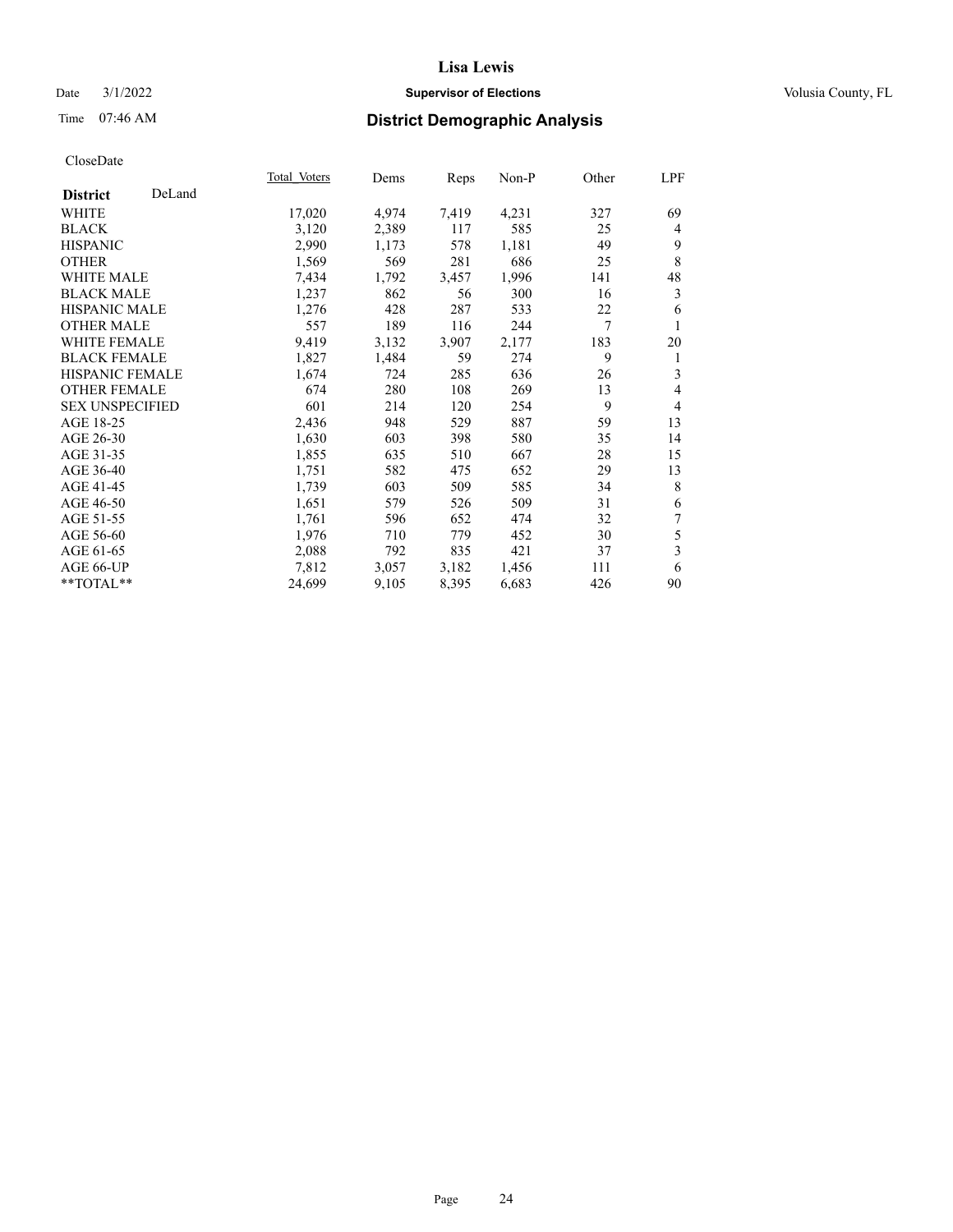## Date  $3/1/2022$  **Supervisor of Elections Supervisor of Elections** Volusia County, FL

| CloseDate |
|-----------|
|-----------|

|                        |         | Total Voters | Dems   | Reps   | $Non-P$ | Other | LPF            |
|------------------------|---------|--------------|--------|--------|---------|-------|----------------|
| <b>District</b>        | Deltona |              |        |        |         |       |                |
| WHITE                  |         | 32,271       | 8,154  | 13,701 | 9,739   | 540   | 137            |
| <b>BLACK</b>           |         | 6,607        | 4,757  | 298    | 1,465   | 79    | 8              |
| <b>HISPANIC</b>        |         | 20,789       | 9,252  | 3,177  | 8,132   | 193   | 35             |
| OTHER                  |         | 4,372        | 1,439  | 851    | 1,980   | 83    | 19             |
| WHITE MALE             |         | 15,009       | 3,150  | 6,791  | 4,747   | 228   | 93             |
| <b>BLACK MALE</b>      |         | 2,974        | 1,923  | 184    | 818     | 46    | 3              |
| <b>HISPANIC MALE</b>   |         | 9,606        | 3,899  | 1,717  | 3,872   | 94    | 24             |
| OTHER MALE             |         | 1,563        | 465    | 359    | 702     | 25    | 12             |
| <b>WHITE FEMALE</b>    |         | 16,809       | 4,894  | 6,721  | 4,840   | 310   | 44             |
| <b>BLACK FEMALE</b>    |         | 3,547        | 2,778  | 109    | 623     | 33    | $\overline{4}$ |
| <b>HISPANIC FEMALE</b> |         | 10,901       | 5,223  | 1,427  | 4,142   | 98    | 11             |
| <b>OTHER FEMALE</b>    |         | 1,871        | 754    | 338    | 738     | 36    | 5              |
| <b>SEX UNSPECIFIED</b> |         | 1,758        | 515    | 381    | 834     | 25    | 3              |
| AGE 18-25              |         | 6,726        | 2,278  | 1,286  | 2,981   | 156   | 25             |
| AGE 26-30              |         | 5,186        | 1,705  | 1,109  | 2,229   | 104   | 39             |
| AGE 31-35              |         | 5,716        | 1,864  | 1,340  | 2,377   | 103   | 32             |
| AGE 36-40              |         | 5,403        | 1,757  | 1,276  | 2,245   | 91    | 34             |
| AGE 41-45              |         | 5,265        | 1,889  | 1,247  | 2,022   | 88    | 19             |
| AGE 46-50              |         | 5,191        | 1,800  | 1,486  | 1,828   | 64    | 13             |
| AGE 51-55              |         | 5,439        | 1,964  | 1,692  | 1,699   | 73    | 11             |
| AGE 56-60              |         | 5,833        | 2,189  | 1,961  | 1,603   | 71    | 9              |
| AGE 61-65              |         | 5,683        | 2,143  | 2,049  | 1,443   | 42    | 6              |
| AGE 66-UP              |         | 13,597       | 6,013  | 4,581  | 2,889   | 103   | 11             |
| **TOTAL**              |         | 64,039       | 23,602 | 18,027 | 21,316  | 895   | 199            |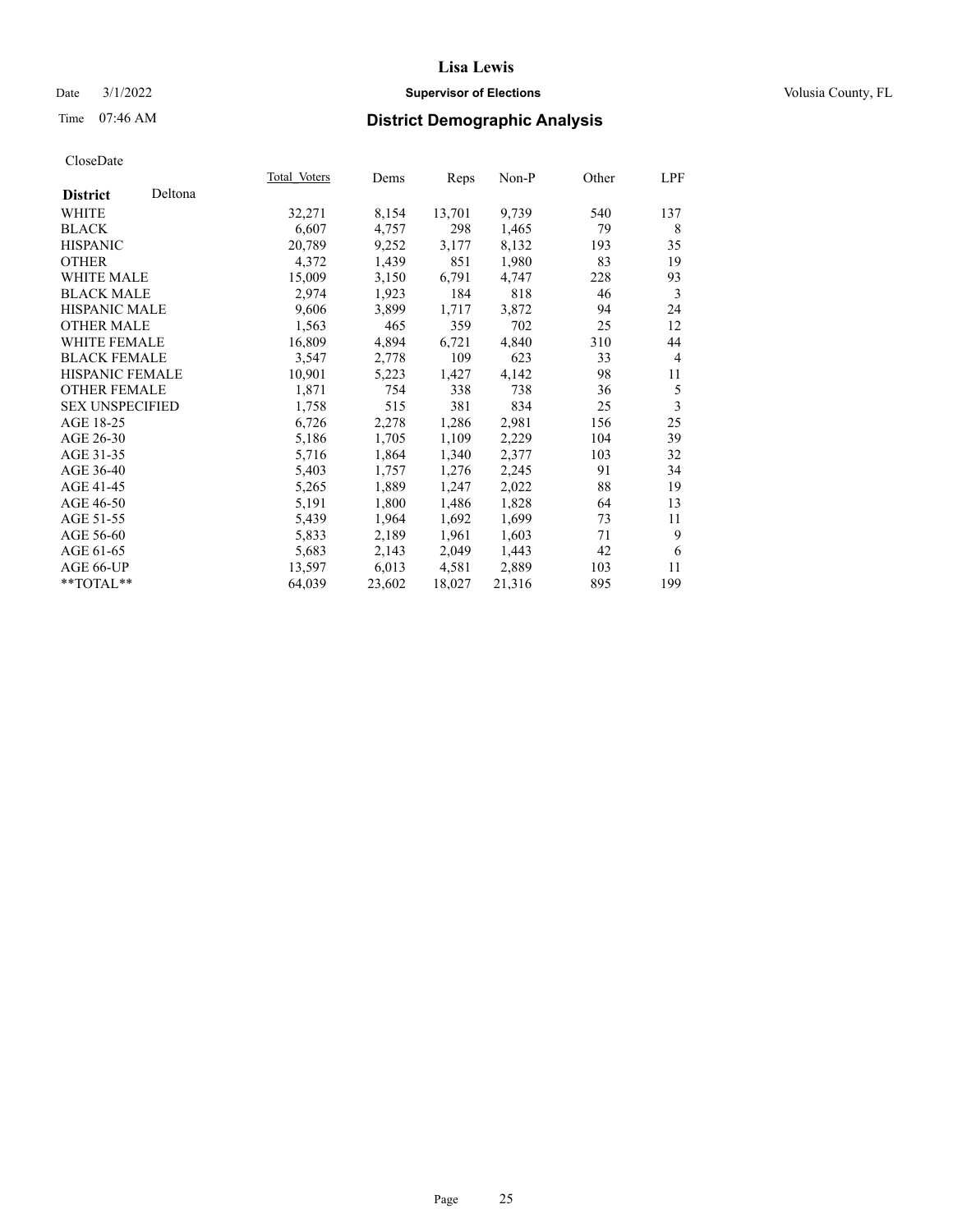## Date  $3/1/2022$  **Supervisor of Elections Supervisor of Elections** Volusia County, FL

## Time 07:46 AM **District Demographic Analysis**

|                        |           | Total Voters | Dems  | Reps  | Non-P | Other | LPF            |
|------------------------|-----------|--------------|-------|-------|-------|-------|----------------|
| <b>District</b>        | Edgewater |              |       |       |       |       |                |
| WHITE                  |           | 15,877       | 4,038 | 6,918 | 4,565 | 304   | 52             |
| <b>BLACK</b>           |           | 403          | 292   | 22    | 78    | 11    | $\mathbf{0}$   |
| <b>HISPANIC</b>        |           | 401          | 136   | 103   | 148   | 12    | 2              |
| <b>OTHER</b>           |           | 695          | 188   | 208   | 282   | 13    | $\overline{4}$ |
| WHITE MALE             |           | 7,319        | 1,539 | 3,430 | 2,178 | 136   | 36             |
| <b>BLACK MALE</b>      |           | 199          | 128   | 15    | 46    | 10    | $\theta$       |
| <b>HISPANIC MALE</b>   |           | 161          | 42    | 48    | 65    | 5     |                |
| <b>OTHER MALE</b>      |           | 243          | 65    | 72    | 99    | 6     | 1              |
| WHITE FEMALE           |           | 8,379        | 2,464 | 3,408 | 2,323 | 168   | 16             |
| <b>BLACK FEMALE</b>    |           | 196          | 158   | 7     | 30    |       | $\mathbf{0}$   |
| <b>HISPANIC FEMALE</b> |           | 226          | 86    | 53    | 79    | 7     | 1              |
| <b>OTHER FEMALE</b>    |           | 254          | 78    | 80    | 88    | 6     | 2              |
| <b>SEX UNSPECIFIED</b> |           | 399          | 94    | 138   | 165   |       | 1              |
| AGE 18-25              |           | 1,196        | 276   | 417   | 452   | 45    | 6              |
| AGE 26-30              |           | 1,024        | 236   | 345   | 410   | 23    | 10             |
| AGE 31-35              |           | 1,144        | 262   | 396   | 442   | 34    | 10             |
| AGE 36-40              |           | 1,007        | 247   | 352   | 382   | 15    | 11             |
| AGE 41-45              |           | 965          | 237   | 346   | 356   | 21    | 5              |
| AGE 46-50              |           | 1,092        | 223   | 462   | 386   | 15    | 6              |
| AGE 51-55              |           | 1,274        | 288   | 576   | 375   | 33    | $\overline{c}$ |
| AGE 56-60              |           | 1,684        | 428   | 798   | 427   | 28    | 3              |
| AGE 61-65              |           | 1,820        | 462   | 848   | 467   | 42    | 1              |
| AGE 66-UP              |           | 6,170        | 1,995 | 2,711 | 1,376 | 84    | $\overline{4}$ |
| $*$ $TOTAL**$          |           | 17,376       | 4,654 | 7,251 | 5,073 | 340   | 58             |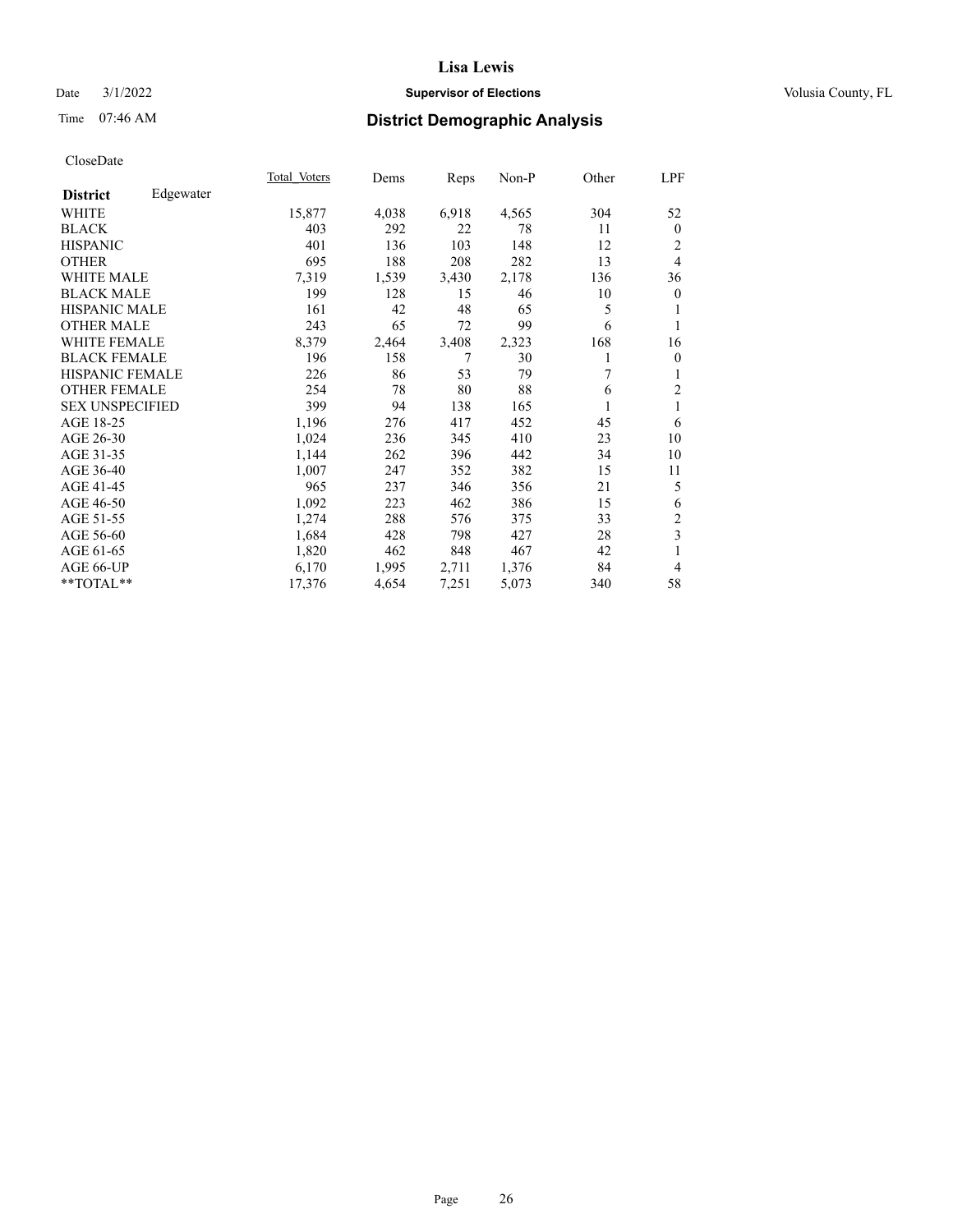## Date  $3/1/2022$  **Supervisor of Elections Supervisor of Elections** Volusia County, FL

## Time 07:46 AM **District Demographic Analysis**

|                        |            | Total Voters | Dems  | Reps  | Non-P | Other          | LPF              |
|------------------------|------------|--------------|-------|-------|-------|----------------|------------------|
| <b>District</b>        | Holly Hill |              |       |       |       |                |                  |
| WHITE                  |            | 6,089        | 1,701 | 2,379 | 1,872 | 112            | 25               |
| <b>BLACK</b>           |            | 1,115        | 825   | 34    | 248   | 7              | 1                |
| <b>HISPANIC</b>        |            | 383          | 155   | 63    | 157   | 6              | 2                |
| <b>OTHER</b>           |            | 471          | 158   | 103   | 198   | 10             | $\overline{2}$   |
| <b>WHITE MALE</b>      |            | 2,826        | 646   | 1,189 | 918   | 58             | 15               |
| <b>BLACK MALE</b>      |            | 427          | 284   | 19    | 121   | 2              | 1                |
| <b>HISPANIC MALE</b>   |            | 190          | 70    | 34    | 81    | 3              | $\overline{c}$   |
| <b>OTHER MALE</b>      |            | 155          | 45    | 43    | 62    | 3              | $\overline{2}$   |
| WHITE FEMALE           |            | 3,187        | 1,042 | 1,160 | 921   | 54             | 10               |
| <b>BLACK FEMALE</b>    |            | 670          | 528   | 15    | 122   | 5              | $\mathbf{0}$     |
| <b>HISPANIC FEMALE</b> |            | 183          | 81    | 27    | 72    | 3              | $\mathbf{0}$     |
| <b>OTHER FEMALE</b>    |            | 197          | 90    | 38    | 66    | $\overline{3}$ | $\mathbf{0}$     |
| <b>SEX UNSPECIFIED</b> |            | 223          | 53    | 54    | 112   | 4              | $\boldsymbol{0}$ |
| AGE 18-25              |            | 649          | 208   | 164   | 255   | 19             | 3                |
| AGE 26-30              |            | 576          | 217   | 115   | 230   | 8              | 6                |
| AGE 31-35              |            | 599          | 214   | 133   | 237   | 11             | 4                |
| AGE 36-40              |            | 497          | 175   | 97    | 215   | 6              | 4                |
| AGE 41-45              |            | 499          | 158   | 144   | 181   | 14             | $\overline{c}$   |
| AGE 46-50              |            | 519          | 176   | 147   | 183   | 12             | 1                |
| AGE 51-55              |            | 640          | 197   | 228   | 199   | 13             | 3                |
| AGE 56-60              |            | 864          | 279   | 312   | 259   | 12             | $\overline{2}$   |
| AGE 61-65              |            | 852          | 323   | 305   | 206   | 14             | 4                |
| AGE 66-UP              |            | 2,363        | 892   | 934   | 510   | 26             | 1                |
| **TOTAL**              |            | 8,058        | 2,839 | 2,579 | 2,475 | 135            | 30               |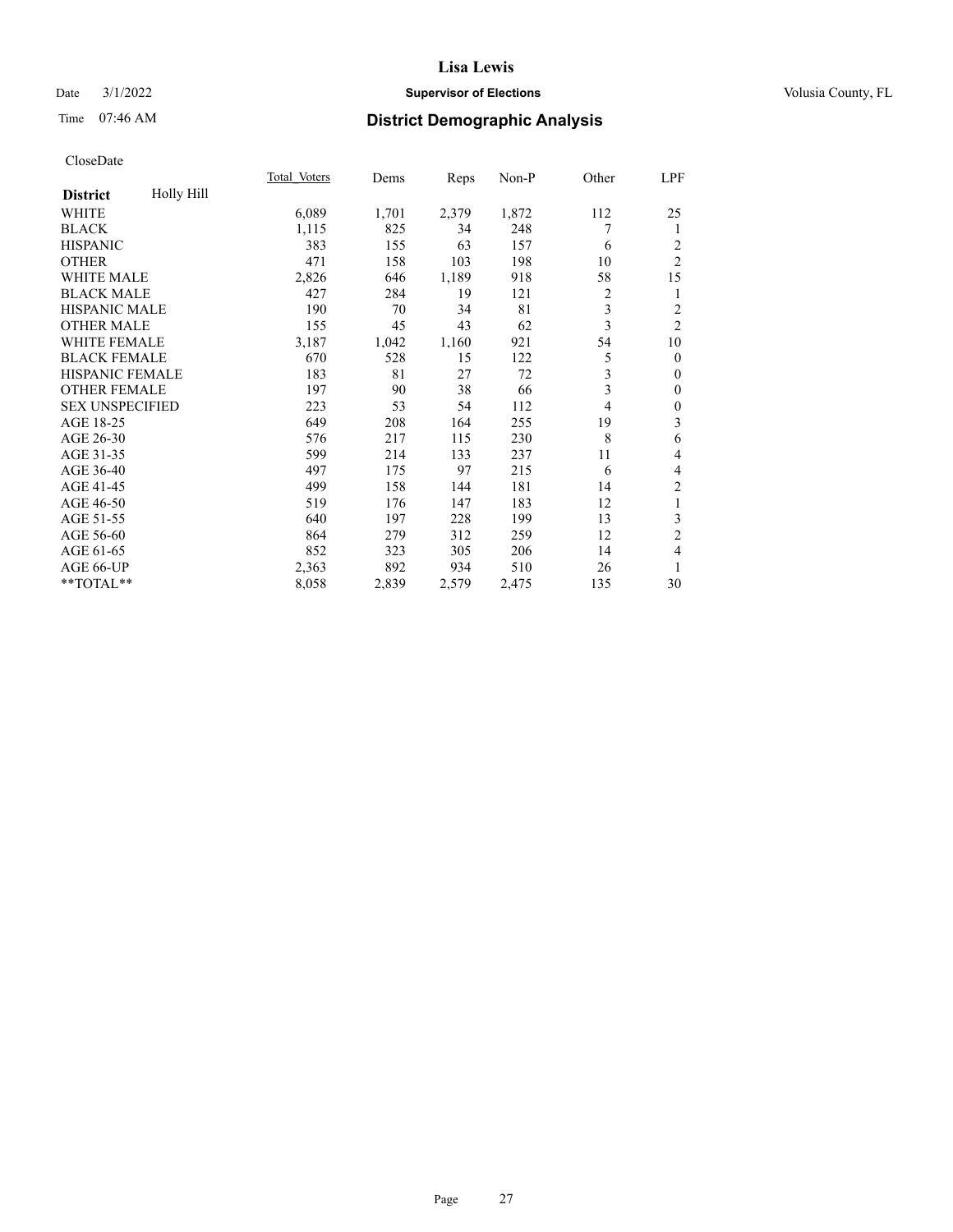### Date  $3/1/2022$  **Supervisor of Elections** Volusia County, FL

## Time 07:46 AM **District Demographic Analysis**

|                               | Total Voters | Dems | Reps | Non-P | Other          | LPF            |
|-------------------------------|--------------|------|------|-------|----------------|----------------|
| Lake Helen<br><b>District</b> |              |      |      |       |                |                |
| WHITE                         | 1,922        | 452  | 921  | 513   | 34             | 2              |
| <b>BLACK</b>                  | 164          | 134  | 9    | 20    | 1              | $\mathbf{0}$   |
| <b>HISPANIC</b>               | 111          | 32   | 32   | 43    | 3              |                |
| <b>OTHER</b>                  | 90           | 30   | 27   | 28    | $\overline{2}$ | 3              |
| <b>WHITE MALE</b>             | 882          | 168  | 440  | 261   | 11             | 2              |
| <b>BLACK MALE</b>             | 79           | 64   | 6    | 9     | $\theta$       | 0              |
| <b>HISPANIC MALE</b>          | 53           | 14   | 16   | 21    | 1              |                |
| <b>OTHER MALE</b>             | 29           | 11   | 7    | 8     | 1              | 2              |
| <b>WHITE FEMALE</b>           | 1,023        | 281  | 472  | 247   | 23             | $\theta$       |
| <b>BLACK FEMALE</b>           | 80           | 69   | 1    | 9     | 1              | 0              |
| <b>HISPANIC FEMALE</b>        | 55           | 17   | 15   | 21    | $\overline{2}$ | 0              |
| <b>OTHER FEMALE</b>           | 39           | 17   | 12   | 9     | 1              | 0              |
| <b>SEX UNSPECIFIED</b>        | 47           | 7    | 20   | 19    | $\theta$       |                |
| AGE 18-25                     | 165          | 36   | 75   | 52    | 2              | 0              |
| AGE 26-30                     | 155          | 37   | 58   | 52    | 6              | 2              |
| AGE 31-35                     | 145          | 38   | 53   | 48    | 6              | $\theta$       |
| AGE 36-40                     | 149          | 35   | 55   | 56    | 3              | 0              |
| AGE 41-45                     | 161          | 27   | 63   | 69    | $\overline{c}$ | 0              |
| AGE 46-50                     | 145          | 35   | 61   | 42    | 5              | $\overline{c}$ |
| AGE 51-55                     | 190          | 41   | 86   | 62    | 1              | $\mathbf{0}$   |
| AGE 56-60                     | 228          | 60   | 111  | 48    | 9              | 0              |
| AGE 61-65                     | 253          | 82   | 125  | 45    |                | 0              |
| AGE 66-UP                     | 696          | 257  | 302  | 130   | 5              | 2              |
| **TOTAL**                     | 2,287        | 648  | 989  | 604   | 40             | 6              |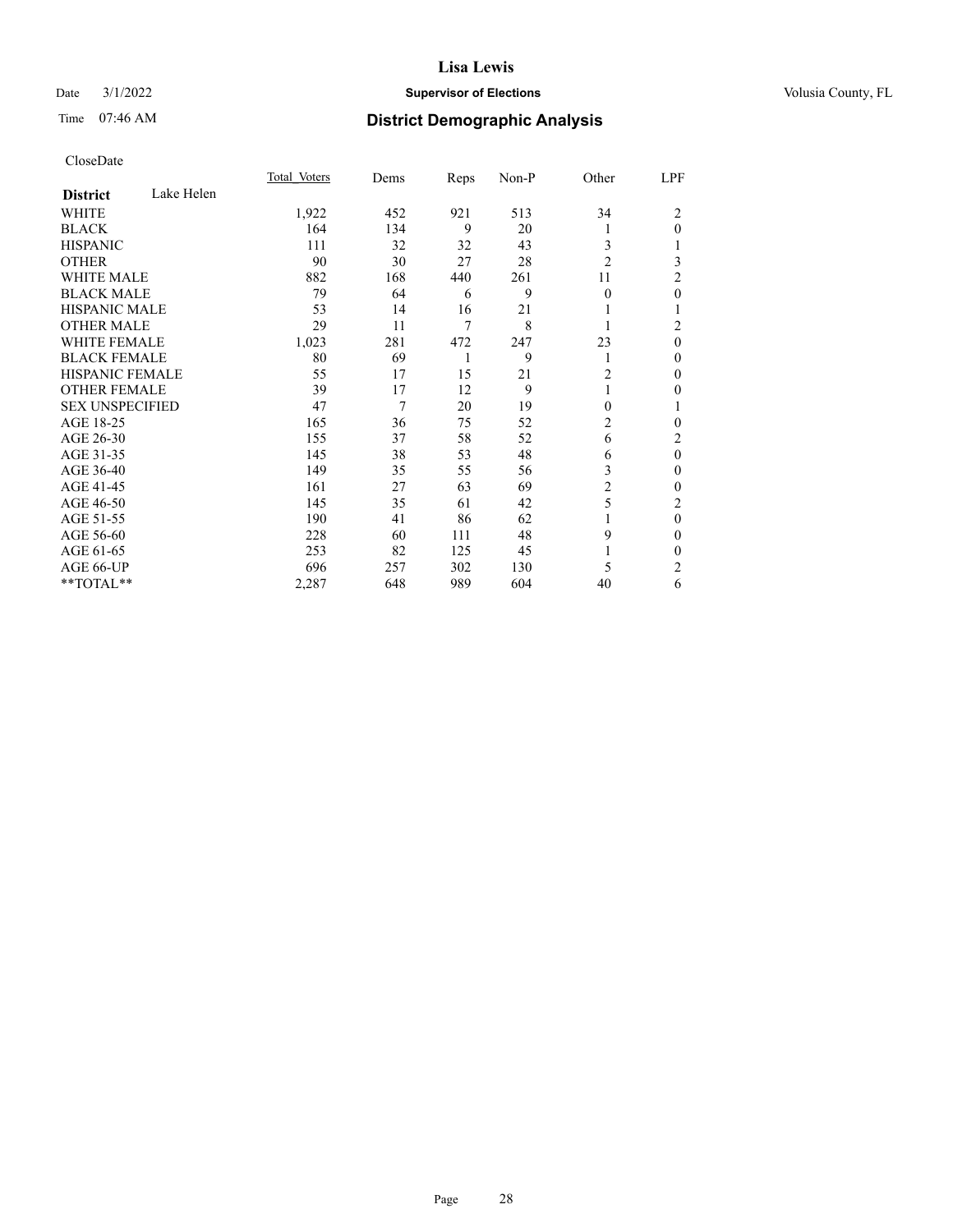## Date  $3/1/2022$  **Supervisor of Elections Supervisor of Elections** Volusia County, FL

# Time 07:46 AM **District Demographic Analysis**

|                                     | Total Voters | Dems  | Reps   | $Non-P$ | Other | LPF                     |
|-------------------------------------|--------------|-------|--------|---------|-------|-------------------------|
| New Smyrna Beach<br><b>District</b> |              |       |        |         |       |                         |
| WHITE                               | 22,702       | 5,686 | 10,828 | 5,617   | 505   | 66                      |
| <b>BLACK</b>                        | 772          | 588   | 33     | 143     | 7     | 1                       |
| <b>HISPANIC</b>                     | 605          | 193   | 190    | 207     | 13    | 2                       |
| <b>OTHER</b>                        | 962          | 266   | 280    | 397     | 16    | $\overline{\mathbf{3}}$ |
| <b>WHITE MALE</b>                   | 10,524       | 2,150 | 5,303  | 2,789   | 237   | 45                      |
| <b>BLACK MALE</b>                   | 338          | 239   | 17     | 78      | 3     | 1                       |
| <b>HISPANIC MALE</b>                | 292          | 89    | 92     | 105     | 5     | 1                       |
| <b>OTHER MALE</b>                   | 328          | 89    | 96     | 137     | 4     | $\overline{2}$          |
| <b>WHITE FEMALE</b>                 | 11,994       | 3,479 | 5,455  | 2,773   | 267   | 20                      |
| <b>BLACK FEMALE</b>                 | 421          | 338   | 15     | 64      | 4     | $\overline{0}$          |
| HISPANIC FEMALE                     | 304          | 102   | 95     | 98      | 8     | 1                       |
| <b>OTHER FEMALE</b>                 | 426          | 141   | 133    | 144     | 7     | 1                       |
| <b>SEX UNSPECIFIED</b>              | 414          | 106   | 125    | 176     | 6     | 1                       |
| AGE 18-25                           | 1,546        | 402   | 563    | 514     | 63    | 4                       |
| AGE 26-30                           | 1,186        | 290   | 379    | 475     | 31    | 11                      |
| AGE 31-35                           | 1,214        | 283   | 443    | 449     | 28    | 11                      |
| AGE 36-40                           | 1,211        | 323   | 436    | 423     | 23    | 6                       |
| AGE 41-45                           | 1,287        | 301   | 503    | 434     | 38    | 11                      |
| AGE 46-50                           | 1,363        | 300   | 617    | 396     | 45    | 5                       |
| AGE 51-55                           | 1,858        | 439   | 901    | 459     | 52    | 7                       |
| AGE 56-60                           | 2,489        | 518   | 1,318  | 601     | 47    | 5                       |
| AGE 61-65                           | 3,006        | 802   | 1,473  | 677     | 51    | 3                       |
| AGE 66-UP                           | 9,881        | 3,075 | 4,698  | 1,936   | 163   | 9                       |
| **TOTAL**                           | 25,041       | 6,733 | 11,331 | 6,364   | 541   | 72                      |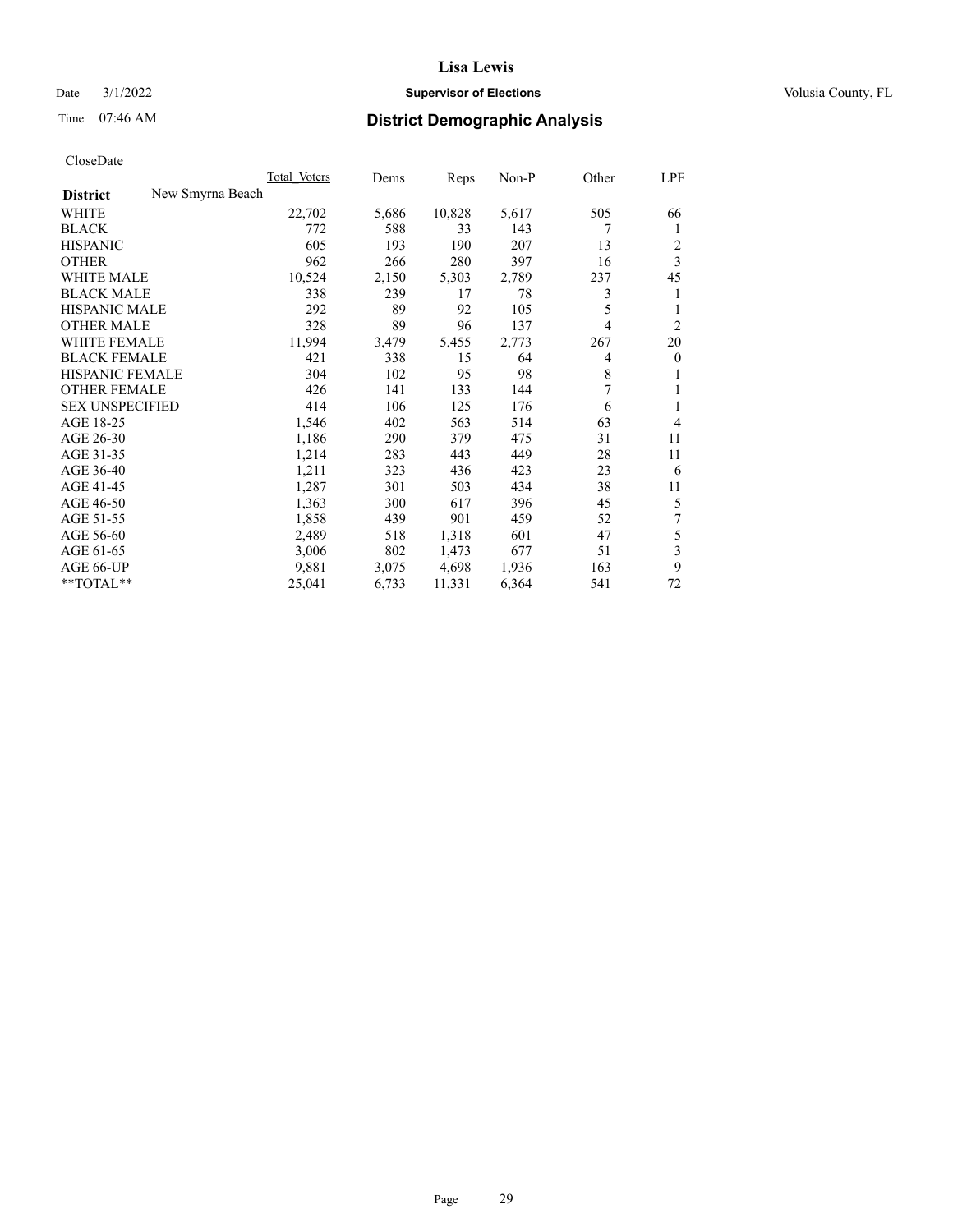### Date  $3/1/2022$  **Supervisor of Elections** Volusia County, FL

## Time 07:46 AM **District Demographic Analysis**

|                        |          | Total Voters | Dems | Reps | Non-P | Other    | LPF      |
|------------------------|----------|--------------|------|------|-------|----------|----------|
| <b>District</b>        | Oak Hill |              |      |      |       |          |          |
| WHITE                  |          | 1,494        | 320  | 757  | 376   | 38       | 3        |
| <b>BLACK</b>           |          | 155          | 124  | 6    | 25    | 0        | 0        |
| <b>HISPANIC</b>        |          | 21           | 8    | 3    | 9     |          | 0        |
| <b>OTHER</b>           |          | 48           | 13   | 21   | 13    |          | 0        |
| WHITE MALE             |          | 727          | 139  | 386  | 186   | 14       | 2        |
| <b>BLACK MALE</b>      |          | 79           | 58   | 4    | 17    | $\Omega$ | $\theta$ |
| <b>HISPANIC MALE</b>   |          | 7            |      | 2    | 4     | $\Omega$ | 0        |
| <b>OTHER MALE</b>      |          | 20           | 5    | 8    | 6     | 1        | 0        |
| WHITE FEMALE           |          | 750          | 178  | 363  | 184   | 24       |          |
| <b>BLACK FEMALE</b>    |          | 74           | 65   | 1    | 8     | $\Omega$ | 0        |
| <b>HISPANIC FEMALE</b> |          | 14           | 7    | 1    | 5     | L        | 0        |
| <b>OTHER FEMALE</b>    |          | 16           | 5    | 8    | 3     | 0        | 0        |
| <b>SEX UNSPECIFIED</b> |          | 31           | 7    | 14   | 10    | $\Omega$ | 0        |
| AGE 18-25              |          | 120          | 33   | 43   | 39    | 5        | 0        |
| AGE 26-30              |          | 76           | 24   | 29   | 20    | 2        |          |
| AGE 31-35              |          | 76           | 22   | 30   | 21    | 3        | 0        |
| AGE 36-40              |          | 71           | 15   | 32   | 22    | 2        | 0        |
| AGE 41-45              |          | 94           | 27   | 37   | 28    | 2        | 0        |
| AGE 46-50              |          | 78           | 21   | 34   | 20    | 3        | 0        |
| AGE 51-55              |          | 123          | 27   | 64   | 29    | 3        | $\Omega$ |
| AGE 56-60              |          | 172          | 44   | 78   | 43    | 7        | 0        |
| AGE 61-65              |          | 244          | 68   | 124  | 47    | 3        | 2        |
| AGE 66-UP              |          | 664          | 184  | 316  | 154   | 10       | $\theta$ |
| **TOTAL**              |          | 1,718        | 465  | 787  | 423   | 40       | 3        |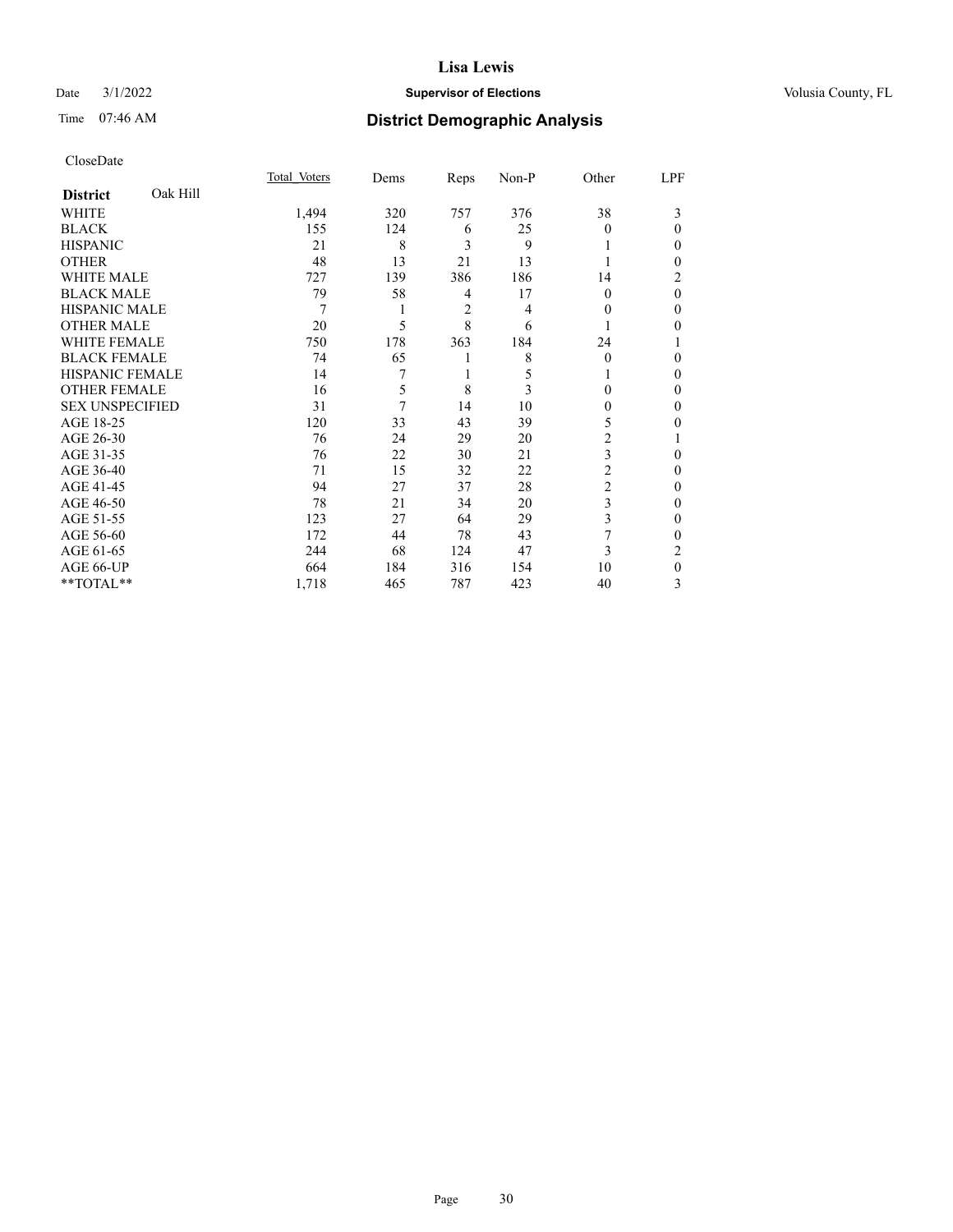## Date  $3/1/2022$  **Supervisor of Elections Supervisor of Elections** Volusia County, FL

## Time 07:46 AM **District Demographic Analysis**

|                        |             | Total Voters | Dems  | Reps  | Non-P | Other          | LPF            |
|------------------------|-------------|--------------|-------|-------|-------|----------------|----------------|
| <b>District</b>        | Orange City |              |       |       |       |                |                |
| <b>WHITE</b>           |             | 6,116        | 1,534 | 2,772 | 1,677 | 109            | 24             |
| <b>BLACK</b>           |             | 626          | 462   | 30    | 128   | 5              | 1              |
| <b>HISPANIC</b>        |             | 1,781        | 729   | 296   | 725   | 28             | 3              |
| <b>OTHER</b>           |             | 464          | 131   | 104   | 219   | 10             | $\theta$       |
| WHITE MALE             |             | 2,608        | 539   | 1,254 | 755   | 46             | 14             |
| <b>BLACK MALE</b>      |             | 239          | 154   | 18    | 64    | $\overline{2}$ | 1              |
| <b>HISPANIC MALE</b>   |             | 750          | 281   | 146   | 308   | 13             | $\overline{c}$ |
| <b>OTHER MALE</b>      |             | 149          | 38    | 40    | 71    | $\theta$       | $\theta$       |
| WHITE FEMALE           |             | 3,442        | 985   | 1,488 | 897   | 62             | 10             |
| <b>BLACK FEMALE</b>    |             | 381          | 305   | 12    | 61    | 3              | $\overline{0}$ |
| <b>HISPANIC FEMALE</b> |             | 1,011        | 441   | 148   | 406   | 15             | 1              |
| <b>OTHER FEMALE</b>    |             | 213          | 72    | 49    | 83    | 9              | $\mathbf{0}$   |
| <b>SEX UNSPECIFIED</b> |             | 193          | 41    | 46    | 104   | $\overline{c}$ | $\mathbf{0}$   |
| AGE 18-25              |             | 795          | 278   | 182   | 312   | 19             | 4              |
| AGE 26-30              |             | 604          | 160   | 137   | 281   | 20             | 6              |
| AGE 31-35              |             | 623          | 191   | 166   | 247   | 17             | $\overline{2}$ |
| AGE 36-40              |             | 592          | 170   | 161   | 249   | 6              | 6              |
| AGE 41-45              |             | 578          | 188   | 168   | 212   | 9              | 1              |
| AGE 46-50              |             | 572          | 161   | 196   | 204   | 9              | $\overline{2}$ |
| AGE 51-55              |             | 708          | 213   | 273   | 204   | 15             | 3              |
| AGE 56-60              |             | 652          | 190   | 261   | 186   | 13             | $\overline{c}$ |
| AGE 61-65              |             | 778          | 248   | 333   | 185   | 11             | 1              |
| AGE 66-UP              |             | 3,085        | 1,057 | 1,325 | 669   | 33             | 1              |
| **TOTAL**              |             | 8,987        | 2,856 | 3,202 | 2,749 | 152            | 28             |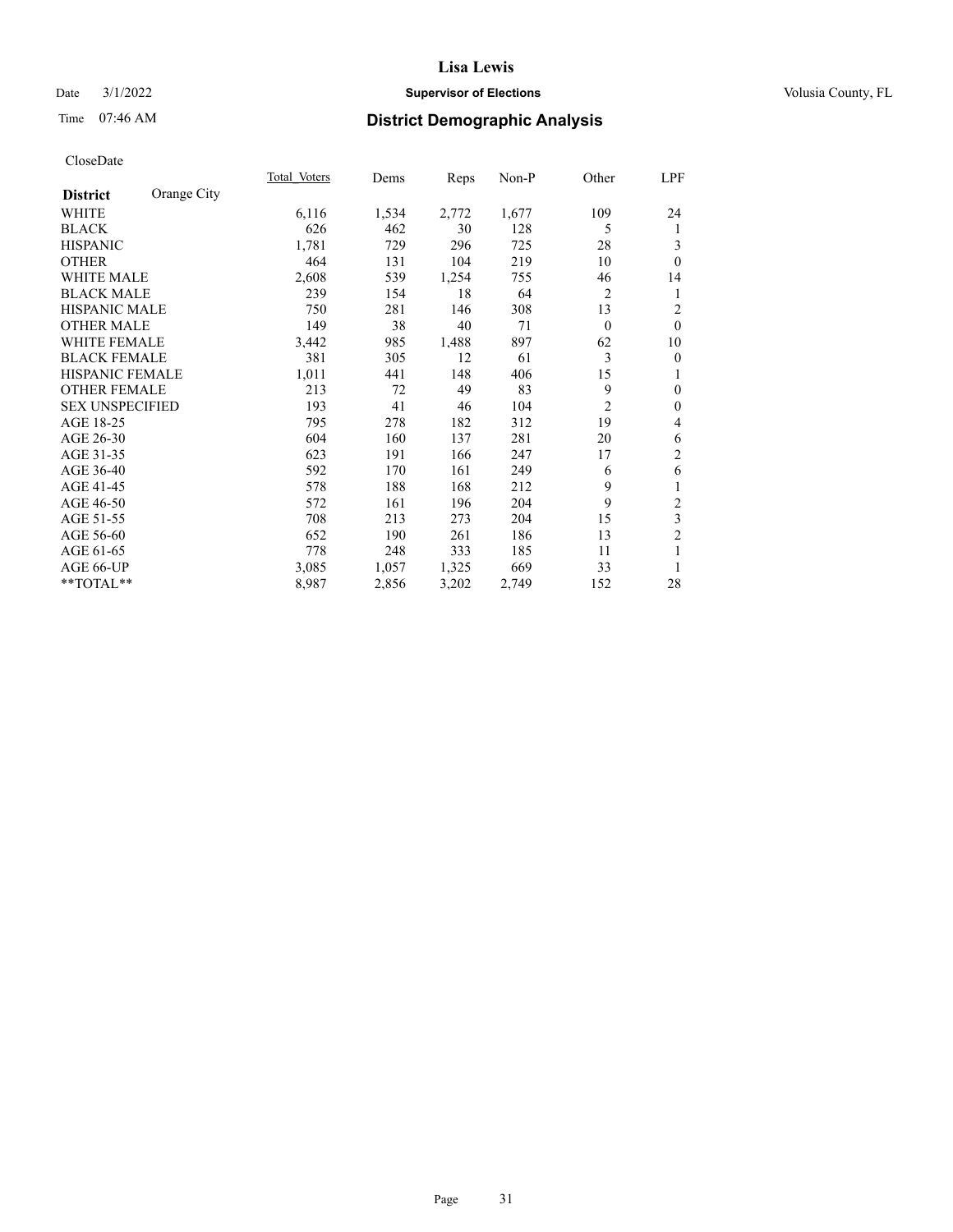## Date  $3/1/2022$  **Supervisor of Elections Supervisor of Elections** Volusia County, FL

## Time 07:46 AM **District Demographic Analysis**

|                        |              | Total Voters | Dems  | Reps   | Non-P | Other | LPF            |
|------------------------|--------------|--------------|-------|--------|-------|-------|----------------|
| <b>District</b>        | Ormond Beach |              |       |        |       |       |                |
| WHITE                  |              | 29,414       | 7,895 | 13,562 | 7,402 | 468   | 87             |
| <b>BLACK</b>           |              | 1,159        | 852   | 52     | 235   | 17    | 3              |
| <b>HISPANIC</b>        |              | 1,085        | 395   | 287    | 377   | 20    | 6              |
| <b>OTHER</b>           |              | 2,096        | 627   | 557    | 866   | 43    | 3              |
| WHITE MALE             |              | 13,394       | 2,974 | 6,569  | 3,582 | 204   | 65             |
| <b>BLACK MALE</b>      |              | 509          | 339   | 31     | 129   | 8     | $\overline{2}$ |
| <b>HISPANIC MALE</b>   |              | 441          | 141   | 128    | 158   | 10    | $\overline{4}$ |
| <b>OTHER MALE</b>      |              | 808          | 227   | 218    | 341   | 20    | $\overline{2}$ |
| <b>WHITE FEMALE</b>    |              | 15,739       | 4,853 | 6,885  | 3,717 | 262   | 22             |
| <b>BLACK FEMALE</b>    |              | 633          | 500   | 20     | 103   | 9     | 1              |
| HISPANIC FEMALE        |              | 626          | 251   | 155    | 209   | 9     | $\overline{2}$ |
| <b>OTHER FEMALE</b>    |              | 886          | 310   | 242    | 319   | 15    | $\theta$       |
| <b>SEX UNSPECIFIED</b> |              | 718          | 174   | 210    | 322   | 11    | 1              |
| AGE 18-25              |              | 2,695        | 753   | 939    | 911   | 81    | 11             |
| AGE 26-30              |              | 1,734        | 458   | 581    | 636   | 44    | 15             |
| AGE 31-35              |              | 1,868        | 525   | 652    | 643   | 39    | 9              |
| AGE 36-40              |              | 2,022        | 486   | 742    | 741   | 36    | 17             |
| AGE 41-45              |              | 1,940        | 489   | 738    | 660   | 38    | 15             |
| AGE 46-50              |              | 2,067        | 503   | 908    | 607   | 42    | 7              |
| AGE 51-55              |              | 2,641        | 628   | 1,255  | 700   | 48    | 10             |
| AGE 56-60              |              | 3,210        | 833   | 1,541  | 787   | 45    | 4              |
| AGE 61-65              |              | 3,454        | 1,028 | 1,590  | 776   | 57    | 3              |
| AGE 66-UP              |              | 12,123       | 4,066 | 5,512  | 2,419 | 118   | 8              |
| **TOTAL**              |              | 33,754       | 9,769 | 14,458 | 8,880 | 548   | 99             |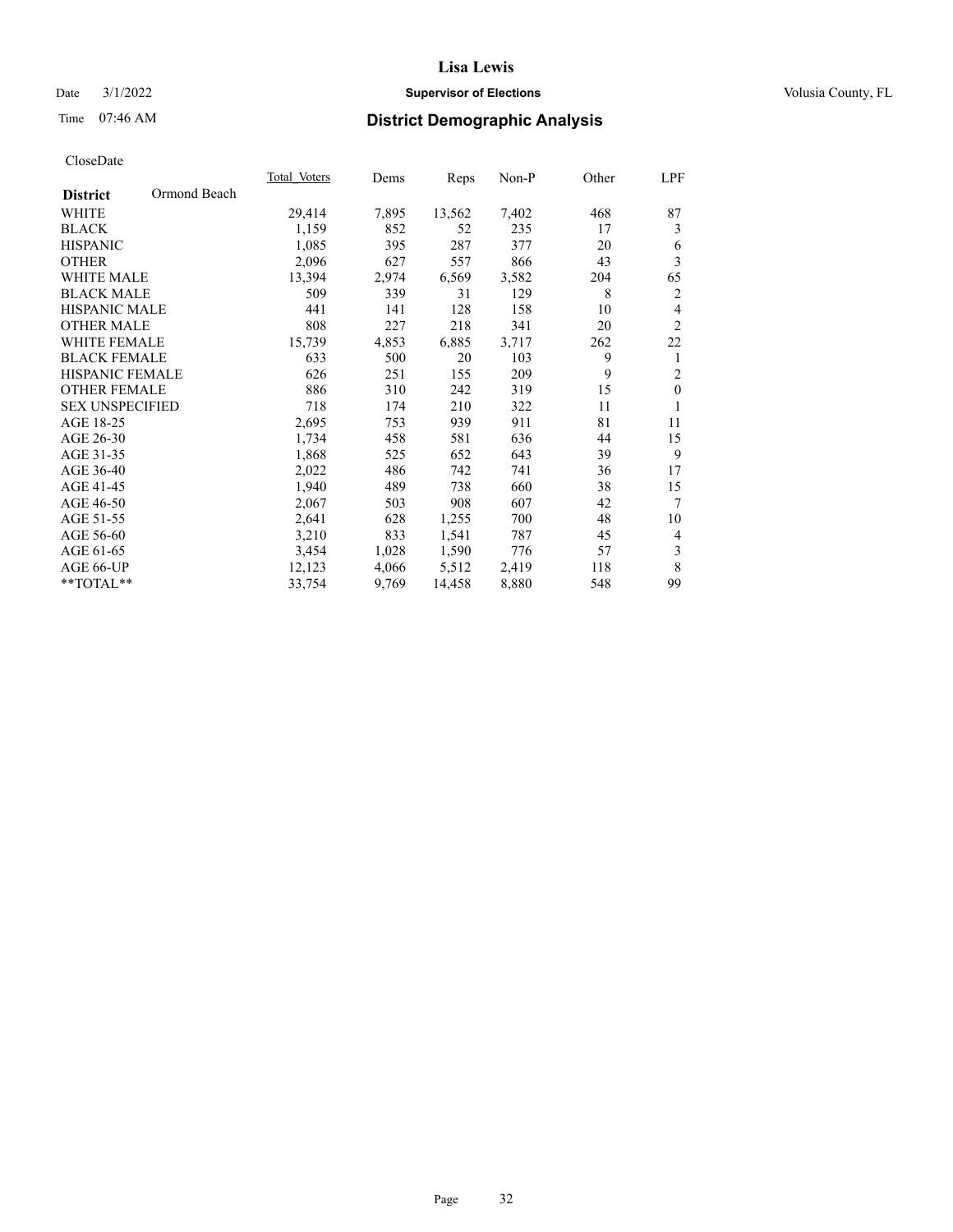## Date  $3/1/2022$  **Supervisor of Elections Supervisor of Elections** Volusia County, FL

| CloseDate |
|-----------|
|-----------|

|                        |         | Total Voters | Dems | Reps         | Non-P          | Other    | LPF      |
|------------------------|---------|--------------|------|--------------|----------------|----------|----------|
| <b>District</b>        | Pierson |              |      |              |                |          |          |
| WHITE                  |         | 563          | 120  | 313          | 117            | 10       | 3        |
| <b>BLACK</b>           |         | 33           | 29   | $\mathbf{0}$ | 4              | $\Omega$ | $\Omega$ |
| <b>HISPANIC</b>        |         | 188          | 83   | 14           | 90             |          | 0        |
| <b>OTHER</b>           |         | 34           | 8    | 8            | 18             | 0        | 0        |
| <b>WHITE MALE</b>      |         | 281          | 61   | 156          | 57             | 4        | 3        |
| <b>BLACK MALE</b>      |         | 18           | 16   | 0            | 2              | 0        | $\Omega$ |
| <b>HISPANIC MALE</b>   |         | 103          | 54   | 8            | 40             |          | 0        |
| <b>OTHER MALE</b>      |         | 14           | 3    | 6            | 5              | 0        | 0        |
| <b>WHITE FEMALE</b>    |         | 279          | 59   | 155          | 59             | 6        | 0        |
| <b>BLACK FEMALE</b>    |         | 15           | 13   | $\mathbf{0}$ | $\overline{2}$ | 0        | 0        |
| <b>HISPANIC FEMALE</b> |         | 81           | 27   | 6            | 48             | 0        | 0        |
| <b>OTHER FEMALE</b>    |         | 10           | 3    | 1            | 6              | 0        | 0        |
| <b>SEX UNSPECIFIED</b> |         | 17           | 4    | 3            | 10             | 0        | 0        |
| AGE 18-25              |         | 116          | 31   | 28           | 56             |          | 0        |
| AGE 26-30              |         | 70           | 25   | 22           | 20             |          | 2        |
| AGE 31-35              |         | 64           | 20   | 19           | 23             | 2        | 0        |
| AGE 36-40              |         | 58           | 13   | 22           | 21             |          |          |
| AGE 41-45              |         | 57           | 8    | 22           | 27             | 0        | 0        |
| AGE 46-50              |         | 47           | 9    | 23           | 15             | 0        | $\Omega$ |
| AGE 51-55              |         | 58           | 17   | 28           | 12             |          | 0        |
| AGE 56-60              |         | 66           | 23   | 26           | 16             |          | 0        |
| AGE 61-65              |         | 93           | 27   | 46           | 19             |          | 0        |
| AGE 66-UP              |         | 189          | 67   | 99           | 20             | 3        | 0        |
| **TOTAL**              |         | 818          | 240  | 335          | 229            | 11       | 3        |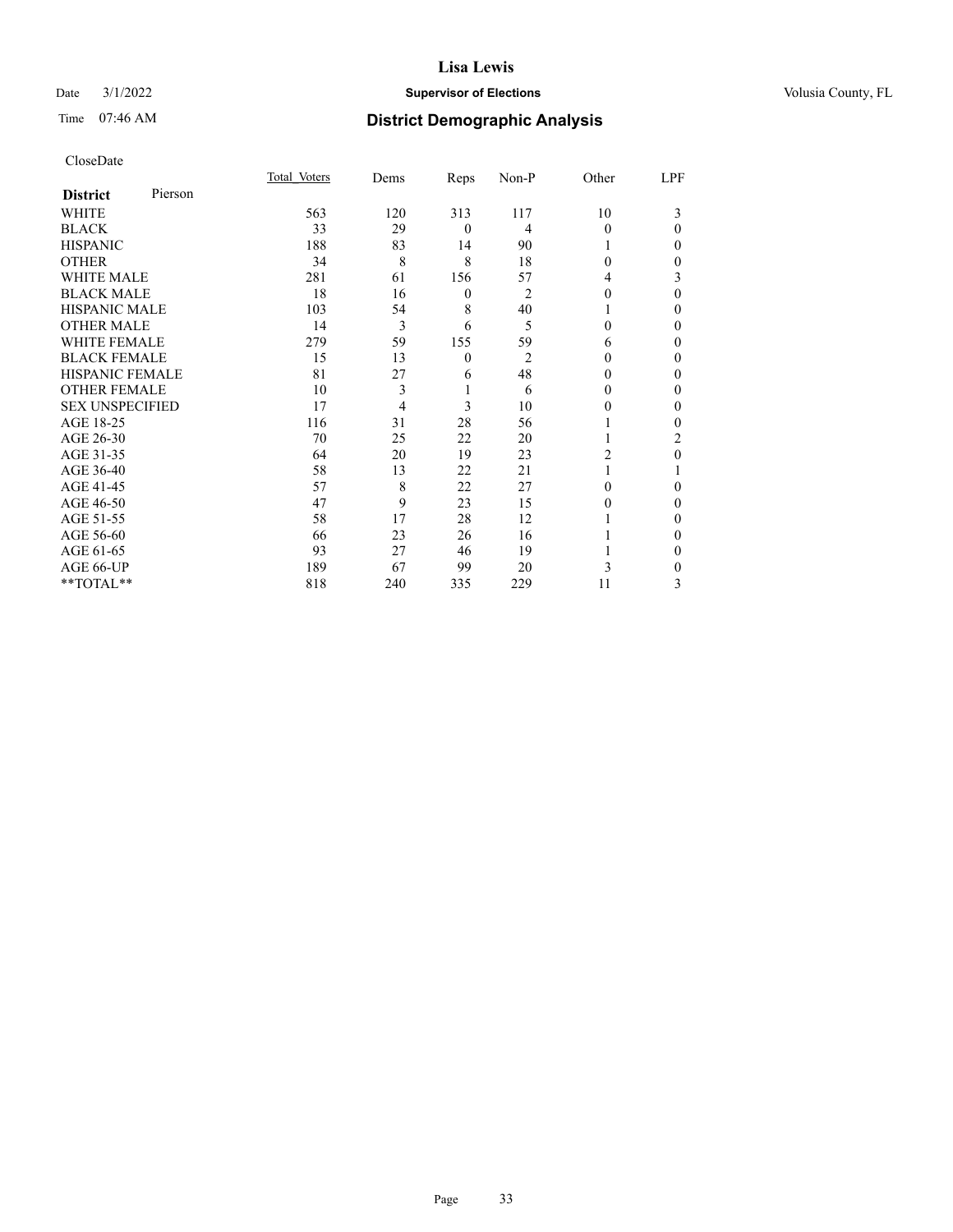## Date  $3/1/2022$  **Supervisor of Elections Supervisor of Elections** Volusia County, FL

## Time 07:46 AM **District Demographic Analysis**

|                        |             | Total Voters | Dems | Reps     | Non-P | Other          | LPF            |
|------------------------|-------------|--------------|------|----------|-------|----------------|----------------|
| <b>District</b>        | Ponce Inlet |              |      |          |       |                |                |
| WHITE                  |             | 3,109        | 677  | 1,659    | 707   | 56             | 10             |
| <b>BLACK</b>           |             | 15           | 5    | 1        | 9     | 0              | $\theta$       |
| <b>HISPANIC</b>        |             | 71           | 18   | 31       | 21    | 0              | 1              |
| <b>OTHER</b>           |             | 125          | 39   | 45       | 41    | 0              | $\theta$       |
| <b>WHITE MALE</b>      |             | 1,487        | 268  | 802      | 378   | 32             | 7              |
| <b>BLACK MALE</b>      |             | 10           | 3    | 1        | 6     | 0              | $\theta$       |
| <b>HISPANIC MALE</b>   |             | 31           | 6    | 15       | 10    | 0              | $\theta$       |
| <b>OTHER MALE</b>      |             | 48           | 13   | 19       | 16    | $\Omega$       | $\mathbf{0}$   |
| <b>WHITE FEMALE</b>    |             | 1,598        | 403  | 849      | 319   | 24             | 3              |
| <b>BLACK FEMALE</b>    |             | 5            | 2    | $\theta$ | 3     | $\Omega$       | 0              |
| <b>HISPANIC FEMALE</b> |             | 40           | 12   | 16       | 11    | 0              | 1              |
| <b>OTHER FEMALE</b>    |             | 48           | 17   | 17       | 14    | 0              | $\theta$       |
| <b>SEX UNSPECIFIED</b> |             | 53           | 15   | 17       | 21    | 0              | $\mathbf{0}$   |
| AGE 18-25              |             | 185          | 36   | 82       | 58    |                | $\overline{c}$ |
| AGE 26-30              |             | 84           | 20   | 29       | 31    | $\overline{2}$ | $\overline{c}$ |
| AGE 31-35              |             | 65           | 17   | 24       | 23    | $\mathbf{0}$   | 1              |
| AGE 36-40              |             | 77           | 17   | 33       | 27    | 0              | $\theta$       |
| AGE 41-45              |             | 116          | 23   | 52       | 38    | 3              | $\theta$       |
| AGE 46-50              |             | 150          | 27   | 79       | 41    | $\overline{2}$ |                |
| AGE 51-55              |             | 208          | 33   | 114      | 54    | 5              | 2              |
| AGE 56-60              |             | 339          | 65   | 185      | 80    | 7              | $\overline{2}$ |
| AGE 61-65              |             | 471          | 100  | 257      | 108   | 6              | $\theta$       |
| AGE 66-UP              |             | 1,625        | 401  | 881      | 318   | 24             |                |
| $**TOTAL**$            |             | 3,320        | 739  | 1,736    | 778   | 56             | 11             |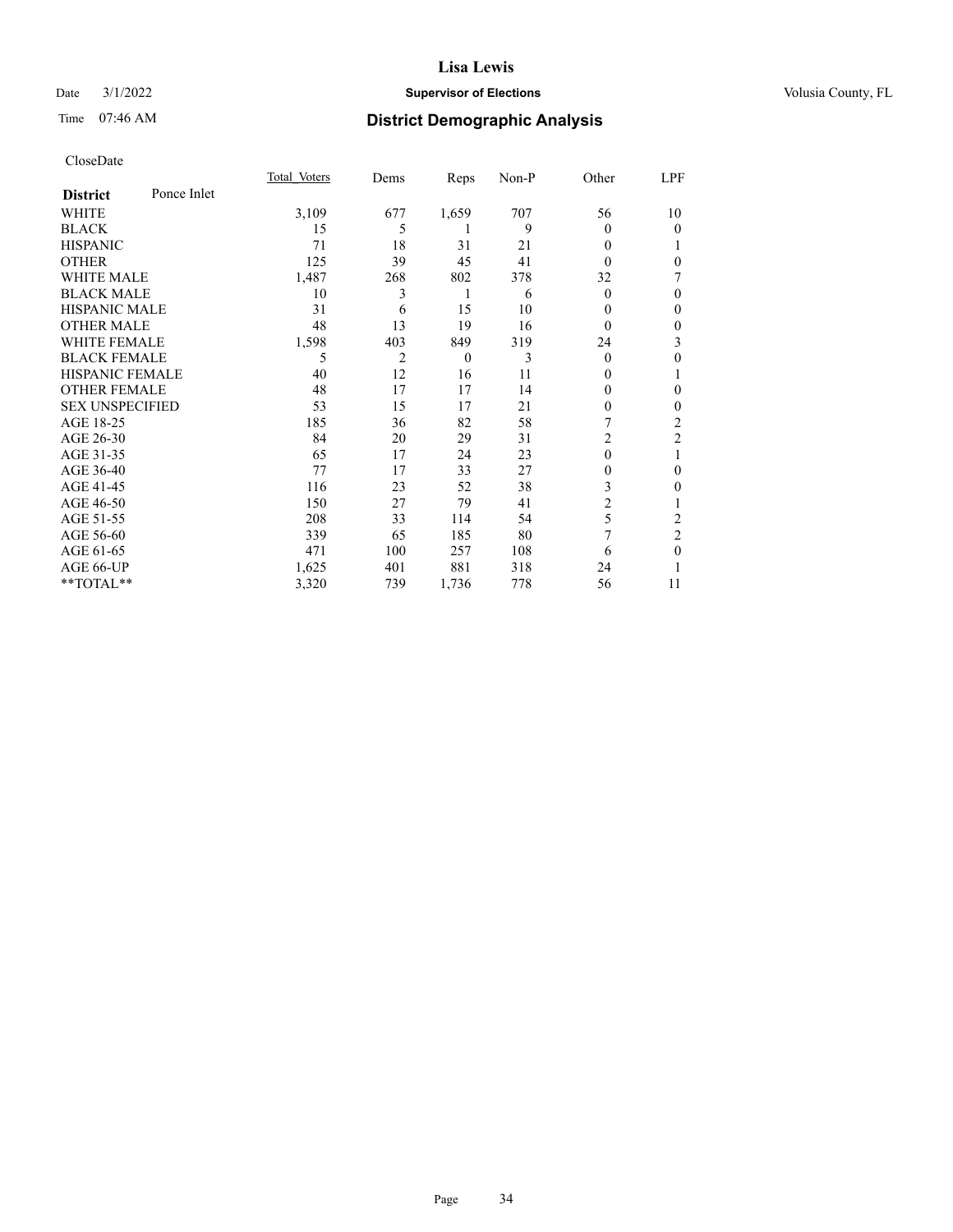## Date  $3/1/2022$  **Supervisor of Elections Supervisor of Elections** Volusia County, FL

## Time 07:46 AM **District Demographic Analysis**

|                                | Total Voters | Dems   | Reps   | Non-P  | Other | LPF              |
|--------------------------------|--------------|--------|--------|--------|-------|------------------|
| Port Orange<br><b>District</b> |              |        |        |        |       |                  |
| WHITE                          | 39,513       | 10,218 | 17,474 | 10,965 | 734   | 122              |
| <b>BLACK</b>                   | 1,576        | 1,117  | 84     | 352    | 22    | 1                |
| <b>HISPANIC</b>                | 1,922        | 674    | 457    | 758    | 26    | 7                |
| <b>OTHER</b>                   | 2,727        | 796    | 709    | 1,155  | 56    | 11               |
| WHITE MALE                     | 18,084       | 3,883  | 8,519  | 5,270  | 334   | 78               |
| <b>BLACK MALE</b>              | 689          | 448    | 49     | 178    | 13    | 1                |
| <b>HISPANIC MALE</b>           | 876          | 281    | 225    | 347    | 18    | 5                |
| <b>OTHER MALE</b>              | 977          | 273    | 264    | 416    | 17    | 7                |
| WHITE FEMALE                   | 20,918       | 6,211  | 8,749  | 5,520  | 396   | 42               |
| <b>BLACK FEMALE</b>            | 872          | 655    | 35     | 173    | 9     | $\boldsymbol{0}$ |
| HISPANIC FEMALE                | 1,013        | 382    | 223    | 398    | 8     | $\boldsymbol{2}$ |
| <b>OTHER FEMALE</b>            | 1,205        | 411    | 314    | 449    | 28    | $\overline{3}$   |
| <b>SEX UNSPECIFIED</b>         | 1,104        | 261    | 346    | 479    | 15    | 3                |
| AGE 18-25                      | 4,045        | 1,108  | 1,214  | 1,572  | 129   | 22               |
| AGE 26-30                      | 2,916        | 793    | 918    | 1,100  | 88    | 17               |
| AGE 31-35                      | 2,910        | 786    | 943    | 1,098  | 59    | 24               |
| AGE 36-40                      | 2,995        | 771    | 1,023  | 1,106  | 80    | 15               |
| AGE 41-45                      | 2,820        | 731    | 1,038  | 998    | 40    | 13               |
| AGE 46-50                      | 3,002        | 719    | 1,239  | 970    | 58    | 16               |
| AGE 51-55                      | 3,500        | 860    | 1,554  | 1,017  | 59    | 10               |
| AGE 56-60                      | 4,160        | 1,024  | 1,990  | 1,085  | 54    | 7                |
| AGE 61-65                      | 4,526        | 1,359  | 2,032  | 1,051  | 77    | 7                |
| AGE 66-UP                      | 14,864       | 4,654  | 6,773  | 3,233  | 194   | 10               |
| **TOTAL**                      | 45,738       | 12,805 | 18,724 | 13,230 | 838   | 141              |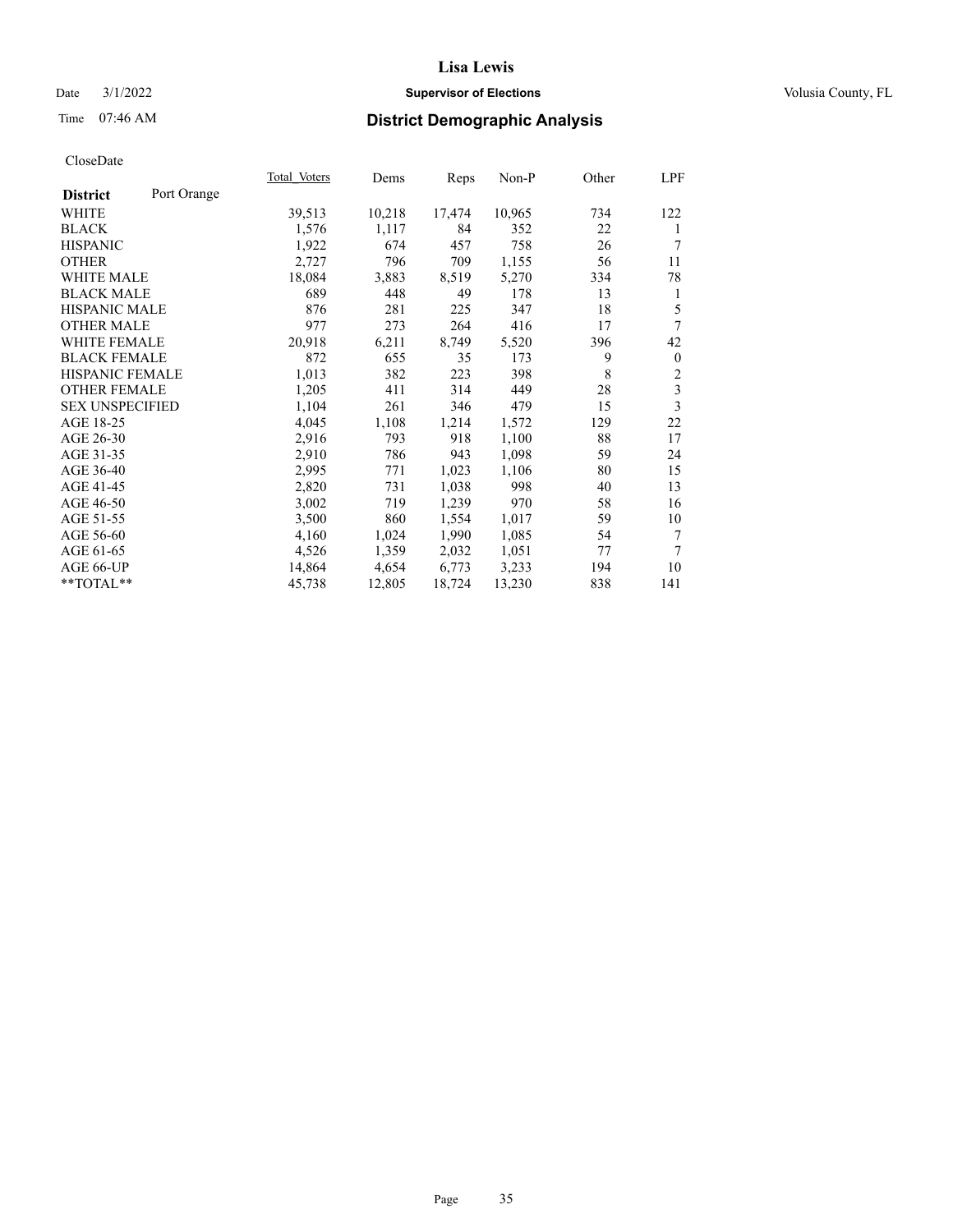## Date  $3/1/2022$  **Supervisor of Elections Supervisor of Elections** Volusia County, FL

## Time 07:46 AM **District Demographic Analysis**

|                        |               | Total Voters | Dems  | Reps  | $Non-P$ | Other          | LPF                     |
|------------------------|---------------|--------------|-------|-------|---------|----------------|-------------------------|
| <b>District</b>        | South Daytona |              |       |       |         |                |                         |
| WHITE                  |               | 7,254        | 2,044 | 3,030 | 2,006   | 152            | 22                      |
| <b>BLACK</b>           |               | 724          | 549   | 24    | 141     | 9              | 1                       |
| <b>HISPANIC</b>        |               | 350          | 148   | 78    | 119     | 3              | 2                       |
| <b>OTHER</b>           |               | 444          | 137   | 112   | 180     | 13             | $\overline{2}$          |
| <b>WHITE MALE</b>      |               | 3,317        | 760   | 1,501 | 965     | 76             | 15                      |
| <b>BLACK MALE</b>      |               | 284          | 200   | 14    | 65      | 5              | $\mathbf{0}$            |
| <b>HISPANIC MALE</b>   |               | 165          | 57    | 45    | 60      |                | 2                       |
| <b>OTHER MALE</b>      |               | 156          | 47    | 42    | 60      | 7              | $\mathbf{0}$            |
| WHITE FEMALE           |               | 3,842        | 1,266 | 1,494 | 1,001   | 75             | 6                       |
| <b>BLACK FEMALE</b>    |               | 432          | 344   | 9     | 74      | 4              | 1                       |
| <b>HISPANIC FEMALE</b> |               | 176          | 86    | 33    | 55      | $\overline{2}$ | $\mathbf{0}$            |
| <b>OTHER FEMALE</b>    |               | 197          | 68    | 56    | 67      | 5              | 1                       |
| <b>SEX UNSPECIFIED</b> |               | 203          | 50    | 50    | 99      | $\overline{2}$ | $\overline{\mathbf{c}}$ |
| AGE 18-25              |               | 727          | 214   | 201   | 274     | 31             | 7                       |
| AGE 26-30              |               | 583          | 188   | 150   | 221     | 16             | 8                       |
| AGE 31-35              |               | 677          | 229   | 170   | 264     | 13             | 1                       |
| AGE 36-40              |               | 588          | 181   | 183   | 206     | 13             | 5                       |
| AGE 41-45              |               | 540          | 171   | 153   | 198     | 16             | $\overline{c}$          |
| AGE 46-50              |               | 531          | 153   | 198   | 172     | 6              | $\overline{2}$          |
| AGE 51-55              |               | 708          | 214   | 308   | 173     | 13             | $\mathbf{0}$            |
| AGE 56-60              |               | 868          | 278   | 367   | 210     | 13             | $\theta$                |
| AGE 61-65              |               | 984          | 324   | 430   | 214     | 16             | $\theta$                |
| AGE 66-UP              |               | 2,566        | 926   | 1,084 | 514     | 40             | 2                       |
| **TOTAL**              |               | 8,772        | 2,878 | 3,244 | 2,446   | 177            | 27                      |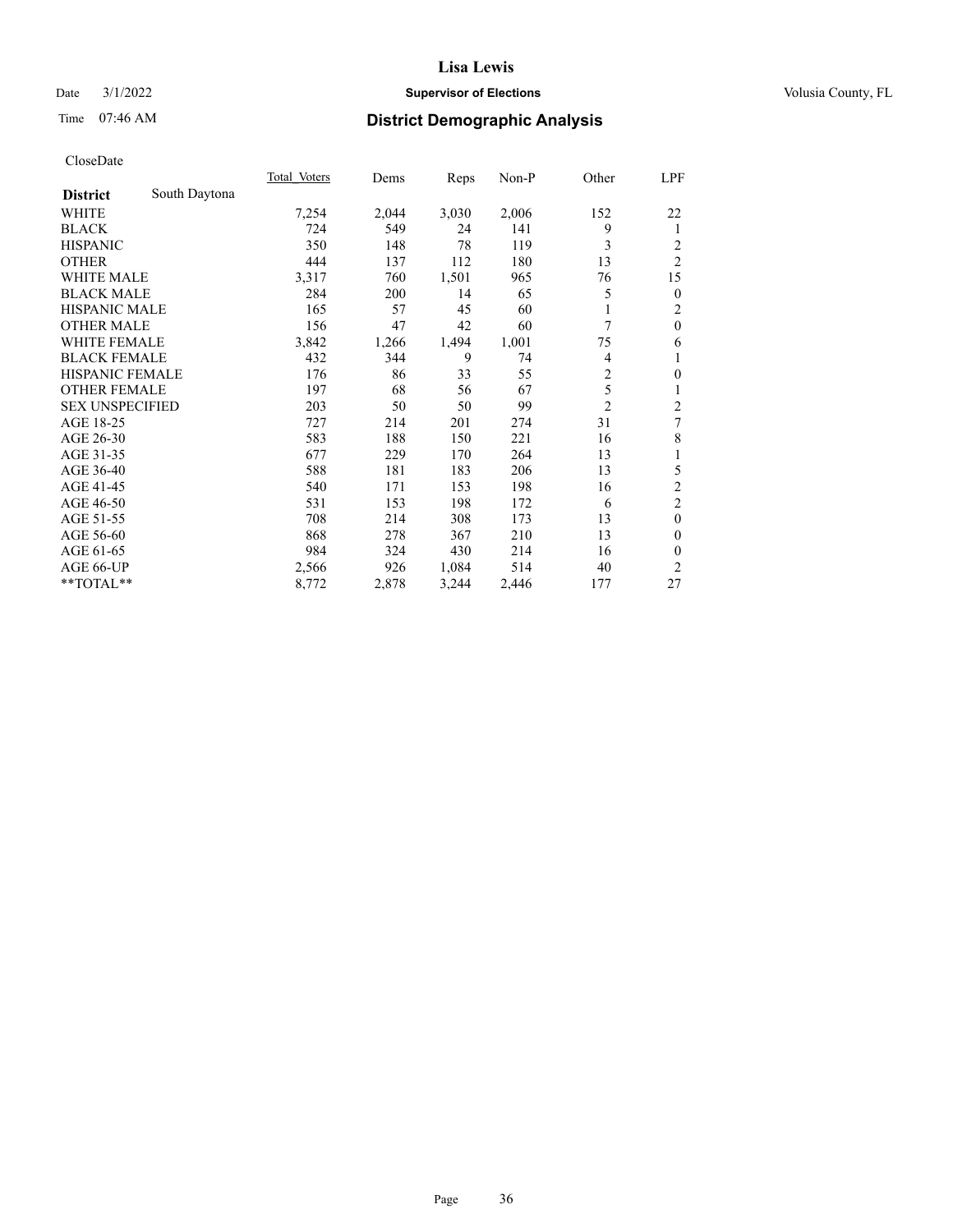# Date  $3/1/2022$  **Supervisor of Elections Supervisor of Elections** Volusia County, FL

# Time 07:46 AM **District Demographic Analysis**

|                        |               | Total Voters | Dems | Reps     | Non-P | Other | LPF |
|------------------------|---------------|--------------|------|----------|-------|-------|-----|
| <b>District</b>        | Flagler Beach |              |      |          |       |       |     |
| WHITE                  |               | 60           | 22   | 28       | 8     | 2     | 0   |
| <b>BLACK</b>           |               |              | 0    | $\Omega$ |       |       |     |
| <b>HISPANIC</b>        |               |              |      | 0        |       | 0     |     |
| <b>OTHER</b>           |               |              |      |          |       |       |     |
| <b>WHITE MALE</b>      |               | 25           |      | 15       |       |       |     |
| <b>BLACK MALE</b>      |               |              |      | 0        |       |       |     |
| <b>HISPANIC MALE</b>   |               |              |      |          |       |       |     |
| <b>OTHER MALE</b>      |               |              |      |          |       |       |     |
| <b>WHITE FEMALE</b>    |               | 35           | 15   | 13       |       |       |     |
| <b>BLACK FEMALE</b>    |               | $\theta$     | 0    | $\theta$ |       |       |     |
| <b>HISPANIC FEMALE</b> |               |              |      |          |       |       |     |
| <b>OTHER FEMALE</b>    |               |              |      | 0        |       |       |     |
| <b>SEX UNSPECIFIED</b> |               |              |      |          |       |       |     |
| AGE 18-25              |               |              |      | 0        |       |       |     |
| AGE 26-30              |               |              |      |          |       |       |     |
| AGE 31-35              |               |              |      |          |       |       |     |
| AGE 36-40              |               |              |      | $_{0}$   |       |       |     |
| AGE 41-45              |               |              |      | 0        |       |       |     |
| AGE 46-50              |               |              |      |          |       |       |     |
| AGE 51-55              |               |              |      |          |       |       |     |
| AGE 56-60              |               | 9            |      |          |       |       |     |
| AGE 61-65              |               | 10           | 2    |          |       |       |     |
| AGE 66-UP              |               | 39           | 20   | 15       |       |       |     |
| **TOTAL**              |               | 63           | 23   | 29       | 8     | 3     | 0   |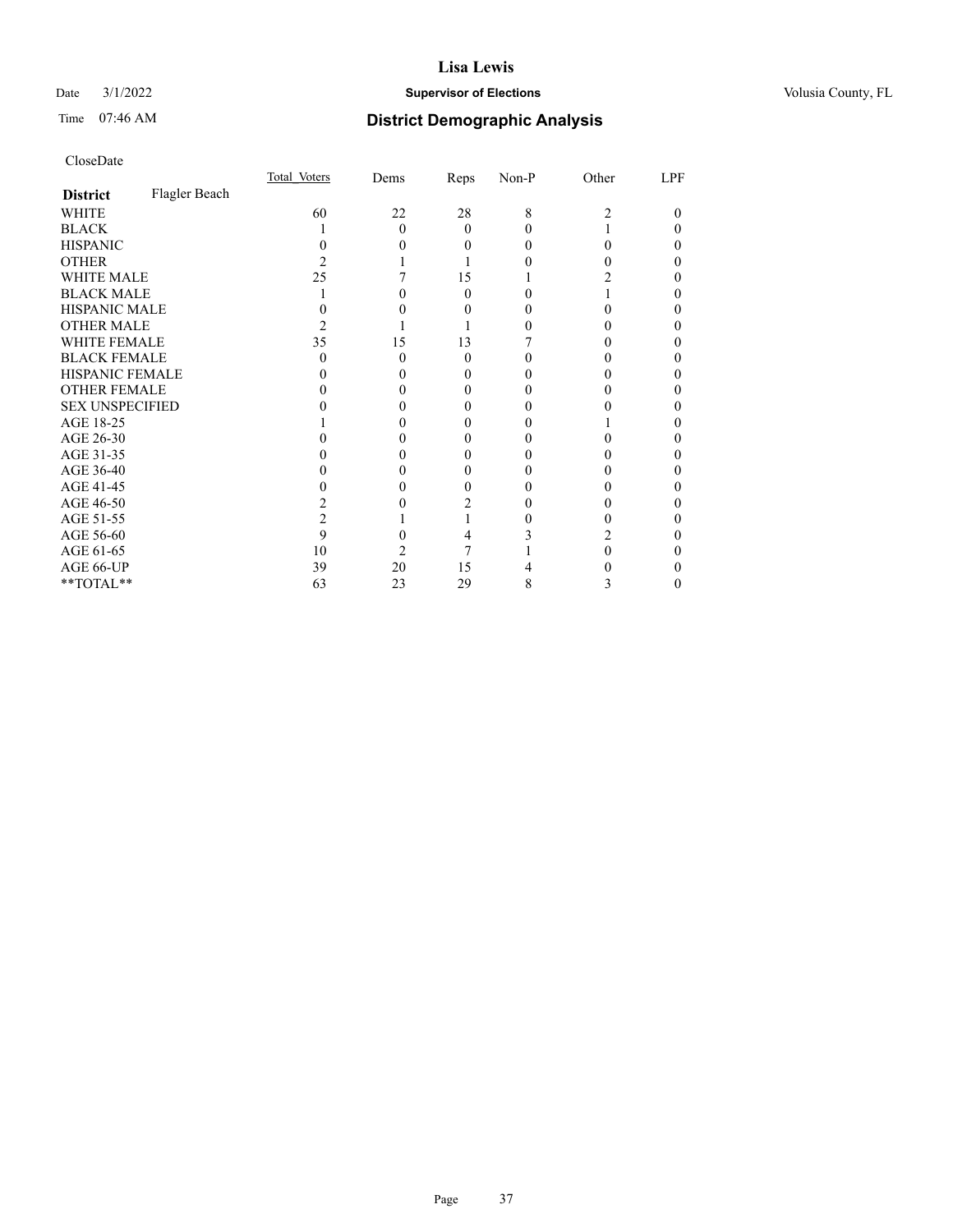# Date  $3/1/2022$  **Supervisor of Elections Supervisor of Elections** Volusia County, FL

# Time 07:46 AM **District Demographic Analysis**

|                        |                           | Total Voters | Dems   | Reps   | Non-P  | Other | LPF |
|------------------------|---------------------------|--------------|--------|--------|--------|-------|-----|
| <b>District</b>        | <b>Hospital Authority</b> |              |        |        |        |       |     |
| WHITE                  |                           | 108,926      | 26,440 | 50,739 | 29,444 | 1,849 | 454 |
| <b>BLACK</b>           |                           | 13,434       | 9,902  | 577    | 2,797  | 142   | 16  |
| <b>HISPANIC</b>        |                           | 31,975       | 13,670 | 5,402  | 12,485 | 356   | 62  |
| <b>OTHER</b>           |                           | 9,985        | 3,105  | 2,259  | 4,415  | 163   | 43  |
| WHITE MALE             |                           | 50,272       | 10,105 | 24,789 | 14,284 | 791   | 303 |
| <b>BLACK MALE</b>      |                           | 5,833        | 3,903  | 328    | 1,509  | 85    | 8   |
| <b>HISPANIC MALE</b>   |                           | 14,573       | 5,665  | 2,837  | 5,858  | 171   | 42  |
| <b>OTHER MALE</b>      |                           | 3,501        | 1,011  | 914    | 1,505  | 47    | 24  |
| <b>WHITE FEMALE</b>    |                           | 57,323       | 16,052 | 25,369 | 14,706 | 1,048 | 148 |
| <b>BLACK FEMALE</b>    |                           | 7,404        | 5,860  | 237    | 1,243  | 57    | 7   |
| <b>HISPANIC FEMALE</b> |                           | 16,951       | 7,799  | 2,506  | 6,443  | 183   | 20  |
| <b>OTHER FEMALE</b>    |                           | 4,234        | 1,596  | 889    | 1,658  | 80    | 11  |
| <b>SEX UNSPECIFIED</b> |                           | 4,227        | 1,125  | 1,107  | 1,935  | 48    | 12  |
| AGE 18-25              |                           | 16,080       | 5,005  | 4,069  | 6,536  | 393   | 77  |
| AGE 26-30              |                           | 12,021       | 3,581  | 3,343  | 4,725  | 272   | 100 |
| AGE 31-35              |                           | 13,094       | 3,908  | 3,756  | 5,099  | 249   | 82  |
| AGE 36-40              |                           | 12,385       | 3,576  | 3,705  | 4,805  | 207   | 92  |
| AGE 41-45              |                           | 12,013       | 3,681  | 3,679  | 4,390  | 209   | 54  |
| AGE 46-50              |                           | 12,029       | 3,613  | 4,270  | 3,916  | 186   | 44  |
| AGE 51-55              |                           | 13,408       | 4,029  | 5,271  | 3,888  | 186   | 34  |
| AGE 56-60              |                           | 15,010       | 4,655  | 6,289  | 3,836  | 206   | 24  |
| AGE 61-65              |                           | 15,165       | 4,980  | 6,546  | 3,437  | 175   | 27  |
| AGE 66-UP              |                           | 43,115       | 16,089 | 18,049 | 8,509  | 427   | 41  |
| $*$ TOTAL $*$          |                           | 164,320      | 53,117 | 58,977 | 49,141 | 2,510 | 575 |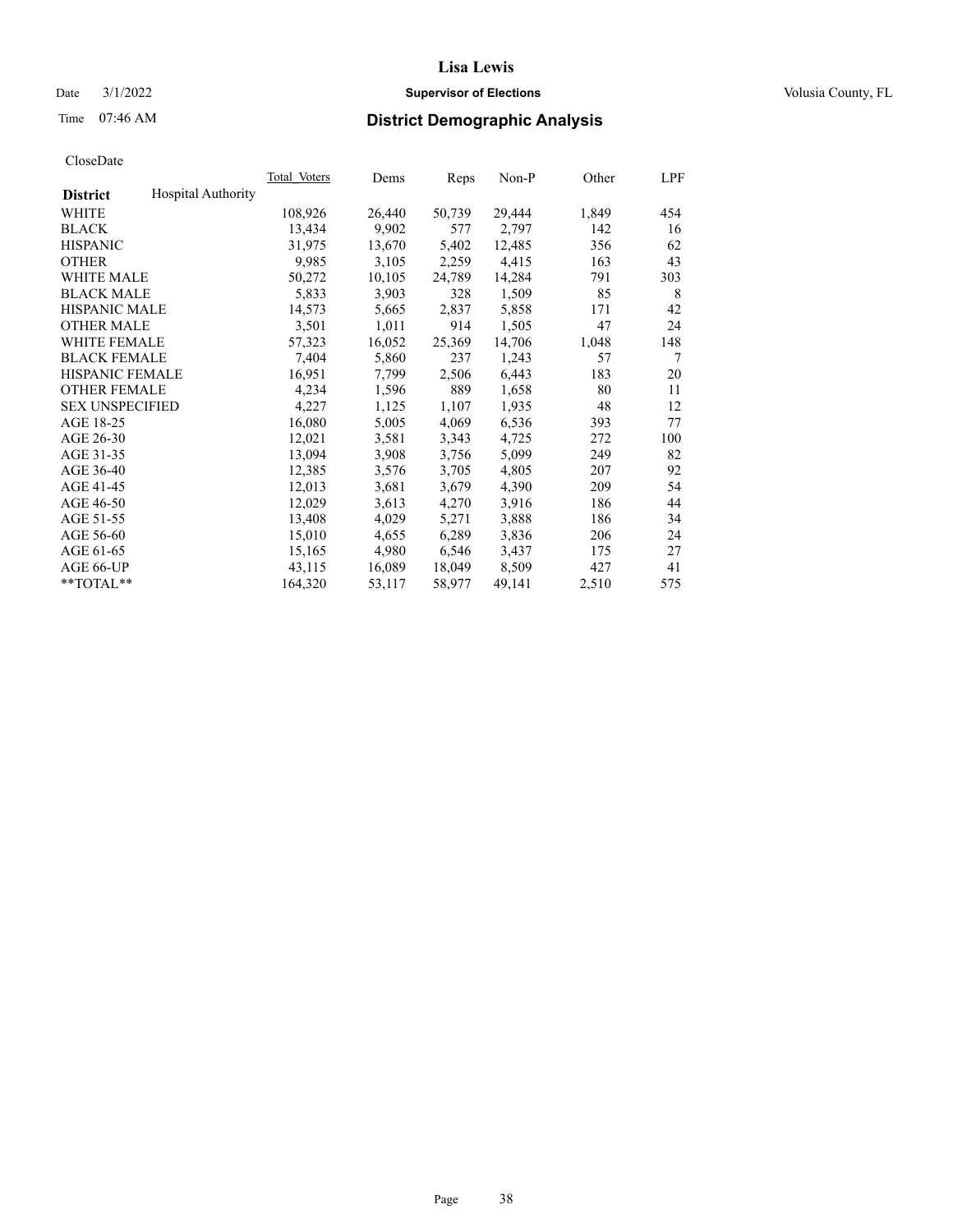# Date  $3/1/2022$  **Supervisor of Elections Supervisor of Elections** Volusia County, FL

| CloseDate |
|-----------|
|-----------|

|                                              | Total Voters | Dems  | Reps   | Non-P | Other | LPF            |
|----------------------------------------------|--------------|-------|--------|-------|-------|----------------|
| Florida House District 24<br><b>District</b> |              |       |        |       |       |                |
| WHITE                                        | 20,830       | 4,834 | 10,535 | 5,061 | 330   | 70             |
| <b>BLACK</b>                                 | 564          | 418   | 30     | 106   | 10    | $\mathbf{0}$   |
| <b>HISPANIC</b>                              | 1,672        | 634   | 323    | 697   | 17    | 1              |
| <b>OTHER</b>                                 | 1,073        | 254   | 347    | 449   | 20    | 3              |
| <b>WHITE MALE</b>                            | 9,754        | 1,897 | 5,133  | 2,522 | 154   | 48             |
| <b>BLACK MALE</b>                            | 258          | 173   | 19     | 59    | 7     | $\mathbf{0}$   |
| <b>HISPANIC MALE</b>                         | 741          | 260   | 154    | 319   | 8     | $\theta$       |
| <b>OTHER MALE</b>                            | 353          | 74    | 128    | 144   | 5     | $\overline{2}$ |
| <b>WHITE FEMALE</b>                          | 10,879       | 2,906 | 5,309  | 2,468 | 174   | 22             |
| <b>BLACK FEMALE</b>                          | 300          | 240   | 10     | 47    | 3     | $\mathbf{0}$   |
| HISPANIC FEMALE                              | 894          | 358   | 164    | 362   | 9     | 1              |
| <b>OTHER FEMALE</b>                          | 450          | 124   | 149    | 166   | 11    | $\theta$       |
| <b>SEX UNSPECIFIED</b>                       | 510          | 108   | 169    | 226   | 6     | 1              |
| AGE 18-25                                    | 1,823        | 427   | 630    | 718   | 40    | 8              |
| AGE 26-30                                    | 1,157        | 288   | 436    | 403   | 22    | $\,8\,$        |
| AGE 31-35                                    | 1,186        | 284   | 436    | 429   | 31    | 6              |
| AGE 36-40                                    | 1,136        | 276   | 454    | 378   | 21    | 7              |
| AGE 41-45                                    | 1,134        | 232   | 490    | 391   | 16    | 5              |
| AGE 46-50                                    | 1,228        | 224   | 614    | 366   | 16    | 8              |
| AGE 51-55                                    | 1,745        | 354   | 882    | 478   | 27    | 4              |
| AGE 56-60                                    | 2,351        | 477   | 1,255  | 573   | 43    | 3              |
| AGE 61-65                                    | 2,846        | 738   | 1,455  | 593   | 53    | 7              |
| AGE 66-UP                                    | 9,533        | 2,840 | 4,583  | 1,984 | 108   | 18             |
| **TOTAL**                                    | 24,139       | 6,140 | 11,235 | 6,313 | 377   | 74             |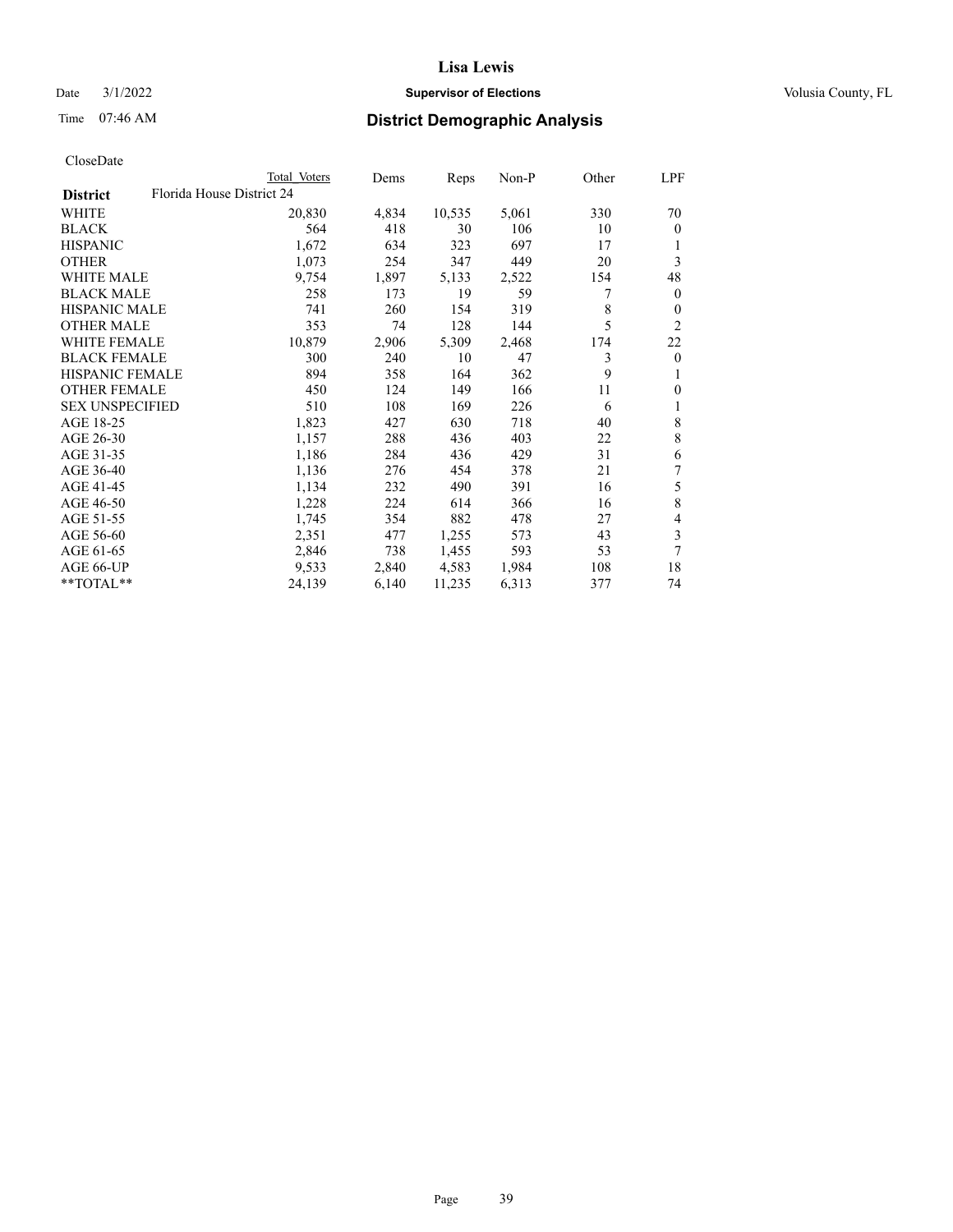# Date  $3/1/2022$  **Supervisor of Elections Supervisor of Elections** Volusia County, FL

| CloseDate |
|-----------|
|-----------|

|                        |                           | Total Voters | Dems   | Reps   | Non-P  | Other | LPF          |
|------------------------|---------------------------|--------------|--------|--------|--------|-------|--------------|
| <b>District</b>        | Florida House District 25 |              |        |        |        |       |              |
| WHITE                  |                           | 119,423      | 30,547 | 55,247 | 31,036 | 2,213 | 380          |
| <b>BLACK</b>           |                           | 3,906        | 2,785  | 204    | 856    | 57    | 4            |
| <b>HISPANIC</b>        |                           | 4,386        | 1,512  | 1,192  | 1,590  | 75    | 17           |
| <b>OTHER</b>           |                           | 7,327        | 2,069  | 2,016  | 3,070  | 150   | 22           |
| <b>WHITE MALE</b>      |                           | 55,440       | 11,791 | 27,100 | 15,261 | 1,036 | 252          |
| <b>BLACK MALE</b>      |                           | 1,763        | 1,138  | 118    | 470    | 33    | 4            |
| <b>HISPANIC MALE</b>   |                           | 1,956        | 615    | 570    | 720    | 41    | 10           |
| <b>OTHER MALE</b>      |                           | 2,698        | 721    | 771    | 1,138  | 55    | 13           |
| <b>WHITE FEMALE</b>    |                           | 62,694       | 18,432 | 27,629 | 15,340 | 1,169 | 124          |
| <b>BLACK FEMALE</b>    |                           | 2,095        | 1,607  | 83     | 381    | 24    | $\mathbf{0}$ |
| HISPANIC FEMALE        |                           | 2,359        | 875    | 601    | 842    | 34    | 7            |
| <b>OTHER FEMALE</b>    |                           | 3,155        | 1,058  | 867    | 1,157  | 66    | 7            |
| <b>SEX UNSPECIFIED</b> |                           | 2,882        | 676    | 920    | 1,243  | 37    | 6            |
| AGE 18-25              |                           | 10,072       | 2,657  | 3,402  | 3,629  | 335   | 49           |
| AGE 26-30              |                           | 7,113        | 1,829  | 2,320  | 2,708  | 197   | 59           |
| AGE 31-35              |                           | 7,323        | 1,928  | 2,491  | 2,678  | 166   | 60           |
| AGE 36-40              |                           | 7,565        | 1,885  | 2,699  | 2,766  | 166   | 49           |
| AGE 41-45              |                           | 7,427        | 1,833  | 2,840  | 2,562  | 144   | 48           |
| AGE 46-50              |                           | 8,185        | 1,880  | 3,526  | 2,560  | 180   | 39           |
| AGE 51-55              |                           | 10,324       | 2,394  | 4,845  | 2,844  | 208   | 33           |
| AGE 56-60              |                           | 13,202       | 3,129  | 6,530  | 3,321  | 198   | 24           |
| AGE 61-65              |                           | 14,742       | 4,075  | 7,007  | 3,386  | 256   | 18           |
| AGE 66-UP              |                           | 49,089       | 15,303 | 22,999 | 10,098 | 645   | 44           |
| **TOTAL**              |                           | 135,042      | 36,913 | 58,659 | 36,552 | 2,495 | 423          |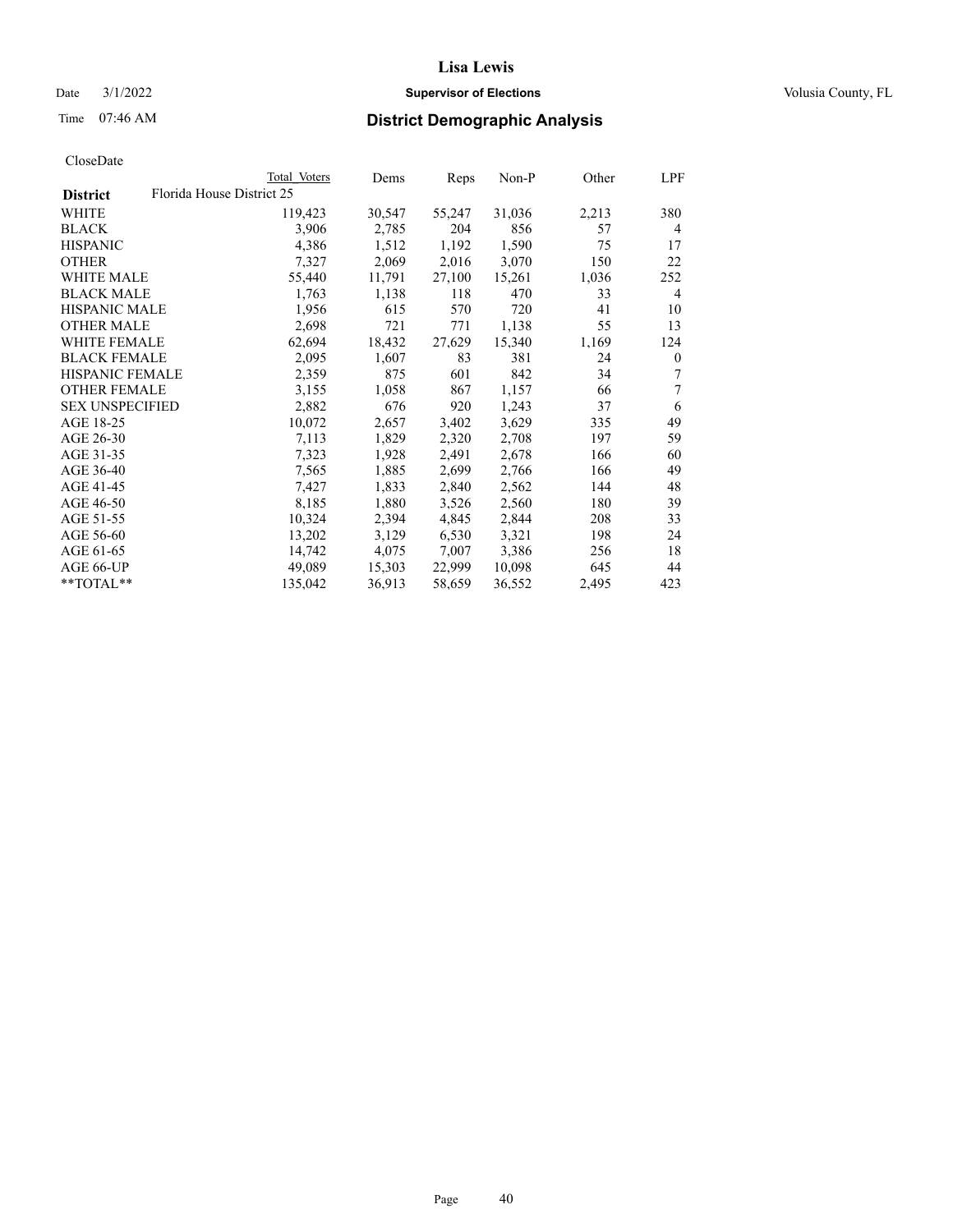# Date  $3/1/2022$  **Supervisor of Elections Supervisor of Elections** Volusia County, FL

|                        |                           | Total Voters | Dems   | Reps   | Non-P  | Other | LPF |
|------------------------|---------------------------|--------------|--------|--------|--------|-------|-----|
| <b>District</b>        | Florida House District 26 |              |        |        |        |       |     |
| WHITE                  |                           | 80,186       | 21,322 | 34,844 | 22,102 | 1,578 | 340 |
| BLACK                  |                           | 20,378       | 15,812 | 641    | 3,720  | 192   | 13  |
| <b>HISPANIC</b>        |                           | 8,599        | 3,416  | 1,678  | 3,339  | 134   | 32  |
| OTHER                  |                           | 7,105        | 2,356  | 1,490  | 3,110  | 122   | 27  |
| <b>WHITE MALE</b>      |                           | 36,974       | 8,012  | 17,210 | 10,805 | 717   | 230 |
| <b>BLACK MALE</b>      |                           | 8,036        | 5,770  | 347    | 1,809  | 103   | 7   |
| HISPANIC MALE          |                           | 3,881        | 1,368  | 859    | 1,566  | 65    | 23  |
| <b>OTHER MALE</b>      |                           | 2,507        | 784    | 617    | 1,050  | 45    | 11  |
| <b>WHITE FEMALE</b>    |                           | 42,265       | 13,092 | 17,262 | 10,949 | 857   | 105 |
| <b>BLACK FEMALE</b>    |                           | 11,963       | 9,752  | 278    | 1,838  | 89    | 6   |
| <b>HISPANIC FEMALE</b> |                           | 4,575        | 1,987  | 799    | 1,713  | 67    | 9   |
| <b>OTHER FEMALE</b>    |                           | 2,936        | 1,148  | 577    | 1,143  | 57    | 11  |
| <b>SEX UNSPECIFIED</b> |                           | 3,129        | 993    | 702    | 1,398  | 26    | 10  |
| AGE 18-25              |                           | 12,681       | 4,825  | 2,790  | 4,684  | 310   | 72  |
| AGE 26-30              |                           | 8,700        | 3,194  | 2,050  | 3,159  | 227   | 70  |
| AGE 31-35              |                           | 8,771        | 3,197  | 2,181  | 3,156  | 179   | 58  |
| AGE 36-40              |                           | 7,737        | 2,735  | 2,019  | 2,808  | 130   | 45  |
| AGE 41-45              |                           | 7,445        | 2,676  | 2,101  | 2,493  | 141   | 34  |
| AGE 46-50              |                           | 7,460        | 2,591  | 2,456  | 2,250  | 123   | 40  |
| AGE 51-55              |                           | 8,761        | 2,972  | 3,244  | 2,387  | 134   | 24  |
| AGE 56-60              |                           | 10,705       | 3,678  | 4,183  | 2,666  | 163   | 15  |
| AGE 61-65              |                           | 11,435       | 4,271  | 4,500  | 2,454  | 184   | 26  |
| AGE 66-UP              |                           | 32,573       | 12,767 | 13,129 | 6,214  | 435   | 28  |
| **TOTAL**              |                           | 116,268      | 42,906 | 38,653 | 32,271 | 2,026 | 412 |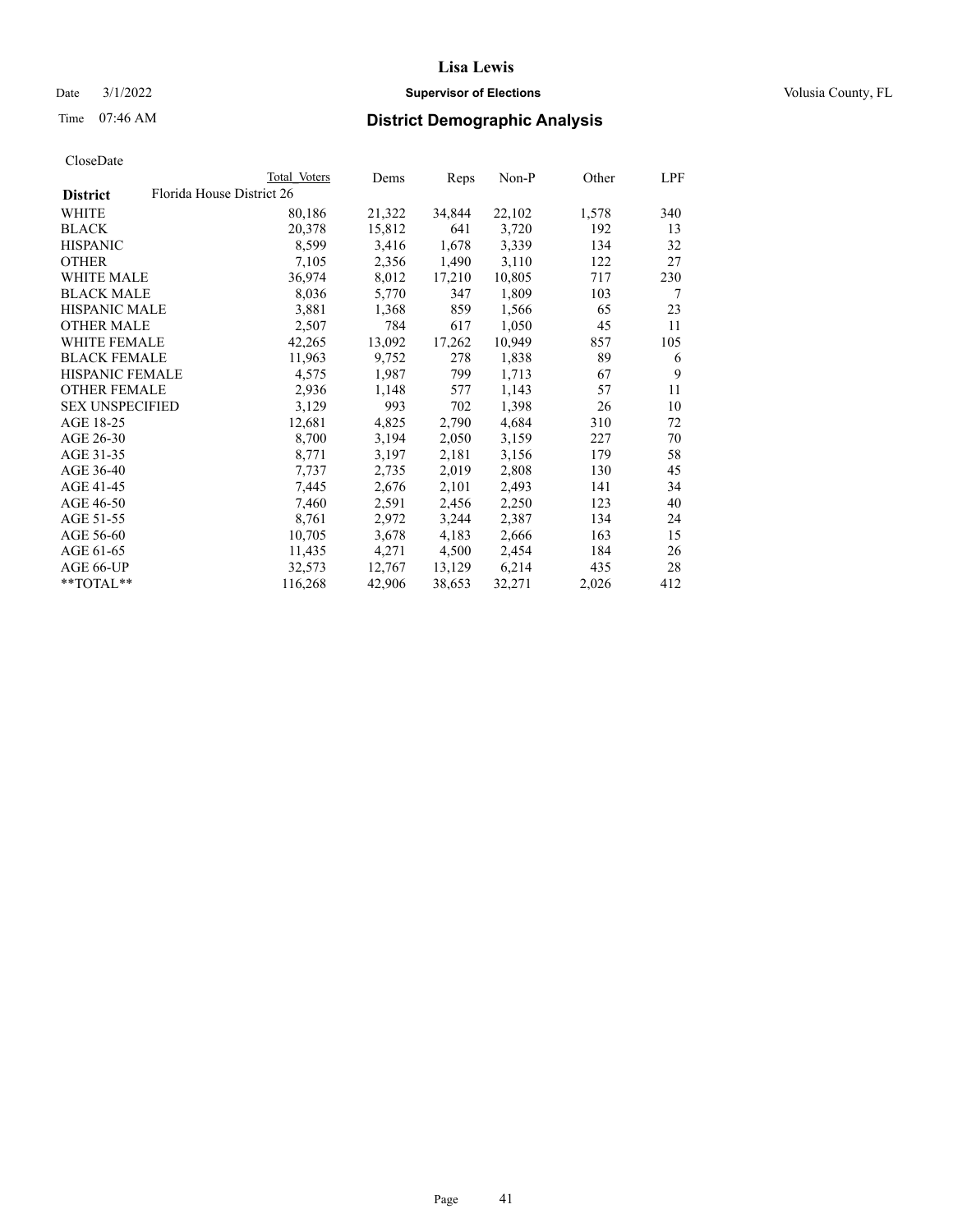# Date  $3/1/2022$  **Supervisor of Elections Supervisor of Elections** Volusia County, FL

| CloseDate |
|-----------|
|-----------|

|                        | Total Voters              | Dems   | Reps   | Non-P  | Other | LPF |
|------------------------|---------------------------|--------|--------|--------|-------|-----|
| <b>District</b>        | Florida House District 27 |        |        |        |       |     |
| WHITE                  | 81,093                    | 19,271 | 37,236 | 22,859 | 1,412 | 315 |
| <b>BLACK</b>           | 8,845                     | 6,375  | 408    | 1,950  | 101   | 11  |
| <b>HISPANIC</b>        | 25,676                    | 11,180 | 4,270  | 9,899  | 278   | 49  |
| <b>OTHER</b>           | 7,309                     | 2,205  | 1,701  | 3,234  | 136   | 33  |
| <b>WHITE MALE</b>      | 37,707                    | 7,457  | 18,374 | 11,066 | 595   | 215 |
| <b>BLACK MALE</b>      | 3,995                     | 2,589  | 248    | 1,091  | 62    | 5   |
| <b>HISPANIC MALE</b>   | 11,756                    | 4,650  | 2,268  | 4,671  | 133   | 34  |
| <b>OTHER MALE</b>      | 2,601                     | 717    | 684    | 1,136  | 44    | 20  |
| <b>WHITE FEMALE</b>    | 42,355                    | 11,599 | 18,408 | 11,438 | 810   | 100 |
| <b>BLACK FEMALE</b>    | 4,735                     | 3,708  | 153    | 830    | 39    | 5   |
| <b>HISPANIC FEMALE</b> | 13,568                    | 6,367  | 1,956  | 5,086  | 144   | 15  |
| <b>OTHER FEMALE</b>    | 3,089                     | 1,146  | 676    | 1,197  | 61    | 9   |
| <b>SEX UNSPECIFIED</b> | 3,115                     | 797    | 848    | 1,426  | 39    | 5   |
| AGE 18-25              | 11,242                    | 3,389  | 2,825  | 4,672  | 305   | 51  |
| AGE 26-30              | 8,757                     | 2,561  | 2,368  | 3,570  | 185   | 73  |
| AGE 31-35              | 9,634                     | 2,815  | 2,734  | 3,843  | 181   | 61  |
| AGE 36-40              | 9,096                     | 2,593  | 2,692  | 3,584  | 156   | 71  |
| AGE 41-45              | 8,912                     | 2,741  | 2,624  | 3,352  | 157   | 38  |
| AGE 46-50              | 9,187                     | 2,680  | 3,227  | 3,102  | 143   | 35  |
| AGE 51-55              | 10,166                    | 3,009  | 3,941  | 3,044  | 150   | 22  |
| AGE 56-60              | 11,485                    | 3,570  | 4,703  | 3,019  | 176   | 17  |
| AGE 61-65              | 11,722                    | 3,713  | 4,996  | 2,849  | 147   | 17  |
| AGE 66-UP              | 32,722                    | 11,960 | 13,505 | 6,907  | 327   | 23  |
| **TOTAL**              | 122,923                   | 39,031 | 43,615 | 37,942 | 1,927 | 408 |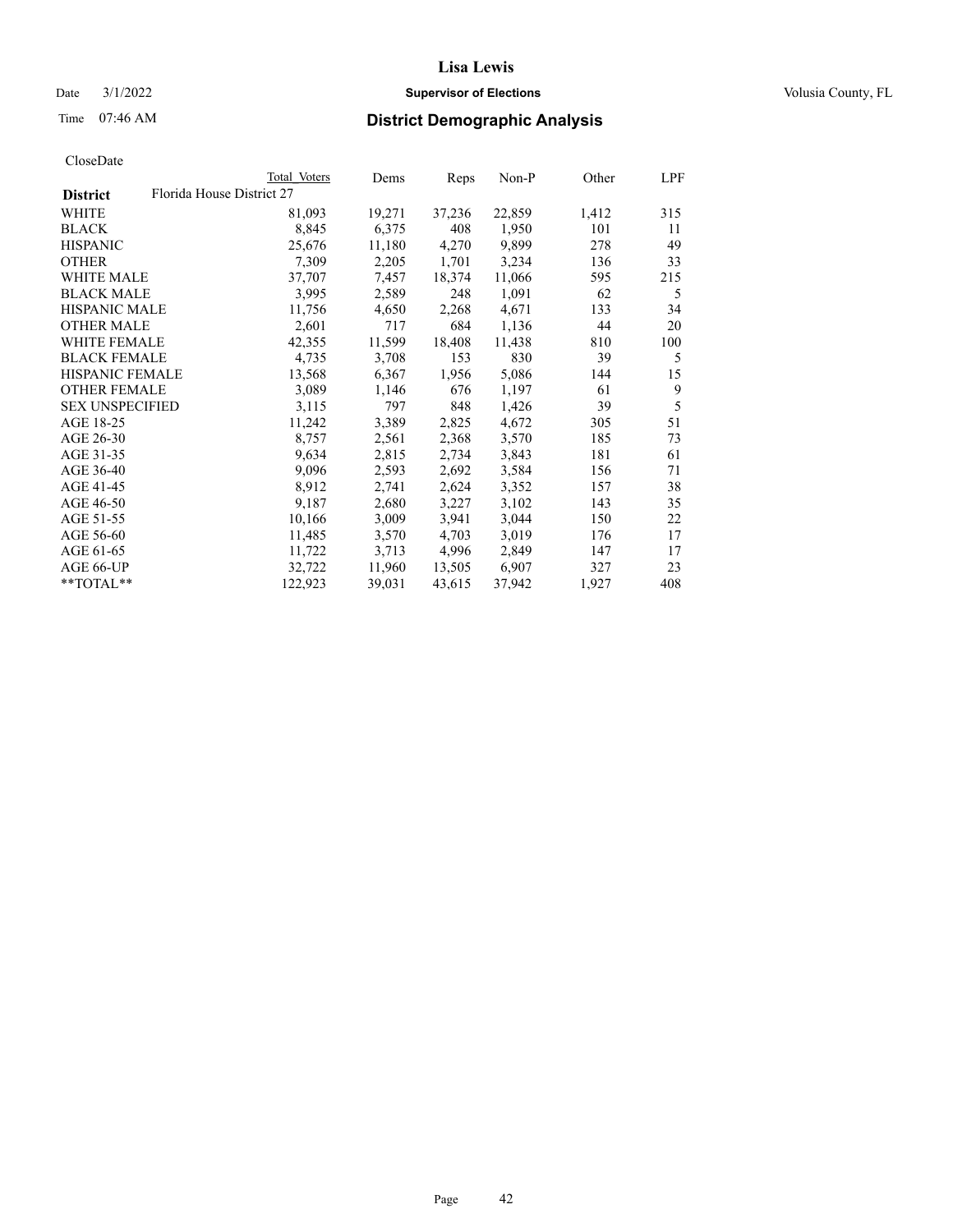# Date  $3/1/2022$  **Supervisor of Elections Supervisor of Elections** Volusia County, FL

# Time 07:46 AM **District Demographic Analysis**

|                        | Total Voters            | Dems   | Reps   | Non-P  | Other | LPF |
|------------------------|-------------------------|--------|--------|--------|-------|-----|
| <b>District</b>        | School Board District 1 |        |        |        |       |     |
| WHITE                  | 63,883                  | 15,762 | 30,322 | 16,411 | 1,118 | 270 |
| <b>BLACK</b>           | 6,267                   | 4,741  | 256    | 1,207  | 57    | 6   |
| <b>HISPANIC</b>        | 9,760                   | 3,854  | 1,938  | 3,799  | 146   | 23  |
| <b>OTHER</b>           | 4,819                   | 1,465  | 1,154  | 2,110  | 69    | 21  |
| WHITE MALE             | 29,199                  | 5,945  | 14,676 | 7,913  | 486   | 179 |
| <b>BLACK MALE</b>      | 2,604                   | 1,819  | 128    | 618    | 34    | 5   |
| <b>HISPANIC MALE</b>   | 4,325                   | 1,542  | 968    | 1,734  | 66    | 15  |
| <b>OTHER MALE</b>      | 1,653                   | 478    | 448    | 701    | 17    | 9   |
| <b>WHITE FEMALE</b>    | 33,963                  | 9,668  | 15,338 | 8,244  | 625   | 88  |
| <b>BLACK FEMALE</b>    | 3,560                   | 2,846  | 121    | 569    | 23    | 1   |
| <b>HISPANIC FEMALE</b> | 5,294                   | 2,246  | 949    | 2,012  | 79    | 8   |
| <b>OTHER FEMALE</b>    | 2,061                   | 740    | 463    | 811    | 41    | 6   |
| <b>SEX UNSPECIFIED</b> | 2,069                   | 538    | 578    | 925    | 19    | 9   |
| AGE 18-25              | 7,911                   | 2,426  | 2,218  | 3,016  | 204   | 47  |
| AGE 26-30              | 5,741                   | 1,659  | 1,780  | 2,112  | 140   | 50  |
| AGE 31-35              | 6,166                   | 1,771  | 1,952  | 2,282  | 121   | 40  |
| AGE 36-40              | 5,938                   | 1,614  | 1,975  | 2,202  | 99    | 48  |
| AGE 41-45              | 5,783                   | 1,603  | 2,014  | 2,032  | 104   | 30  |
| AGE 46-50              | 5,738                   | 1,609  | 2,225  | 1,769  | 107   | 28  |
| AGE 51-55              | 6,664                   | 1,791  | 2,906  | 1,850  | 96    | 21  |
| AGE 56-60              | 7,554                   | 2,112  | 3,472  | 1,840  | 117   | 13  |
| AGE 61-65              | 7,924                   | 2,468  | 3,680  | 1,642  | 114   | 20  |
| AGE 66-UP              | 25,310                  | 8,769  | 11,448 | 4,782  | 288   | 23  |
| **TOTAL**              | 84,729                  | 25,822 | 33,670 | 23,527 | 1,390 | 320 |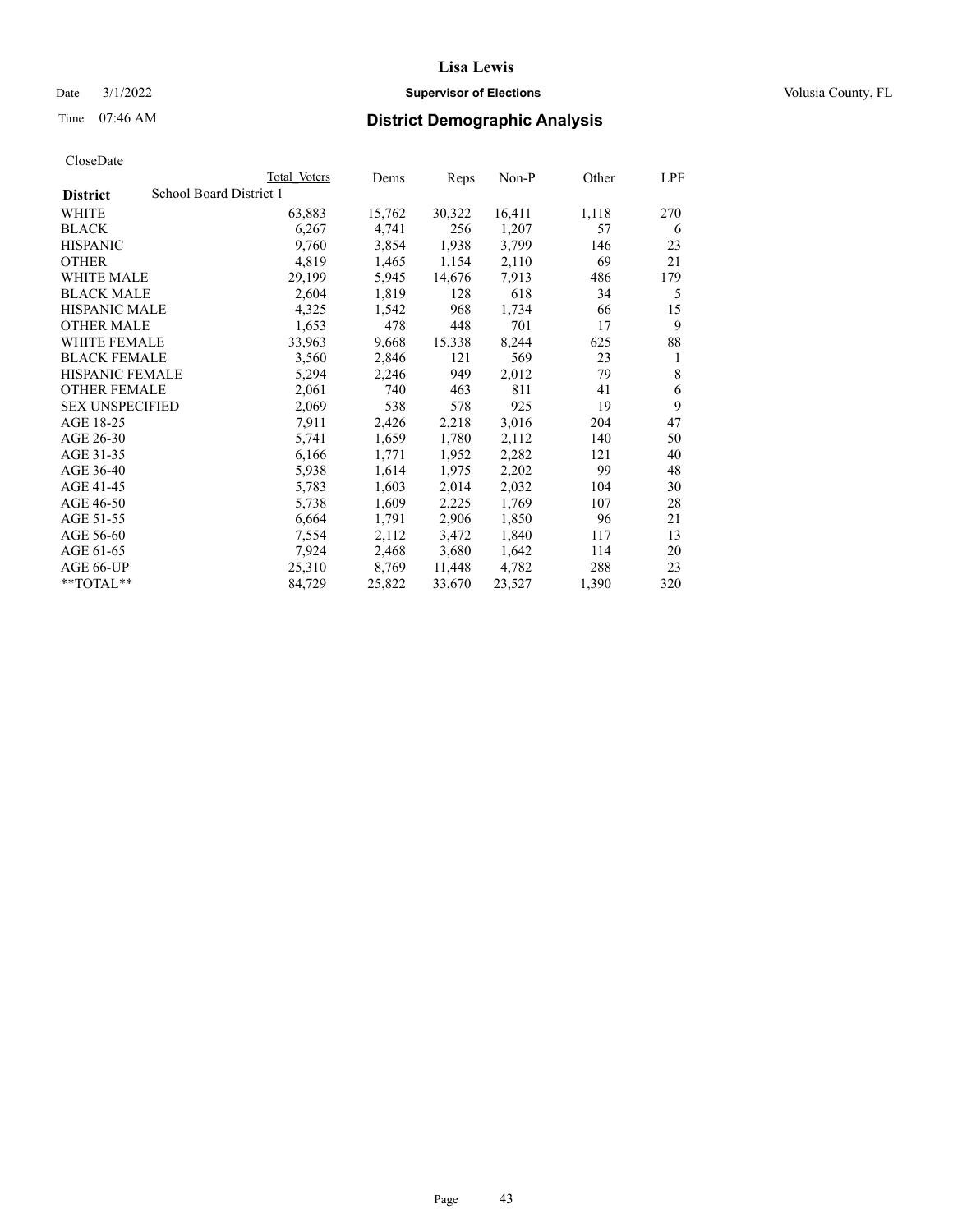# Date  $3/1/2022$  **Supervisor of Elections Supervisor of Elections** Volusia County, FL

# Time 07:46 AM **District Demographic Analysis**

|                        | Total Voters            | Dems   | Reps   | Non-P  | Other | LPF |
|------------------------|-------------------------|--------|--------|--------|-------|-----|
| <b>District</b>        | School Board District 2 |        |        |        |       |     |
| WHITE                  | 51,687                  | 13,845 | 22,119 | 14,492 | 1,030 | 201 |
| <b>BLACK</b>           | 11,961                  | 9,281  | 370    | 2,191  | 115   | 4   |
| <b>HISPANIC</b>        | 3,188                   | 1,294  | 659    | 1,175  | 47    | 13  |
| <b>OTHER</b>           | 4,485                   | 1,420  | 994    | 1,954  | 102   | 15  |
| WHITE MALE             | 24,258                  | 5,381  | 11,062 | 7,214  | 474   | 127 |
| <b>BLACK MALE</b>      | 4,693                   | 3,378  | 205    | 1,045  | 64    | 1   |
| <b>HISPANIC MALE</b>   | 1,454                   | 529    | 331    | 559    | 27    | 8   |
| <b>OTHER MALE</b>      | 1,633                   | 478    | 406    | 702    | 39    | 8   |
| WHITE FEMALE           | 26,781                  | 8,292  | 10,825 | 7,039  | 553   | 72  |
| <b>BLACK FEMALE</b>    | 7,043                   | 5,725  | 158    | 1,106  | 51    | 3   |
| <b>HISPANIC FEMALE</b> | 1,679                   | 739    | 321    | 594    | 20    | 5   |
| <b>OTHER FEMALE</b>    | 1,866                   | 696    | 403    | 716    | 46    | 5   |
| <b>SEX UNSPECIFIED</b> | 1,914                   | 622    | 431    | 837    | 20    | 4   |
| AGE 18-25              | 7,392                   | 2,924  | 1,508  | 2,725  | 191   | 44  |
| AGE 26-30              | 5,062                   | 1,898  | 1,091  | 1,881  | 154   | 38  |
| AGE 31-35              | 4,622                   | 1,773  | 1,032  | 1,688  | 99    | 30  |
| AGE 36-40              | 4,128                   | 1,516  | 1,029  | 1,458  | 99    | 26  |
| AGE 41-45              | 3,821                   | 1,443  | 1,021  | 1,267  | 75    | 15  |
| AGE 46-50              | 4,025                   | 1,358  | 1,333  | 1,246  | 61    | 27  |
| AGE 51-55              | 5,144                   | 1,727  | 1,893  | 1,423  | 88    | 13  |
| AGE 56-60              | 6,789                   | 2,263  | 2,700  | 1,720  | 96    | 10  |
| AGE 61-65              | 7,560                   | 2,690  | 3,048  | 1,690  | 123   | 9   |
| AGE 66-UP              | 22,778                  | 8,248  | 9,487  | 4,714  | 308   | 21  |
| **TOTAL**              | 71,321                  | 25,840 | 24,142 | 19,812 | 1,294 | 233 |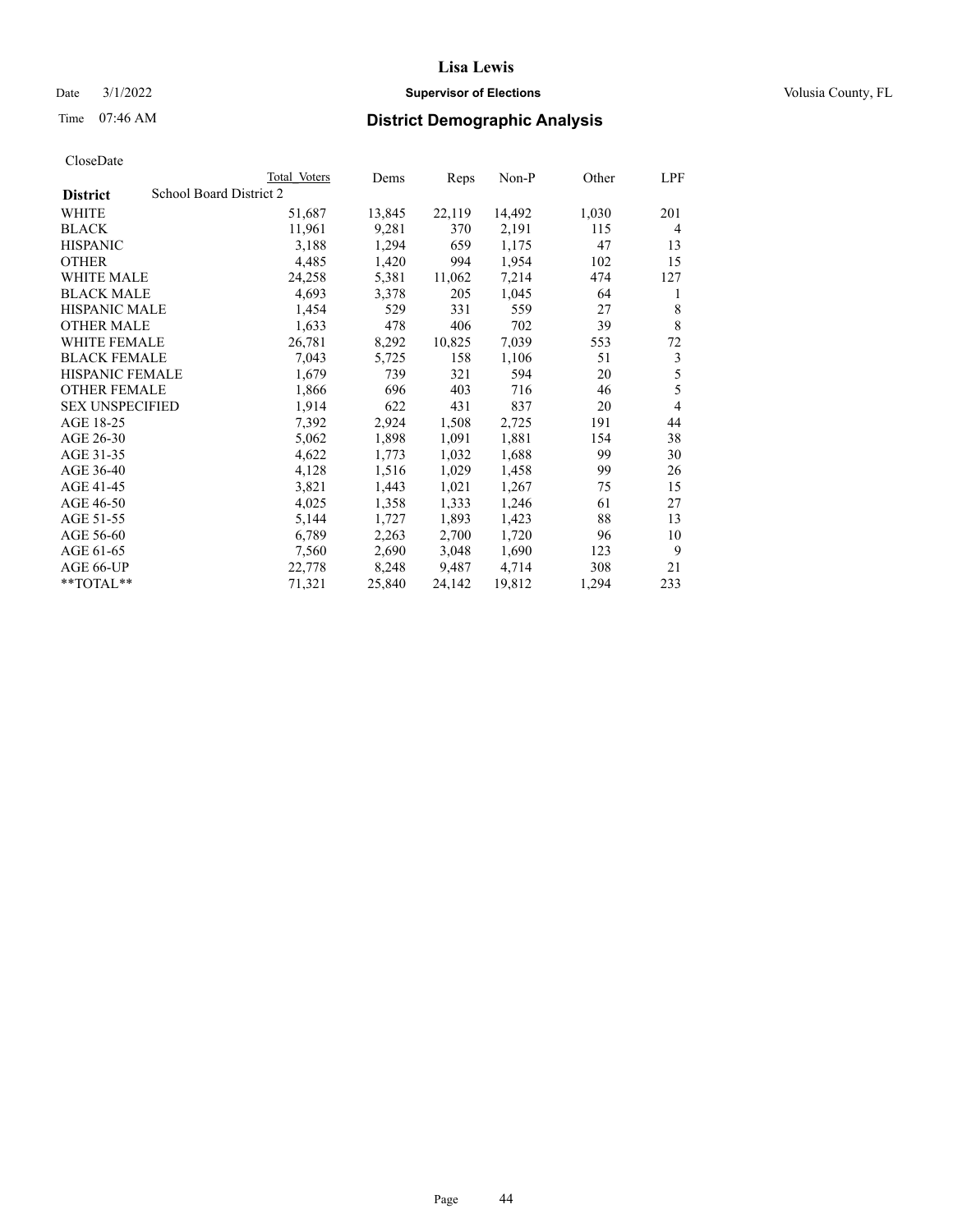# Date  $3/1/2022$  **Supervisor of Elections Supervisor of Elections** Volusia County, FL

# Time 07:46 AM **District Demographic Analysis**

|                                            | Total Voters | Dems   | Reps   | Non-P  | Other | LPF            |
|--------------------------------------------|--------------|--------|--------|--------|-------|----------------|
| School Board District 3<br><b>District</b> |              |        |        |        |       |                |
| WHITE                                      | 78,800       | 19,468 | 36,775 | 20,787 | 1,529 | 241            |
| <b>BLACK</b>                               | 2,321        | 1,720  | 108    | 458    | 33    | $\overline{2}$ |
| <b>HISPANIC</b>                            | 2,398        | 771    | 690    | 884    | 46    | 7              |
| <b>OTHER</b>                               | 3,974        | 1,081  | 1,165  | 1,633  | 79    | 16             |
| WHITE MALE                                 | 36,760       | 7,521  | 18,182 | 10,167 | 725   | 165            |
| <b>BLACK MALE</b>                          | 1,072        | 736    | 64     | 251    | 19    | 2              |
| <b>HISPANIC MALE</b>                       | 1,077        | 317    | 331    | 403    | 21    | 5              |
| <b>OTHER MALE</b>                          | 1,403        | 368    | 427    | 572    | 28    | $\,8\,$        |
| WHITE FEMALE                               | 41,193       | 11,750 | 18,247 | 10,326 | 798   | 72             |
| <b>BLACK FEMALE</b>                        | 1,212        | 952    | 42     | 204    | 14    | $\theta$       |
| <b>HISPANIC FEMALE</b>                     | 1,275        | 437    | 347    | 464    | 25    | $\overline{2}$ |
| <b>OTHER FEMALE</b>                        | 1,690        | 545    | 506    | 596    | 36    | 7              |
| <b>SEX UNSPECIFIED</b>                     | 1,810        | 414    | 592    | 778    | 21    | 5              |
| AGE 18-25                                  | 6,379        | 1,597  | 2,241  | 2,283  | 231   | 27             |
| AGE 26-30                                  | 4,595        | 1,129  | 1,567  | 1,750  | 112   | 37             |
| AGE 31-35                                  | 4,903        | 1,195  | 1,743  | 1,809  | 114   | 42             |
| AGE 36-40                                  | 4,848        | 1,172  | 1,801  | 1,755  | 95    | 25             |
| AGE 41-45                                  | 4,965        | 1,142  | 1,956  | 1,744  | 94    | 29             |
| AGE 46-50                                  | 5,476        | 1,187  | 2,398  | 1,740  | 124   | 27             |
| AGE 51-55                                  | 6,675        | 1,454  | 3,231  | 1,830  | 141   | 19             |
| AGE 56-60                                  | 8,480        | 1,945  | 4,278  | 2,094  | 145   | 18             |
| AGE 61-65                                  | 9,551        | 2,523  | 4,611  | 2,221  | 181   | 15             |
| AGE 66-UP                                  | 31,621       | 9,696  | 14,912 | 6,536  | 450   | 27             |
| **TOTAL**                                  | 87,493       | 23,040 | 38,738 | 23,762 | 1,687 | 266            |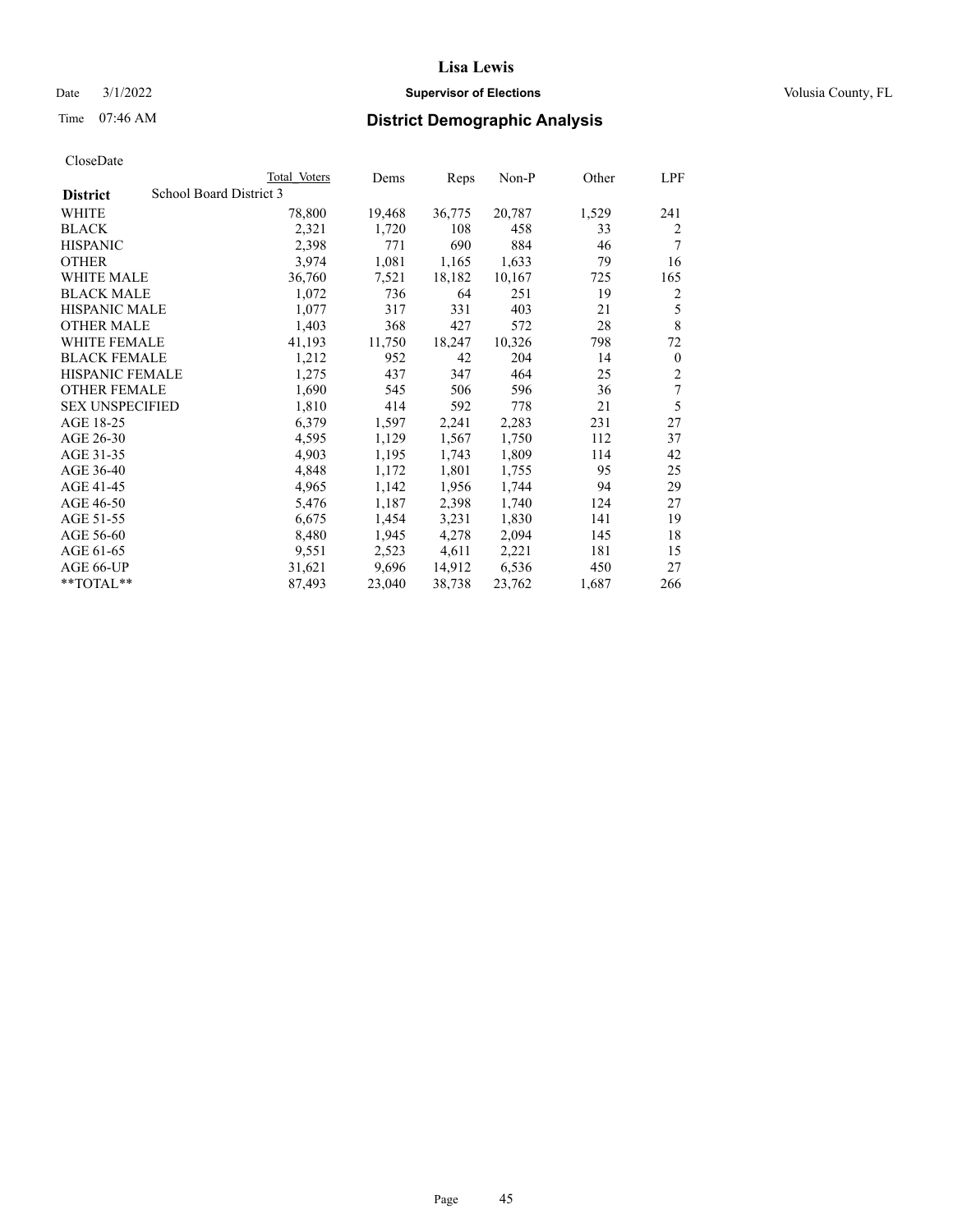# Date  $3/1/2022$  **Supervisor of Elections Supervisor of Elections** Volusia County, FL

# Time 07:46 AM **District Demographic Analysis**

|                        |                         | Total Voters | Dems   | Reps   | Non-P  | Other | LPF |
|------------------------|-------------------------|--------------|--------|--------|--------|-------|-----|
| <b>District</b>        | School Board District 4 |              |        |        |        |       |     |
| WHITE                  |                         | 66,796       | 17,279 | 30,590 | 17,520 | 1,183 | 224 |
| <b>BLACK</b>           |                         | 6,153        | 4,625  | 235    | 1,215  | 72    | 6   |
| <b>HISPANIC</b>        |                         | 3,415        | 1,260  | 807    | 1,271  | 59    | 18  |
| <b>OTHER</b>           |                         | 4,647        | 1,351  | 1,223  | 1,973  | 89    | 11  |
| WHITE MALE             |                         | 30,764       | 6,569  | 14,930 | 8,572  | 535   | 158 |
| <b>BLACK MALE</b>      |                         | 2,523        | 1,700  | 141    | 639    | 38    | 5   |
| <b>HISPANIC MALE</b>   |                         | 1,511        | 483    | 402    | 584    | 30    | 12  |
| <b>OTHER MALE</b>      |                         | 1,716        | 462    | 489    | 723    | 36    | 6   |
| WHITE FEMALE           |                         | 35,342       | 10,566 | 15,358 | 8,707  | 645   | 66  |
| <b>BLACK FEMALE</b>    |                         | 3,538        | 2,858  | 88     | 557    | 34    | 1   |
| <b>HISPANIC FEMALE</b> |                         | 1,837        | 759    | 389    | 655    | 28    | 6   |
| <b>OTHER FEMALE</b>    |                         | 1,953        | 677    | 505    | 731    | 36    | 4   |
| <b>SEX UNSPECIFIED</b> |                         | 1,826        | 441    | 552    | 811    | 21    | 1   |
| AGE 18-25              |                         | 6,498        | 1,887  | 2,015  | 2,380  | 183   | 33  |
| AGE 26-30              |                         | 4,419        | 1,361  | 1,317  | 1,607  | 98    | 36  |
| AGE 31-35              |                         | 4,691        | 1,438  | 1,442  | 1,667  | 108   | 36  |
| AGE 36-40              |                         | 4,540        | 1,308  | 1,479  | 1,647  | 76    | 30  |
| AGE 41-45              |                         | 4,404        | 1,278  | 1,510  | 1,503  | 85    | 28  |
| AGE 46-50              |                         | 4,821        | 1,278  | 1,974  | 1,453  | 91    | 25  |
| AGE 51-55              |                         | 6,199        | 1,627  | 2,730  | 1,718  | 107   | 17  |
| AGE 56-60              |                         | 8,050        | 2,130  | 3,696  | 2,076  | 140   | 8   |
| AGE 61-65              |                         | 9,088        | 2,766  | 4,067  | 2,066  | 171   | 18  |
| AGE 66-UP              |                         | 28,301       | 9,442  | 12,625 | 5,862  | 344   | 28  |
| **TOTAL**              |                         | 81,011       | 24,515 | 32,855 | 21,979 | 1,403 | 259 |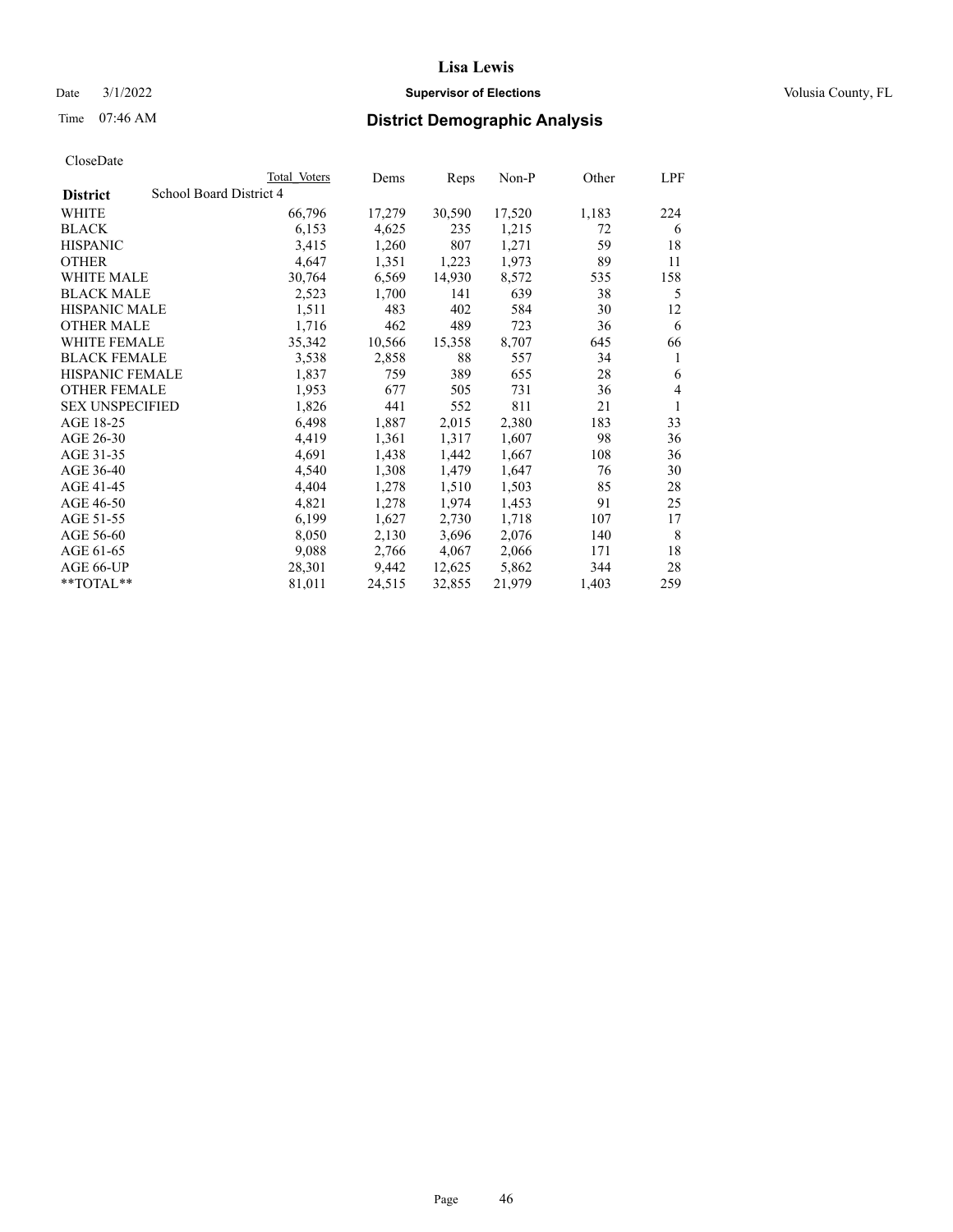# Date  $3/1/2022$  **Supervisor of Elections Supervisor of Elections** Volusia County, FL

# Time 07:46 AM **District Demographic Analysis**

|                        | Total Voters            | Dems             | Reps   | Non-P  | Other | LPF |
|------------------------|-------------------------|------------------|--------|--------|-------|-----|
| <b>District</b>        | School Board District 5 |                  |        |        |       |     |
| WHITE                  |                         | 40,366<br>9,620  | 18,056 | 11,848 | 673   | 169 |
| <b>BLACK</b>           |                         | 6,991<br>5,023   | 314    | 1,561  | 83    | 10  |
| <b>HISPANIC</b>        |                         | 9,563<br>21,572  | 3,369  | 8,396  | 206   | 38  |
| <b>OTHER</b>           |                         | 4,889<br>1,567   | 1,018  | 2,193  | 89    | 22  |
| WHITE MALE             |                         | 18,894<br>3,741  | 8,967  | 5,788  | 282   | 116 |
| <b>BLACK MALE</b>      |                         | 3,160<br>2,037   | 194    | 876    | 50    | 3   |
| <b>HISPANIC MALE</b>   |                         | 9,967<br>4,022   | 1,819  | 3,996  | 103   | 27  |
| <b>OTHER MALE</b>      |                         | 510<br>1,754     | 430    | 770    | 29    | 15  |
| WHITE FEMALE           |                         | 20,914<br>5,753  | 8,840  | 5,879  | 389   | 53  |
| <b>BLACK FEMALE</b>    |                         | 3,740<br>2,926   | 115    | 660    | 33    | 6   |
| <b>HISPANIC FEMALE</b> |                         | 11,311<br>5,406  | 1,514  | 4,278  | 102   | 11  |
| <b>OTHER FEMALE</b>    |                         | 2,060<br>818     | 392    | 809    | 36    | 5   |
| <b>SEX UNSPECIFIED</b> |                         | 2,017<br>559     | 486    | 942    | 27    | 3   |
| AGE 18-25              |                         | 7,638<br>2,464   | 1,665  | 3,299  | 181   | 29  |
| AGE 26-30              |                         | 5,910<br>1,825   | 1,419  | 2,490  | 127   | 49  |
| AGE 31-35              |                         | 6,532<br>2,047   | 1,673  | 2,660  | 115   | 37  |
| AGE 36-40              |                         | 6,080<br>1,879   | 1,580  | 2,474  | 104   | 43  |
| AGE 41-45              |                         | 5,945<br>2,016   | 1,554  | 2,252  | 100   | 23  |
| AGE 46-50              |                         | 6,000<br>1,943   | 1,893  | 2,070  | 79    | 15  |
| AGE 51-55              |                         | 6,314<br>2,130   | 2,152  | 1,932  | 87    | 13  |
| AGE 56-60              |                         | 6,870<br>2,404   | 2,525  | 1,849  | 82    | 10  |
| AGE 61-65              |                         | 6,622<br>2,350   | 2,552  | 1,663  | 51    | 6   |
| AGE 66-UP              |                         | 15,907<br>6,715  | 5,744  | 3,309  | 125   | 14  |
| $*$ $TOTAL**$          |                         | 73,818<br>25,773 | 22,757 | 23,998 | 1,051 | 239 |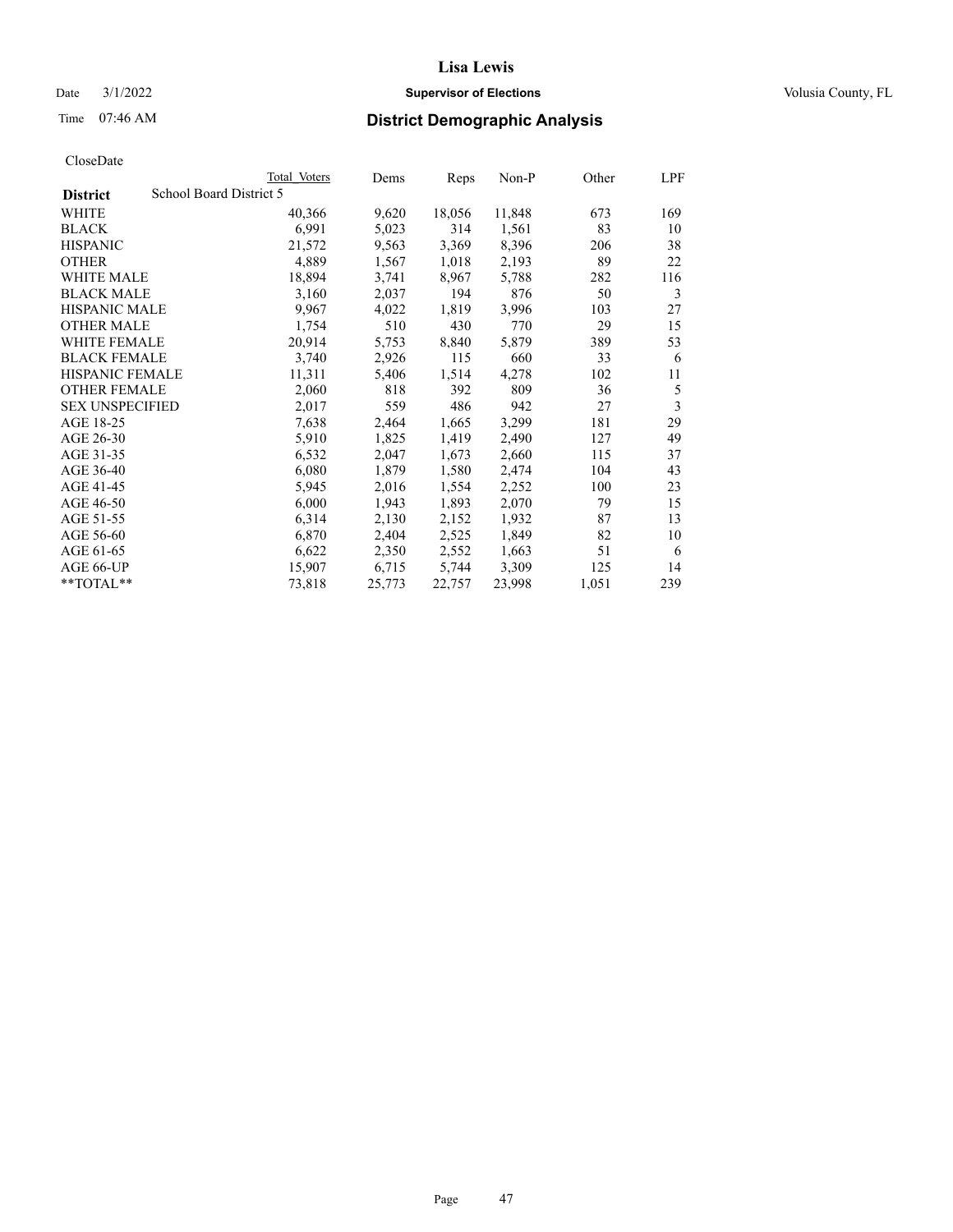# Date  $3/1/2022$  **Supervisor of Elections Supervisor of Elections** Volusia County, FL

| CloseDate |
|-----------|
|-----------|

|                        | Total Voters              | Dems   | Reps   | Non-P  | Other | LPF |
|------------------------|---------------------------|--------|--------|--------|-------|-----|
| <b>District</b>        | Florida Senate District 7 |        |        |        |       |     |
| WHITE                  | 109,887                   | 28,601 | 49,784 | 29,085 | 2,017 | 400 |
| <b>BLACK</b>           | 17,597                    | 13,549 | 571    | 3,286  | 181   | 10  |
| <b>HISPANIC</b>        | 6,767                     | 2,635  | 1,440  | 2,564  | 103   | 25  |
| <b>OTHER</b>           | 8,469                     | 2,553  | 2,077  | 3,639  | 176   | 24  |
| <b>WHITE MALE</b>      | 51,205                    | 11,018 | 24,569 | 14,406 | 936   | 276 |
| <b>BLACK MALE</b>      | 7,006                     | 4,956  | 329    | 1,618  | 97    | 6   |
| <b>HISPANIC MALE</b>   | 3,040                     | 1,075  | 705    | 1,194  | 50    | 16  |
| <b>OTHER MALE</b>      | 3,085                     | 858    | 846    | 1,299  | 69    | 13  |
| <b>WHITE FEMALE</b>    | 57,488                    | 17,315 | 24,732 | 14,245 | 1,074 | 122 |
| <b>BLACK FEMALE</b>    | 10,278                    | 8,351  | 228    | 1,611  | 84    | 4   |
| <b>HISPANIC FEMALE</b> | 3,597                     | 1,509  | 712    | 1,315  | 52    | 9   |
| <b>OTHER FEMALE</b>    | 3,523                     | 1,257  | 844    | 1,337  | 77    | 8   |
| <b>SEX UNSPECIFIED</b> | 3,497                     | 999    | 906    | 1,549  | 38    | 5   |
| AGE 18-25              | 13,217                    | 4,590  | 3,386  | 4,838  | 332   | 71  |
| AGE 26-30              | 8,766                     | 3,058  | 2,260  | 3,158  | 223   | 67  |
| AGE 31-35              | 8,768                     | 3,044  | 2,372  | 3,097  | 197   | 58  |
| AGE 36-40              | 8,134                     | 2,635  | 2,414  | 2,879  | 156   | 50  |
| AGE 41-45              | 7,810                     | 2,551  | 2,467  | 2,598  | 153   | 41  |
| AGE 46-50              | 8,315                     | 2,487  | 3,123  | 2,517  | 139   | 49  |
| AGE 51-55              | 10,688                    | 3,146  | 4,424  | 2,907  | 182   | 29  |
| AGE 56-60              | 13,932                    | 4,138  | 6,032  | 3,516  | 229   | 17  |
| AGE 61-65              | 15,513                    | 5,075  | 6,710  | 3,432  | 270   | 26  |
| AGE 66-UP              | 47,577                    | 16,614 | 20,684 | 9,632  | 596   | 51  |
| **TOTAL**              | 142,720                   | 47,338 | 53,872 | 38,574 | 2,477 | 459 |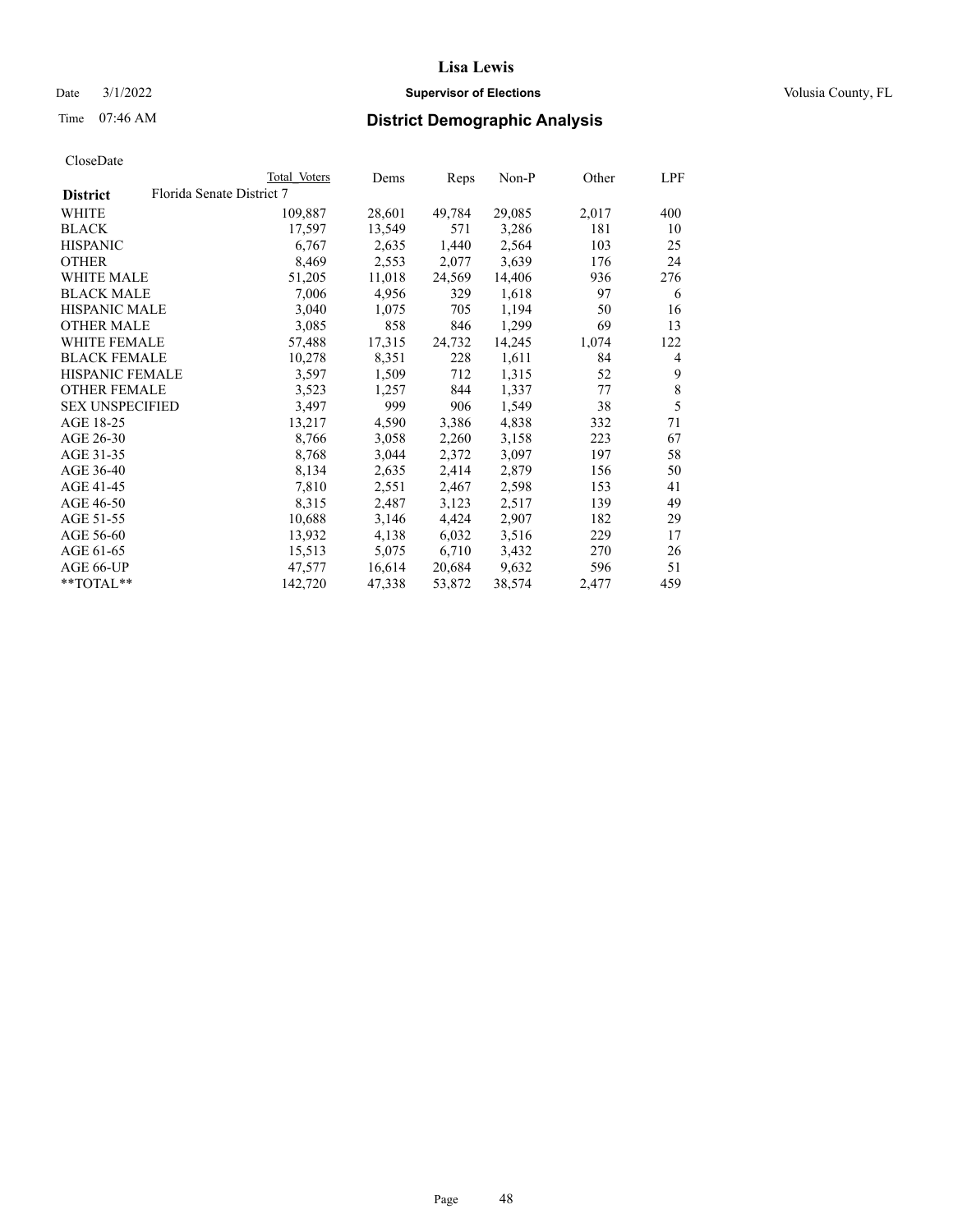# Date  $3/1/2022$  **Supervisor of Elections Supervisor of Elections** Volusia County, FL

# Time 07:46 AM **District Demographic Analysis**

|                        |                           | Total Voters | Dems   | Reps   | Non-P  | Other | LPF            |
|------------------------|---------------------------|--------------|--------|--------|--------|-------|----------------|
| <b>District</b>        | Florida Senate District 9 |              |        |        |        |       |                |
| WHITE                  |                           | 28,680       | 6,300  | 14,037 | 7,732  | 482   | 129            |
| <b>BLACK</b>           |                           | 1,952        | 1,394  | 95     | 441    | 20    | $\overline{2}$ |
| <b>HISPANIC</b>        |                           | 5,200        | 2,090  | 1,076  | 1,947  | 76    | 11             |
| <b>OTHER</b>           |                           | 2,200        | 583    | 595    | 981    | 35    | 6              |
| WHITE MALE             |                           | 13,196       | 2,391  | 6,805  | 3,709  | 206   | 85             |
| <b>BLACK MALE</b>      |                           | 861          | 554    | 51     | 240    | 14    | 2              |
| <b>HISPANIC MALE</b>   |                           | 2,329        | 848    | 550    | 884    | 39    | 8              |
| OTHER MALE             |                           | 762          | 200    | 230    | 322    | 6     | 4              |
| WHITE FEMALE           |                           | 15,105       | 3,846  | 7,061  | 3,881  | 273   | 44             |
| <b>BLACK FEMALE</b>    |                           | 1,067        | 823    | 43     | 195    | 6     | $\mathbf{0}$   |
| <b>HISPANIC FEMALE</b> |                           | 2,804        | 1,213  | 514    | 1,037  | 37    | 3              |
| <b>OTHER FEMALE</b>    |                           | 940          | 307    | 241    | 368    | 23    | 1              |
| <b>SEX UNSPECIFIED</b> |                           | 967          | 185    | 307    | 465    | 9     | 1              |
| AGE 18-25              |                           | 3,388        | 894    | 1,037  | 1,335  | 99    | 23             |
| AGE 26-30              |                           | 2,609        | 649    | 866    | 1,003  | 66    | 25             |
| AGE 31-35              |                           | 2,876        | 756    | 954    | 1,096  | 55    | 15             |
| AGE 36-40              |                           | 2,739        | 656    | 983    | 1,026  | 44    | 30             |
| AGE 41-45              |                           | 2,644        | 656    | 966    | 961    | 49    | 12             |
| AGE 46-50              |                           | 2,718        | 678    | 1,107  | 864    | 54    | 15             |
| AGE 51-55              |                           | 3,203        | 797    | 1,460  | 891    | 44    | 11             |
| AGE 56-60              |                           | 3,487        | 879    | 1,643  | 911    | 49    | 5              |
| AGE 61-65              |                           | 3,573        | 992    | 1,725  | 803    | 46    | 7              |
| AGE 66-UP              |                           | 10,795       | 3,410  | 5,062  | 2,211  | 107   | 5              |
| $*$ $TOTAL**$          |                           | 38,032       | 10,367 | 15,803 | 11,101 | 613   | 148            |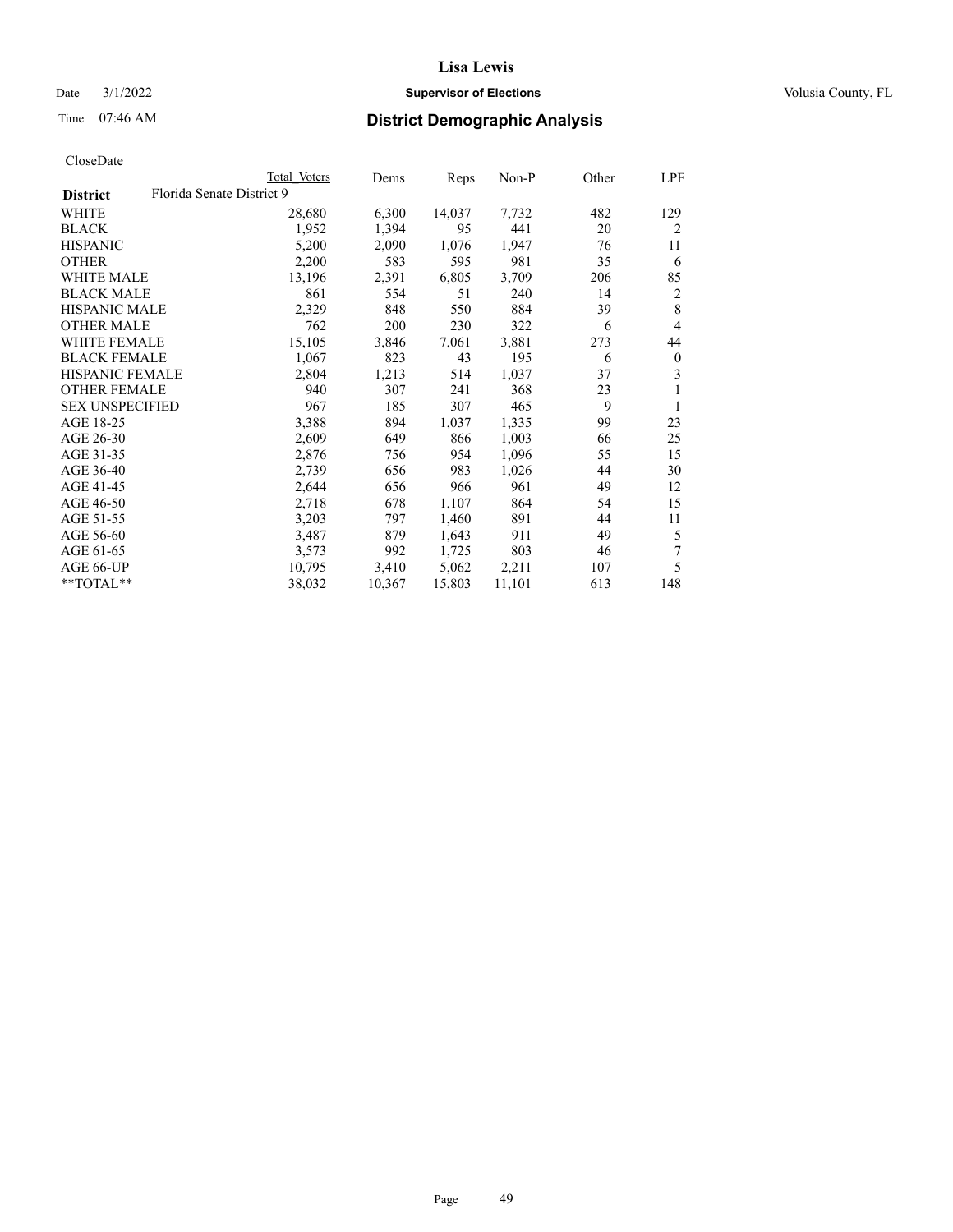# Date  $3/1/2022$  **Supervisor of Elections Supervisor of Elections** Volusia County, FL

| CloseDate |
|-----------|
|-----------|

|                        |                            | Total Voters | Dems   | Reps   | Non-P  | Other | LPF |
|------------------------|----------------------------|--------------|--------|--------|--------|-------|-----|
| <b>District</b>        | Florida Senate District 14 |              |        |        |        |       |     |
| WHITE                  |                            | 162,965      | 41,073 | 74,041 | 44,241 | 3,034 | 576 |
| <b>BLACK</b>           |                            | 14,144       | 10,447 | 617    | 2,905  | 159   | 16  |
| <b>HISPANIC</b>        |                            | 28,366       | 12,017 | 4,947  | 11,014 | 325   | 63  |
| <b>OTHER</b>           |                            | 12,145       | 3,748  | 2,882  | 5,243  | 217   | 55  |
| WHITE MALE             |                            | 75,474       | 15,748 | 36,443 | 21,539 | 1,360 | 384 |
| <b>BLACK MALE</b>      |                            | 6,185        | 4,160  | 352    | 1,571  | 94    | 8   |
| <b>HISPANIC MALE</b>   |                            | 12,965       | 4,970  | 2,596  | 5,198  | 158   | 43  |
| <b>OTHER MALE</b>      |                            | 4,312        | 1,238  | 1,124  | 1,847  | 74    | 29  |
| <b>WHITE FEMALE</b>    |                            | 85,600       | 24,868 | 36,815 | 22,069 | 1,663 | 185 |
| <b>BLACK FEMALE</b>    |                            | 7,748        | 6,133  | 253    | 1,290  | 65    | 7   |
| <b>HISPANIC FEMALE</b> |                            | 14,995       | 6,865  | 2,294  | 5,651  | 165   | 20  |
| <b>OTHER FEMALE</b>    |                            | 5,167        | 1,912  | 1,184  | 1,958  | 95    | 18  |
| <b>SEX UNSPECIFIED</b> |                            | 5,172        | 1,390  | 1,426  | 2,279  | 61    | 16  |
| AGE 18-25              |                            | 19,213       | 5,814  | 5,224  | 7,530  | 559   | 86  |
| AGE 26-30              |                            | 14,352       | 4,165  | 4,048  | 5,679  | 342   | 118 |
| AGE 31-35              |                            | 15,270       | 4,424  | 4,516  | 5,913  | 305   | 112 |
| AGE 36-40              |                            | 14,661       | 4,198  | 4,467  | 5,631  | 273   | 92  |
| AGE 41-45              |                            | 14,464       | 4,275  | 4,622  | 5,239  | 256   | 72  |
| AGE 46-50              |                            | 15,027       | 4,210  | 5,593  | 4,897  | 269   | 58  |
| AGE 51-55              |                            | 17,105       | 4,786  | 7,028  | 4,955  | 293   | 43  |
| AGE 56-60              |                            | 20,324       | 5,837  | 8,996  | 5,152  | 302   | 37  |
| AGE 61-65              |                            | 21,659       | 6,730  | 9,523  | 5,047  | 324   | 35  |
| AGE 66-UP              |                            | 65,545       | 22,846 | 28,470 | 13,360 | 812   | 57  |
| $*$ TOTAL $*$          |                            | 217,620      | 67,285 | 82,487 | 63,403 | 3,735 | 710 |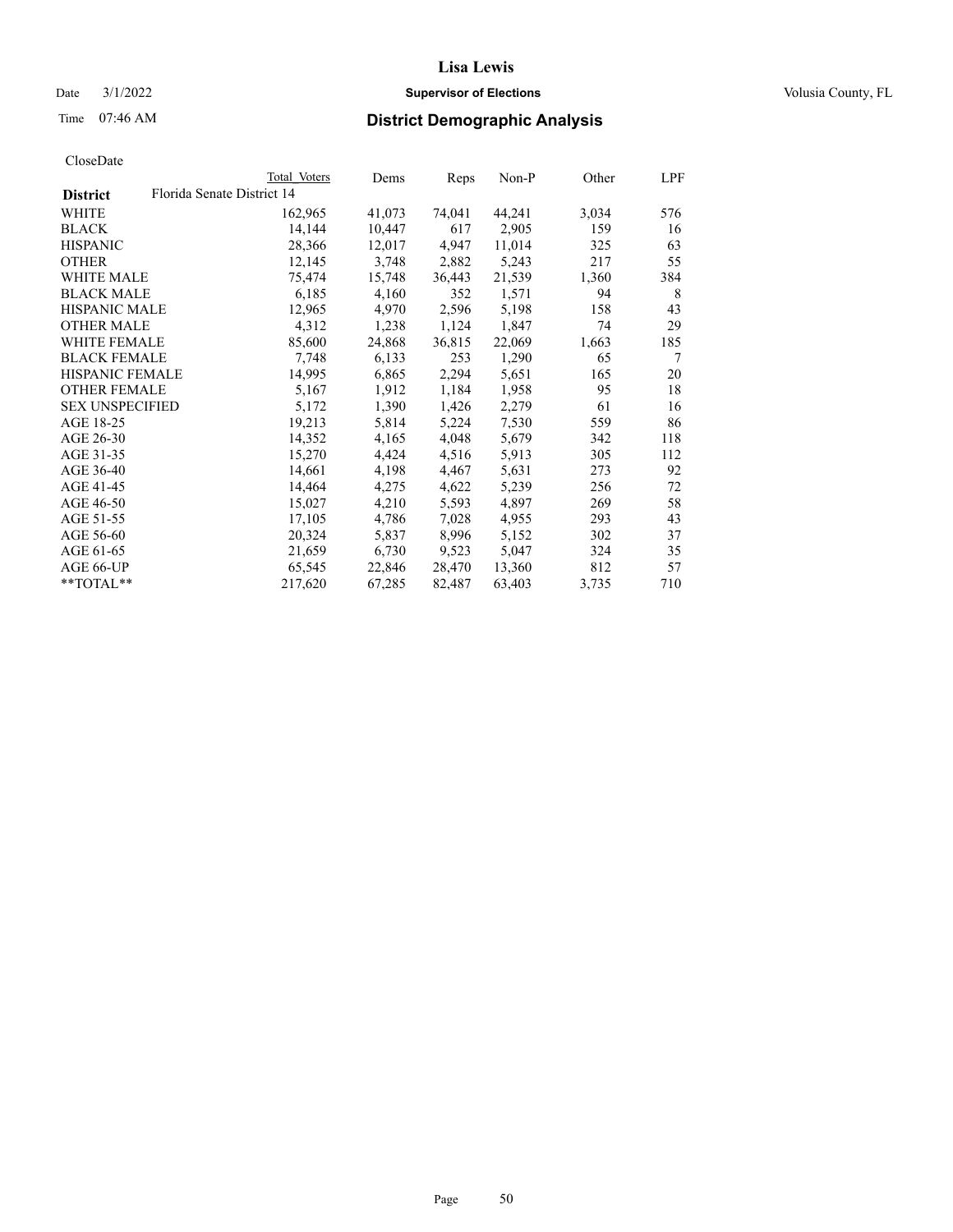# Date  $3/1/2022$  **Supervisor of Elections Supervisor of Elections** Volusia County, FL

# Time 07:46 AM **District Demographic Analysis**

|                        |                      | Total Voters | Dems  | Reps  | Non-P | Other          | LPF                     |
|------------------------|----------------------|--------------|-------|-------|-------|----------------|-------------------------|
| <b>District</b>        | Daytona Beach Zone 1 |              |       |       |       |                |                         |
| WHITE                  |                      | 5,172        | 1,450 | 2,097 | 1,486 | 114            | 25                      |
| <b>BLACK</b>           |                      | 1,237        | 922   | 40    | 262   | 12             | 1                       |
| <b>HISPANIC</b>        |                      | 384          | 149   | 83    | 140   | 10             | 2                       |
| <b>OTHER</b>           |                      | 484          | 148   | 100   | 224   | 10             | $\overline{2}$          |
| WHITE MALE             |                      | 2,506        | 582   | 1,081 | 771   | 57             | 15                      |
| <b>BLACK MALE</b>      |                      | 495          | 345   | 20    | 123   | 7              | $\mathbf{0}$            |
| <b>HISPANIC MALE</b>   |                      | 180          | 58    | 44    | 67    | 9              | 2                       |
| <b>OTHER MALE</b>      |                      | 189          | 56    | 35    | 94    | 3              | 1                       |
| WHITE FEMALE           |                      | 2,599        | 846   | 993   | 693   | 57             | 10                      |
| <b>BLACK FEMALE</b>    |                      | 720          | 563   | 18    | 133   | 5              | 1                       |
| <b>HISPANIC FEMALE</b> |                      | 194          | 89    | 37    | 67    | 1              | $\theta$                |
| <b>OTHER FEMALE</b>    |                      | 204          | 72    | 44    | 82    | 5              | 1                       |
| <b>SEX UNSPECIFIED</b> |                      | 190          | 58    | 48    | 82    | $\overline{2}$ | $\mathbf{0}$            |
| AGE 18-25              |                      | 824          | 300   | 168   | 334   | 17             | 5                       |
| AGE 26-30              |                      | 623          | 244   | 120   | 233   | 19             | 7                       |
| AGE 31-35              |                      | 499          | 184   | 107   | 195   | 10             | $\overline{\mathbf{3}}$ |
| AGE 36-40              |                      | 363          | 145   | 81    | 126   | 9              | $\overline{c}$          |
| AGE 41-45              |                      | 394          | 142   | 115   | 128   | 8              | 1                       |
| AGE 46-50              |                      | 451          | 150   | 149   | 143   | 5              | $\overline{4}$          |
| AGE 51-55              |                      | 547          | 182   | 195   | 156   | 13             | 1                       |
| AGE 56-60              |                      | 721          | 247   | 270   | 188   | 15             | 1                       |
| AGE 61-65              |                      | 732          | 273   | 279   | 164   | 14             | 2                       |
| AGE 66-UP              |                      | 2,123        | 802   | 836   | 445   | 36             | 4                       |
| **TOTAL**              |                      | 7,277        | 2,669 | 2,320 | 2,112 | 146            | 30                      |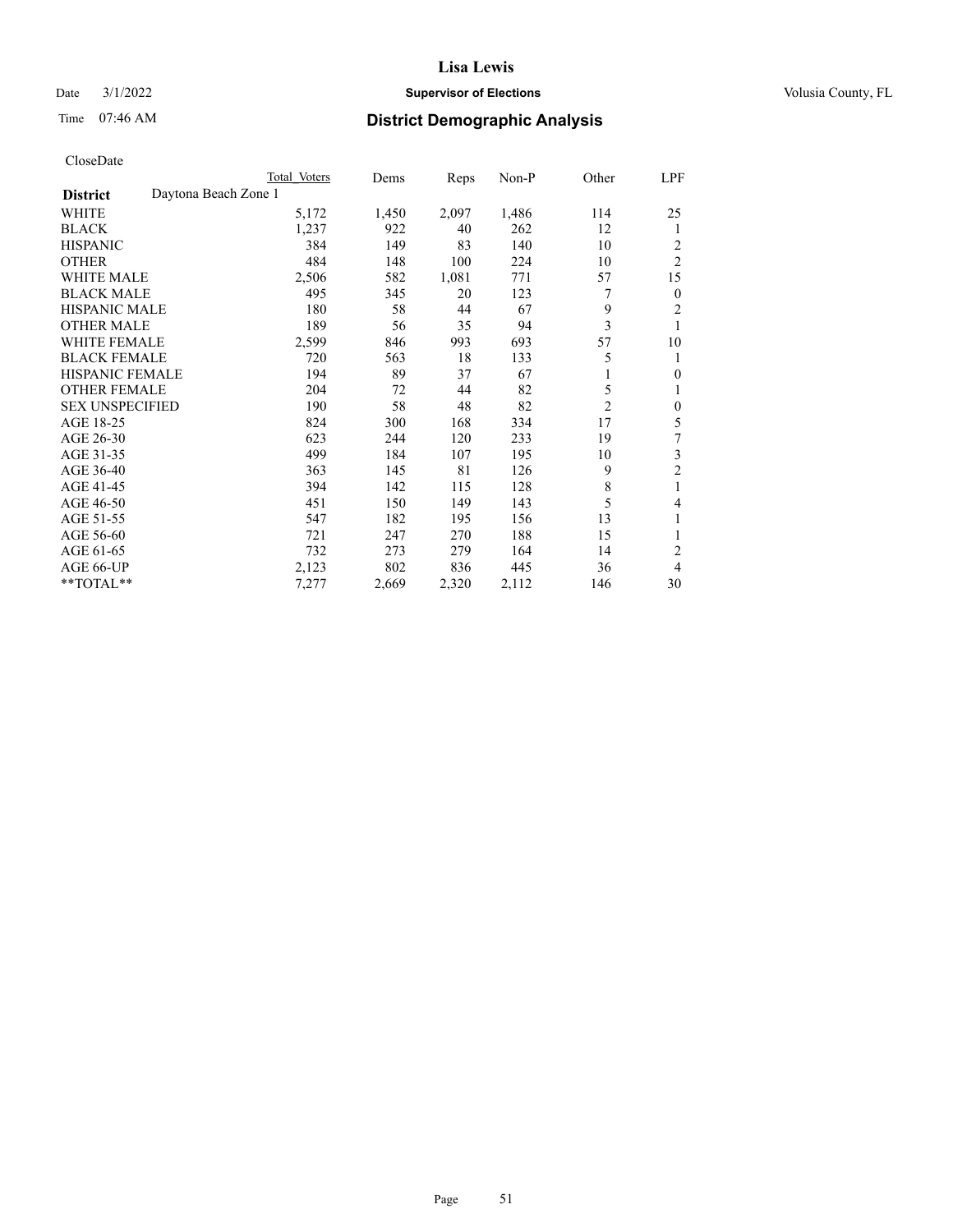# Date  $3/1/2022$  **Supervisor of Elections Supervisor of Elections** Volusia County, FL

# Time 07:46 AM **District Demographic Analysis**

|                        |                      | Total Voters | Dems  | Reps  | Non-P | Other          | LPF            |
|------------------------|----------------------|--------------|-------|-------|-------|----------------|----------------|
| <b>District</b>        | Daytona Beach Zone 2 |              |       |       |       |                |                |
| WHITE                  |                      | 4,466        | 1,274 | 1,836 | 1,247 | 92             | 17             |
| <b>BLACK</b>           |                      | 1,351        | 1,054 | 45    | 239   | 13             | $\mathbf{0}$   |
| <b>HISPANIC</b>        |                      | 321          | 135   | 49    | 134   | 2              |                |
| <b>OTHER</b>           |                      | 392          | 118   | 83    | 182   | 8              |                |
| WHITE MALE             |                      | 2,194        | 537   | 956   | 647   | 44             | 10             |
| <b>BLACK MALE</b>      |                      | 544          | 390   | 29    | 119   | 6              | $\theta$       |
| <b>HISPANIC MALE</b>   |                      | 143          | 57    | 25    | 60    | 0              | 1              |
| <b>OTHER MALE</b>      |                      | 142          | 35    | 38    | 65    | 3              | 1              |
| WHITE FEMALE           |                      | 2,224        | 721   | 862   | 586   | 48             | 7              |
| <b>BLACK FEMALE</b>    |                      | 791          | 652   | 16    | 116   |                | $\mathbf{0}$   |
| <b>HISPANIC FEMALE</b> |                      | 172          | 75    | 22    | 73    | $\overline{2}$ | $\theta$       |
| <b>OTHER FEMALE</b>    |                      | 171          | 64    | 34    | 70    | 3              | $\theta$       |
| <b>SEX UNSPECIFIED</b> |                      | 149          | 50    | 31    | 66    | $\overline{2}$ | $\theta$       |
| AGE 18-25              |                      | 546          | 212   | 112   | 210   | 12             | $\theta$       |
| AGE 26-30              |                      | 416          | 165   | 72    | 172   | 6              | 1              |
| AGE 31-35              |                      | 405          | 176   | 73    | 140   | 14             | $\overline{2}$ |
| AGE 36-40              |                      | 348          | 152   | 70    | 120   | 5              | 1              |
| AGE 41-45              |                      | 359          | 160   | 74    | 115   | 8              | $\overline{c}$ |
| AGE 46-50              |                      | 412          | 141   | 128   | 133   | 7              | 3              |
| AGE 51-55              |                      | 529          | 190   | 180   | 150   | 7              | $\overline{2}$ |
| AGE 56-60              |                      | 711          | 260   | 257   | 183   | 10             |                |
| AGE 61-65              |                      | 750          | 297   | 287   | 151   | 12             | 3              |
| AGE 66-UP              |                      | 2,054        | 828   | 760   | 428   | 34             | 4              |
| **TOTAL**              |                      | 6,530        | 2,581 | 2,013 | 1,802 | 115            | 19             |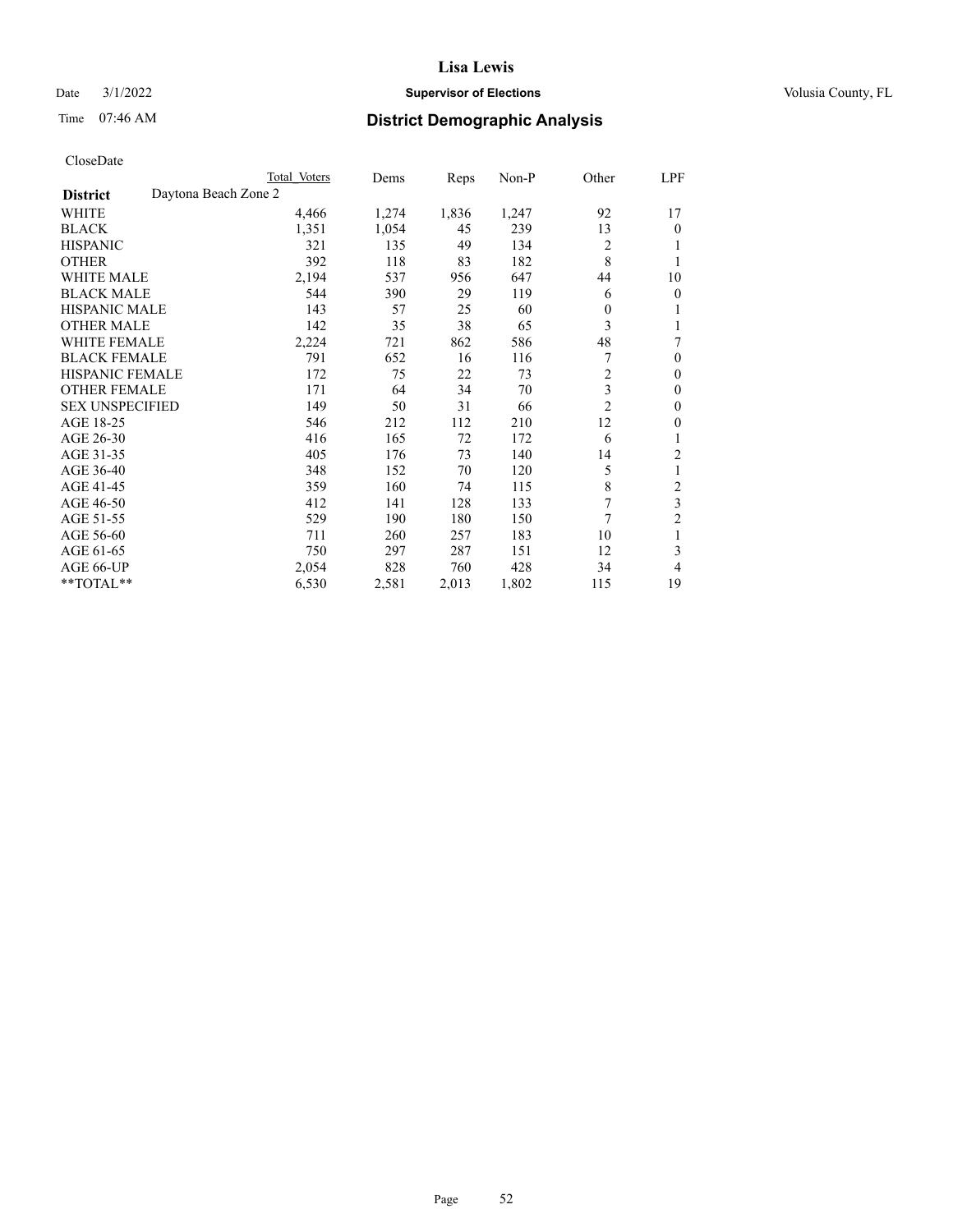# Date  $3/1/2022$  **Supervisor of Elections Supervisor of Elections** Volusia County, FL

# Time 07:46 AM **District Demographic Analysis**

|                        |                      | Total Voters | Dems  | Reps  | Non-P | Other | LPF              |
|------------------------|----------------------|--------------|-------|-------|-------|-------|------------------|
| <b>District</b>        | Daytona Beach Zone 3 |              |       |       |       |       |                  |
| WHITE                  |                      | 3,771        | 1,109 | 1,439 | 1,119 | 82    | 22               |
| <b>BLACK</b>           |                      | 1,432        | 1,096 | 42    | 279   | 15    | $\overline{0}$   |
| <b>HISPANIC</b>        |                      | 315          | 149   | 55    | 104   | 6     |                  |
| <b>OTHER</b>           |                      | 515          | 172   | 74    | 257   | 11    |                  |
| WHITE MALE             |                      | 1,900        | 458   | 802   | 584   | 41    | 15               |
| <b>BLACK MALE</b>      |                      | 596          | 431   | 26    | 132   | 7     | 0                |
| <b>HISPANIC MALE</b>   |                      | 144          | 67    | 25    | 50    | 2     | 0                |
| <b>OTHER MALE</b>      |                      | 171          | 60    | 37    | 71    | 3     | 0                |
| WHITE FEMALE           |                      | 1,821        | 639   | 626   | 508   | 41    | 7                |
| <b>BLACK FEMALE</b>    |                      | 779          | 616   | 15    | 140   | 8     | 0                |
| <b>HISPANIC FEMALE</b> |                      | 164          | 78    | 30    | 51    | 4     |                  |
| <b>OTHER FEMALE</b>    |                      | 177          | 76    | 21    | 72    | 7     |                  |
| <b>SEX UNSPECIFIED</b> |                      | 281          | 101   | 28    | 151   |       | $\boldsymbol{0}$ |
| AGE 18-25              |                      | 1,108        | 644   | 91    | 360   | 10    | 3                |
| AGE 26-30              |                      | 399          | 161   | 75    | 148   | 13    | 2                |
| AGE 31-35              |                      | 359          | 157   | 69    | 122   | 8     | 3                |
| AGE 36-40              |                      | 320          | 107   | 80    | 115   | 13    | 5                |
| AGE 41-45              |                      | 286          | 102   | 73    | 103   | 8     | 0                |
| AGE 46-50              |                      | 325          | 113   | 102   | 101   | 4     | 5                |
| AGE 51-55              |                      | 391          | 131   | 131   | 115   | 13    | 1                |
| AGE 56-60              |                      | 535          | 179   | 193   | 155   | 6     | 2                |
| AGE 61-65              |                      | 603          | 214   | 206   | 171   | 12    | $\boldsymbol{0}$ |
| AGE 66-UP              |                      | 1,707        | 718   | 590   | 369   | 27    | 3                |
| **TOTAL**              |                      | 6,033        | 2,526 | 1,610 | 1,759 | 114   | 24               |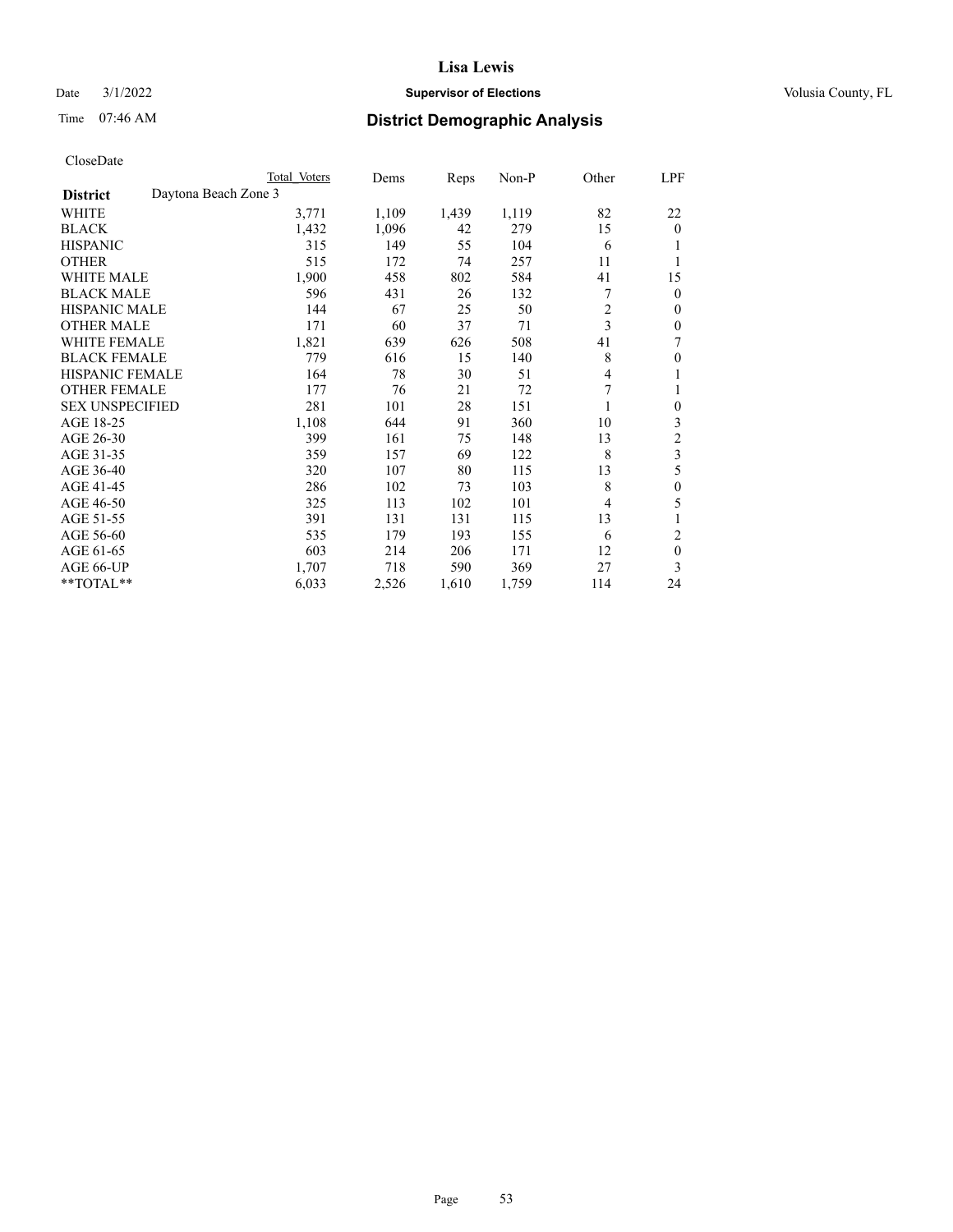# Date  $3/1/2022$  **Supervisor of Elections Supervisor of Elections** Volusia County, FL

# Time 07:46 AM **District Demographic Analysis**

|                        |                      | Total Voters | Dems  | Reps  | Non-P | Other | LPF            |
|------------------------|----------------------|--------------|-------|-------|-------|-------|----------------|
| <b>District</b>        | Daytona Beach Zone 4 |              |       |       |       |       |                |
| WHITE                  |                      | 9,886        | 2,298 | 4,679 | 2,635 | 238   | 36             |
| <b>BLACK</b>           |                      | 1,372        | 971   | 52    | 320   | 28    | 1              |
| <b>HISPANIC</b>        |                      | 579          | 197   | 155   | 213   | 13    | 1              |
| <b>OTHER</b>           |                      | 811          | 217   | 210   | 365   | 17    | $\overline{2}$ |
| WHITE MALE             |                      | 4,566        | 824   | 2,270 | 1,339 | 110   | 23             |
| <b>BLACK MALE</b>      |                      | 555          | 336   | 29    | 171   | 18    | 1              |
| <b>HISPANIC MALE</b>   |                      | 262          | 91    | 78    | 90    | 3     | $\theta$       |
| <b>OTHER MALE</b>      |                      | 297          | 74    | 83    | 133   | 5     | 2              |
| <b>WHITE FEMALE</b>    |                      | 5,245        | 1,453 | 2,379 | 1,272 | 128   | 13             |
| <b>BLACK FEMALE</b>    |                      | 797          | 619   | 22    | 146   | 10    | $\overline{0}$ |
| <b>HISPANIC FEMALE</b> |                      | 312          | 104   | 76    | 121   | 10    | 1              |
| <b>OTHER FEMALE</b>    |                      | 364          | 104   | 96    | 155   | 9     | $\theta$       |
| <b>SEX UNSPECIFIED</b> |                      | 249          | 78    | 62    | 106   | 3     | $\theta$       |
| AGE 18-25              |                      | 1,111        | 360   | 274   | 442   | 24    | 11             |
| AGE 26-30              |                      | 846          | 284   | 209   | 308   | 35    | 10             |
| AGE 31-35              |                      | 751          | 270   | 195   | 252   | 31    | 3              |
| AGE 36-40              |                      | 631          | 211   | 179   | 223   | 18    | $\theta$       |
| AGE 41-45              |                      | 582          | 198   | 168   | 201   | 12    | 3              |
| AGE 46-50              |                      | 623          | 186   | 237   | 183   | 10    | 7              |
| AGE 51-55              |                      | 826          | 221   | 360   | 229   | 14    | 2              |
| AGE 56-60              |                      | 1,233        | 287   | 580   | 327   | 37    | $\overline{c}$ |
| AGE 61-65              |                      | 1,553        | 435   | 716   | 369   | 32    | 1              |
| AGE 66-UP              |                      | 4,492        | 1,231 | 2,178 | 999   | 83    | 1              |
| **TOTAL**              |                      | 12,648       | 3,683 | 5,096 | 3,533 | 296   | 40             |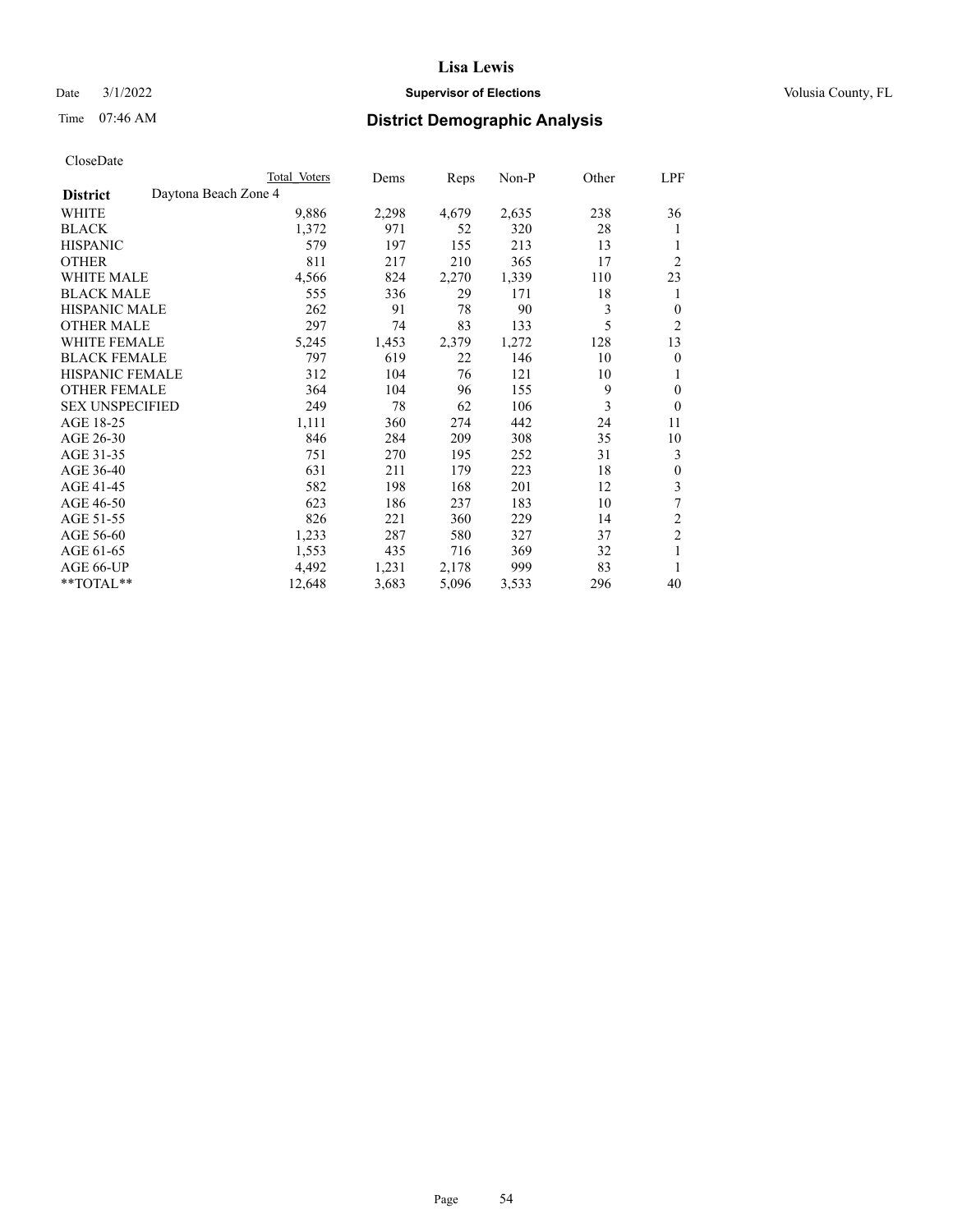# Date  $3/1/2022$  **Supervisor of Elections Supervisor of Elections** Volusia County, FL

# Time 07:46 AM **District Demographic Analysis**

| Total Voters         | Dems  | Reps  | $Non-P$ | Other    | LPF |
|----------------------|-------|-------|---------|----------|-----|
| Daytona Beach Zone 5 |       |       |         |          |     |
| 2,816                | 813   | 1,067 | 844     | 72       | 20  |
| 4,448                | 3,552 | 112   | 741     | 42       | 1   |
| 500                  | 196   | 99    | 192     | 9        | 4   |
| 606                  | 240   | 96    | 256     | 13       | 1   |
| 1,314                | 323   | 542   | 398     | 36       | 15  |
| 1,667                | 1,227 | 65    | 352     | 23       | 0   |
| 224                  | 75    | 53    | 87      | 6        | 3   |
| 231                  | 84    | 41    | 98      | 8        | 0   |
| 1,476                | 483   | 517   | 435     | 36       | 5   |
| 2,712                | 2,271 | 44    | 377     | 19       |     |
| 270                  | 117   | 46    | 103     | 3        | 1   |
| 256                  | 116   | 35    | 99      | 5        | 1   |
| 220                  | 105   | 31    | 84      | $\theta$ | 0   |
| 1,308                | 657   | 174   | 439     | 30       | 8   |
| 889                  | 447   | 134   | 284     | 20       | 4   |
| 804                  | 412   | 111   | 261     | 15       | 5   |
| 640                  | 373   | 73    | 182     | 11       |     |
| 558                  | 327   | 76    | 148     | 3        | 4   |
| 563                  | 322   | 106   | 120     | 12       | 3   |
| 602                  | 355   | 106   | 130     | 11       | 0   |
| 679                  | 421   | 122   | 131     | 5        | 0   |
| 681                  | 436   | 120   | 113     | 11       |     |
| 1,646                | 1,051 | 352   | 225     | 18       | 0   |
| 8,370                | 4,801 | 1,374 | 2,033   | 136      | 26  |
|                      |       |       |         |          |     |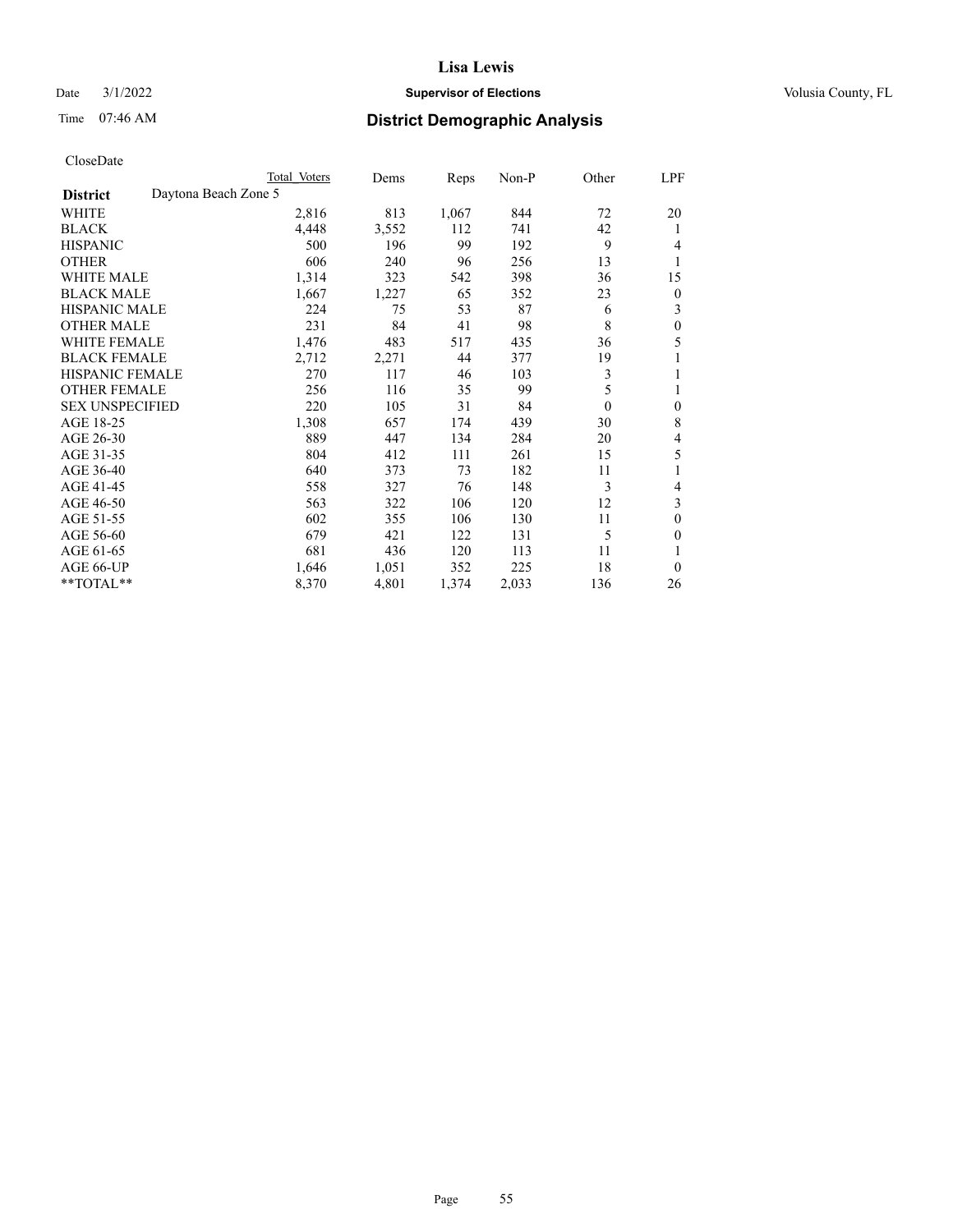# Date  $3/1/2022$  **Supervisor of Elections Supervisor of Elections** Volusia County, FL

# Time 07:46 AM **District Demographic Analysis**

|                        |                      | Total Voters | Dems  | Reps | Non-P | Other          | <u>LPF</u> |
|------------------------|----------------------|--------------|-------|------|-------|----------------|------------|
| <b>District</b>        | Daytona Beach Zone 6 |              |       |      |       |                |            |
| WHITE                  |                      | 1,383        | 425   | 471  | 446   | 30             | 11         |
| <b>BLACK</b>           |                      | 3,378        | 2,739 | 96   | 522   | 20             | 1          |
| <b>HISPANIC</b>        |                      | 308          | 152   | 38   | 113   | 5              | $\theta$   |
| <b>OTHER</b>           |                      | 397          | 178   | 52   | 157   | 9              | 1          |
| <b>WHITE MALE</b>      |                      | 681          | 164   | 257  | 245   | 8              | 7          |
| <b>BLACK MALE</b>      |                      | 1,307        | 1,007 | 47   | 241   | 11             | 1          |
| <b>HISPANIC MALE</b>   |                      | 151          | 68    | 19   | 61    | 3              | $\theta$   |
| <b>OTHER MALE</b>      |                      | 137          | 60    | 30   | 43    | 3              | 1          |
| <b>WHITE FEMALE</b>    |                      | 669          | 255   | 201  | 188   | 22             | 3          |
| <b>BLACK FEMALE</b>    |                      | 2,005        | 1,680 | 47   | 269   | 9              | $\theta$   |
| <b>HISPANIC FEMALE</b> |                      | 152          | 81    | 19   | 50    | $\overline{c}$ | $\theta$   |
| <b>OTHER FEMALE</b>    |                      | 151          | 79    | 13   | 54    | 5              | $\theta$   |
| <b>SEX UNSPECIFIED</b> |                      | 213          | 100   | 24   | 87    |                | 1          |
| AGE 18-25              |                      | 875          | 430   | 121  | 294   | 26             | 4          |
| AGE 26-30              |                      | 539          | 324   | 39   | 166   | 9              | 1          |
| AGE 31-35              |                      | 490          | 300   | 49   | 137   | $\overline{c}$ | 2          |
| AGE 36-40              |                      | 439          | 243   | 56   | 137   | $\overline{c}$ |            |
| AGE 41-45              |                      | 397          | 258   | 41   | 90    | 7              |            |
| AGE 46-50              |                      | 363          | 222   | 44   | 92    | 4              | 1          |
| AGE 51-55              |                      | 408          | 259   | 64   | 79    | 4              | 2          |
| AGE 56-60              |                      | 447          | 317   | 49   | 80    |                | $\theta$   |
| AGE 61-65              |                      | 478          | 335   | 69   | 71    | $\overline{c}$ | 1          |
| AGE 66-UP              |                      | 1,030        | 806   | 125  | 92    | 7              | $\theta$   |
| **TOTAL**              |                      | 5,466        | 3,494 | 657  | 1,238 | 64             | 13         |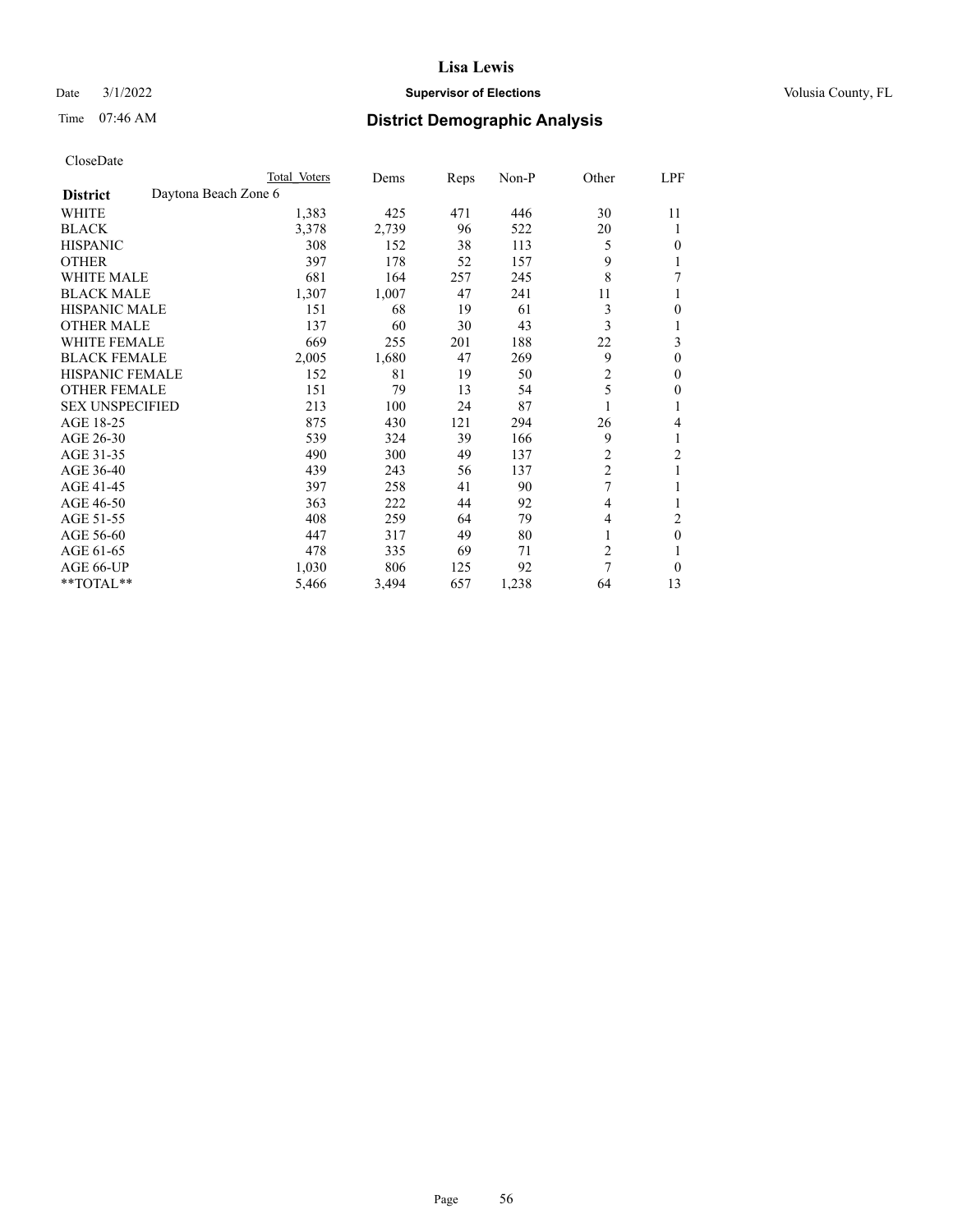# Date  $3/1/2022$  **Supervisor of Elections Supervisor of Elections** Volusia County, FL

# Time 07:46 AM **District Demographic Analysis**

|                        |                      | Total Voters | Dems  | Reps           | Non-P | Other          | LPF            |
|------------------------|----------------------|--------------|-------|----------------|-------|----------------|----------------|
| <b>District</b>        | Daytona Beach Shores |              |       |                |       |                |                |
| WHITE                  |                      | 4,173        | 900   | 2,156          | 1,037 | 70             | 10             |
| <b>BLACK</b>           |                      | 82           | 54    | 5              | 22    |                | 0              |
| <b>HISPANIC</b>        |                      | 105          | 33    | 46             | 26    | $\theta$       | $_{0}$         |
| <b>OTHER</b>           |                      | 314          | 83    | 103            | 121   | 5              | $\overline{c}$ |
| WHITE MALE             |                      | 1,964        | 358   | 1,033          | 533   | 34             | 6              |
| <b>BLACK MALE</b>      |                      | 39           | 21    | 3              | 14    |                | 0              |
| <b>HISPANIC MALE</b>   |                      | 45           | 10    | 21             | 14    | $\theta$       | 0              |
| <b>OTHER MALE</b>      |                      | 126          | 30    | 47             | 46    | $\overline{2}$ | 1              |
| WHITE FEMALE           |                      | 2,162        | 531   | 1,100          | 492   | 35             | 4              |
| <b>BLACK FEMALE</b>    |                      | 42           | 33    | $\overline{2}$ | 7     | $\theta$       | 0              |
| <b>HISPANIC FEMALE</b> |                      | 58           | 22    | 24             | 12    | $\theta$       | 0              |
| <b>OTHER FEMALE</b>    |                      | 141          | 42    | 38             | 58    | 2              |                |
| <b>SEX UNSPECIFIED</b> |                      | 97           | 23    | 42             | 30    | $\overline{c}$ | 0              |
| AGE 18-25              |                      | 156          | 41    | 50             | 59    | 3              | 3              |
| AGE 26-30              |                      | 84           | 20    | 35             | 25    | 3              | 1              |
| AGE 31-35              |                      | 84           | 18    | 29             | 31    | 3              | 3              |
| AGE 36-40              |                      | 107          | 24    | 41             | 40    |                |                |
| AGE 41-45              |                      | 121          | 29    | 49             | 40    | 3              | 0              |
| AGE 46-50              |                      | 137          | 28    | 58             | 47    | 3              |                |
| AGE 51-55              |                      | 272          | 52    | 128            | 89    | 3              | 0              |
| AGE 56-60              |                      | 493          | 99    | 256            | 127   | 10             |                |
| AGE 61-65              |                      | 597          | 107   | 325            | 153   | 12             | 0              |
| AGE 66-UP              |                      | 2,623        | 652   | 1,339          | 595   | 35             | 2              |
| **TOTAL**              |                      | 4,674        | 1,070 | 2,310          | 1,206 | 76             | 12             |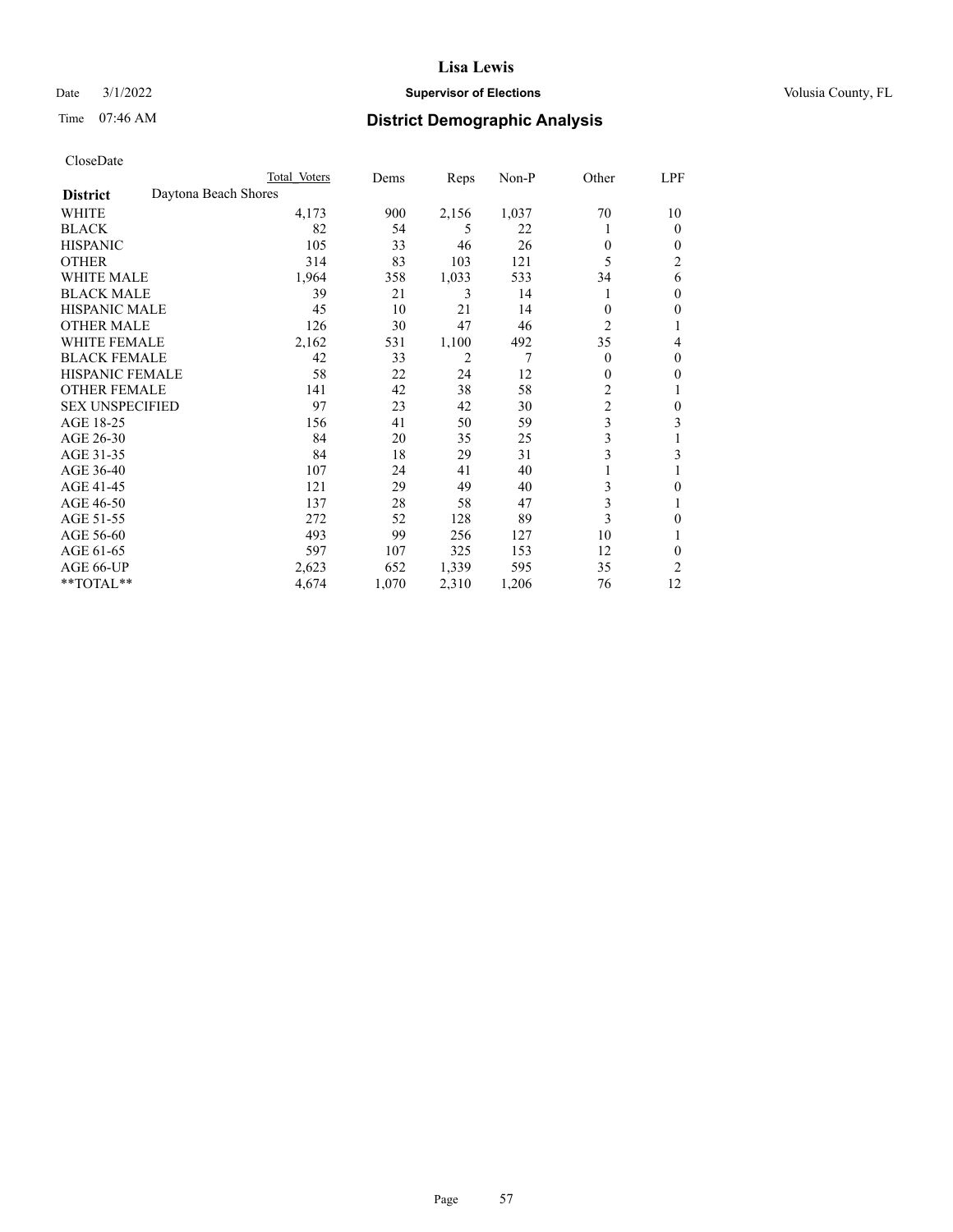# Date  $3/1/2022$  **Supervisor of Elections Supervisor of Elections** Volusia County, FL

# Time 07:46 AM **District Demographic Analysis**

|                        |        | Total Voters | Dems  | Reps  | Non-P | Other          | LPF              |
|------------------------|--------|--------------|-------|-------|-------|----------------|------------------|
| <b>District</b>        | DeBary |              |       |       |       |                |                  |
| WHITE                  |        | 13,529       | 2,872 | 6,799 | 3,563 | 233            | 62               |
| <b>BLACK</b>           |        | 831          | 576   | 43    | 201   | 10             | 1                |
| <b>HISPANIC</b>        |        | 1,921        | 756   | 472   | 660   | 29             | 4                |
| <b>OTHER</b>           |        | 1,074        | 288   | 284   | 481   | 18             | 3                |
| <b>WHITE MALE</b>      |        | 6,320        | 1,117 | 3,309 | 1,752 | 100            | 42               |
| <b>BLACK MALE</b>      |        | 393          | 246   | 21    | 118   | 7              | 1                |
| <b>HISPANIC MALE</b>   |        | 864          | 313   | 235   | 298   | 15             | 3                |
| <b>OTHER MALE</b>      |        | 367          | 96    | 110   | 155   | $\overline{4}$ | $\overline{2}$   |
| <b>WHITE FEMALE</b>    |        | 7,037        | 1,730 | 3,416 | 1,740 | 131            | 20               |
| <b>BLACK FEMALE</b>    |        | 427          | 320   | 22    | 82    | 3              | $\boldsymbol{0}$ |
| <b>HISPANIC FEMALE</b> |        | 1,031        | 433   | 231   | 352   | 14             |                  |
| <b>OTHER FEMALE</b>    |        | 485          | 155   | 120   | 197   | 12             | 1                |
| <b>SEX UNSPECIFIED</b> |        | 431          | 82    | 134   | 211   | 4              | $\mathbf{0}$     |
| AGE 18-25              |        | 1,395        | 339   | 446   | 554   | 47             | 9                |
| AGE 26-30              |        | 1,101        | 286   | 382   | 395   | 25             | 13               |
| AGE 31-35              |        | 1,238        | 314   | 451   | 442   | 21             | 10               |
| AGE 36-40              |        | 1,251        | 279   | 491   | 441   | 25             | 15               |
| AGE 41-45              |        | 1,227        | 292   | 455   | 448   | 24             | 8                |
| AGE 46-50              |        | 1,227        | 294   | 530   | 370   | 25             | $\,$ $\,$        |
| AGE 51-55              |        | 1,436        | 336   | 674   | 405   | 18             | 3                |
| AGE 56-60              |        | 1,596        | 400   | 776   | 400   | 19             | 1                |
| AGE 61-65              |        | 1,712        | 438   | 843   | 399   | 29             | 3                |
| AGE 66-UP              |        | 5,172        | 1,514 | 2,550 | 1,051 | 57             | $\mathbf{0}$     |
| **TOTAL**              |        | 17,355       | 4,492 | 7,598 | 4,905 | 290            | 70               |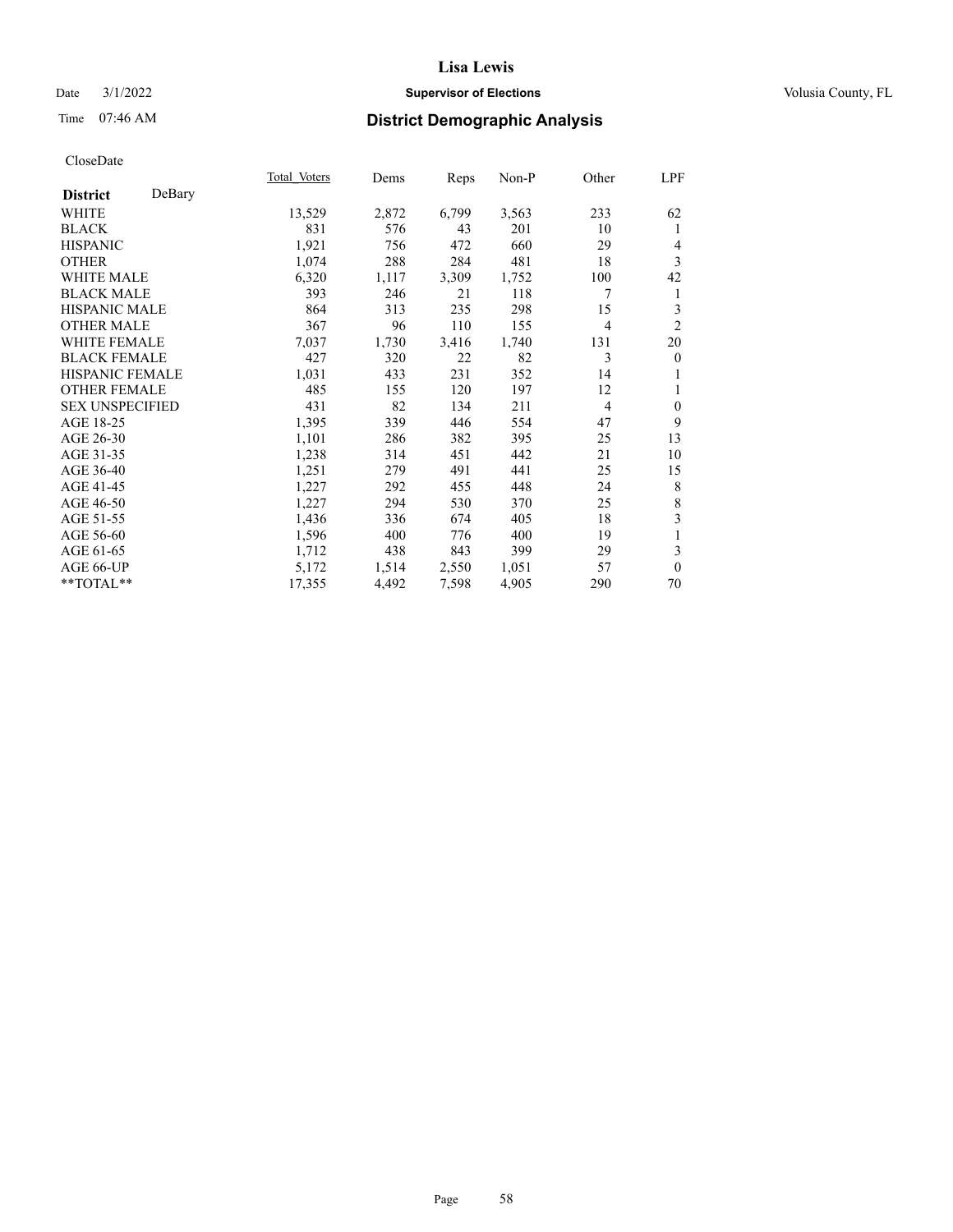# Date  $3/1/2022$  **Supervisor of Elections Supervisor of Elections** Volusia County, FL

# Time 07:46 AM **District Demographic Analysis**

|                        |        | Total Voters | Dems  | Reps  | Non-P | Other | LPF            |
|------------------------|--------|--------------|-------|-------|-------|-------|----------------|
| <b>District</b>        | DeLand |              |       |       |       |       |                |
| WHITE                  |        | 17,020       | 4,974 | 7,419 | 4,231 | 327   | 69             |
| <b>BLACK</b>           |        | 3,120        | 2,389 | 117   | 585   | 25    | 4              |
| <b>HISPANIC</b>        |        | 2,990        | 1,173 | 578   | 1,181 | 49    | 9              |
| <b>OTHER</b>           |        | 1,569        | 569   | 281   | 686   | 25    | 8              |
| <b>WHITE MALE</b>      |        | 7,434        | 1,792 | 3,457 | 1,996 | 141   | 48             |
| <b>BLACK MALE</b>      |        | 1,237        | 862   | 56    | 300   | 16    | 3              |
| <b>HISPANIC MALE</b>   |        | 1,276        | 428   | 287   | 533   | 22    | 6              |
| <b>OTHER MALE</b>      |        | 557          | 189   | 116   | 244   | 7     | 1              |
| <b>WHITE FEMALE</b>    |        | 9,419        | 3,132 | 3,907 | 2,177 | 183   | 20             |
| <b>BLACK FEMALE</b>    |        | 1,827        | 1,484 | 59    | 274   | 9     | 1              |
| <b>HISPANIC FEMALE</b> |        | 1,674        | 724   | 285   | 636   | 26    | 3              |
| <b>OTHER FEMALE</b>    |        | 674          | 280   | 108   | 269   | 13    | 4              |
| <b>SEX UNSPECIFIED</b> |        | 601          | 214   | 120   | 254   | 9     | $\overline{4}$ |
| AGE 18-25              |        | 2,436        | 948   | 529   | 887   | 59    | 13             |
| AGE 26-30              |        | 1,630        | 603   | 398   | 580   | 35    | 14             |
| AGE 31-35              |        | 1,855        | 635   | 510   | 667   | 28    | 15             |
| AGE 36-40              |        | 1,751        | 582   | 475   | 652   | 29    | 13             |
| AGE 41-45              |        | 1,739        | 603   | 509   | 585   | 34    | 8              |
| AGE 46-50              |        | 1,651        | 579   | 526   | 509   | 31    | 6              |
| AGE 51-55              |        | 1,761        | 596   | 652   | 474   | 32    | 7              |
| AGE 56-60              |        | 1,976        | 710   | 779   | 452   | 30    | 5              |
| AGE 61-65              |        | 2,088        | 792   | 835   | 421   | 37    | 3              |
| AGE 66-UP              |        | 7,812        | 3,057 | 3,182 | 1,456 | 111   | 6              |
| $**TOTAL**$            |        | 24,699       | 9,105 | 8,395 | 6,683 | 426   | 90             |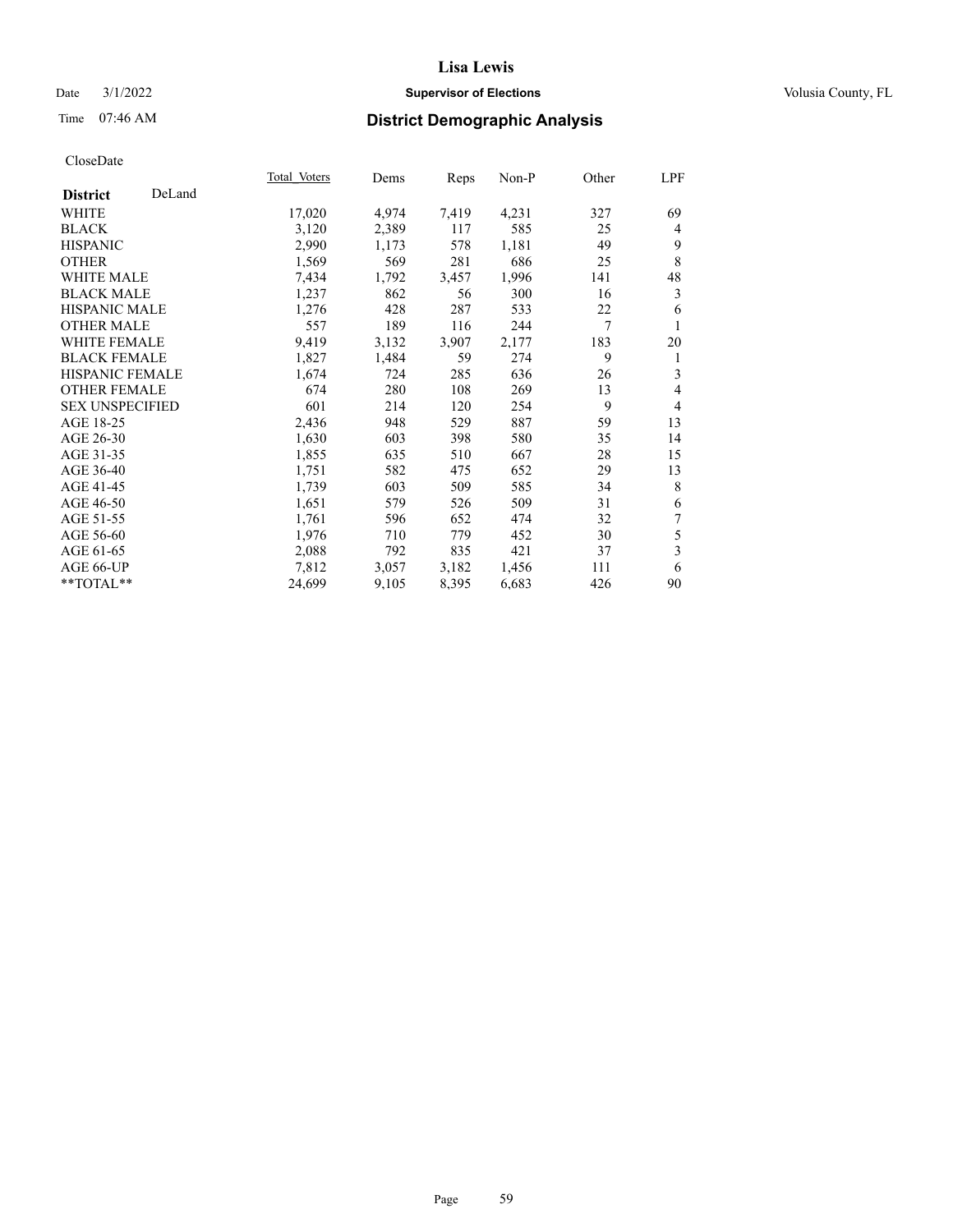# Date  $3/1/2022$  **Supervisor of Elections Supervisor of Elections** Volusia County, FL

# Time 07:46 AM **District Demographic Analysis**

|                        |                    | Total Voters | Dems  | Reps  | Non-P | Other | LPF          |
|------------------------|--------------------|--------------|-------|-------|-------|-------|--------------|
| <b>District</b>        | Deltona District 1 |              |       |       |       |       |              |
| WHITE                  |                    | 4,841        | 1,184 | 2,026 | 1,539 | 78    | 14           |
| <b>BLACK</b>           |                    | 1,213        | 882   | 44    | 274   | 10    | 3            |
| <b>HISPANIC</b>        |                    | 3,330        | 1,486 | 461   | 1,343 | 37    | 3            |
| <b>OTHER</b>           |                    | 706          | 237   | 123   | 333   | 12    | 1            |
| WHITE MALE             |                    | 2,247        | 457   | 995   | 749   | 36    | 10           |
| <b>BLACK MALE</b>      |                    | 527          | 338   | 24    | 159   | 5     | 1            |
| <b>HISPANIC MALE</b>   |                    | 1,503        | 616   | 233   | 634   | 17    | 3            |
| <b>OTHER MALE</b>      |                    | 258          | 76    | 53    | 125   | 3     | 1            |
| WHITE FEMALE           |                    | 2,536        | 715   | 1,008 | 767   | 42    | 4            |
| <b>BLACK FEMALE</b>    |                    | 670          | 534   | 18    | 111   | 5     | 2            |
| <b>HISPANIC FEMALE</b> |                    | 1,773        | 845   | 221   | 687   | 20    | $\mathbf{0}$ |
| <b>OTHER FEMALE</b>    |                    | 291          | 122   | 50    | 113   | 6     | $\theta$     |
| <b>SEX UNSPECIFIED</b> |                    | 285          | 86    | 52    | 144   | 3     | $\theta$     |
| AGE 18-25              |                    | 1,126        | 385   | 209   | 504   | 25    | 3            |
| AGE 26-30              |                    | 908          | 300   | 165   | 423   | 15    | 5            |
| AGE 31-35              |                    | 1,020        | 332   | 237   | 434   | 16    | 1            |
| AGE 36-40              |                    | 949          | 311   | 224   | 392   | 18    | 4            |
| AGE 41-45              |                    | 896          | 337   | 210   | 329   | 15    | 5            |
| AGE 46-50              |                    | 846          | 307   | 215   | 311   | 13    | $\theta$     |
| AGE 51-55              |                    | 868          | 317   | 282   | 258   | 11    | $\theta$     |
| AGE 56-60              |                    | 900          | 346   | 287   | 256   | 10    | 1            |
| AGE 61-65              |                    | 814          | 314   | 284   | 212   | 3     | 1            |
| AGE 66-UP              |                    | 1,763        | 840   | 541   | 370   | 11    |              |
| **TOTAL**              |                    | 10,090       | 3,789 | 2,654 | 3,489 | 137   | 21           |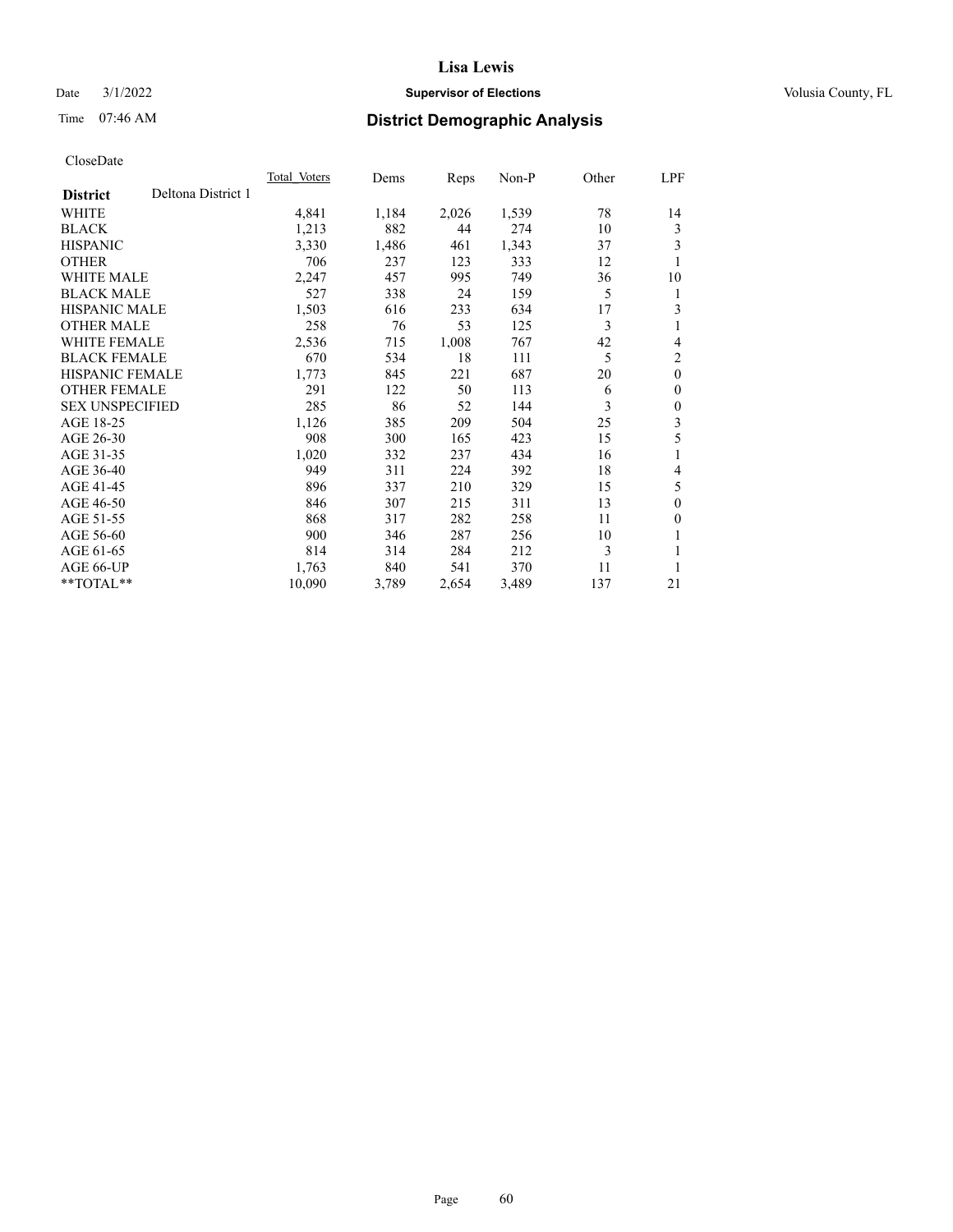# Date  $3/1/2022$  **Supervisor of Elections Supervisor of Elections** Volusia County, FL

# Time 07:46 AM **District Demographic Analysis**

|                        |                    | <b>Total Voters</b> | Dems  | Reps  | $Non-P$ | Other | <u>LPF</u>     |
|------------------------|--------------------|---------------------|-------|-------|---------|-------|----------------|
| <b>District</b>        | Deltona District 2 |                     |       |       |         |       |                |
| WHITE                  |                    | 5,809               | 1,518 | 2,478 | 1,685   | 106   | 22             |
| <b>BLACK</b>           |                    | 1,036               | 747   | 51    | 226     | 10    | $\overline{2}$ |
| <b>HISPANIC</b>        |                    | 3,370               | 1,496 | 569   | 1,265   | 34    | 6              |
| <b>OTHER</b>           |                    | 740                 | 275   | 121   | 327     | 15    | $\overline{2}$ |
| <b>WHITE MALE</b>      |                    | 2,666               | 605   | 1,192 | 813     | 41    | 15             |
| <b>BLACK MALE</b>      |                    | 471                 | 302   | 29    | 134     | 5     | 1              |
| <b>HISPANIC MALE</b>   |                    | 1,563               | 628   | 311   | 602     | 18    | 4              |
| <b>OTHER MALE</b>      |                    | 275                 | 96    | 51    | 122     | 5     | 1              |
| <b>WHITE FEMALE</b>    |                    | 3,077               | 901   | 1,251 | 854     | 64    | 7              |
| <b>BLACK FEMALE</b>    |                    | 554                 | 437   | 22    | 90      | 5     | $\mathbf{0}$   |
| <b>HISPANIC FEMALE</b> |                    | 1,767               | 848   | 252   | 649     | 16    | $\overline{2}$ |
| <b>OTHER FEMALE</b>    |                    | 306                 | 139   | 44    | 114     | 8     | 1              |
| <b>SEX UNSPECIFIED</b> |                    | 276                 | 80    | 67    | 125     | 3     | 1              |
| AGE 18-25              |                    | 1,084               | 375   | 203   | 468     | 31    | 7              |
| AGE 26-30              |                    | 835                 | 257   | 198   | 358     | 20    | $\overline{c}$ |
| AGE 31-35              |                    | 932                 | 308   | 201   | 400     | 17    | 6              |
| AGE 36-40              |                    | 865                 | 299   | 202   | 342     | 14    | 8              |
| AGE 41-45              |                    | 889                 | 344   | 229   | 301     | 13    | $\overline{c}$ |
| AGE 46-50              |                    | 887                 | 308   | 247   | 319     | 8     | 5              |
| AGE 51-55              |                    | 917                 | 335   | 290   | 283     | 9     | $\mathbf{0}$   |
| AGE 56-60              |                    | 950                 | 351   | 323   | 266     | 9     | 1              |
| AGE 61-65              |                    | 1,012               | 388   | 357   | 261     | 6     | $\theta$       |
| AGE 66-UP              |                    | 2,584               | 1,071 | 969   | 505     | 38    | 1              |
| $*$ $TOTAL**$          |                    | 10,955              | 4,036 | 3,219 | 3,503   | 165   | 32             |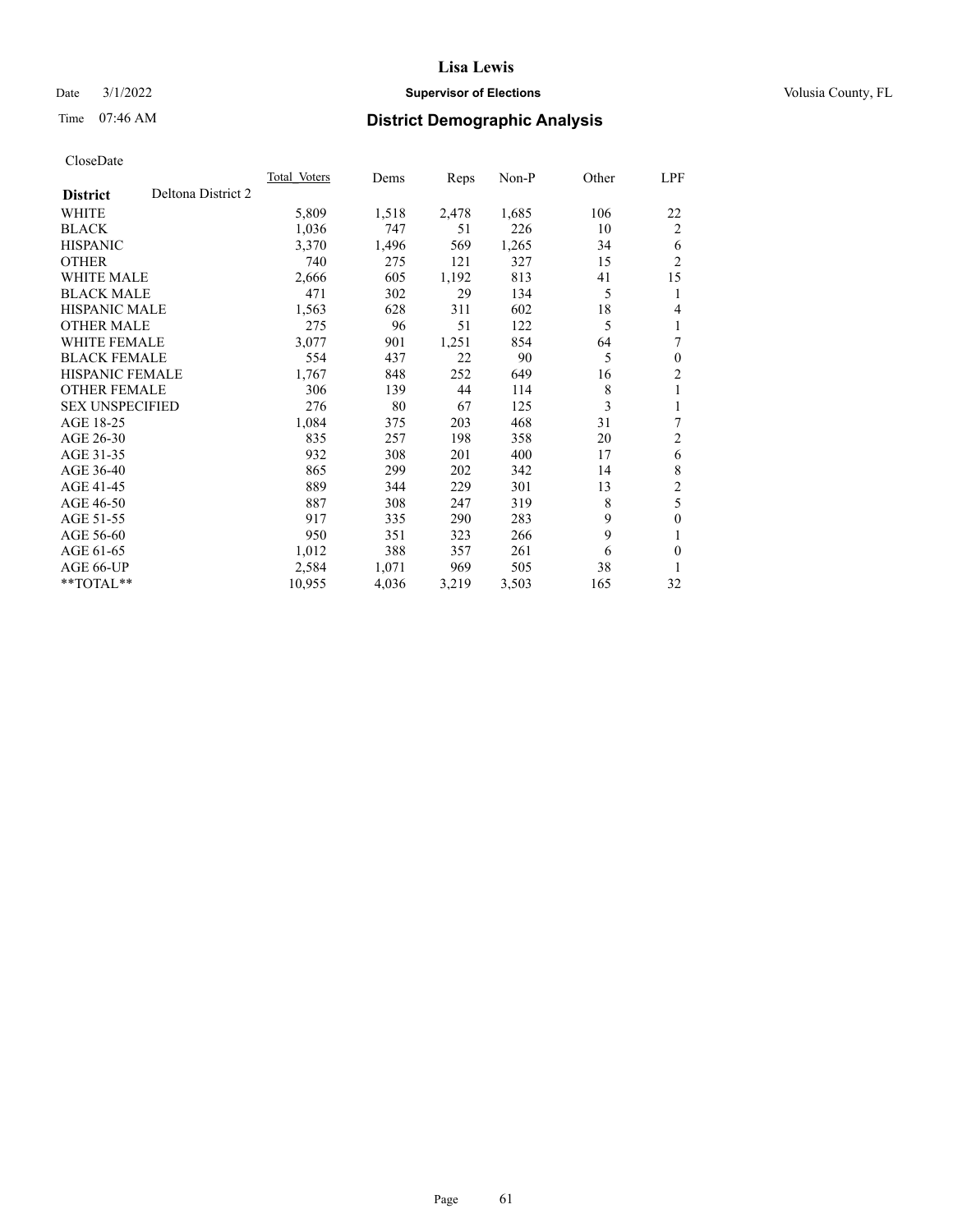# Date  $3/1/2022$  **Supervisor of Elections Supervisor of Elections** Volusia County, FL

# Time 07:46 AM **District Demographic Analysis**

|                                       | Total Voters | Dems  | Reps  | Non-P | Other          | LPF          |
|---------------------------------------|--------------|-------|-------|-------|----------------|--------------|
| Deltona District 3<br><b>District</b> |              |       |       |       |                |              |
| WHITE                                 | 5,293        | 1,394 | 2,133 | 1,658 | 88             | 20           |
| <b>BLACK</b>                          | 1,008        | 741   | 38    | 217   | 12             | $\Omega$     |
| <b>HISPANIC</b>                       | 3,547        | 1,606 | 518   | 1,390 | 26             |              |
| <b>OTHER</b>                          | 750          | 244   | 140   | 354   | 9              | 3            |
| <b>WHITE MALE</b>                     | 2,470        | 540   | 1,074 | 808   | 34             | 14           |
| <b>BLACK MALE</b>                     | 469          | 312   | 25    | 126   | 6              | 0            |
| <b>HISPANIC MALE</b>                  | 1,615        | 663   | 279   | 652   | 16             | 5            |
| <b>OTHER MALE</b>                     | 276          | 82    | 63    | 126   | 3              | 2            |
| WHITE FEMALE                          | 2,723        | 819   | 1,027 | 817   | 54             | 6            |
| <b>BLACK FEMALE</b>                   | 523          | 420   | 12    | 85    | 6              | 0            |
| <b>HISPANIC FEMALE</b>                | 1,875        | 920   | 232   | 711   | 10             | 2            |
| <b>OTHER FEMALE</b>                   | 320          | 132   | 52    | 132   | 3              | 1            |
| <b>SEX UNSPECIFIED</b>                | 327          | 97    | 65    | 162   | 3              | $\mathbf{0}$ |
| AGE 18-25                             | 1,026        | 343   | 185   | 472   | 23             | 3            |
| AGE 26-30                             | 886          | 309   | 179   | 379   | 16             | 3            |
| AGE 31-35                             | 960          | 331   | 217   | 383   | 20             | 9            |
| AGE 36-40                             | 916          | 304   | 202   | 391   | 15             | 4            |
| AGE 41-45                             | 858          | 307   | 188   | 347   | 14             | 2            |
| AGE 46-50                             | 848          | 305   | 248   | 292   | $\overline{2}$ | 1            |
| AGE 51-55                             | 892          | 315   | 270   | 293   | 11             | 3            |
| AGE 56-60                             | 951          | 356   | 301   | 281   | 12             | 1            |
| AGE 61-65                             | 910          | 355   | 294   | 257   | 3              |              |
| AGE 66-UP                             | 2,351        | 1,060 | 745   | 524   | 19             | 3            |
| $*$ $TOTAL**$                         | 10,598       | 3,985 | 2,829 | 3,619 | 135            | 30           |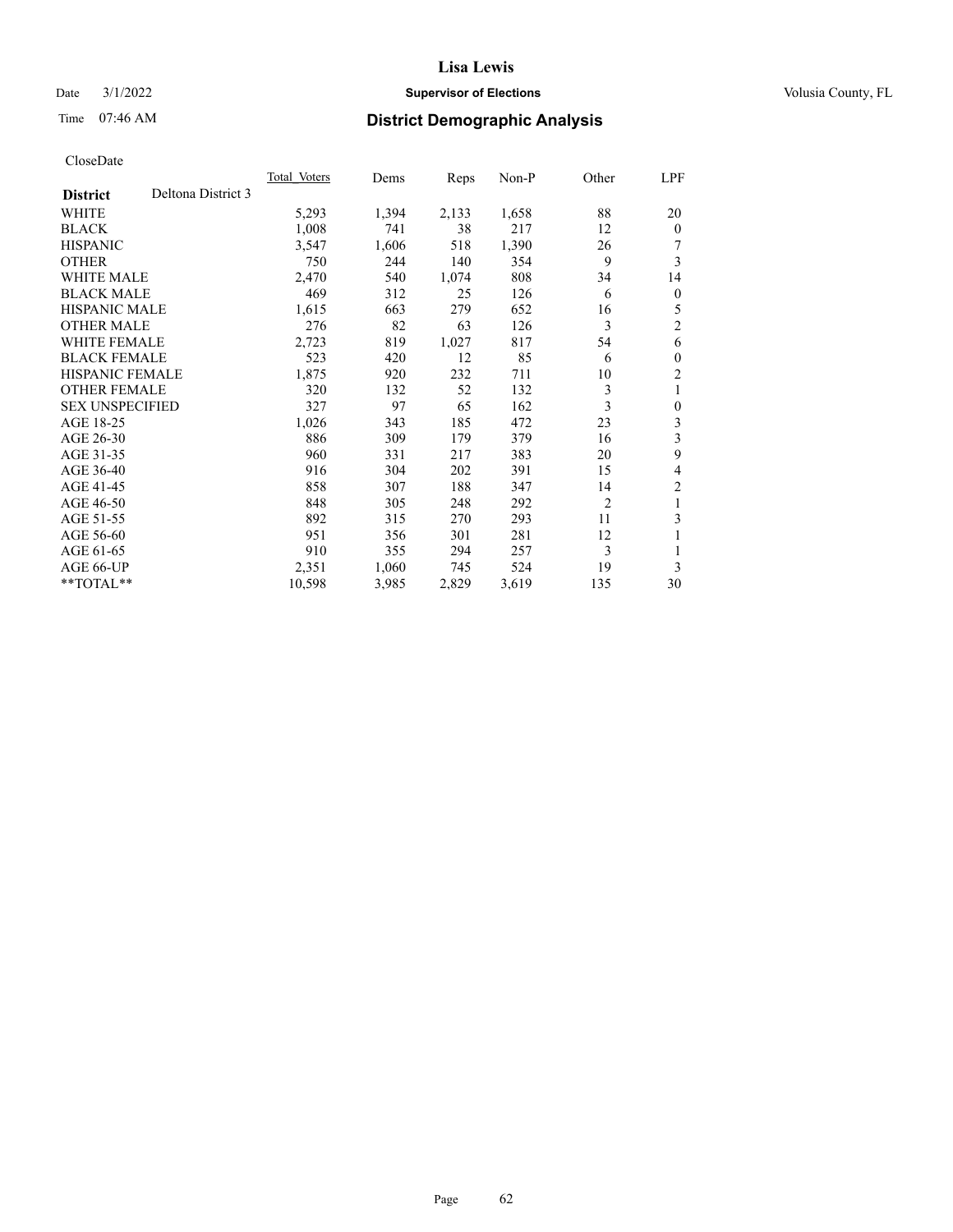# Date  $3/1/2022$  **Supervisor of Elections Supervisor of Elections** Volusia County, FL

# Time 07:46 AM **District Demographic Analysis**

|                                       | Total Voters | Dems  | Reps  | $Non-P$ | Other          | LPF            |
|---------------------------------------|--------------|-------|-------|---------|----------------|----------------|
| Deltona District 4<br><b>District</b> |              |       |       |         |                |                |
| WHITE                                 | 5,163        | 1,398 | 2,141 | 1,513   | 75             | 36             |
| <b>BLACK</b>                          | 1,076        | 739   | 62    | 260     | 12             | 3              |
| <b>HISPANIC</b>                       | 4,007        | 1,882 | 558   | 1,532   | 33             | $\overline{2}$ |
| <b>OTHER</b>                          | 812          | 266   | 174   | 349     | 19             | 4              |
| <b>WHITE MALE</b>                     | 2,376        | 533   | 1,045 | 734     | 38             | 26             |
| <b>BLACK MALE</b>                     | 475          | 288   | 40    | 139     | 7              | 1              |
| <b>HISPANIC MALE</b>                  | 1,864        | 814   | 288   | 746     | 16             | $\theta$       |
| <b>OTHER MALE</b>                     | 269          | 69    | 74    | 122     | $\overline{2}$ | $\overline{2}$ |
| WHITE FEMALE                          | 2,718        | 847   | 1,067 | 757     | 37             | 10             |
| <b>BLACK FEMALE</b>                   | 591          | 444   | 21    | 119     | 5              | $\overline{2}$ |
| <b>HISPANIC FEMALE</b>                | 2,087        | 1,042 | 263   | 764     | 16             | $\overline{2}$ |
| <b>OTHER FEMALE</b>                   | 370          | 152   | 72    | 136     | 9              | 1              |
| <b>SEX UNSPECIFIED</b>                | 308          | 96    | 65    | 137     | 9              | 1              |
| AGE 18-25                             | 1,159        | 390   | 224   | 519     | 24             | $\overline{2}$ |
| AGE 26-30                             | 834          | 295   | 166   | 345     | 15             | 13             |
| AGE 31-35                             | 1,021        | 352   | 213   | 432     | 17             | 7              |
| AGE 36-40                             | 910          | 321   | 187   | 375     | 17             | 10             |
| AGE 41-45                             | 881          | 328   | 188   | 350     | 11             | 4              |
| AGE 46-50                             | 867          | 325   | 243   | 285     | 13             | 1              |
| AGE 51-55                             | 930          | 349   | 271   | 294     | 13             | 3              |
| AGE 56-60                             | 986          | 410   | 296   | 267     | 11             | $\mathfrak{2}$ |
| AGE 61-65                             | 984          | 392   | 324   | 257     | 9              | $\mathfrak{2}$ |
| AGE 66-UP                             | 2,486        | 1,123 | 823   | 530     | 9              | 1              |
| $*$ $TOTAL**$                         | 11,058       | 4,285 | 2,935 | 3,654   | 139            | 45             |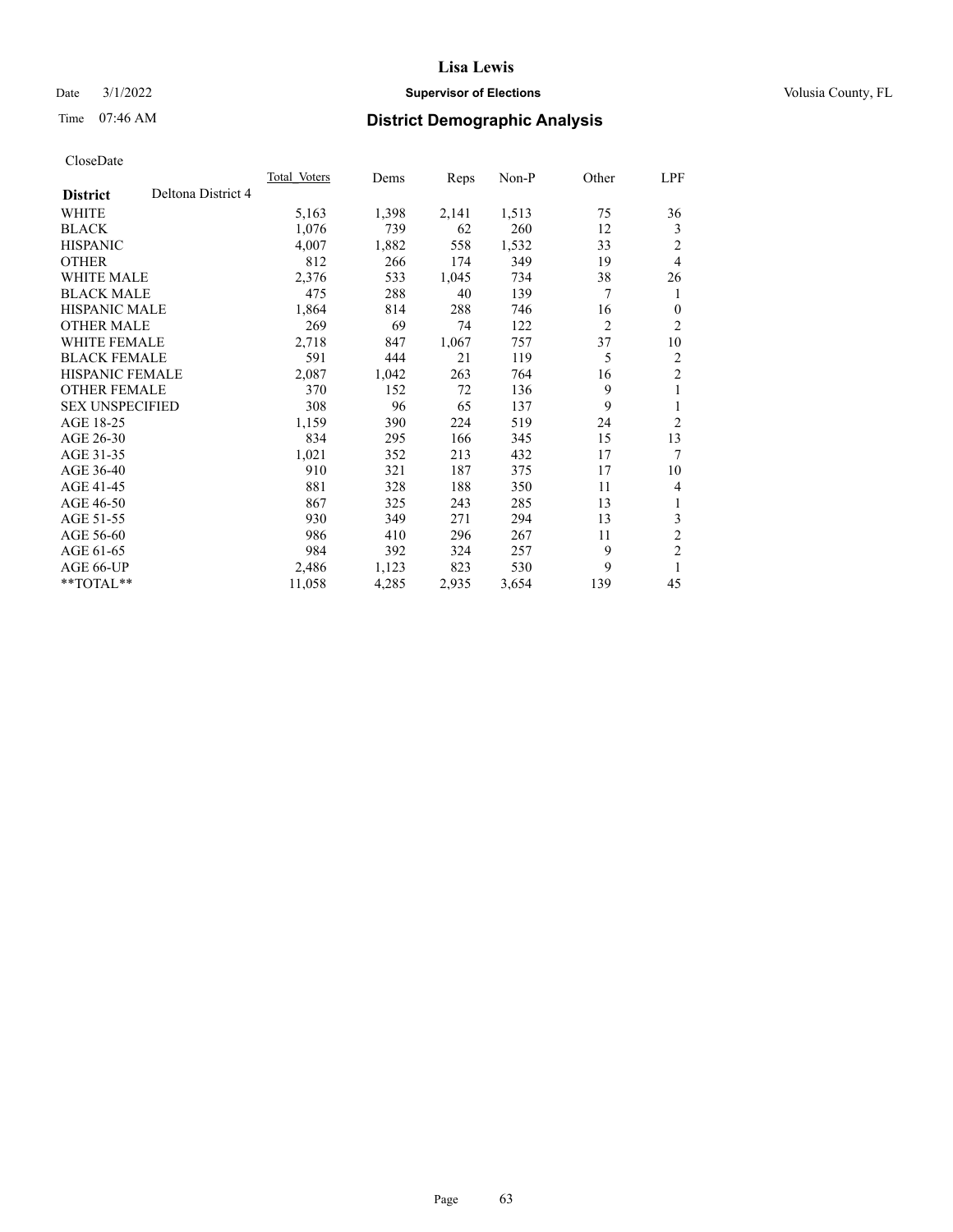# Date  $3/1/2022$  **Supervisor of Elections Supervisor of Elections** Volusia County, FL

# Time 07:46 AM **District Demographic Analysis**

|                        |                    | Total Voters | Dems  | Reps  | $Non-P$ | Other          | LPF          |
|------------------------|--------------------|--------------|-------|-------|---------|----------------|--------------|
| <b>District</b>        | Deltona District 5 |              |       |       |         |                |              |
| WHITE                  |                    | 5,221        | 1,277 | 2,251 | 1,582   | 91             | 20           |
| <b>BLACK</b>           |                    | 1,147        | 839   | 49    | 246     | 13             | $\theta$     |
| <b>HISPANIC</b>        |                    | 3,354        | 1,426 | 581   | 1,308   | 33             | 6            |
| <b>OTHER</b>           |                    | 657          | 205   | 128   | 303     | 14             | 7            |
| <b>WHITE MALE</b>      |                    | 2,447        | 471   | 1,154 | 777     | 33             | 12           |
| <b>BLACK MALE</b>      |                    | 517          | 341   | 35    | 132     | 9              | $\mathbf{0}$ |
| <b>HISPANIC MALE</b>   |                    | 1,541        | 593   | 330   | 604     | 12             | 2            |
| <b>OTHER MALE</b>      |                    | 227          | 70    | 53    | 92      | 7              | 5            |
| <b>WHITE FEMALE</b>    |                    | 2,702        | 787   | 1,068 | 781     | 58             | 8            |
| <b>BLACK FEMALE</b>    |                    | 610          | 484   | 13    | 109     | $\overline{4}$ | $\theta$     |
| <b>HISPANIC FEMALE</b> |                    | 1,779        | 811   | 250   | 693     | 21             | 4            |
| <b>OTHER FEMALE</b>    |                    | 280          | 103   | 50    | 122     | 4              | 1            |
| <b>SEX UNSPECIFIED</b> |                    | 275          | 86    | 56    | 129     | 3              | 1            |
| AGE 18-25              |                    | 1,156        | 405   | 223   | 497     | 25             | 6            |
| AGE 26-30              |                    | 812          | 258   | 181   | 352     | 15             | 6            |
| AGE 31-35              |                    | 872          | 259   | 224   | 363     | 20             | 6            |
| AGE 36-40              |                    | 840          | 242   | 211   | 370     | 13             | 4            |
| AGE 41-45              |                    | 846          | 293   | 194   | 334     | 21             | 4            |
| AGE 46-50              |                    | 820          | 254   | 256   | 293     | 16             | 1            |
| AGE 51-55              |                    | 903          | 340   | 281   | 268     | 11             | 3            |
| AGE 56-60              |                    | 990          | 362   | 361   | 259     | 8              | $\theta$     |
| AGE 61-65              |                    | 949          | 358   | 362   | 220     | 8              |              |
| AGE 66-UP              |                    | 2,191        | 976   | 716   | 483     | 14             | 2            |
| $*$ $TOTAL**$          |                    | 10,379       | 3,747 | 3,009 | 3,439   | 151            | 33           |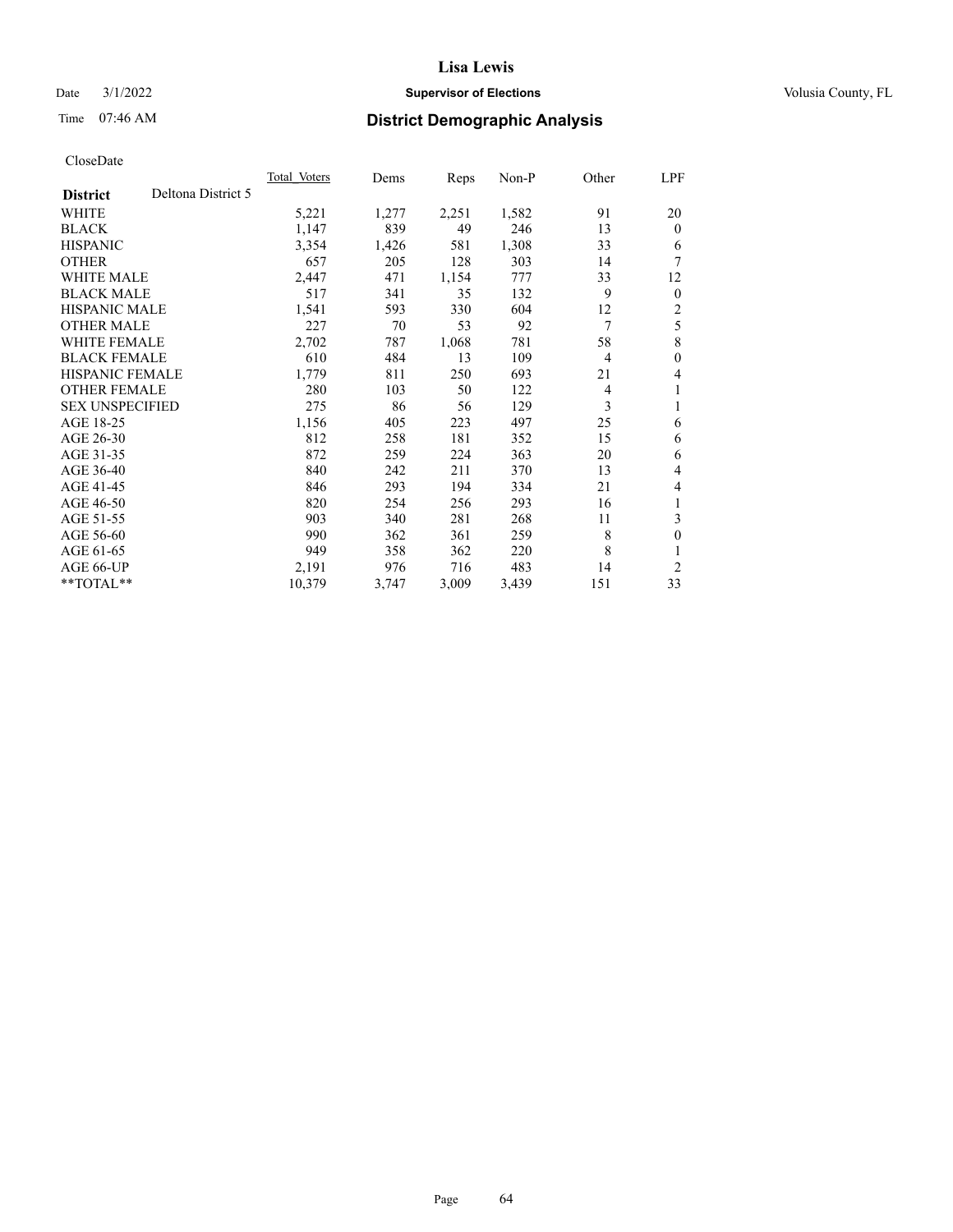# Date  $3/1/2022$  **Supervisor of Elections Supervisor of Elections** Volusia County, FL

# Time 07:46 AM **District Demographic Analysis**

|                        |                    | Total Voters | Dems  | <b>Reps</b> | $Non-P$ | Other | LPF              |
|------------------------|--------------------|--------------|-------|-------------|---------|-------|------------------|
| <b>District</b>        | Deltona District 6 |              |       |             |         |       |                  |
| WHITE                  |                    | 5,944        | 1,383 | 2,672       | 1,762   | 102   | 25               |
| <b>BLACK</b>           |                    | 1,127        | 809   | 54          | 242     | 22    | $\mathbf{0}$     |
| <b>HISPANIC</b>        |                    | 3,181        | 1,356 | 490         | 1,294   | 30    | 11               |
| <b>OTHER</b>           |                    | 707          | 212   | 165         | 314     | 14    | $\overline{2}$   |
| <b>WHITE MALE</b>      |                    | 2,803        | 544   | 1,331       | 866     | 46    | 16               |
| <b>BLACK MALE</b>      |                    | 515          | 342   | 31          | 128     | 14    | $\mathbf{0}$     |
| <b>HISPANIC MALE</b>   |                    | 1,520        | 585   | 276         | 634     | 15    | 10               |
| <b>OTHER MALE</b>      |                    | 258          | 72    | 65          | 115     | 5     | 1                |
| <b>WHITE FEMALE</b>    |                    | 3,053        | 825   | 1,300       | 864     | 55    | 9                |
| <b>BLACK FEMALE</b>    |                    | 599          | 459   | 23          | 109     | 8     | $\boldsymbol{0}$ |
| <b>HISPANIC FEMALE</b> |                    | 1,620        | 757   | 209         | 638     | 15    | 1                |
| <b>OTHER FEMALE</b>    |                    | 304          | 106   | 70          | 121     | 6     | 1                |
| <b>SEX UNSPECIFIED</b> |                    | 287          | 70    | 76          | 137     | 4     | $\mathbf{0}$     |
| AGE 18-25              |                    | 1,175        | 380   | 242         | 521     | 28    | 4                |
| AGE 26-30              |                    | 911          | 286   | 220         | 372     | 23    | 10               |
| AGE 31-35              |                    | 911          | 282   | 248         | 365     | 13    | 3                |
| AGE 36-40              |                    | 923          | 280   | 250         | 375     | 14    | 4                |
| AGE 41-45              |                    | 895          | 280   | 238         | 361     | 14    | $\overline{c}$   |
| AGE 46-50              |                    | 923          | 301   | 277         | 328     | 12    | 5                |
| AGE 51-55              |                    | 929          | 308   | 298         | 303     | 18    | $\overline{2}$   |
| AGE 56-60              |                    | 1,056        | 364   | 393         | 274     | 21    | 4                |
| AGE 61-65              |                    | 1,014        | 336   | 428         | 236     | 13    | 1                |
| AGE 66-UP              |                    | 2,222        | 943   | 787         | 477     | 12    | 3                |
| **TOTAL**              |                    | 10,959       | 3,760 | 3,381       | 3,612   | 168   | 38               |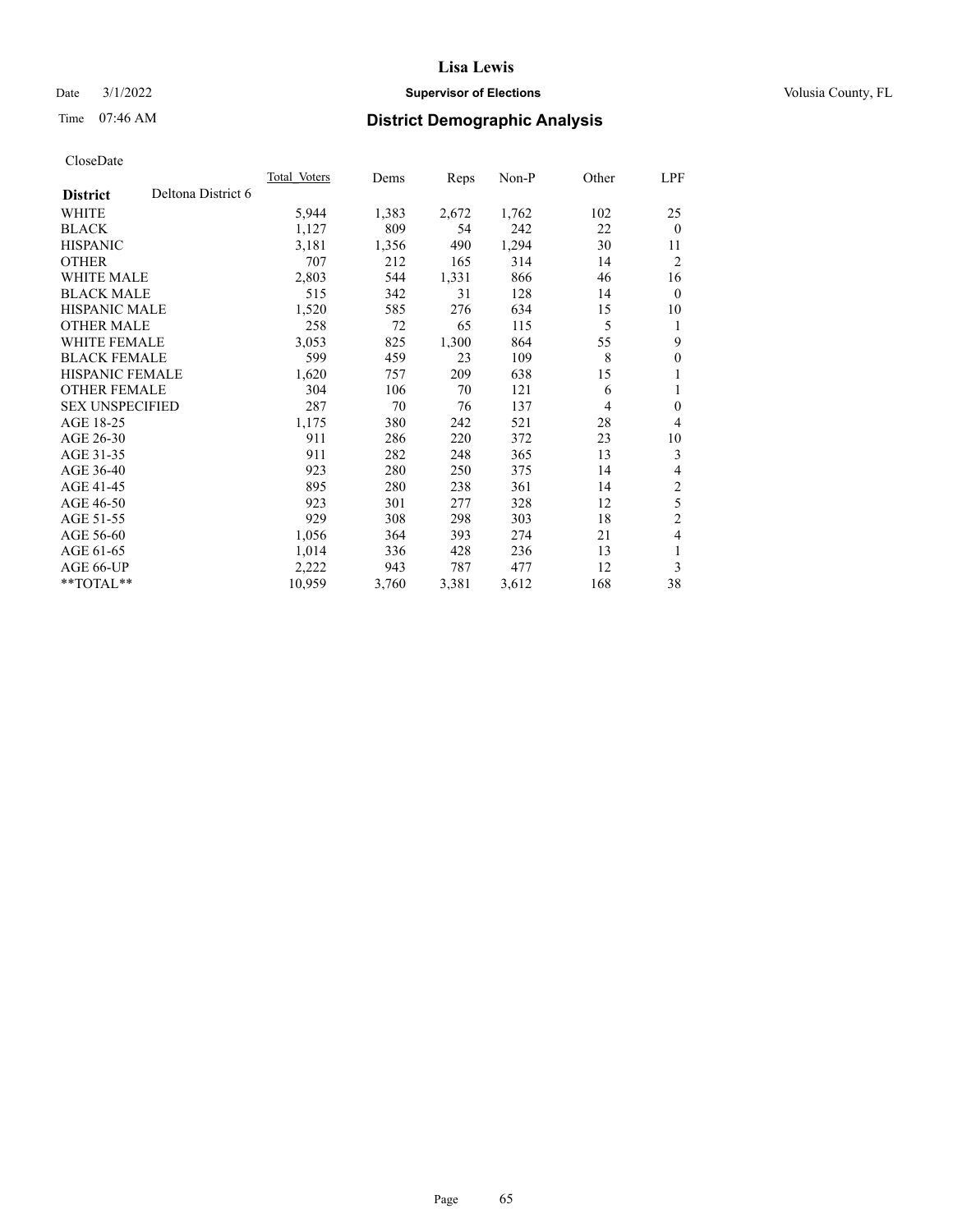# Date  $3/1/2022$  **Supervisor of Elections Supervisor of Elections** Volusia County, FL

# Time 07:46 AM **District Demographic Analysis**

|                        |                      | Total Voters | Dems  | Reps  | Non-P | Other    | LPF            |
|------------------------|----------------------|--------------|-------|-------|-------|----------|----------------|
| <b>District</b>        | Edgewater District 1 |              |       |       |       |          |                |
| <b>WHITE</b>           |                      | 3,518        | 961   | 1,480 | 989   | 75       | 13             |
| <b>BLACK</b>           |                      | 108          | 71    | 8     | 26    | 3        | 0              |
| <b>HISPANIC</b>        |                      | 86           | 31    | 24    | 30    |          | $_{0}$         |
| <b>OTHER</b>           |                      | 168          | 50    | 42    | 71    | 5        | 0              |
| WHITE MALE             |                      | 1,634        | 365   | 757   | 469   | 35       | 8              |
| <b>BLACK MALE</b>      |                      | 59           | 31    | 7     | 18    | 3        | 0              |
| <b>HISPANIC MALE</b>   |                      | 32           | 8     | 12    | 12    | 0        | 0              |
| <b>OTHER MALE</b>      |                      | 62           | 18    | 17    | 24    | 3        | 0              |
| <b>WHITE FEMALE</b>    |                      | 1,838        | 585   | 705   | 503   | 40       | 5              |
| <b>BLACK FEMALE</b>    |                      | 47           | 38    | 1     | 8     | $\Omega$ | 0              |
| <b>HISPANIC FEMALE</b> |                      | 52           | 21    | 12    | 18    |          | 0              |
| <b>OTHER FEMALE</b>    |                      | 60           | 19    | 15    | 24    | 2        | 0              |
| <b>SEX UNSPECIFIED</b> |                      | 96           | 28    | 28    | 40    | $\theta$ | 0              |
| AGE 18-25              |                      | 259          | 63    | 96    | 90    | 9        |                |
| AGE 26-30              |                      | 233          | 51    | 80    | 94    | 6        | 2              |
| AGE 31-35              |                      | 285          | 60    | 99    | 112   | 11       | 3              |
| AGE 36-40              |                      | 220          | 70    | 63    | 82    | 3        | $\overline{c}$ |
| AGE 41-45              |                      | 216          | 59    | 72    | 79    | 4        | $\overline{c}$ |
| AGE 46-50              |                      | 230          | 39    | 99    | 85    | 5        | $\overline{2}$ |
| AGE 51-55              |                      | 289          | 71    | 128   | 82    | 8        | 0              |
| AGE 56-60              |                      | 422          | 121   | 191   | 105   | 5        | 0              |
| AGE 61-65              |                      | 485          | 128   | 221   | 123   | 13       | 0              |
| AGE 66-UP              |                      | 1,241        | 451   | 505   | 264   | 20       |                |
| **TOTAL**              |                      | 3,880        | 1,113 | 1,554 | 1,116 | 84       | 13             |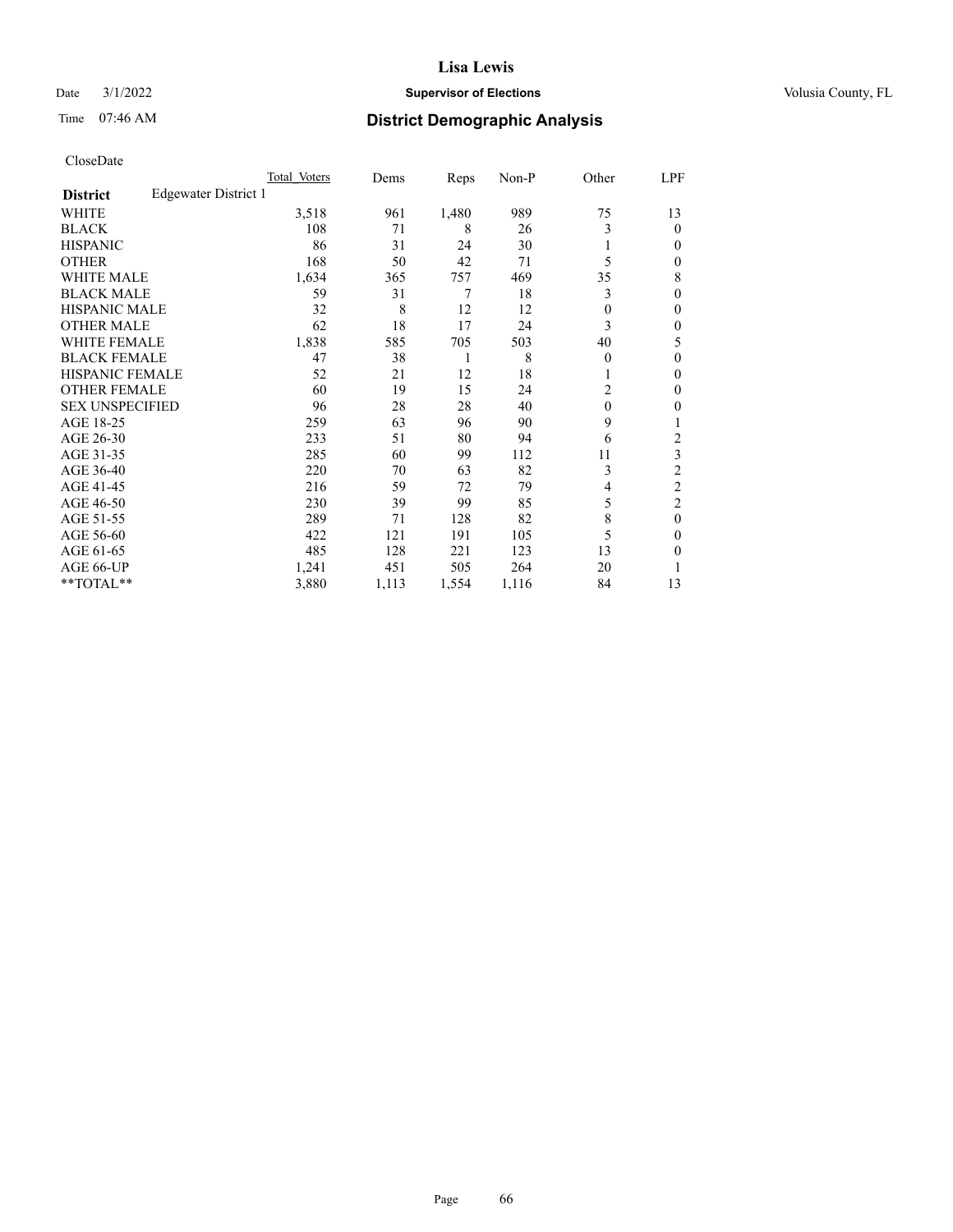# Date  $3/1/2022$  **Supervisor of Elections Supervisor of Elections** Volusia County, FL

# Time 07:46 AM **District Demographic Analysis**

|                        |                      | Total Voters | Dems  | Reps  | Non-P          | Other    | LPF            |
|------------------------|----------------------|--------------|-------|-------|----------------|----------|----------------|
| <b>District</b>        | Edgewater District 2 |              |       |       |                |          |                |
| WHITE                  |                      | 3,872        | 983   | 1,670 | 1,128          | 78       | 13             |
| <b>BLACK</b>           |                      | 75           | 61    | 3     | 9              | 2        | 0              |
| <b>HISPANIC</b>        |                      | 101          | 35    | 24    | 38             | 4        | $_{0}$         |
| <b>OTHER</b>           |                      | 159          | 45    | 50    | 62             | $\theta$ | $\overline{c}$ |
| WHITE MALE             |                      | 1,787        | 390   | 815   | 537            | 34       | 11             |
| <b>BLACK MALE</b>      |                      | 34           | 26    | 2     | $\overline{4}$ | 2        | 0              |
| <b>HISPANIC MALE</b>   |                      | 47           | 13    | 14    | 17             | 3        | 0              |
| <b>OTHER MALE</b>      |                      | 61           | 16    | 16    | 29             | $\theta$ | 0              |
| <b>WHITE FEMALE</b>    |                      | 2,048        | 582   | 844   | 576            | 44       | 2              |
| <b>BLACK FEMALE</b>    |                      | 40           | 34    | 1     | 5              | $\Omega$ | $\theta$       |
| <b>HISPANIC FEMALE</b> |                      | 50           | 21    | 9     | 19             |          | 0              |
| <b>OTHER FEMALE</b>    |                      | 49           | 17    | 17    | 14             | $\Omega$ |                |
| <b>SEX UNSPECIFIED</b> |                      | 91           | 25    | 29    | 36             | $\Omega$ |                |
| AGE 18-25              |                      | 303          | 72    | 111   | 105            | 15       | 0              |
| AGE 26-30              |                      | 279          | 63    | 94    | 111            | 6        | 5              |
| AGE 31-35              |                      | 316          | 77    | 110   | 118            | 7        | 4              |
| AGE 36-40              |                      | 261          | 61    | 90    | 102            | 5        | 3              |
| AGE 41-45              |                      | 251          | 64    | 92    | 90             | 5        | 0              |
| AGE 46-50              |                      | 306          | 73    | 110   | 118            | 5        | 0              |
| AGE 51-55              |                      | 339          | 66    | 156   | 103            | 12       | 2              |
| AGE 56-60              |                      | 391          | 90    | 197   | 98             | 6        | $\theta$       |
| AGE 61-65              |                      | 417          | 115   | 189   | 107            | 5        |                |
| AGE 66-UP              |                      | 1,344        | 443   | 598   | 285            | 18       | 0              |
| **TOTAL**              |                      | 4,207        | 1,124 | 1,747 | 1,237          | 84       | 15             |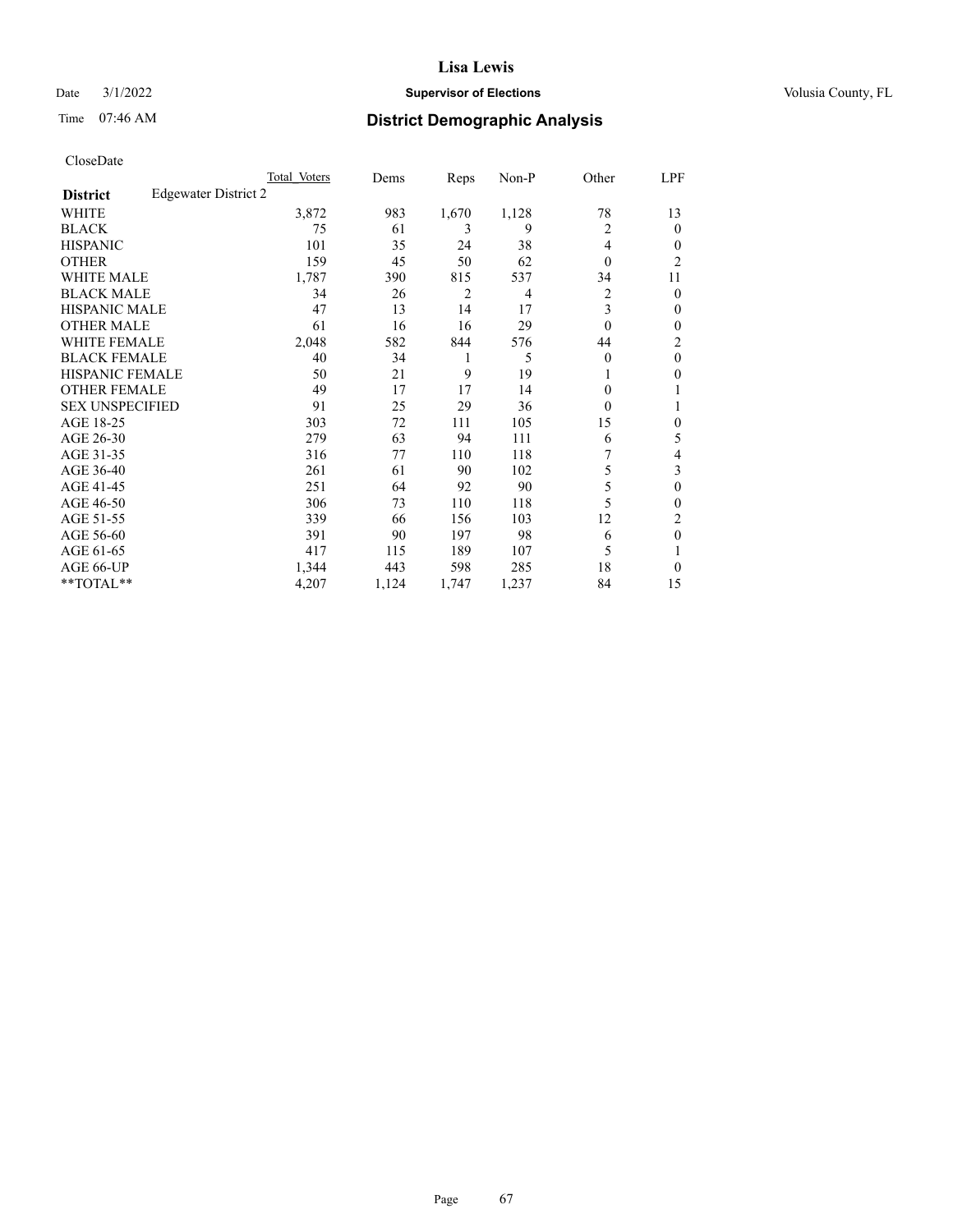# Date  $3/1/2022$  **Supervisor of Elections Supervisor of Elections** Volusia County, FL

# Time 07:46 AM **District Demographic Analysis**

|                        |                      | Total Voters | Dems  | Reps           | Non-P | Other          | LPF              |
|------------------------|----------------------|--------------|-------|----------------|-------|----------------|------------------|
| <b>District</b>        | Edgewater District 3 |              |       |                |       |                |                  |
| WHITE                  |                      | 3,579        | 931   | 1,533          | 1,038 | 67             | 10               |
| <b>BLACK</b>           |                      | 112          | 81    | 5              | 24    | 2              | 0                |
| <b>HISPANIC</b>        |                      | 99           | 30    | 22             | 42    | 4              |                  |
| <b>OTHER</b>           |                      | 192          | 50    | 59             | 80    | $\overline{2}$ |                  |
| WHITE MALE             |                      | 1,636        | 348   | 755            | 497   | 29             | 7                |
| <b>BLACK MALE</b>      |                      | 54           | 40    | $\overline{2}$ | 10    | 2              | 0                |
| <b>HISPANIC MALE</b>   |                      | 41           | 9     | 11             | 20    |                | 0                |
| <b>OTHER MALE</b>      |                      | 61           | 14    | 19             | 27    | 1              | 0                |
| WHITE FEMALE           |                      | 1,893        | 578   | 750            | 524   | 38             | 3                |
| <b>BLACK FEMALE</b>    |                      | 54           | 39    | 3              | 12    | $\Omega$       | 0                |
| HISPANIC FEMALE        |                      | 53           | 18    | 11             | 20    | 3              |                  |
| <b>OTHER FEMALE</b>    |                      | 75           | 22    | 27             | 24    | 1              |                  |
| <b>SEX UNSPECIFIED</b> |                      | 115          | 24    | 41             | 50    | $\Omega$       | 0                |
| AGE 18-25              |                      | 324          | 72    | 107            | 131   | 12             | $\overline{c}$   |
| AGE 26-30              |                      | 260          | 63    | 80             | 111   | 4              | 2                |
| AGE 31-35              |                      | 260          | 68    | 92             | 91    | 9              | $\boldsymbol{0}$ |
| AGE 36-40              |                      | 243          | 51    | 91             | 96    | 4              |                  |
| AGE 41-45              |                      | 223          | 53    | 87             | 79    | 4              | 0                |
| AGE 46-50              |                      | 256          | 50    | 114            | 88    | 1              | 3                |
| AGE 51-55              |                      | 321          | 73    | 134            | 107   | 7              | 0                |
| AGE 56-60              |                      | 415          | 120   | 174            | 107   | 11             | 3                |
| AGE 61-65              |                      | 382          | 105   | 159            | 108   | 10             | 0                |
| AGE 66-UP              |                      | 1,298        | 437   | 581            | 266   | 13             |                  |
| **TOTAL**              |                      | 3,982        | 1,092 | 1,619          | 1,184 | 75             | 12               |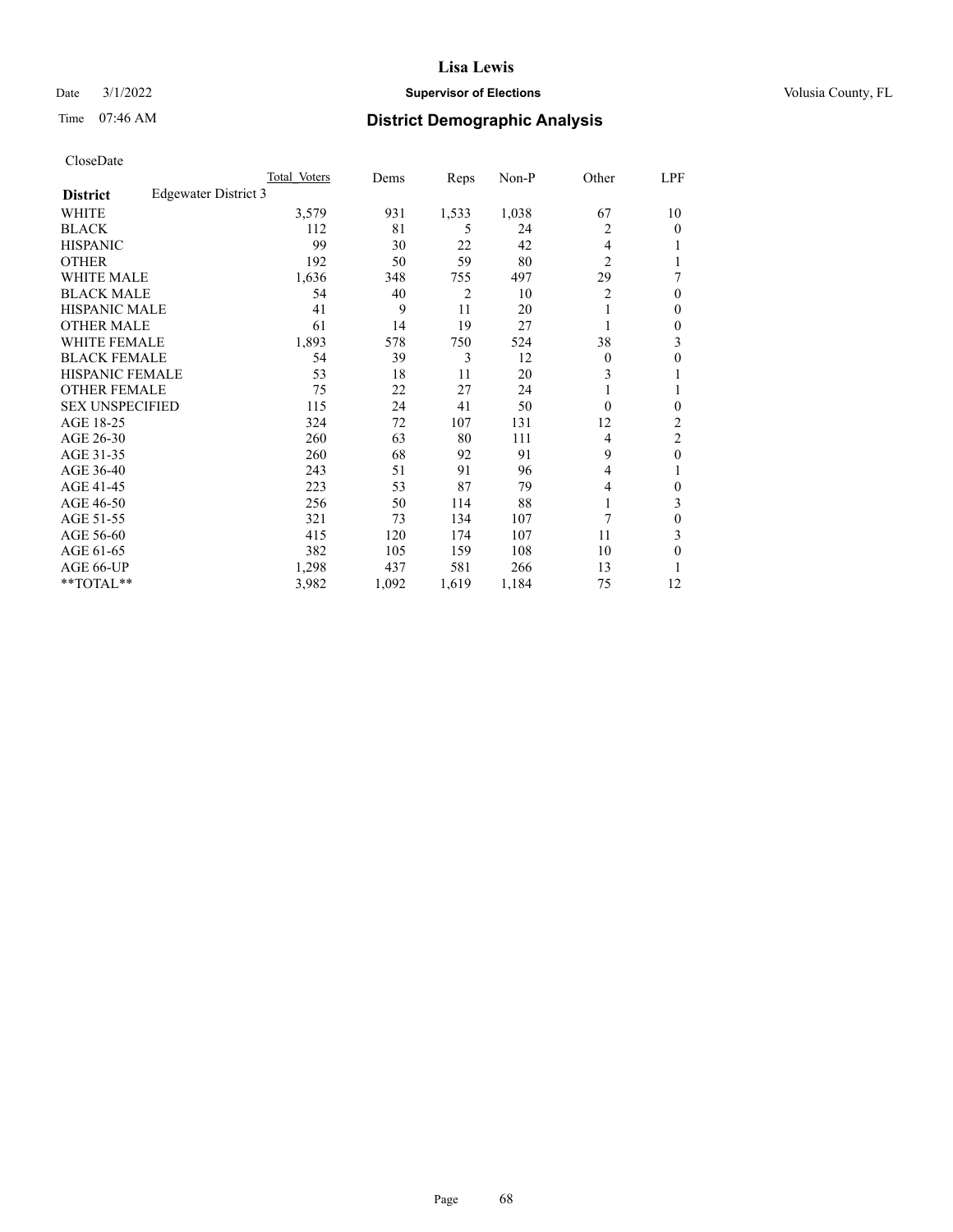# Date  $3/1/2022$  **Supervisor of Elections Supervisor of Elections** Volusia County, FL

# Time 07:46 AM **District Demographic Analysis**

|                        |                      | Total Voters | Dems  | Reps  | Non-P | Other          | LPF |
|------------------------|----------------------|--------------|-------|-------|-------|----------------|-----|
| <b>District</b>        | Edgewater District 4 |              |       |       |       |                |     |
| WHITE                  |                      | 4,908        | 1,163 | 2,235 | 1,410 | 84             | 16  |
| <b>BLACK</b>           |                      | 108          | 79    | 6     | 19    | 4              | 0   |
| <b>HISPANIC</b>        |                      | 115          | 40    | 33    | 38    | 3              |     |
| <b>OTHER</b>           |                      | 176          | 43    | 57    | 69    | 6              |     |
| WHITE MALE             |                      | 2,262        | 436   | 1,103 | 675   | 38             | 10  |
| <b>BLACK MALE</b>      |                      | 52           | 31    | 4     | 14    | 3              | 0   |
| <b>HISPANIC MALE</b>   |                      | 41           | 12    | 11    | 16    |                |     |
| <b>OTHER MALE</b>      |                      | 59           | 17    | 20    | 19    | 2              | 1   |
| <b>WHITE FEMALE</b>    |                      | 2,600        | 719   | 1,109 | 720   | 46             | 6   |
| <b>BLACK FEMALE</b>    |                      | 55           | 47    | 2     | 5     |                | 0   |
| <b>HISPANIC FEMALE</b> |                      | 71           | 26    | 21    | 22    | $\overline{c}$ | 0   |
| <b>OTHER FEMALE</b>    |                      | 70           | 20    | 21    | 26    | 3              | 0   |
| <b>SEX UNSPECIFIED</b> |                      | 97           | 17    | 40    | 39    |                | 0   |
| AGE 18-25              |                      | 310          | 69    | 103   | 126   | 9              | 3   |
| AGE 26-30              |                      | 252          | 59    | 91    | 94    | 7              |     |
| AGE 31-35              |                      | 283          | 57    | 95    | 121   | 7              | 3   |
| AGE 36-40              |                      | 283          | 65    | 108   | 102   | 3              | 5   |
| AGE 41-45              |                      | 275          | 61    | 95    | 108   | 8              | 3   |
| AGE 46-50              |                      | 300          | 61    | 139   | 95    | $\overline{4}$ |     |
| AGE 51-55              |                      | 325          | 78    | 158   | 83    | 6              | 0   |
| AGE 56-60              |                      | 456          | 97    | 236   | 117   | 6              | 0   |
| AGE 61-65              |                      | 536          | 114   | 279   | 129   | 14             | 0   |
| AGE 66-UP              |                      | 2,287        | 664   | 1,027 | 561   | 33             | 2   |
| **TOTAL**              |                      | 5,307        | 1,325 | 2,331 | 1,536 | 97             | 18  |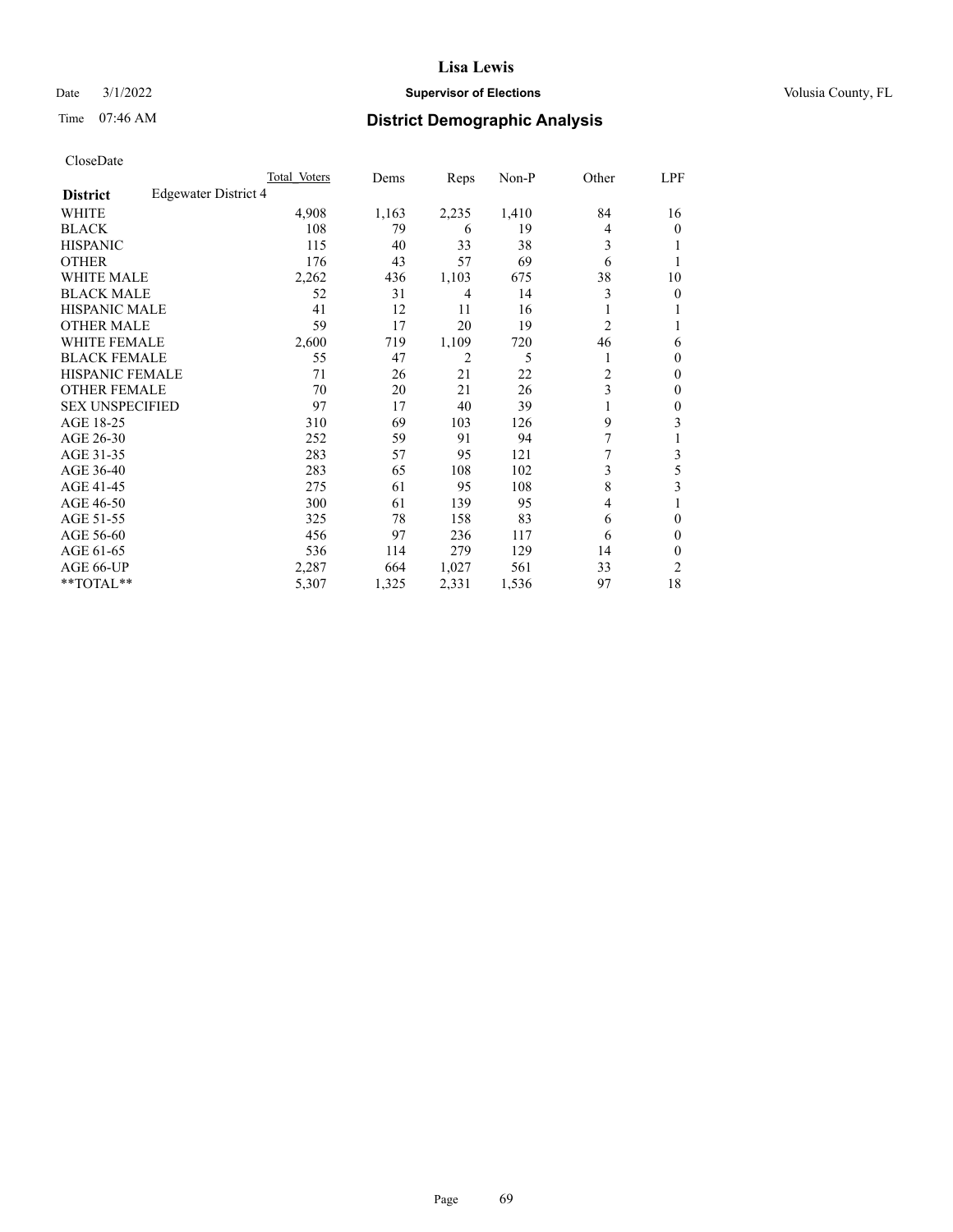# Date  $3/1/2022$  **Supervisor of Elections Supervisor of Elections** Volusia County, FL

# Time 07:46 AM **District Demographic Analysis**

|                                          | Total Voters | Dems | Reps | Non-P | Other          | LPF          |
|------------------------------------------|--------------|------|------|-------|----------------|--------------|
| Holly Hill District 1<br><b>District</b> |              |      |      |       |                |              |
| WHITE                                    | 1,684        | 442  | 687  | 519   | 30             | 6            |
| <b>BLACK</b>                             | 232          | 165  | 9    | 55    | 3              | $\Omega$     |
| <b>HISPANIC</b>                          | 132          | 49   | 24   | 55    | 4              | $\Omega$     |
| <b>OTHER</b>                             | 140          | 50   | 36   | 52    | $\overline{2}$ | 0            |
| <b>WHITE MALE</b>                        | 840          | 177  | 369  | 279   | 12             | 3            |
| <b>BLACK MALE</b>                        | 88           | 59   | 4    | 24    | 1              | $\theta$     |
| <b>HISPANIC MALE</b>                     | 65           | 22   | 13   | 28    | 2              | $\mathbf{0}$ |
| <b>OTHER MALE</b>                        | 47           | 12   | 15   | 20    | $\theta$       | 0            |
| <b>WHITE FEMALE</b>                      | 825          | 261  | 308  | 235   | 18             | 3            |
| <b>BLACK FEMALE</b>                      | 141          | 103  | 5    | 31    | 2              | $\Omega$     |
| <b>HISPANIC FEMALE</b>                   | 64           | 27   | 10   | 25    | $\overline{c}$ | 0            |
| <b>OTHER FEMALE</b>                      | 68           | 31   | 16   | 20    | 1              | 0            |
| <b>SEX UNSPECIFIED</b>                   | 50           | 14   | 16   | 19    | 1              | 0            |
| AGE 18-25                                | 159          | 47   | 50   | 53    | 9              | $\Omega$     |
| AGE 26-30                                | 132          | 45   | 29   | 57    | 1              | $\mathbf{0}$ |
| AGE 31-35                                | 135          | 46   | 37   | 49    | 3              | 0            |
| AGE 36-40                                | 97           | 30   | 23   | 40    | 2              | 2            |
| AGE 41-45                                | 147          | 36   | 48   | 55    | 6              | 2            |
| AGE 46-50                                | 137          | 41   | 38   | 56    | 2              | $\theta$     |
| AGE 51-55                                | 186          | 68   | 63   | 52    | 3              | $\Omega$     |
| AGE 56-60                                | 249          | 75   | 98   | 75    |                | 0            |
| AGE 61-65                                | 239          | 79   | 86   | 70    | 3              |              |
| AGE 66-UP                                | 707          | 239  | 284  | 174   | 9              |              |
| **TOTAL**                                | 2,188        | 706  | 756  | 681   | 39             | 6            |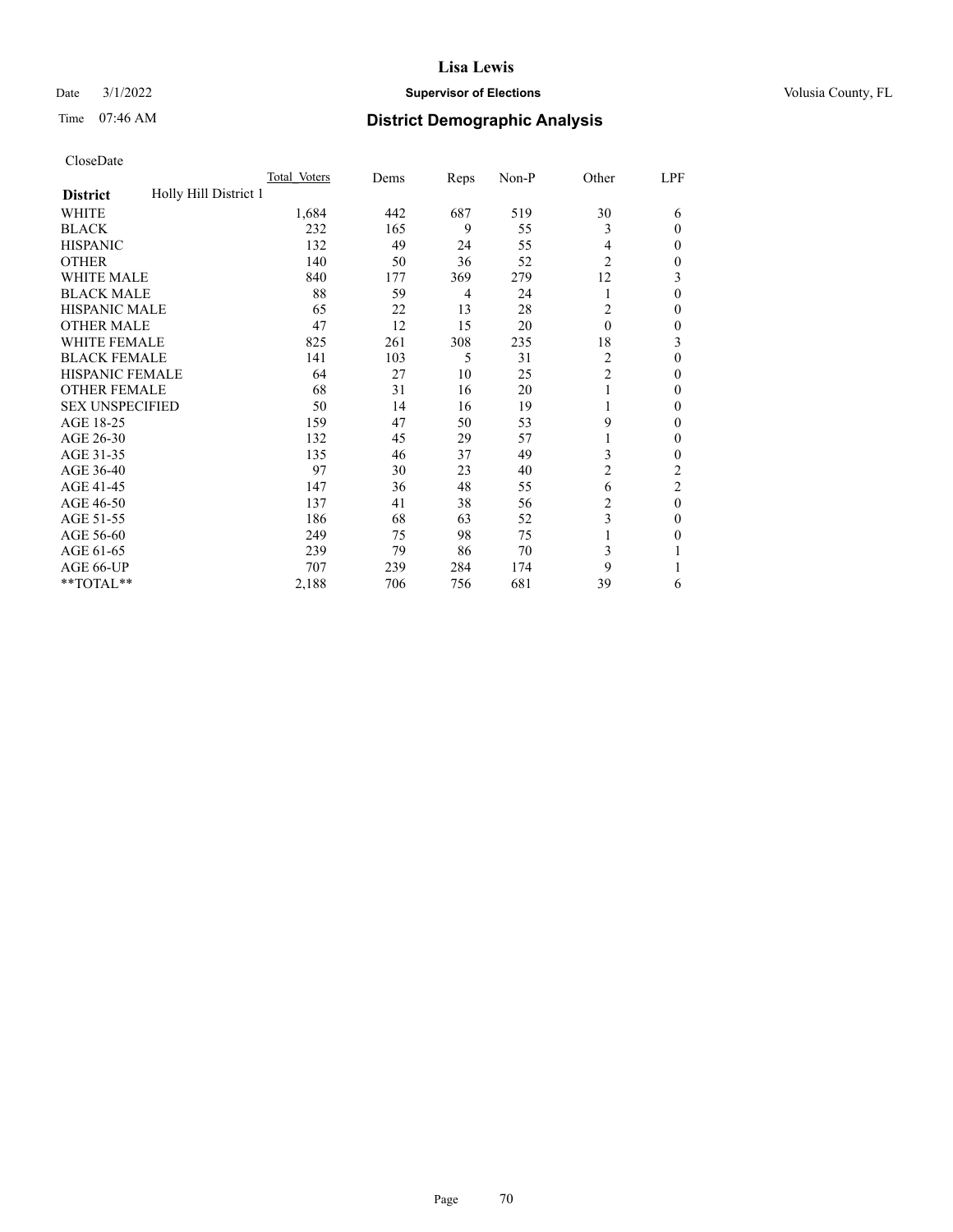# Date  $3/1/2022$  **Supervisor of Elections Supervisor of Elections** Volusia County, FL

# Time 07:46 AM **District Demographic Analysis**

|                                          | Total Voters | Dems | Reps | Non-P | Other          | LPF      |
|------------------------------------------|--------------|------|------|-------|----------------|----------|
| Holly Hill District 2<br><b>District</b> |              |      |      |       |                |          |
| WHITE                                    | 1,482        | 440  | 528  | 477   | 29             | 8        |
| <b>BLACK</b>                             | 283          | 214  | 7    | 62    | $\theta$       | $\Omega$ |
| <b>HISPANIC</b>                          | 92           | 39   | 17   | 36    | $\theta$       | 0        |
| <b>OTHER</b>                             | 137          | 39   | 24   | 67    | 6              |          |
| WHITE MALE                               | 699          | 166  | 271  | 241   | 17             | 4        |
| <b>BLACK MALE</b>                        | 127          | 88   | 3    | 36    | $\theta$       | $\Omega$ |
| <b>HISPANIC MALE</b>                     | 48           | 15   | 12   | 21    | $\mathbf{0}$   | 0        |
| <b>OTHER MALE</b>                        | 48           | 9    | 10   | 26    | $\overline{c}$ | 1        |
| <b>WHITE FEMALE</b>                      | 761          | 273  | 249  | 223   | 12             | 4        |
| <b>BLACK FEMALE</b>                      | 147          | 119  | 4    | 24    | $\theta$       | $\Omega$ |
| <b>HISPANIC FEMALE</b>                   | 44           | 24   | 5    | 15    | $\theta$       | 0        |
| <b>OTHER FEMALE</b>                      | 48           | 24   | 7    | 15    | 2              | $\Omega$ |
| <b>SEX UNSPECIFIED</b>                   | 72           | 14   | 15   | 41    | $\overline{c}$ | 0        |
| AGE 18-25                                | 170          | 52   | 41   | 73    | 3              |          |
| AGE 26-30                                | 140          | 52   | 36   | 45    | 4              | 3        |
| AGE 31-35                                | 176          | 62   | 39   | 73    | 2              | 0        |
| AGE 36-40                                | 157          | 56   | 23   | 76    | 1              |          |
| AGE 41-45                                | 132          | 44   | 36   | 50    | $\overline{c}$ | 0        |
| AGE 46-50                                | 149          | 53   | 42   | 47    | 6              |          |
| AGE 51-55                                | 176          | 49   | 69   | 54    | 2              | 2        |
| AGE 56-60                                | 242          | 88   | 80   | 68    | 6              | $\theta$ |
| AGE 61-65                                | 210          | 91   | 63   | 52    | 3              |          |
| AGE 66-UP                                | 442          | 185  | 147  | 104   | 6              | $\Omega$ |
| **TOTAL**                                | 1,994        | 732  | 576  | 642   | 35             | 9        |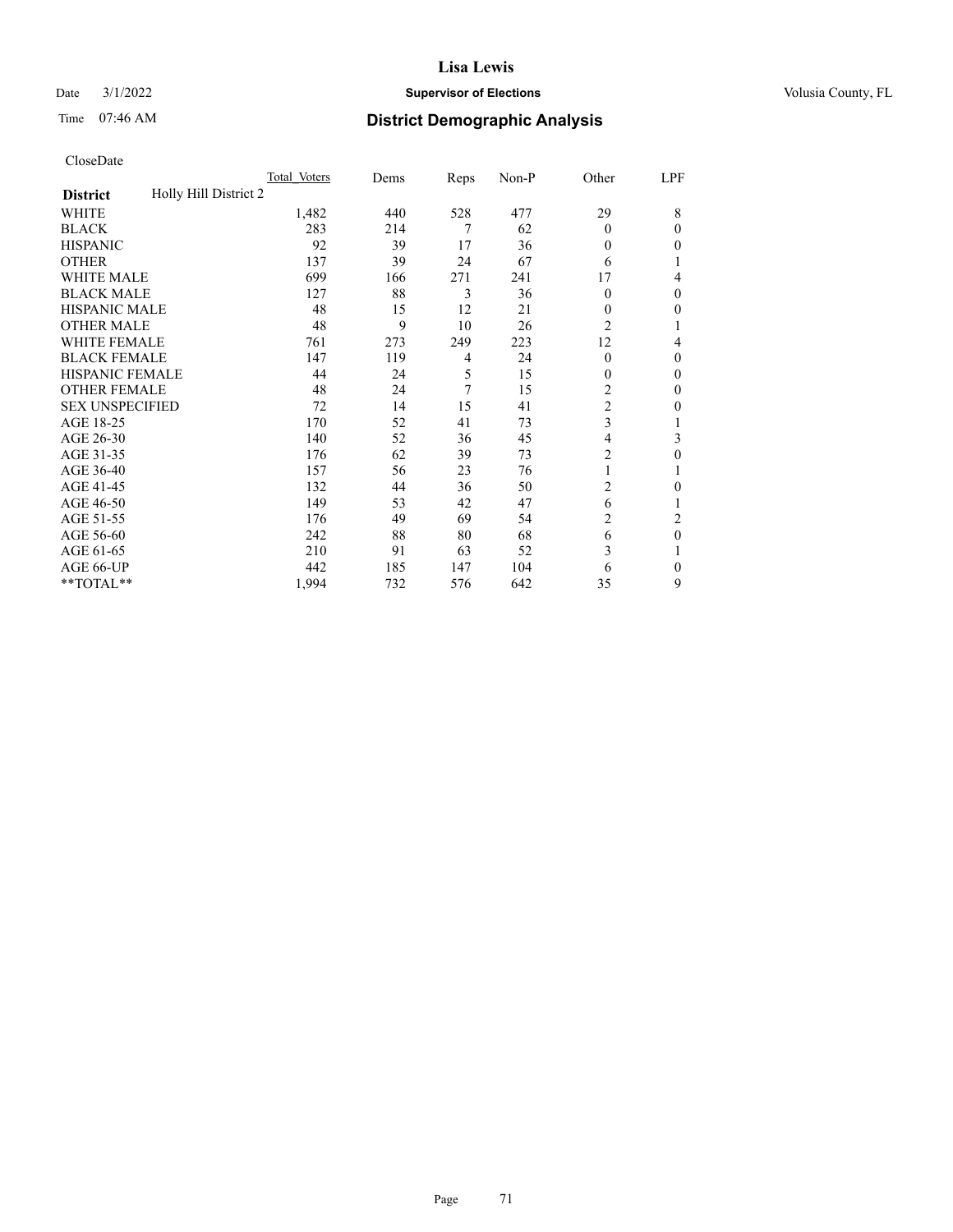# Date  $3/1/2022$  **Supervisor of Elections Supervisor of Elections** Volusia County, FL

# Time 07:46 AM **District Demographic Analysis**

|                                          | Total Voters | Dems | Reps           | Non-P | Other          | LPF          |
|------------------------------------------|--------------|------|----------------|-------|----------------|--------------|
| Holly Hill District 3<br><b>District</b> |              |      |                |       |                |              |
| WHITE                                    | 1,495        | 425  | 621            | 422   | 23             | 4            |
| <b>BLACK</b>                             | 188          | 142  | 11             | 35    | $\Omega$       | 0            |
| <b>HISPANIC</b>                          | 55           | 22   | 8              | 23    |                |              |
| <b>OTHER</b>                             | 99           | 31   | 25             | 41    | $\overline{2}$ | 0            |
| WHITE MALE                               | 647          | 156  | 289            | 188   | 11             | 3            |
| <b>BLACK MALE</b>                        | 81           | 53   | 9              | 19    | 0              | 0            |
| <b>HISPANIC MALE</b>                     | 30           | 13   | 4              | 11    |                |              |
| <b>OTHER MALE</b>                        | 32           | 14   | 9              | 8     |                | 0            |
| WHITE FEMALE                             | 831          | 265  | 327            | 226   | 12             |              |
| <b>BLACK FEMALE</b>                      | 106          | 88   | $\overline{2}$ | 16    | $\Omega$       | 0            |
| <b>HISPANIC FEMALE</b>                   | 23           | 8    | 4              | 11    | 0              | 0            |
| <b>OTHER FEMALE</b>                      | 34           | 11   | 8              | 15    | $_{0}$         | 0            |
| <b>SEX UNSPECIFIED</b>                   | 53           | 12   | 13             | 27    |                | 0            |
| AGE 18-25                                | 114          | 34   | 27             | 50    |                | 2            |
| AGE 26-30                                | 102          | 31   | 20             | 50    | 1              | $\mathbf{0}$ |
| AGE 31-35                                | 84           | 27   | 23             | 32    | $\overline{2}$ | 0            |
| AGE 36-40                                | 86           | 28   | 18             | 40    | $\theta$       | 0            |
| AGE 41-45                                | 94           | 29   | 28             | 35    | 2              | 0            |
| AGE 46-50                                | 102          | 40   | 22             | 39    | 1              | 0            |
| AGE 51-55                                | 128          | 34   | 52             | 37    | 4              |              |
| AGE 56-60                                | 186          | 62   | 67             | 54    | $\overline{c}$ |              |
| AGE 61-65                                | 196          | 70   | 75             | 46    | 4              |              |
| AGE 66-UP                                | 745          | 265  | 333            | 138   | 9              | 0            |
| **TOTAL**                                | 1,837        | 620  | 665            | 521   | 26             | 5            |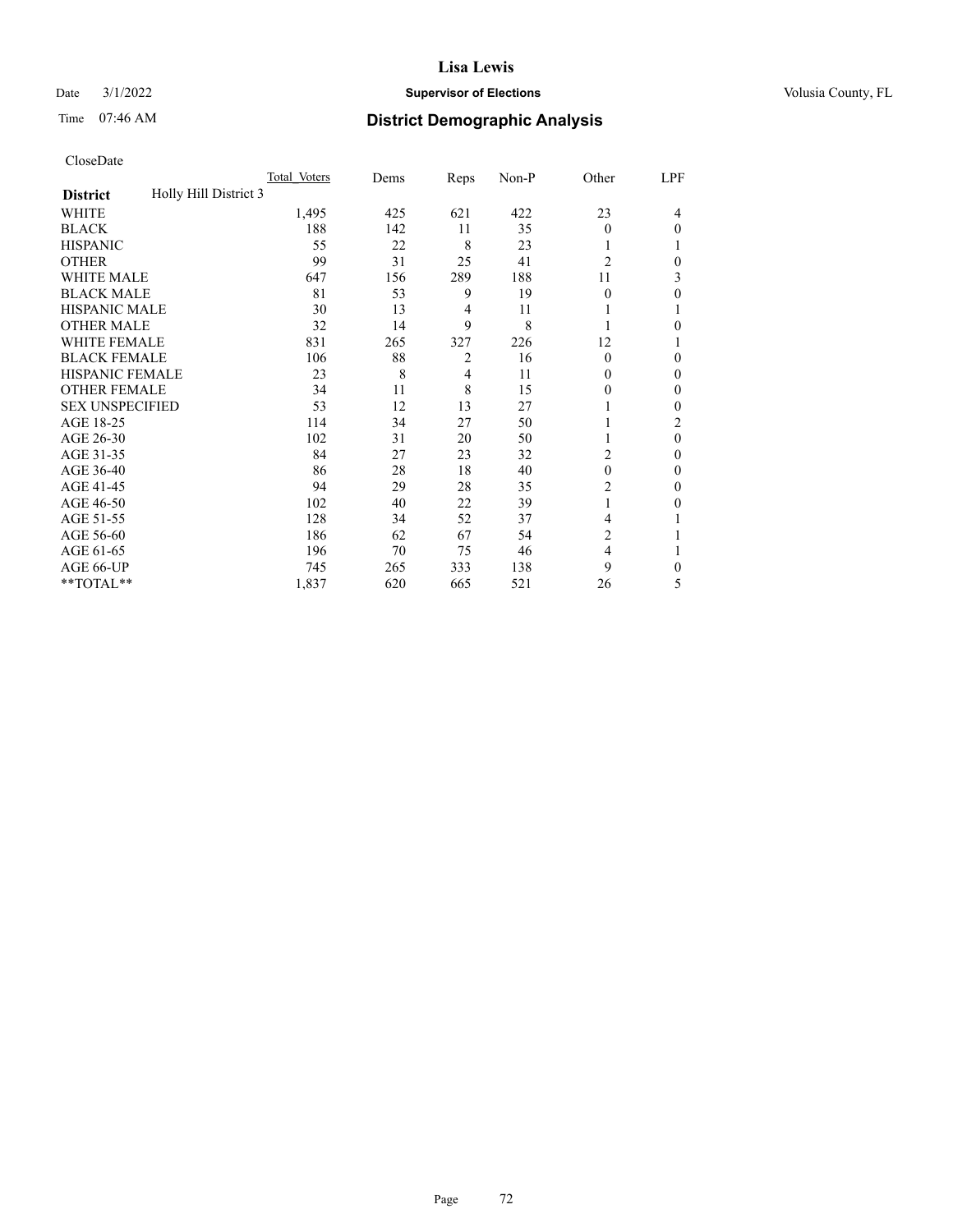## Date  $3/1/2022$  **Supervisor of Elections Supervisor of Elections** Volusia County, FL

# Time 07:46 AM **District Demographic Analysis**

|                                          | Total Voters | Dems | Reps | Non-P | Other          | LPF            |
|------------------------------------------|--------------|------|------|-------|----------------|----------------|
| Holly Hill District 4<br><b>District</b> |              |      |      |       |                |                |
| WHITE                                    | 1,428        | 394  | 543  | 454   | 30             |                |
| <b>BLACK</b>                             | 412          | 304  | 7    | 96    | 4              |                |
| <b>HISPANIC</b>                          | 104          | 45   | 14   | 43    | 1              |                |
| <b>OTHER</b>                             | 95           | 38   | 18   | 38    | 0              |                |
| <b>WHITE MALE</b>                        | 640          | 147  | 260  | 210   | 18             | 5              |
| <b>BLACK MALE</b>                        | 131          | 84   | 3    | 42    |                |                |
| <b>HISPANIC MALE</b>                     | 47           | 20   | 5    | 21    | 0              |                |
| <b>OTHER MALE</b>                        | 28           | 10   | 9    | 8     | 0              | 1              |
| WHITE FEMALE                             | 770          | 243  | 276  | 237   | 12             | $\overline{c}$ |
| <b>BLACK FEMALE</b>                      | 276          | 218  | 4    | 51    | 3              | $\theta$       |
| <b>HISPANIC FEMALE</b>                   | 52           | 22   | 8    | 21    |                | $\Omega$       |
| <b>OTHER FEMALE</b>                      | 47           | 24   | 7    | 16    | 0              | $\theta$       |
| <b>SEX UNSPECIFIED</b>                   | 48           | 13   | 10   | 25    | 0              | $\theta$       |
| AGE 18-25                                | 206          | 75   | 46   | 79    | 6              | $\theta$       |
| AGE 26-30                                | 202          | 89   | 30   | 78    | 2              | 3              |
| AGE 31-35                                | 204          | 79   | 34   | 83    | 4              | 4              |
| AGE 36-40                                | 157          | 61   | 33   | 59    | 3              |                |
| AGE 41-45                                | 126          | 49   | 32   | 41    | 4              | $\theta$       |
| AGE 46-50                                | 131          | 42   | 45   | 41    | 3              | $\Omega$       |
| AGE 51-55                                | 150          | 46   | 44   | 56    | 4              | 0              |
| AGE 56-60                                | 187          | 54   | 67   | 62    | 3              |                |
| AGE 61-65                                | 207          | 83   | 81   | 38    | 4              | 1              |
| AGE 66-UP                                | 469          | 203  | 170  | 94    | $\overline{c}$ | $\Omega$       |
| **TOTAL**                                | 2,039        | 781  | 582  | 631   | 35             | 10             |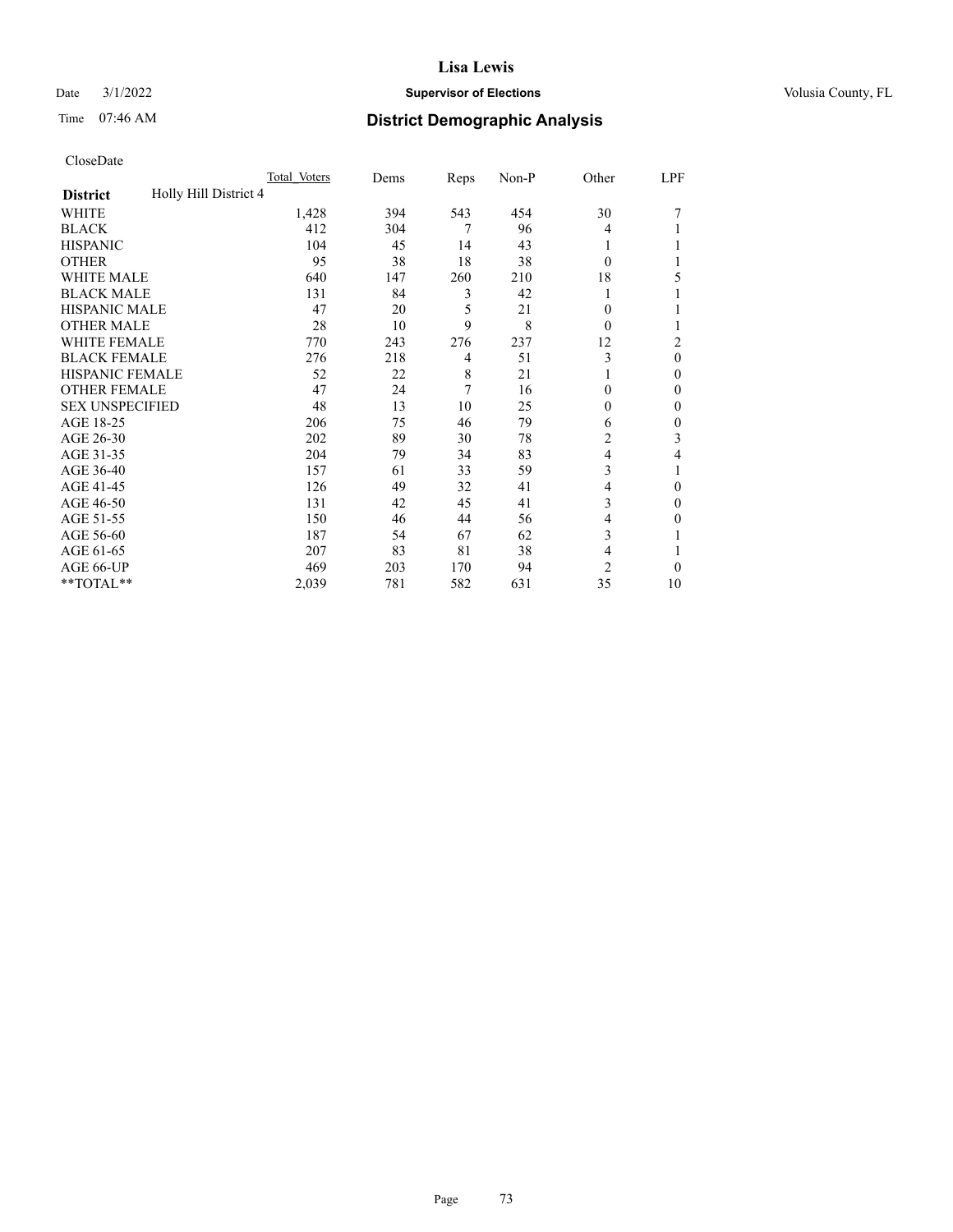## Date  $3/1/2022$  **Supervisor of Elections Supervisor of Elections** Volusia County, FL

## Time 07:46 AM **District Demographic Analysis**

|                        |            | Total Voters | Dems | Reps | Non-P | Other          | LPF            |
|------------------------|------------|--------------|------|------|-------|----------------|----------------|
| <b>District</b>        | Lake Helen |              |      |      |       |                |                |
| WHITE                  |            | 1,922        | 452  | 921  | 513   | 34             | 2              |
| <b>BLACK</b>           |            | 164          | 134  | 9    | 20    | 1              | $\Omega$       |
| <b>HISPANIC</b>        |            | 111          | 32   | 32   | 43    | 3              |                |
| <b>OTHER</b>           |            | 90           | 30   | 27   | 28    | $\overline{2}$ | 3              |
| <b>WHITE MALE</b>      |            | 882          | 168  | 440  | 261   | 11             | 2              |
| <b>BLACK MALE</b>      |            | 79           | 64   | 6    | 9     | $\Omega$       | 0              |
| <b>HISPANIC MALE</b>   |            | 53           | 14   | 16   | 21    |                |                |
| <b>OTHER MALE</b>      |            | 29           | 11   | 7    | 8     | 1              | $\overline{c}$ |
| <b>WHITE FEMALE</b>    |            | 1,023        | 281  | 472  | 247   | 23             | $\theta$       |
| <b>BLACK FEMALE</b>    |            | 80           | 69   | 1    | 9     | 1              | 0              |
| <b>HISPANIC FEMALE</b> |            | 55           | 17   | 15   | 21    | 2              | 0              |
| <b>OTHER FEMALE</b>    |            | 39           | 17   | 12   | 9     | 1              | 0              |
| <b>SEX UNSPECIFIED</b> |            | 47           | 7    | 20   | 19    | 0              | 1              |
| AGE 18-25              |            | 165          | 36   | 75   | 52    | 2              | 0              |
| AGE 26-30              |            | 155          | 37   | 58   | 52    | 6              | 2              |
| AGE 31-35              |            | 145          | 38   | 53   | 48    | 6              | $\theta$       |
| AGE 36-40              |            | 149          | 35   | 55   | 56    | 3              | 0              |
| AGE 41-45              |            | 161          | 27   | 63   | 69    | 2              | 0              |
| AGE 46-50              |            | 145          | 35   | 61   | 42    | 5              | 2              |
| AGE 51-55              |            | 190          | 41   | 86   | 62    | 1              | 0              |
| AGE 56-60              |            | 228          | 60   | 111  | 48    | 9              | 0              |
| AGE 61-65              |            | 253          | 82   | 125  | 45    |                | 0              |
| AGE 66-UP              |            | 696          | 257  | 302  | 130   | 5              | 2              |
| **TOTAL**              |            | 2,287        | 648  | 989  | 604   | 40             | 6              |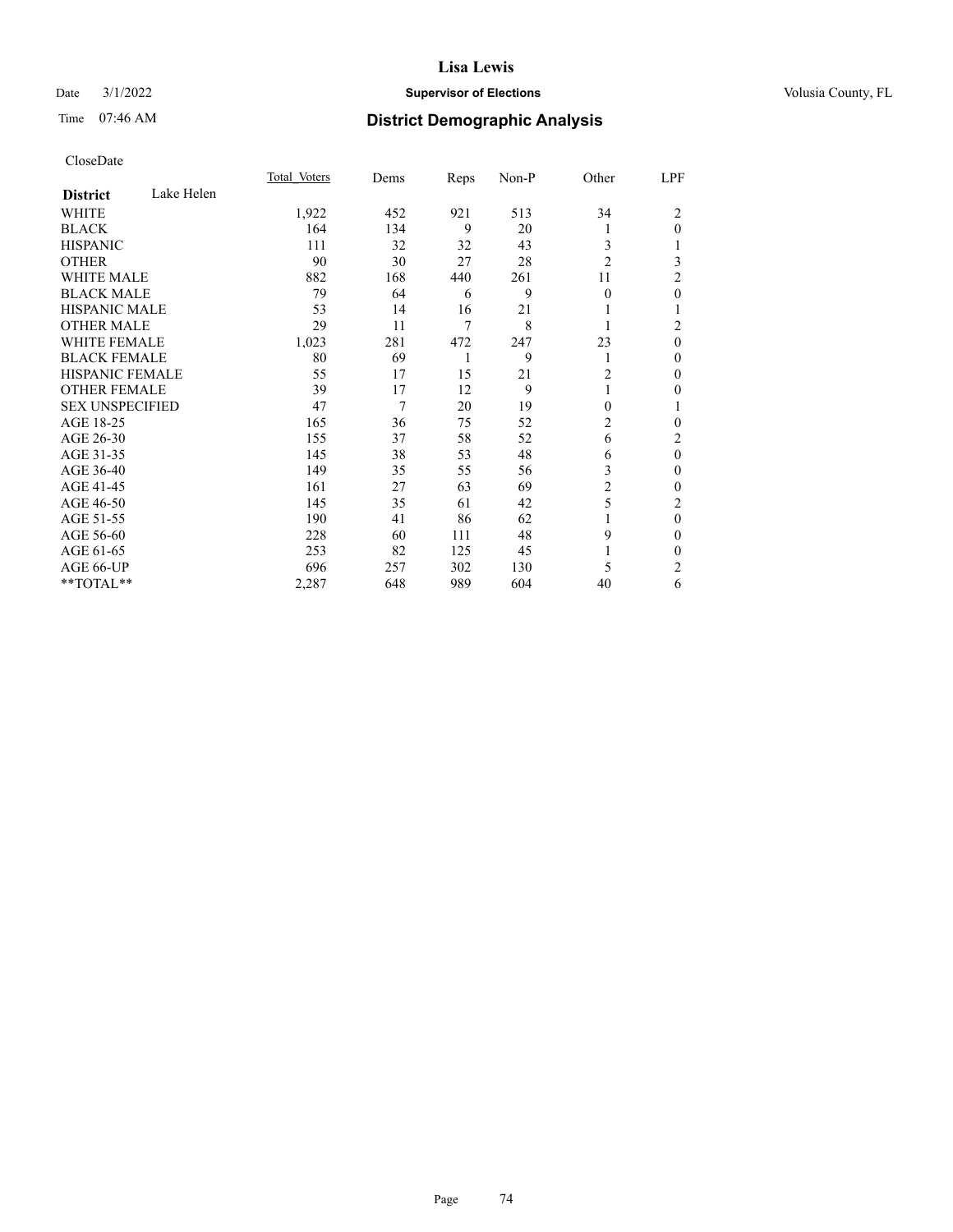## Date  $3/1/2022$  **Supervisor of Elections Supervisor of Elections** Volusia County, FL

| CloseDate |
|-----------|
|-----------|

|                        |                       | Total Voters | Dems           | Reps     | $Non-P$ | Other    | LPF            |
|------------------------|-----------------------|--------------|----------------|----------|---------|----------|----------------|
| <b>District</b>        | New Smyrna Bch Zone 1 |              |                |          |         |          |                |
| <b>WHITE</b>           |                       | 5,187        | 1,418          | 2,502    | 1,139   | 112      | 16             |
| <b>BLACK</b>           |                       | 14           | 8              | 1        | 4       |          | $\theta$       |
| <b>HISPANIC</b>        |                       | 74           | 25             | 24       | 24      |          | 0              |
| <b>OTHER</b>           |                       | 183          | 47             | 64       | 66      | 5        |                |
| <b>WHITE MALE</b>      |                       | 2,430        | 538            | 1,237    | 592     | 53       | 10             |
| <b>BLACK MALE</b>      |                       | 8            | 5              | $\theta$ | 3       | $\Omega$ | 0              |
| <b>HISPANIC MALE</b>   |                       | 29           | 10             | 8        | 11      | 0        | 0              |
| <b>OTHER MALE</b>      |                       | 64           | 16             | 26       | 20      |          |                |
| <b>WHITE FEMALE</b>    |                       | 2,712        | 865            | 1,248    | 535     | 58       | 6              |
| <b>BLACK FEMALE</b>    |                       | 5            | $\overline{c}$ | 1        |         |          | $_{0}$         |
| HISPANIC FEMALE        |                       | 44           | 14             | 16       | 13      | 1        | 0              |
| <b>OTHER FEMALE</b>    |                       | 74           | 28             | 28       | 16      | 2        | 0              |
| <b>SEX UNSPECIFIED</b> |                       | 92           | 20             | 27       | 42      | 3        | 0              |
| AGE 18-25              |                       | 290          | 64             | 119      | 92      | 15       | $_{0}$         |
| AGE 26-30              |                       | 186          | 45             | 62       | 74      | 3        | 2              |
| AGE 31-35              |                       | 198          | 49             | 77       | 66      | 5        |                |
| AGE 36-40              |                       | 199          | 65             | 57       | 72      | 4        |                |
| AGE 41-45              |                       | 231          | 46             | 93       | 82      | 6        | 4              |
| AGE 46-50              |                       | 250          | 48             | 121      | 67      | 12       | 2              |
| AGE 51-55              |                       | 417          | 105            | 219      | 84      | 8        |                |
| AGE 56-60              |                       | 623          | 120            | 343      | 146     | 12       | $\overline{c}$ |
| AGE 61-65              |                       | 703          | 194            | 345      | 147     | 15       | $\overline{c}$ |
| AGE 66-UP              |                       | 2,361        | 762            | 1,155    | 403     | 39       | $\overline{2}$ |
| **TOTAL**              |                       | 5,458        | 1,498          | 2,591    | 1,233   | 119      | 17             |
|                        |                       |              |                |          |         |          |                |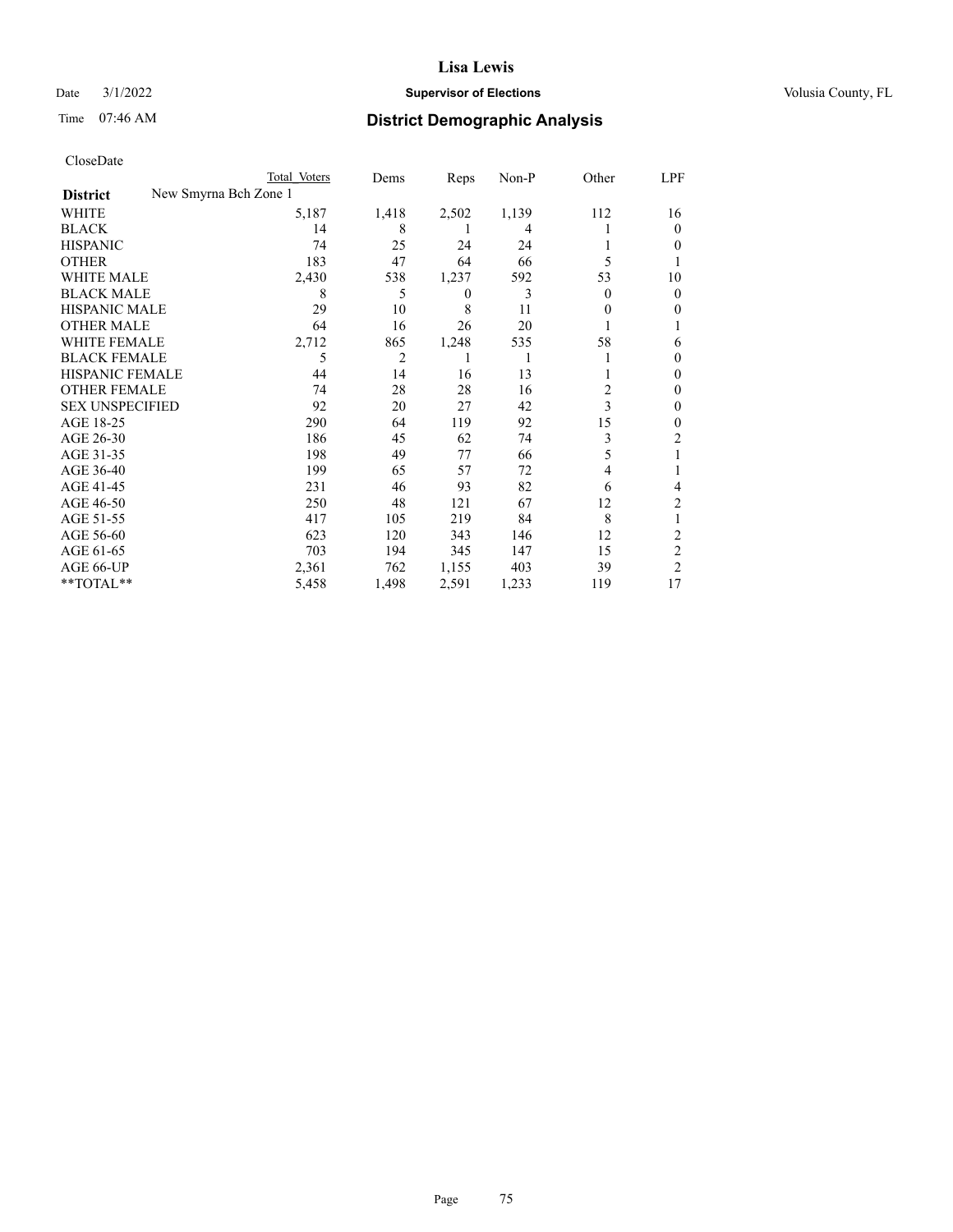## Date  $3/1/2022$  **Supervisor of Elections Supervisor of Elections** Volusia County, FL

| CloseDate |
|-----------|
|-----------|

|                                          | Total Voters | Dems  | Reps  | Non-P | Other          | LPF            |
|------------------------------------------|--------------|-------|-------|-------|----------------|----------------|
| New Smyrna Bch Zone 2<br><b>District</b> |              |       |       |       |                |                |
| WHITE                                    | 4,214        | 1,224 | 1,809 | 1,074 | 92             | 15             |
| <b>BLACK</b>                             | 88           | 67    | 4     | 16    | 1              | 0              |
| <b>HISPANIC</b>                          | 94           | 35    | 26    | 30    | 2              |                |
| <b>OTHER</b>                             | 167          | 43    | 52    | 69    | 3              | 0              |
| <b>WHITE MALE</b>                        | 1,905        | 450   | 856   | 547   | 44             | 8              |
| <b>BLACK MALE</b>                        | 31           | 23    | 3     | 5     | $\theta$       | 0              |
| <b>HISPANIC MALE</b>                     | 50           | 16    | 14    | 20    | $\theta$       | 0              |
| <b>OTHER MALE</b>                        | 50           | 12    | 15    | 23    | $\theta$       | 0              |
| <b>WHITE FEMALE</b>                      | 2,275        | 759   | 941   | 520   | 48             | 7              |
| <b>BLACK FEMALE</b>                      | 57           | 44    | 1     | 11    | 1              | 0              |
| HISPANIC FEMALE                          | 43           | 19    | 12    | 9     | 2              |                |
| <b>OTHER FEMALE</b>                      | 80           | 24    | 27    | 27    | $\overline{2}$ | 0              |
| <b>SEX UNSPECIFIED</b>                   | 72           | 22    | 22    | 27    | 1              | 0              |
| AGE 18-25                                | 268          | 78    | 86    | 91    | 11             | $\overline{c}$ |
| AGE 26-30                                | 193          | 53    | 49    | 86    | 3              | $\overline{c}$ |
| AGE 31-35                                | 188          | 43    | 66    | 71    | 5              | 3              |
| AGE 36-40                                | 197          | 54    | 71    | 69    | $\overline{c}$ |                |
| AGE 41-45                                | 255          | 71    | 74    | 95    | 12             | 3              |
| AGE 46-50                                | 275          | 52    | 108   | 101   | 13             |                |
| AGE 51-55                                | 355          | 87    | 169   | 89    | 9              |                |
| AGE 56-60                                | 480          | 100   | 257   | 110   | 13             | 0              |
| AGE 61-65                                | 579          | 179   | 262   | 130   | 7              |                |
| AGE 66-UP                                | 1,773        | 652   | 749   | 347   | 23             | 2              |
| **TOTAL**                                | 4,563        | 1,369 | 1,891 | 1,189 | 98             | 16             |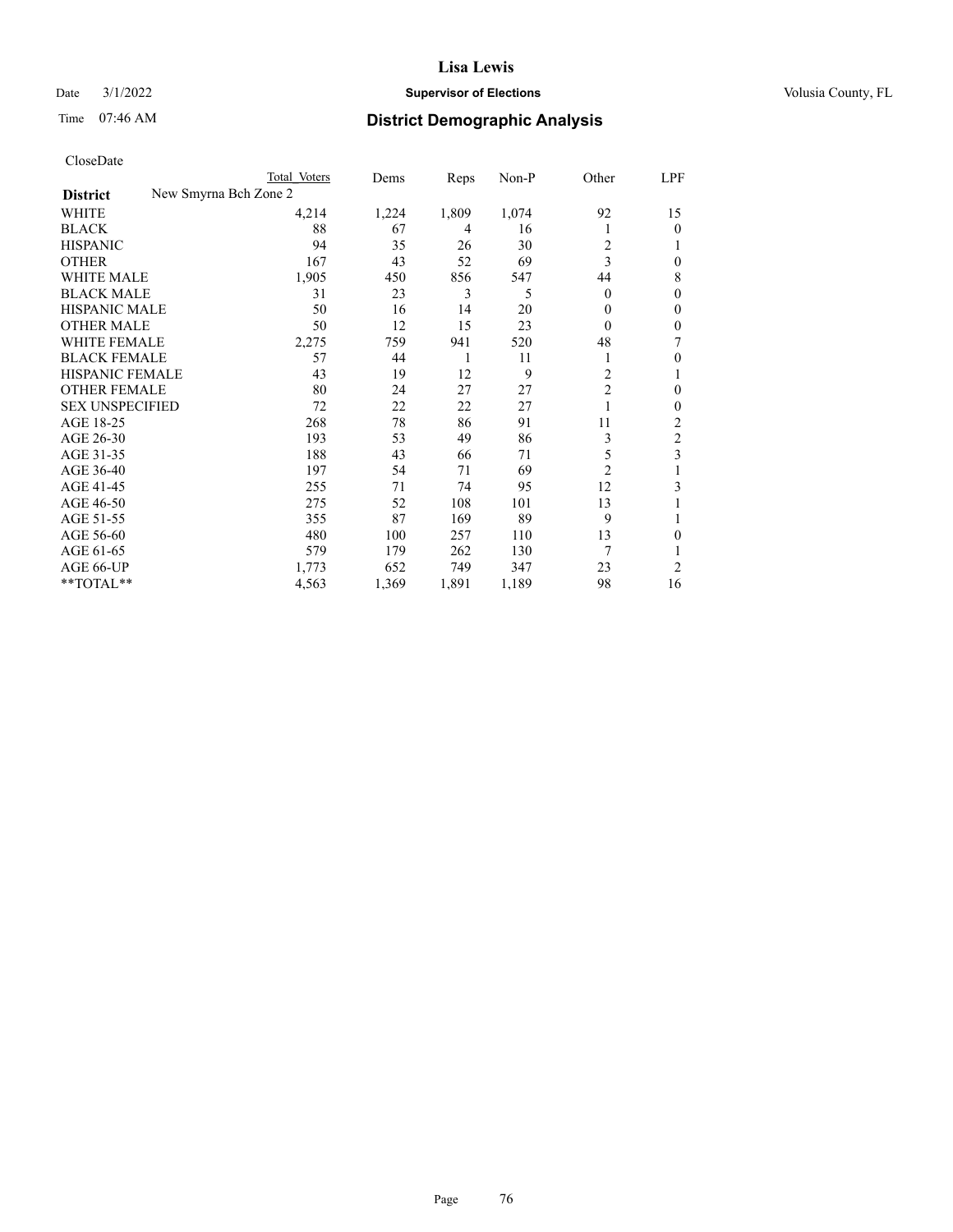## Date  $3/1/2022$  **Supervisor of Elections Supervisor of Elections** Volusia County, FL

|                                          | Total Voters | Dems  | Reps  | $Non-P$ | Other          | LPF              |
|------------------------------------------|--------------|-------|-------|---------|----------------|------------------|
| New Smyrna Bch Zone 3<br><b>District</b> |              |       |       |         |                |                  |
| WHITE                                    | 6,455        | 1,459 | 3,160 | 1,669   | 146            | 21               |
| <b>BLACK</b>                             | 90           | 59    | 5     | 25      |                | $\theta$         |
| <b>HISPANIC</b>                          | 196          | 55    | 62    | 72      | 6              |                  |
| <b>OTHER</b>                             | 248          | 61    | 83    | 102     |                |                  |
| <b>WHITE MALE</b>                        | 3,032        | 561   | 1,559 | 824     | 74             | 14               |
| <b>BLACK MALE</b>                        | 50           | 32    | 4     | 14      | $\theta$       | $\theta$         |
| <b>HISPANIC MALE</b>                     | 104          | 28    | 33    | 38      | 4              | 1                |
| <b>OTHER MALE</b>                        | 83           | 23    | 24    | 36      | $\theta$       | $\boldsymbol{0}$ |
| <b>WHITE FEMALE</b>                      | 3,372        | 885   | 1,581 | 828     | 72             | 6                |
| <b>BLACK FEMALE</b>                      | 39           | 26    |       | 11      | 1              | 0                |
| HISPANIC FEMALE                          | 89           | 26    | 28    | 33      | 2              | 0                |
| <b>OTHER FEMALE</b>                      | 114          | 32    | 40    | 40      |                |                  |
| <b>SEX UNSPECIFIED</b>                   | 106          | 21    | 40    | 44      | $\overline{0}$ | 1                |
| AGE 18-25                                | 405          | 84    | 173   | 131     | 17             | 0                |
| AGE 26-30                                | 370          | 77    | 133   | 147     | 10             | 3                |
| AGE 31-35                                | 404          | 79    | 150   | 161     | 10             | 4                |
| AGE 36-40                                | 398          | 89    | 158   | 140     | 8              | 3                |
| AGE 41-45                                | 410          | 88    | 164   | 144     | 10             | 4                |
| AGE 46-50                                | 388          | 80    | 194   | 105     | 8              | 1                |
| AGE 51-55                                | 489          | 97    | 242   | 127     | 20             | 3                |
| AGE 56-60                                | 617          | 121   | 321   | 165     | 7              | 3                |
| AGE 61-65                                | 753          | 169   | 391   | 180     | 13             | 0                |
| AGE 66-UP                                | 2,755        | 750   | 1,384 | 568     | 51             | $\overline{c}$   |
| **TOTAL**                                | 6,989        | 1,634 | 3,310 | 1,868   | 154            | 23               |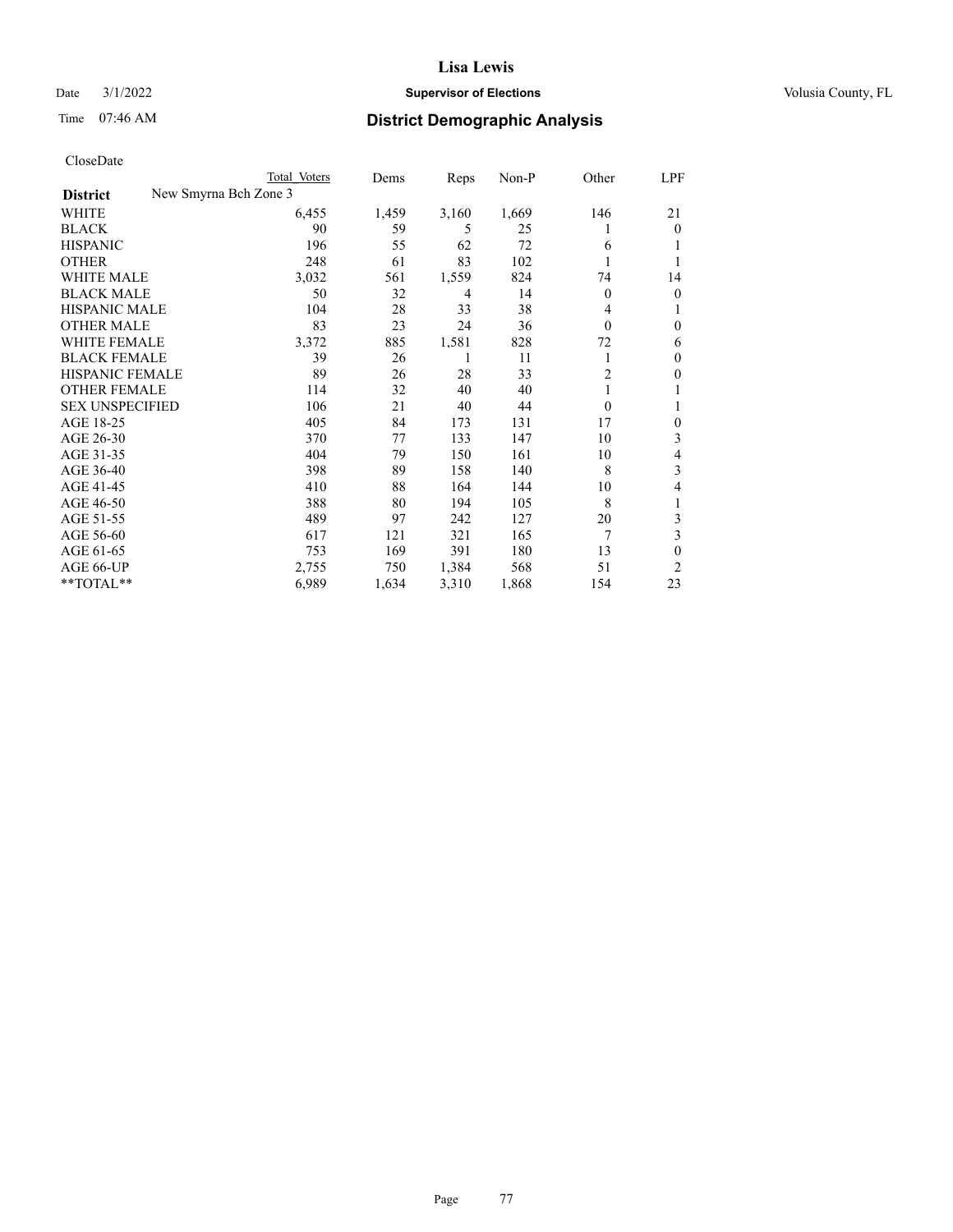## Date  $3/1/2022$  **Supervisor of Elections Supervisor of Elections** Volusia County, FL

| CloseDate |
|-----------|
|-----------|

|                                          | Total Voters | Dems  | Reps  | Non-P | Other          | LPF          |
|------------------------------------------|--------------|-------|-------|-------|----------------|--------------|
| New Smyrna Bch Zone 4<br><b>District</b> |              |       |       |       |                |              |
| WHITE                                    | 6,846        | 1,585 | 3,357 | 1,735 | 155            | 14           |
| <b>BLACK</b>                             | 580          | 454   | 23    | 98    | 4              | 1            |
| <b>HISPANIC</b>                          | 241          | 78    | 78    | 81    | 4              | 0            |
| <b>OTHER</b>                             | 364          | 115   | 81    | 160   | 7              | 1            |
| <b>WHITE MALE</b>                        | 3,157        | 601   | 1,651 | 826   | 66             | 13           |
| <b>BLACK MALE</b>                        | 249          | 179   | 10    | 56    | 3              | 1            |
| <b>HISPANIC MALE</b>                     | 109          | 35    | 37    | 36    |                | 0            |
| <b>OTHER MALE</b>                        | 131          | 38    | 31    | 58    | 3              | 1            |
| <b>WHITE FEMALE</b>                      | 3,635        | 970   | 1,685 | 890   | 89             |              |
| <b>BLACK FEMALE</b>                      | 320          | 266   | 12    | 41    |                | $\mathbf{0}$ |
| <b>HISPANIC FEMALE</b>                   | 128          | 43    | 39    | 43    | 3              | $\mathbf{0}$ |
| <b>OTHER FEMALE</b>                      | 158          | 57    | 38    | 61    | $\overline{c}$ | $\theta$     |
| <b>SEX UNSPECIFIED</b>                   | 144          | 43    | 36    | 63    | $\overline{2}$ | $\theta$     |
| AGE 18-25                                | 583          | 176   | 185   | 200   | 20             | 2            |
| AGE 26-30                                | 437          | 115   | 135   | 168   | 15             | 4            |
| AGE 31-35                                | 424          | 112   | 150   | 151   | 8              | 3            |
| AGE 36-40                                | 417          | 115   | 150   | 142   | 9              |              |
| AGE 41-45                                | 391          | 96    | 172   | 113   | 10             | 0            |
| AGE 46-50                                | 450          | 120   | 194   | 123   | 12             | 1            |
| AGE 51-55                                | 597          | 150   | 271   | 159   | 15             | 2            |
| AGE 56-60                                | 769          | 177   | 397   | 180   | 15             | $\theta$     |
| AGE 61-65                                | 971          | 260   | 475   | 220   | 16             | 0            |
| AGE 66-UP                                | 2,992        | 911   | 1,410 | 618   | 50             | 3            |
| **TOTAL**                                | 8,031        | 2,232 | 3,539 | 2,074 | 170            | 16           |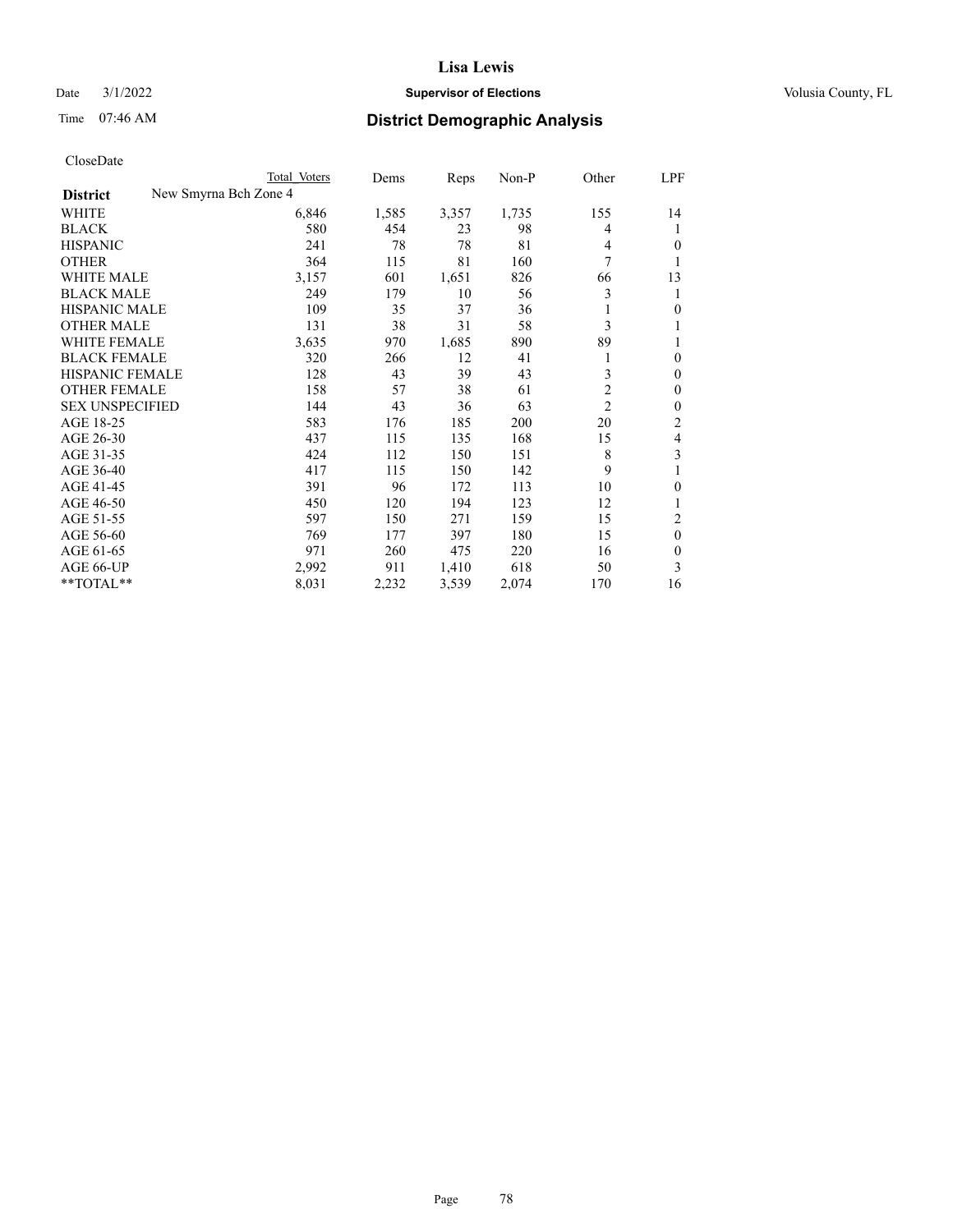### Date  $3/1/2022$  **Supervisor of Elections** Volusia County, FL

# Time 07:46 AM **District Demographic Analysis**

|                        |          | Total Voters | Dems | Reps | Non-P | Other          | LPF |
|------------------------|----------|--------------|------|------|-------|----------------|-----|
| <b>District</b>        | Oak Hill |              |      |      |       |                |     |
| WHITE                  |          | 1,494        | 320  | 757  | 376   | 38             | 3   |
| <b>BLACK</b>           |          | 155          | 124  | 6    | 25    | 0              | 0   |
| <b>HISPANIC</b>        |          | 21           | 8    | 3    | 9     |                | 0   |
| <b>OTHER</b>           |          | 48           | 13   | 21   | 13    |                | 0   |
| WHITE MALE             |          | 727          | 139  | 386  | 186   | 14             | 2   |
| <b>BLACK MALE</b>      |          | 79           | 58   | 4    | 17    | $\Omega$       | 0   |
| <b>HISPANIC MALE</b>   |          | 7            |      | 2    | 4     | 0              | 0   |
| <b>OTHER MALE</b>      |          | 20           | 5    | 8    | 6     |                | 0   |
| WHITE FEMALE           |          | 750          | 178  | 363  | 184   | 24             |     |
| <b>BLACK FEMALE</b>    |          | 74           | 65   | 1    | 8     | $\Omega$       | 0   |
| <b>HISPANIC FEMALE</b> |          | 14           | 7    | 1    | 5     |                | 0   |
| <b>OTHER FEMALE</b>    |          | 16           | 5    | 8    | 3     | 0              | 0   |
| <b>SEX UNSPECIFIED</b> |          | 31           | 7    | 14   | 10    | 0              | 0   |
| AGE 18-25              |          | 120          | 33   | 43   | 39    | 5              | 0   |
| AGE 26-30              |          | 76           | 24   | 29   | 20    | $\overline{c}$ |     |
| AGE 31-35              |          | 76           | 22   | 30   | 21    | 3              | 0   |
| AGE 36-40              |          | 71           | 15   | 32   | 22    | 2              | 0   |
| AGE 41-45              |          | 94           | 27   | 37   | 28    | 2              | 0   |
| AGE 46-50              |          | 78           | 21   | 34   | 20    | 3              | 0   |
| AGE 51-55              |          | 123          | 27   | 64   | 29    | 3              | 0   |
| AGE 56-60              |          | 172          | 44   | 78   | 43    | 7              | 0   |
| AGE 61-65              |          | 244          | 68   | 124  | 47    | 3              | 2   |
| AGE 66-UP              |          | 664          | 184  | 316  | 154   | 10             | 0   |
| **TOTAL**              |          | 1,718        | 465  | 787  | 423   | 40             | 3   |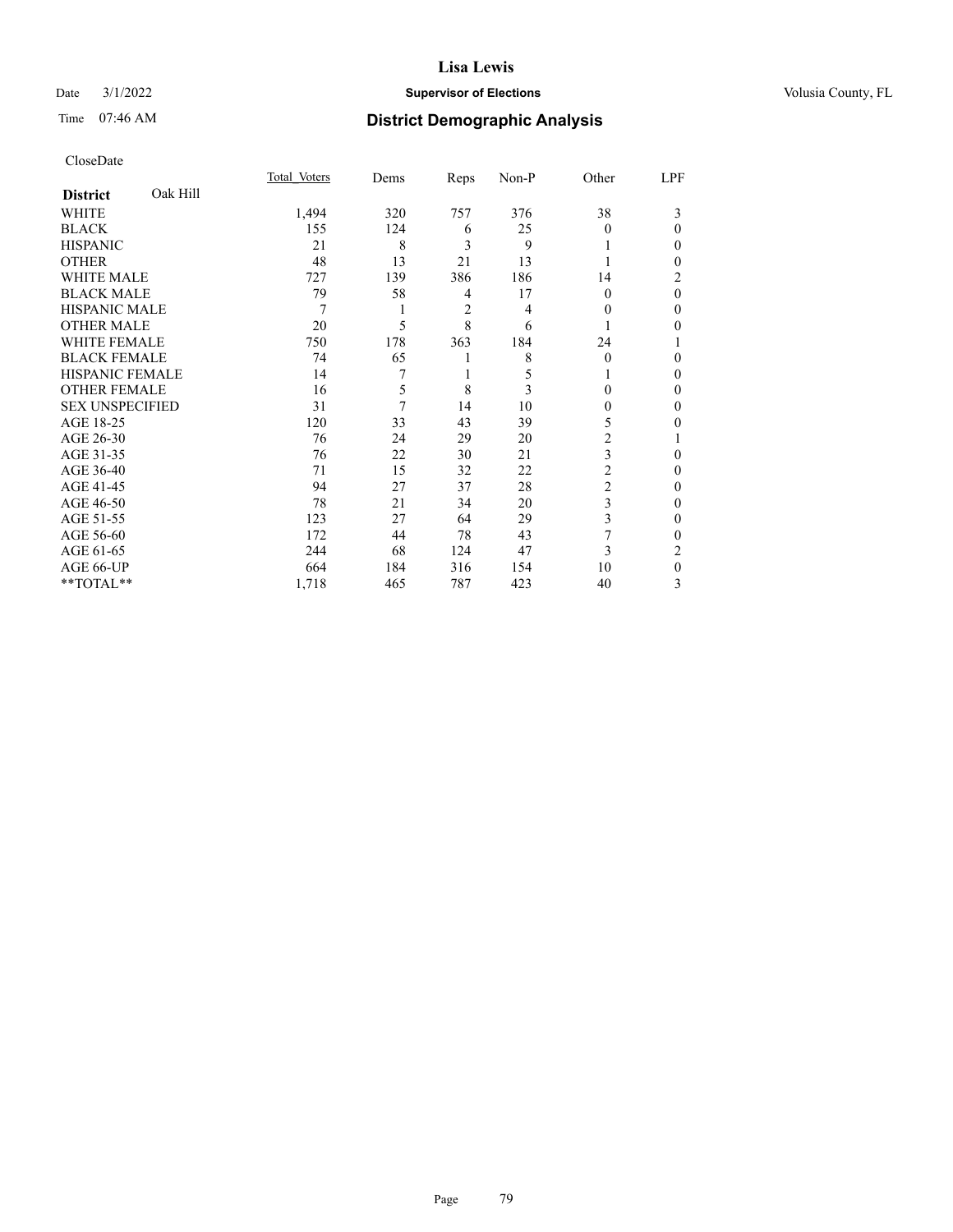## Date  $3/1/2022$  **Supervisor of Elections Supervisor of Elections** Volusia County, FL

# Time 07:46 AM **District Demographic Analysis**

|                        |                    | Total Voters | Dems | Reps | Non-P | Other          | LPF          |
|------------------------|--------------------|--------------|------|------|-------|----------------|--------------|
| <b>District</b>        | Orange City Seat 1 |              |      |      |       |                |              |
| WHITE                  |                    | 924          | 261  | 383  | 255   | 23             | 2            |
| <b>BLACK</b>           |                    | 234          | 174  | 9    | 50    | 1              | $\theta$     |
| <b>HISPANIC</b>        |                    | 720          | 295  | 113  | 297   | 12             | 3            |
| <b>OTHER</b>           |                    | 127          | 43   | 21   | 58    | 5              | 0            |
| <b>WHITE MALE</b>      |                    | 360          | 85   | 163  | 104   |                |              |
| <b>BLACK MALE</b>      |                    | 77           | 53   | 6    | 18    | $\theta$       | $\Omega$     |
| <b>HISPANIC MALE</b>   |                    | 283          | 102  | 52   | 123   | 4              | 2            |
| <b>OTHER MALE</b>      |                    | 43           | 13   | 9    | 21    | $\theta$       | $\mathbf{0}$ |
| <b>WHITE FEMALE</b>    |                    | 556          | 173  | 218  | 148   | 16             |              |
| <b>BLACK FEMALE</b>    |                    | 156          | 120  | 3    | 32    | 1              | 0            |
| <b>HISPANIC FEMALE</b> |                    | 431          | 190  | 60   | 172   | 8              |              |
| <b>OTHER FEMALE</b>    |                    | 64           | 24   | 10   | 26    | 4              | 0            |
| <b>SEX UNSPECIFIED</b> |                    | 35           | 13   | 5    | 16    | 1              | 0            |
| AGE 18-25              |                    | 223          | 94   | 35   | 84    | 9              |              |
| AGE 26-30              |                    | 185          | 66   | 35   | 78    | $\overline{4}$ | 2            |
| AGE 31-35              |                    | 184          | 63   | 37   | 77    | 7              | $\theta$     |
| AGE 36-40              |                    | 153          | 52   | 28   | 69    | 3              |              |
| AGE 41-45              |                    | 126          | 46   | 30   | 47    | $\overline{c}$ |              |
| AGE 46-50              |                    | 117          | 45   | 28   | 41    | 3              | $\Omega$     |
| AGE 51-55              |                    | 125          | 45   | 39   | 38    | 3              | 0            |
| AGE 56-60              |                    | 133          | 45   | 41   | 45    | $\overline{c}$ | 0            |
| AGE 61-65              |                    | 138          | 61   | 37   | 36    | $\overline{4}$ | $\Omega$     |
| AGE 66-UP              |                    | 621          | 256  | 216  | 145   | 4              | 0            |
| **TOTAL**              |                    | 2,005        | 773  | 526  | 660   | 41             | 5            |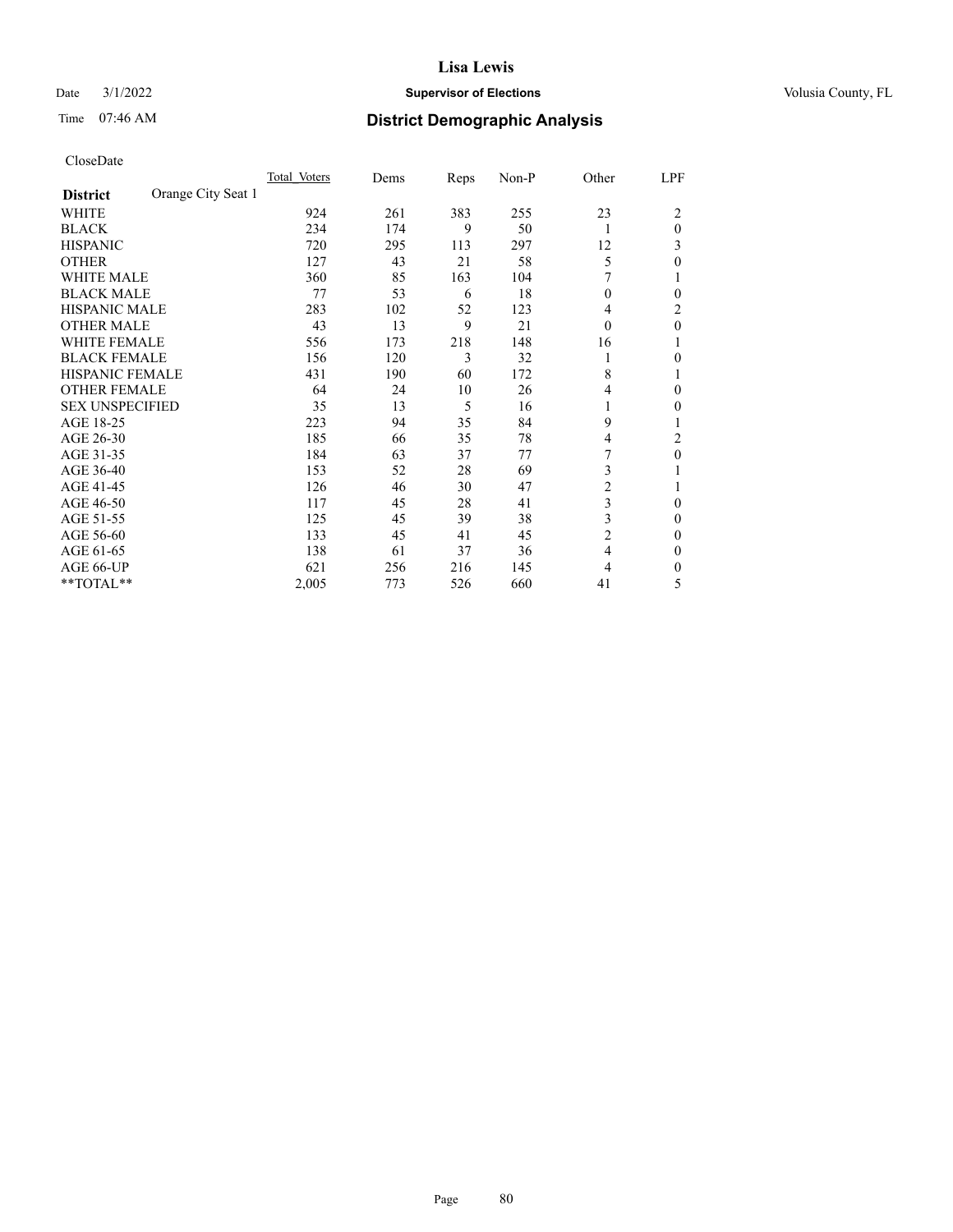## Date  $3/1/2022$  **Supervisor of Elections Supervisor of Elections** Volusia County, FL

# Time 07:46 AM **District Demographic Analysis**

|                        | Total Voters       | Dems | Reps | Non-P | Other          | LPF    |
|------------------------|--------------------|------|------|-------|----------------|--------|
| <b>District</b>        | Orange City Seat 2 |      |      |       |                |        |
| WHITE                  | 1,224              | 280  | 564  | 354   | 19             |        |
| <b>BLACK</b>           | 102                | 72   | 6    | 23    |                | 0      |
| <b>HISPANIC</b>        | 366                | 141  | 55   | 162   | 8              | $_{0}$ |
| <b>OTHER</b>           | 79                 | 15   | 27   | 37    | $\Omega$       | 0      |
| <b>WHITE MALE</b>      | 563                | 100  | 277  | 171   | 11             | 4      |
| <b>BLACK MALE</b>      | 46                 | 27   | 3    | 15    |                | 0      |
| <b>HISPANIC MALE</b>   | 151                | 55   | 26   | 67    | 3              | 0      |
| <b>OTHER MALE</b>      | 30                 | 5    | 11   | 14    | $\theta$       | 0      |
| WHITE FEMALE           | 649                | 179  | 278  | 181   | 8              | 3      |
| <b>BLACK FEMALE</b>    | 56                 | 45   | 3    | 8     | $\theta$       | 0      |
| <b>HISPANIC FEMALE</b> | 210                | 86   | 29   | 90    | 5              | 0      |
| <b>OTHER FEMALE</b>    | 28                 | 8    | 11   | 9     | $\theta$       | 0      |
| <b>SEX UNSPECIFIED</b> | 38                 | 3    | 14   | 21    | 0              | 0      |
| AGE 18-25              | 191                | 52   | 46   | 91    | $\overline{2}$ | 0      |
| AGE 26-30              | 136                | 29   | 32   | 69    | 3              | 3      |
| AGE 31-35              | 157                | 53   | 48   | 53    | $\overline{c}$ |        |
| AGE 36-40              | 168                | 45   | 53   | 67    | 1              | 2      |
| AGE 41-45              | 157                | 44   | 50   | 60    | 3              | 0      |
| AGE 46-50              | 138                | 39   | 48   | 47    | 3              |        |
| AGE 51-55              | 169                | 44   | 68   | 54    | 3              | 0      |
| AGE 56-60              | 139                | 44   | 54   | 37    | 4              | 0      |
| AGE 61-65              | 140                | 36   | 76   | 27    |                | 0      |
| AGE 66-UP              | 376                | 122  | 177  | 71    | 6              | 0      |
| **TOTAL**              | 1,771              | 508  | 652  | 576   | 28             | 7      |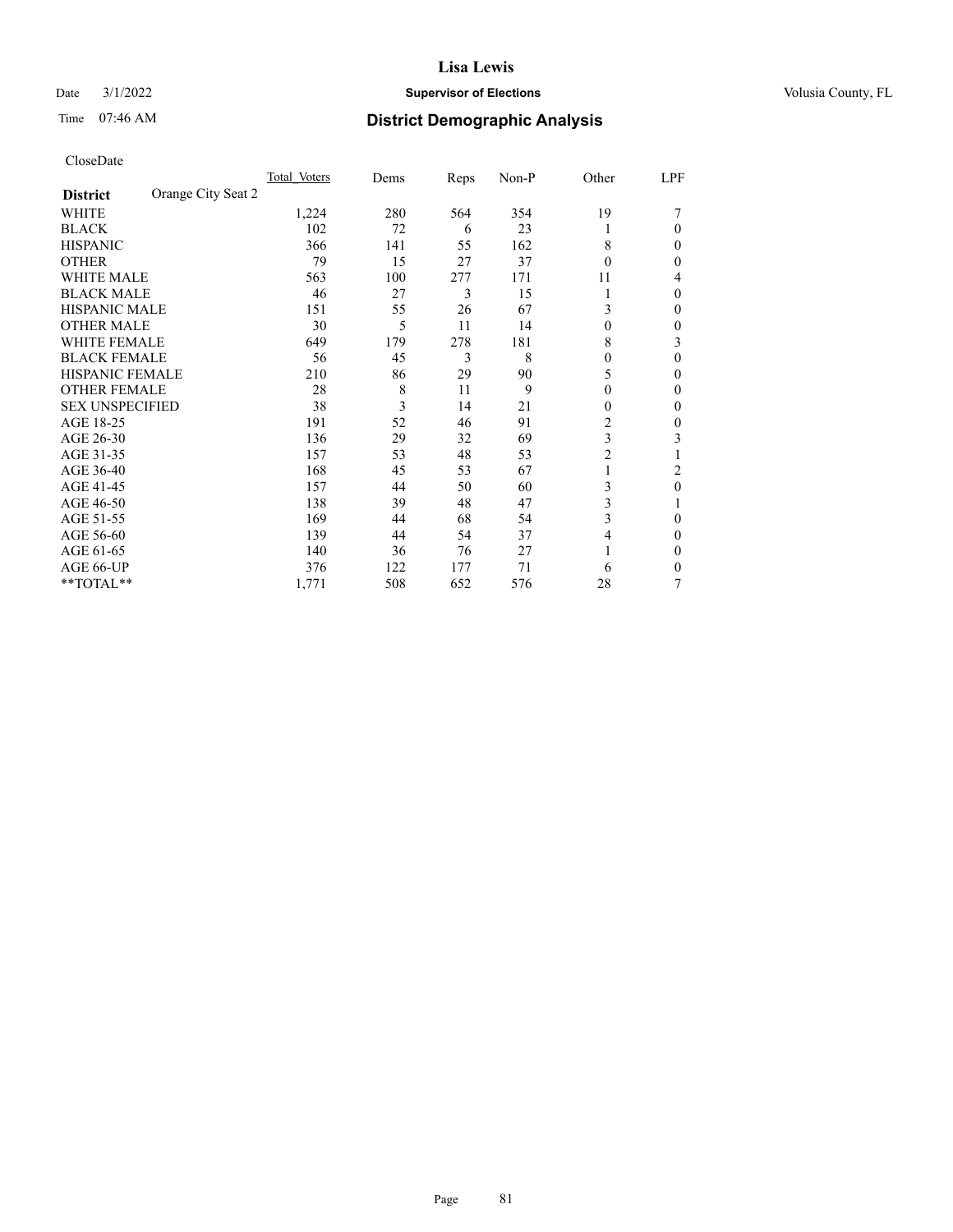## Date  $3/1/2022$  **Supervisor of Elections Supervisor of Elections** Volusia County, FL

# Time 07:46 AM **District Demographic Analysis**

|                        |                    | Total Voters | Dems | Reps           | Non-P | Other          | LPF |
|------------------------|--------------------|--------------|------|----------------|-------|----------------|-----|
| <b>District</b>        | Orange City Seat 3 |              |      |                |       |                |     |
| WHITE                  |                    | 1,256        | 295  | 567            | 360   | 30             | 4   |
| <b>BLACK</b>           |                    | 125          | 93   | 6              | 24    |                |     |
| <b>HISPANIC</b>        |                    | 356          | 155  | 61             | 135   | 5              | 0   |
| <b>OTHER</b>           |                    | 118          | 33   | 25             | 58    | $\overline{2}$ | 0   |
| <b>WHITE MALE</b>      |                    | 543          | 107  | 255            | 166   | 13             | 2   |
| <b>BLACK MALE</b>      |                    | 49           | 30   | 4              | 14    | $\overline{0}$ |     |
| <b>HISPANIC MALE</b>   |                    | 149          | 53   | 33             | 59    | 4              | 0   |
| <b>OTHER MALE</b>      |                    | 40           | 11   | 8              | 21    | $\theta$       | 0   |
| WHITE FEMALE           |                    | 690          | 182  | 306            | 184   | 16             | 2   |
| <b>BLACK FEMALE</b>    |                    | 74           | 62   | $\overline{2}$ | 9     |                | 0   |
| <b>HISPANIC FEMALE</b> |                    | 203          | 99   | 28             | 75    |                | 0   |
| <b>OTHER FEMALE</b>    |                    | 54           | 16   | 12             | 24    | 2              | 0   |
| <b>SEX UNSPECIFIED</b> |                    | 53           | 16   | 11             | 25    |                | 0   |
| AGE 18-25              |                    | 158          | 69   | 34             | 49    | 3              | 3   |
| AGE 26-30              |                    | 105          | 30   | 21             | 49    | 5              | 0   |
| AGE 31-35              |                    | 113          | 33   | 27             | 49    | 3              |     |
| AGE 36-40              |                    | 99           | 25   | 32             | 42    | $\theta$       | 0   |
| AGE 41-45              |                    | 129          | 44   | 38             | 46    |                | 0   |
| AGE 46-50              |                    | 144          | 37   | 57             | 49    | 1              | 0   |
| AGE 51-55              |                    | 161          | 44   | 65             | 45    | 6              |     |
| AGE 56-60              |                    | 128          | 34   | 54             | 34    | 6              | 0   |
| AGE 61-65              |                    | 187          | 54   | 80             | 50    | 3              | 0   |
| AGE 66-UP              |                    | 631          | 206  | 251            | 164   | 10             | 0   |
| **TOTAL**              |                    | 1,855        | 576  | 659            | 577   | 38             | 5   |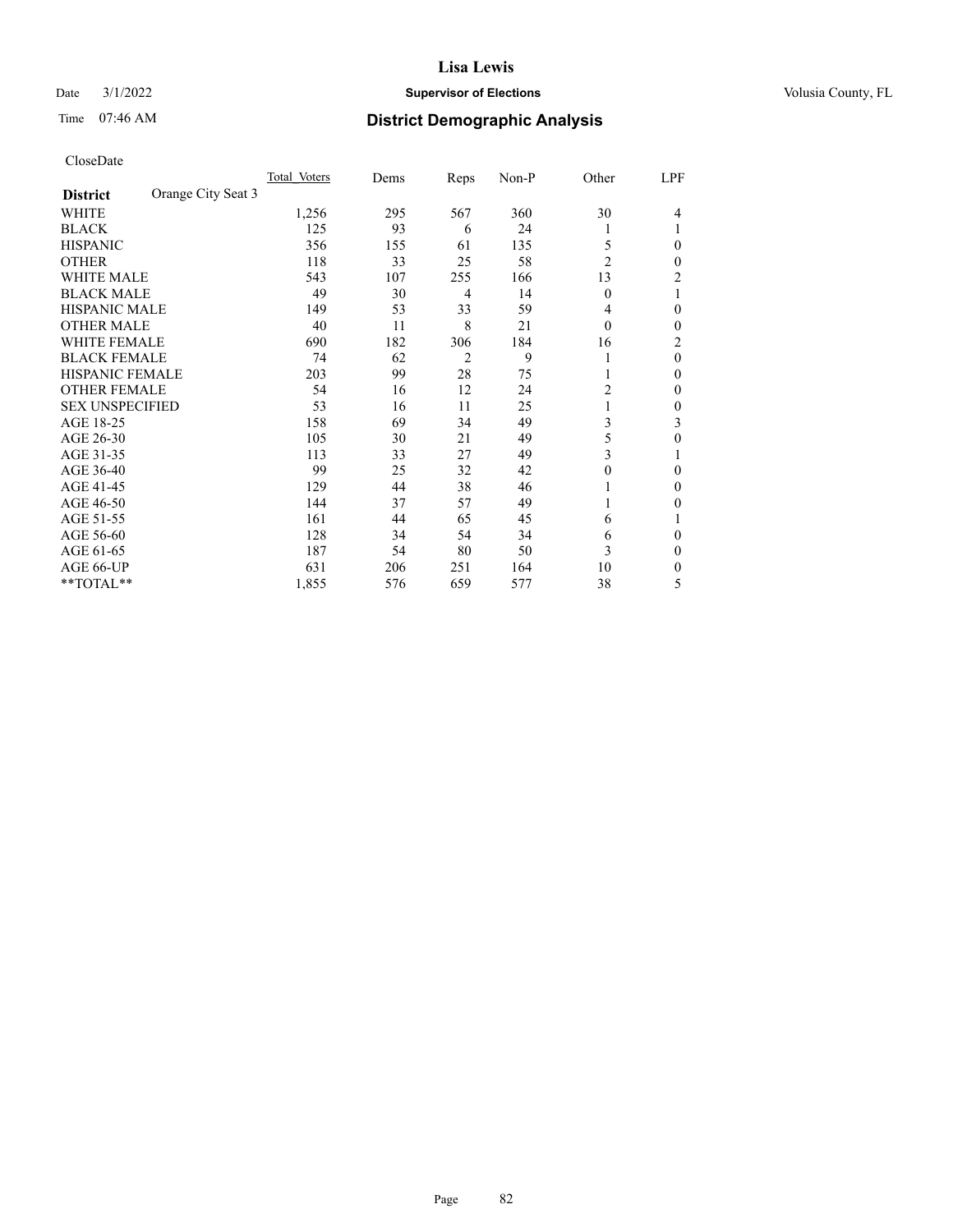## Date  $3/1/2022$  **Supervisor of Elections Supervisor of Elections** Volusia County, FL

# Time 07:46 AM **District Demographic Analysis**

|                        |                    | Total Voters | Dems           | Reps | Non-P | Other          | LPF |
|------------------------|--------------------|--------------|----------------|------|-------|----------------|-----|
| <b>District</b>        | Orange City Seat 4 |              |                |      |       |                |     |
| WHITE                  |                    | 1,268        | 331            | 558  | 352   | 20             |     |
| <b>BLACK</b>           |                    | 27           | 20             | 3    | 3     |                | 0   |
| <b>HISPANIC</b>        |                    | 146          | 60             | 35   | 51    | 0              | 0   |
| <b>OTHER</b>           |                    | 68           | 15             | 11   | 41    |                | 0   |
| WHITE MALE             |                    | 573          | 121            | 268  | 172   | 8              | 4   |
| <b>BLACK MALE</b>      |                    | 11           | 8              | 2    | 1     | 0              | 0   |
| <b>HISPANIC MALE</b>   |                    | 77           | 32             | 20   | 25    | $_{0}$         | 0   |
| <b>OTHER MALE</b>      |                    | 18           | $\overline{4}$ | 5    | 9     | $\theta$       | 0   |
| <b>WHITE FEMALE</b>    |                    | 684          | 210            | 283  | 176   | 12             | 3   |
| <b>BLACK FEMALE</b>    |                    | 16           | 12             |      | 2     | 1              | 0   |
| <b>HISPANIC FEMALE</b> |                    | 67           | 28             | 14   | 25    | 0              | 0   |
| <b>OTHER FEMALE</b>    |                    | 29           | 10             | 4    | 14    |                | 0   |
| <b>SEX UNSPECIFIED</b> |                    | 33           | 1              | 9    | 23    | $\Omega$       | 0   |
| AGE 18-25              |                    | 135          | 35             | 46   | 52    | 2              | 0   |
| AGE 26-30              |                    | 116          | 21             | 37   | 52    | 5              |     |
| AGE 31-35              |                    | 91           | 21             | 29   | 38    | 3              | 0   |
| AGE 36-40              |                    | 104          | 24             | 30   | 46    |                | 3   |
| AGE 41-45              |                    | 100          | 34             | 37   | 27    | 2              | 0   |
| AGE 46-50              |                    | 110          | 24             | 41   | 43    | $\overline{c}$ | 0   |
| AGE 51-55              |                    | 146          | 40             | 63   | 42    | $\Omega$       |     |
| AGE 56-60              |                    | 140          | 34             | 66   | 38    |                |     |
| AGE 61-65              |                    | 169          | 45             | 87   | 36    | $\theta$       |     |
| AGE 66-UP              |                    | 398          | 148            | 171  | 73    | 6              | 0   |
| **TOTAL**              |                    | 1,509        | 426            | 607  | 447   | 22             | 7   |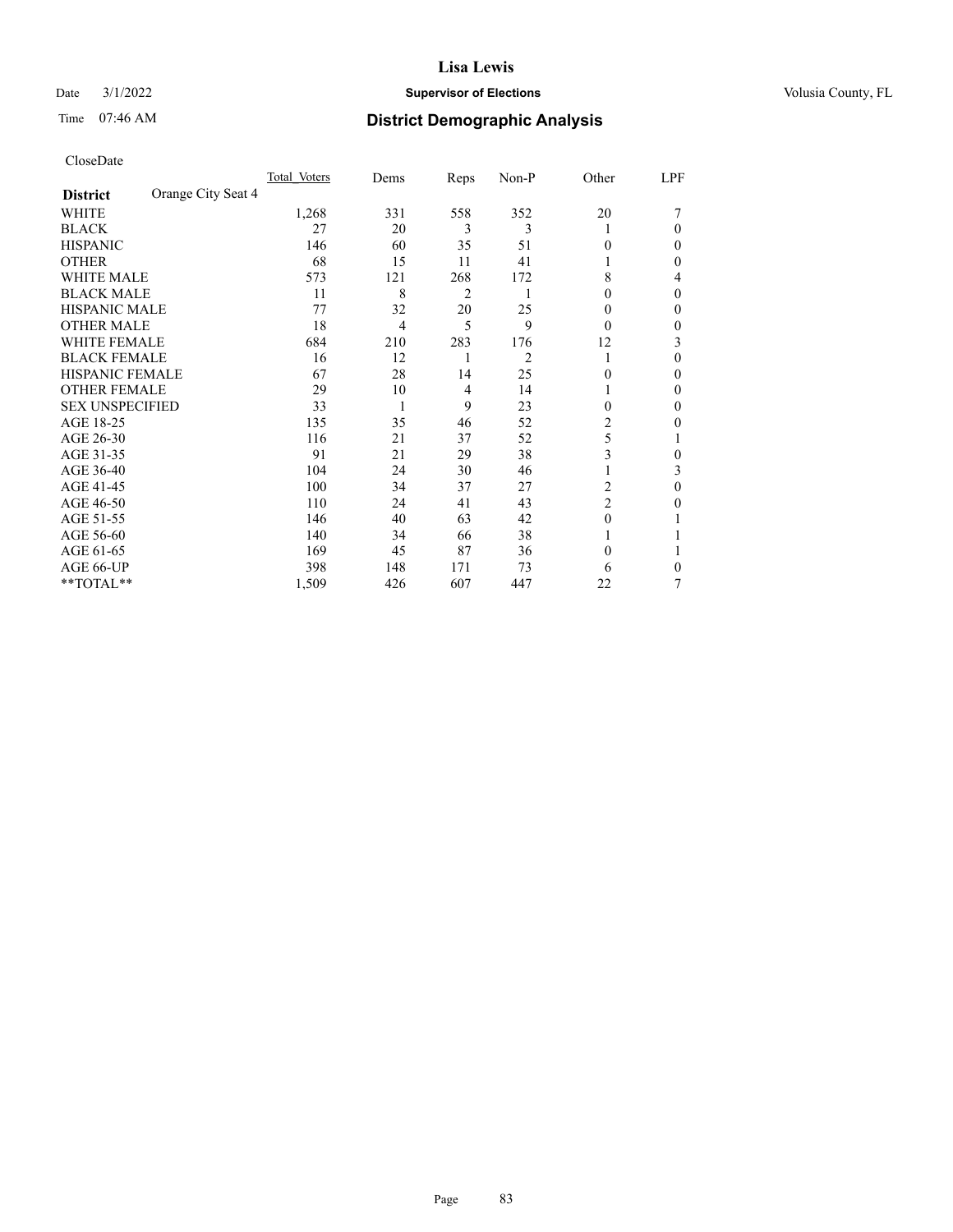## Date  $3/1/2022$  **Supervisor of Elections Supervisor of Elections** Volusia County, FL

# Time 07:46 AM **District Demographic Analysis**

|                        |                    | Total Voters | Dems | Reps | Non-P | Other          | LPF |
|------------------------|--------------------|--------------|------|------|-------|----------------|-----|
| <b>District</b>        | Orange City Seat 5 |              |      |      |       |                |     |
| WHITE                  |                    | 1,444        | 367  | 700  | 356   | 17             | 4   |
| <b>BLACK</b>           |                    | 138          | 103  | 6    | 28    |                | 0   |
| <b>HISPANIC</b>        |                    | 193          | 78   | 32   | 80    | 3              | 0   |
| <b>OTHER</b>           |                    | 72           | 25   | 20   | 25    | $\overline{2}$ | 0   |
| <b>WHITE MALE</b>      |                    | 569          | 126  | 291  | 142   | 7              | 3   |
| <b>BLACK MALE</b>      |                    | 56           | 36   | 3    | 16    |                | 0   |
| <b>HISPANIC MALE</b>   |                    | 90           | 39   | 15   | 34    | 2              | 0   |
| <b>OTHER MALE</b>      |                    | 18           | 5    | 7    | 6     | $\theta$       | 0   |
| WHITE FEMALE           |                    | 863          | 241  | 403  | 208   | 10             |     |
| <b>BLACK FEMALE</b>    |                    | 79           | 66   | 3    | 10    | $\Omega$       | 0   |
| <b>HISPANIC FEMALE</b> |                    | 100          | 38   | 17   | 44    |                | 0   |
| <b>OTHER FEMALE</b>    |                    | 38           | 14   | 12   | 10    | 2              | 0   |
| <b>SEX UNSPECIFIED</b> |                    | 34           | 8    | 7    | 19    | $\theta$       | 0   |
| AGE 18-25              |                    | 88           | 28   | 21   | 36    | 3              | 0   |
| AGE 26-30              |                    | 62           | 14   | 12   | 33    | 3              | 0   |
| AGE 31-35              |                    | 78           | 21   | 25   | 30    | $\overline{2}$ | 0   |
| AGE 36-40              |                    | 68           | 24   | 18   | 25    |                | 0   |
| AGE 41-45              |                    | 66           | 20   | 13   | 32    |                | 0   |
| AGE 46-50              |                    | 63           | 16   | 22   | 24    | $\Omega$       |     |
| AGE 51-55              |                    | 107          | 40   | 38   | 25    | 3              |     |
| AGE 56-60              |                    | 112          | 33   | 46   | 32    | $\theta$       |     |
| AGE 61-65              |                    | 144          | 52   | 53   | 36    | 3              | 0   |
| AGE 66-UP              |                    | 1,059        | 325  | 510  | 216   | 7              |     |
| **TOTAL**              |                    | 1,847        | 573  | 758  | 489   | 23             | 4   |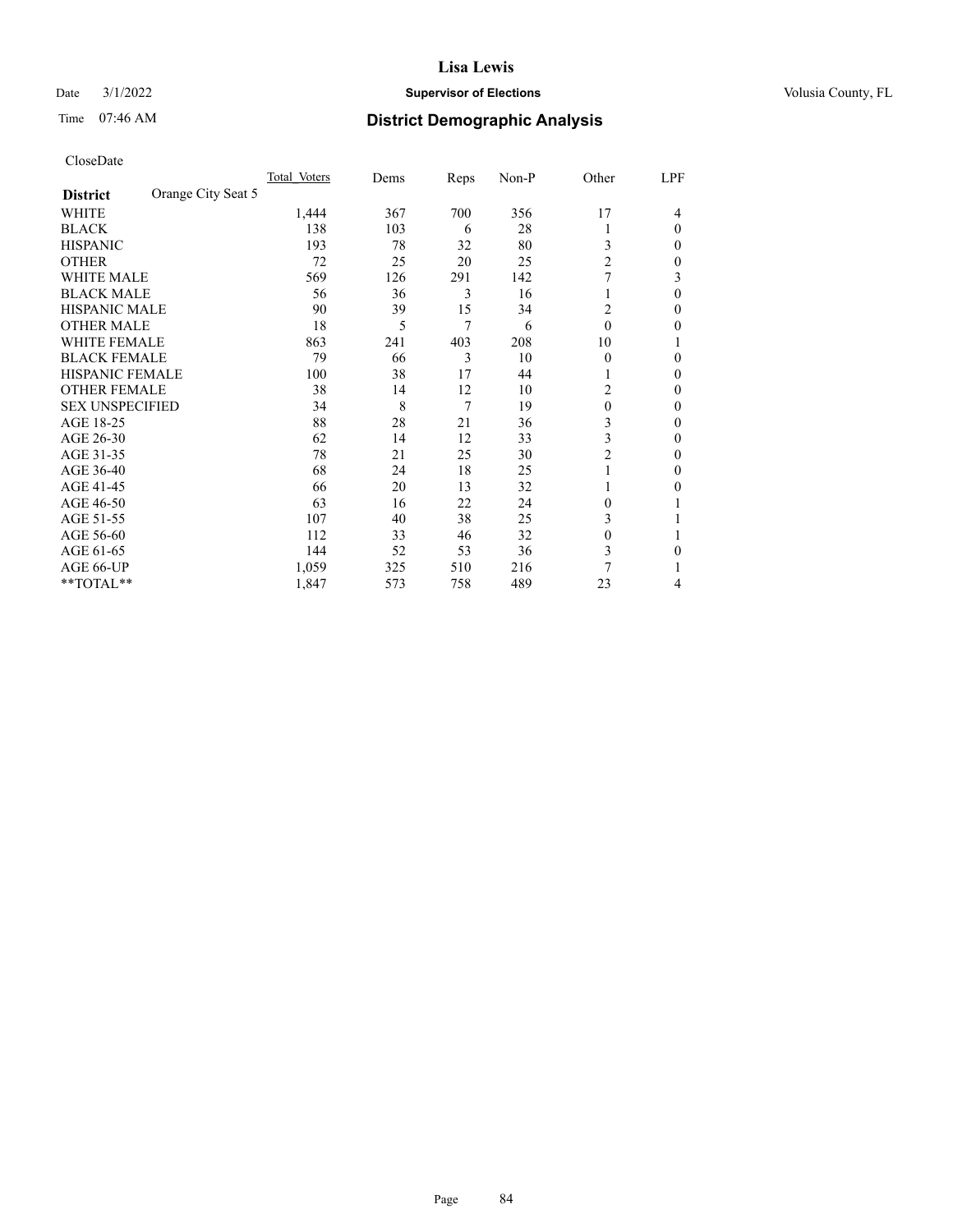## Date  $3/1/2022$  **Supervisor of Elections Supervisor of Elections** Volusia County, FL

# Time 07:46 AM **District Demographic Analysis**

|                        | Total Voters        | Dems  | Reps  | $Non-P$ | Other          | LPF      |
|------------------------|---------------------|-------|-------|---------|----------------|----------|
| <b>District</b>        | Ormond Beach Zone 1 |       |       |         |                |          |
| <b>WHITE</b>           | 8,413               | 2,225 | 4,052 | 2,016   | 101            | 19       |
| <b>BLACK</b>           | 153                 | 113   | 7     | 29      | 4              | $\theta$ |
| <b>HISPANIC</b>        | 268                 | 85    | 86    | 88      | 7              | 2        |
| <b>OTHER</b>           | 524                 | 146   | 149   | 219     | 10             | $\theta$ |
| <b>WHITE MALE</b>      | 3,908               | 848   | 2,014 | 987     | 43             | 16       |
| <b>BLACK MALE</b>      | 78                  | 53    | 6     | 17      | $\overline{2}$ | $\theta$ |
| HISPANIC MALE          | 108                 | 26    | 36    | 41      | 4              | 1        |
| <b>OTHER MALE</b>      | 220                 | 62    | 62    | 92      | 4              | $\theta$ |
| <b>WHITE FEMALE</b>    | 4,443               | 1,358 | 2,017 | 1,007   | 58             | 3        |
| <b>BLACK FEMALE</b>    | 73                  | 58    | 1     | 12      | $\overline{c}$ | $\theta$ |
| <b>HISPANIC FEMALE</b> | 155                 | 57    | 49    | 45      | 3              | 1        |
| <b>OTHER FEMALE</b>    | 214                 | 64    | 64    | 82      | 4              | $\theta$ |
| <b>SEX UNSPECIFIED</b> | 159                 | 43    | 45    | 69      | $\overline{c}$ | $\theta$ |
| AGE 18-25              | 709                 | 196   | 266   | 227     | 17             | 3        |
| AGE 26-30              | 408                 | 104   | 145   | 148     | 9              | 2        |
| AGE 31-35              | 457                 | 110   | 180   | 155     | 8              | 4        |
| AGE 36-40              | 565                 | 126   | 238   | 193     | 5              | 3        |
| AGE 41-45              | 584                 | 126   | 237   | 208     | 9              | 4        |
| AGE 46-50              | 612                 | 157   | 283   | 163     | 8              |          |
| AGE 51-55              | 736                 | 174   | 369   | 184     | 8              | 1        |
| AGE 56-60              | 881                 | 211   | 453   | 206     | 11             | $\theta$ |
| AGE 61-65              | 1,020               | 283   | 486   | 230     | 21             | $\theta$ |
| AGE 66-UP              | 3,386               | 1,082 | 1,637 | 638     | 26             | 3        |
| **TOTAL**              | 9,358               | 2,569 | 4,294 | 2,352   | 122            | 21       |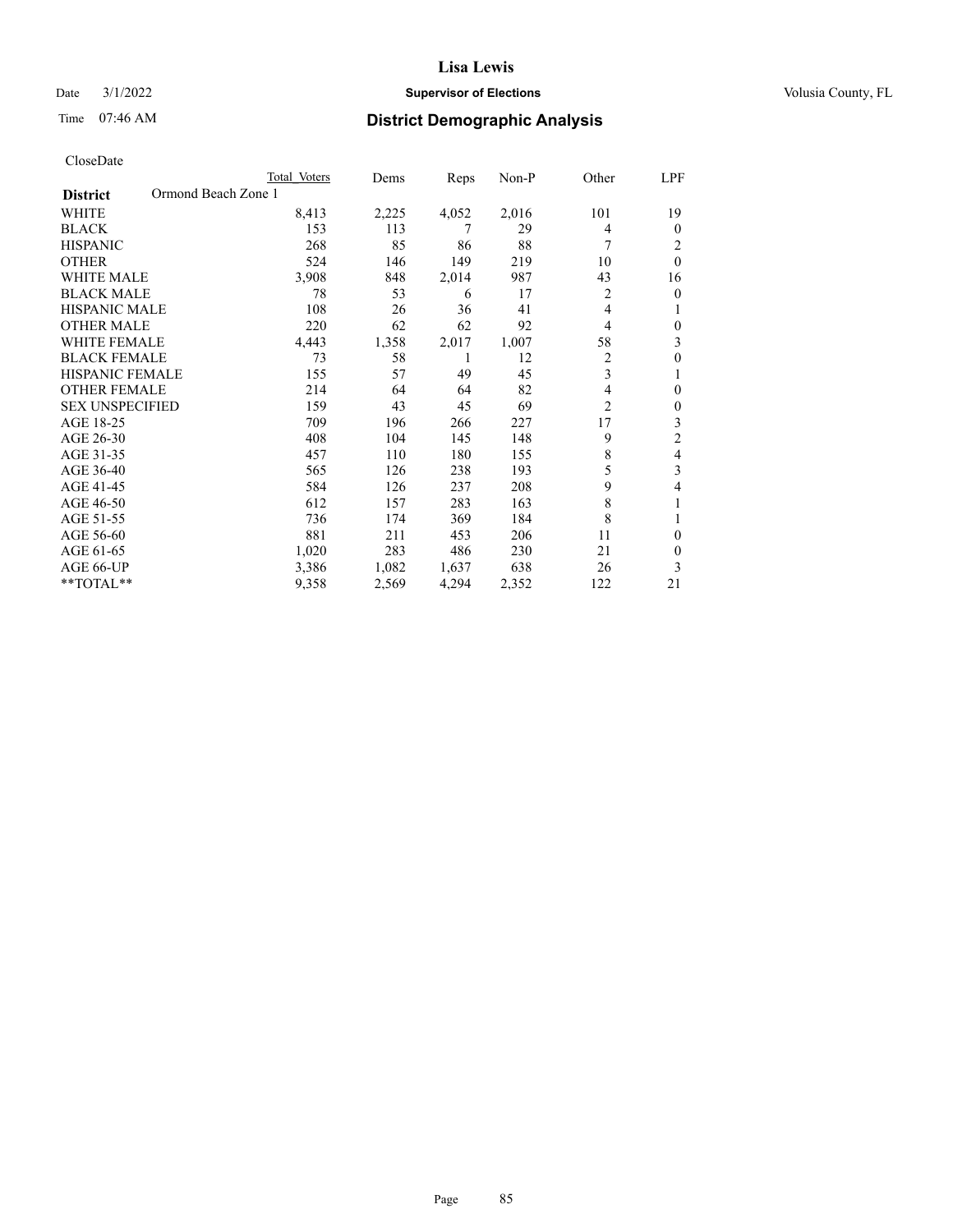## Date  $3/1/2022$  **Supervisor of Elections Supervisor of Elections** Volusia County, FL

# Time 07:46 AM **District Demographic Analysis**

|                                        | Total Voters | Dems  | Reps  | Non-P | Other          | LPF            |
|----------------------------------------|--------------|-------|-------|-------|----------------|----------------|
| Ormond Beach Zone 2<br><b>District</b> |              |       |       |       |                |                |
| WHITE                                  | 6,009        | 1,735 | 2,483 | 1,636 | 127            | 28             |
| <b>BLACK</b>                           | 422          | 325   | 20    | 74    | 3              | $\mathbf{0}$   |
| <b>HISPANIC</b>                        | 259          | 103   | 64    | 89    | 3              | $\Omega$       |
| <b>OTHER</b>                           | 439          | 150   | 106   | 175   | 7              |                |
| <b>WHITE MALE</b>                      | 2,723        | 638   | 1,219 | 791   | 55             | 20             |
| <b>BLACK MALE</b>                      | 177          | 124   | 11    | 41    |                | $\mathbf{0}$   |
| <b>HISPANIC MALE</b>                   | 97           | 37    | 28    | 31    |                | $\mathbf{0}$   |
| <b>OTHER MALE</b>                      | 150          | 48    | 32    | 64    | 5              | 1              |
| WHITE FEMALE                           | 3,222        | 1,081 | 1,246 | 816   | 71             | 8              |
| <b>BLACK FEMALE</b>                    | 237          | 194   | 9     | 32    | 2              | $\theta$       |
| <b>HISPANIC FEMALE</b>                 | 156          | 66    | 34    | 55    | 1              | $\theta$       |
| <b>OTHER FEMALE</b>                    | 182          | 74    | 51    | 55    | $\overline{c}$ | $\theta$       |
| <b>SEX UNSPECIFIED</b>                 | 185          | 51    | 43    | 89    | $\overline{2}$ | $\theta$       |
| AGE 18-25                              | 549          | 162   | 151   | 210   | 22             | 4              |
| AGE 26-30                              | 414          | 116   | 134   | 148   | 10             | 6              |
| AGE 31-35                              | 425          | 135   | 126   | 155   | 6              | 3              |
| AGE 36-40                              | 392          | 107   | 112   | 163   | 7              | 3              |
| AGE 41-45                              | 434          | 133   | 143   | 146   | 10             | $\overline{c}$ |
| AGE 46-50                              | 450          | 133   | 156   | 142   | 16             | 3              |
| AGE 51-55                              | 634          | 162   | 263   | 185   | 19             | 5              |
| AGE 56-60                              | 754          | 223   | 321   | 193   | 15             | $\overline{2}$ |
| AGE 61-65                              | 755          | 254   | 310   | 177   | 13             | 1              |
| AGE 66-UP                              | 2,322        | 888   | 957   | 455   | 22             | $\theta$       |
| **TOTAL**                              | 7,129        | 2,313 | 2,673 | 1,974 | 140            | 29             |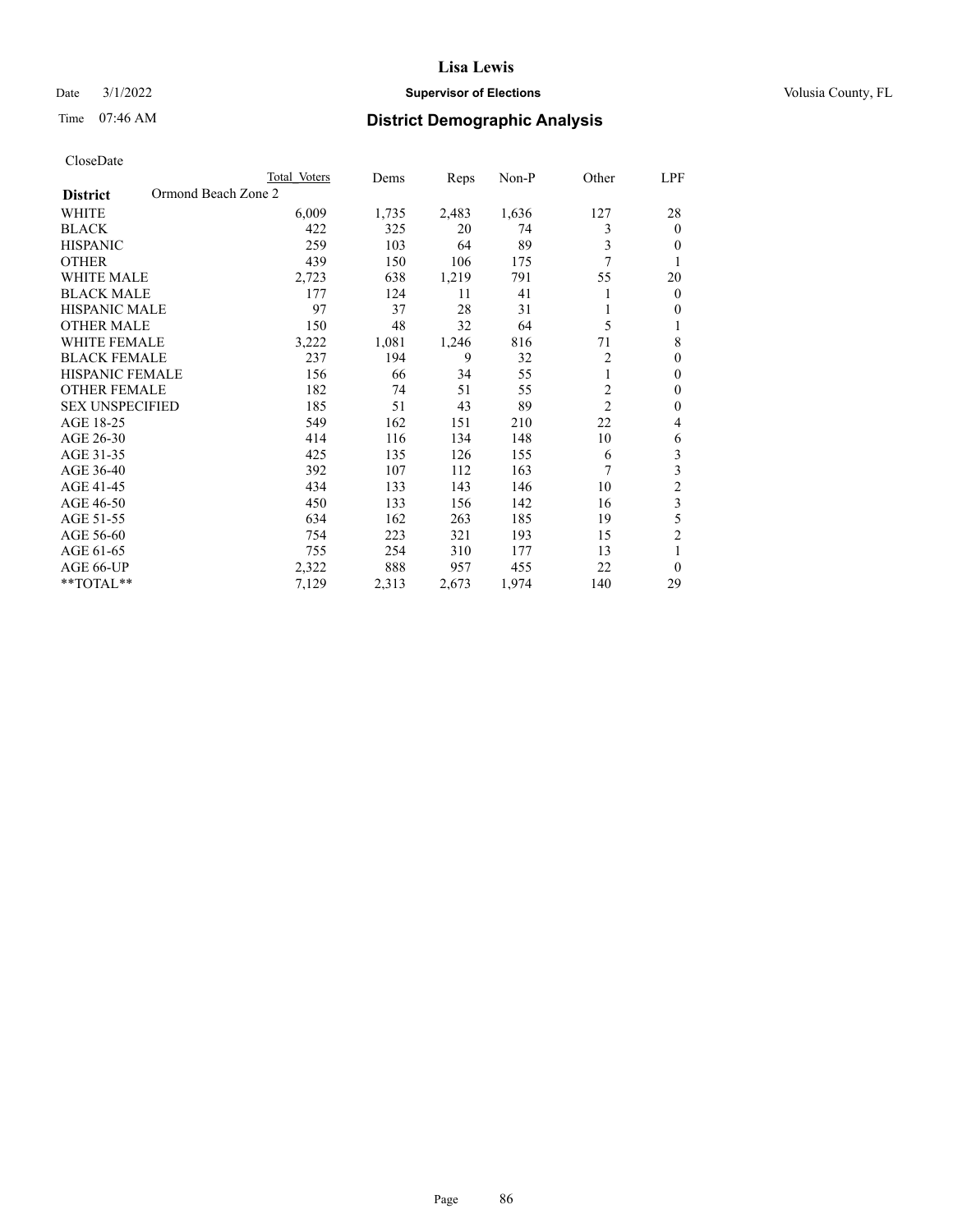## Date  $3/1/2022$  **Supervisor of Elections Supervisor of Elections** Volusia County, FL

# Time 07:46 AM **District Demographic Analysis**

|                                        | Total Voters | Dems  | Reps  | Non-P | Other          | <u>LPF</u>     |
|----------------------------------------|--------------|-------|-------|-------|----------------|----------------|
| Ormond Beach Zone 3<br><b>District</b> |              |       |       |       |                |                |
| WHITE                                  | 7,652        | 1,882 | 3,804 | 1,829 | 116            | 21             |
| <b>BLACK</b>                           | 320          | 224   | 18    | 70    |                | 1              |
| <b>HISPANIC</b>                        | 328          | 106   | 90    | 121   | 7              | 4              |
| <b>OTHER</b>                           | 638          | 202   | 157   | 262   | 16             | 1              |
| <b>WHITE MALE</b>                      | 3,561        | 747   | 1,873 | 876   | 50             | 15             |
| <b>BLACK MALE</b>                      | 135          | 83    | 11    | 39    | 2              | $\mathbf{0}$   |
| <b>HISPANIC MALE</b>                   | 146          | 45    | 40    | 56    | $\overline{c}$ | 3              |
| <b>OTHER MALE</b>                      | 238          | 68    | 65    | 99    | 6              | $\mathbf{0}$   |
| <b>WHITE FEMALE</b>                    | 4,023        | 1,119 | 1,903 | 929   | 66             | 6              |
| <b>BLACK FEMALE</b>                    | 180          | 138   | 7     | 29    | 5              | 1              |
| <b>HISPANIC FEMALE</b>                 | 178          | 61    | 49    | 62    | 5              | 1              |
| <b>OTHER FEMALE</b>                    | 295          | 111   | 71    | 107   | 6              | $\mathbf{0}$   |
| <b>SEX UNSPECIFIED</b>                 | 182          | 42    | 50    | 85    | 4              | 1              |
| AGE 18-25                              | 927          | 255   | 348   | 292   | 28             | 4              |
| AGE 26-30                              | 497          | 133   | 170   | 177   | 12             | 5              |
| AGE 31-35                              | 510          | 142   | 187   | 167   | 13             | 1              |
| AGE 36-40                              | 611          | 130   | 261   | 200   | 15             | 5              |
| AGE 41-45                              | 550          | 131   | 228   | 175   | 11             | 5              |
| AGE 46-50                              | 596          | 117   | 297   | 170   | 11             |                |
| AGE 51-55                              | 726          | 163   | 376   | 176   | 10             | 1              |
| AGE 56-60                              | 811          | 202   | 415   | 186   | 8              | $\theta$       |
| AGE 61-65                              | 838          | 244   | 396   | 185   | 11             | $\overline{2}$ |
| AGE 66-UP                              | 2,872        | 897   | 1,391 | 554   | 27             | 3              |
| **TOTAL**                              | 8,938        | 2,414 | 4,069 | 2,282 | 146            | 27             |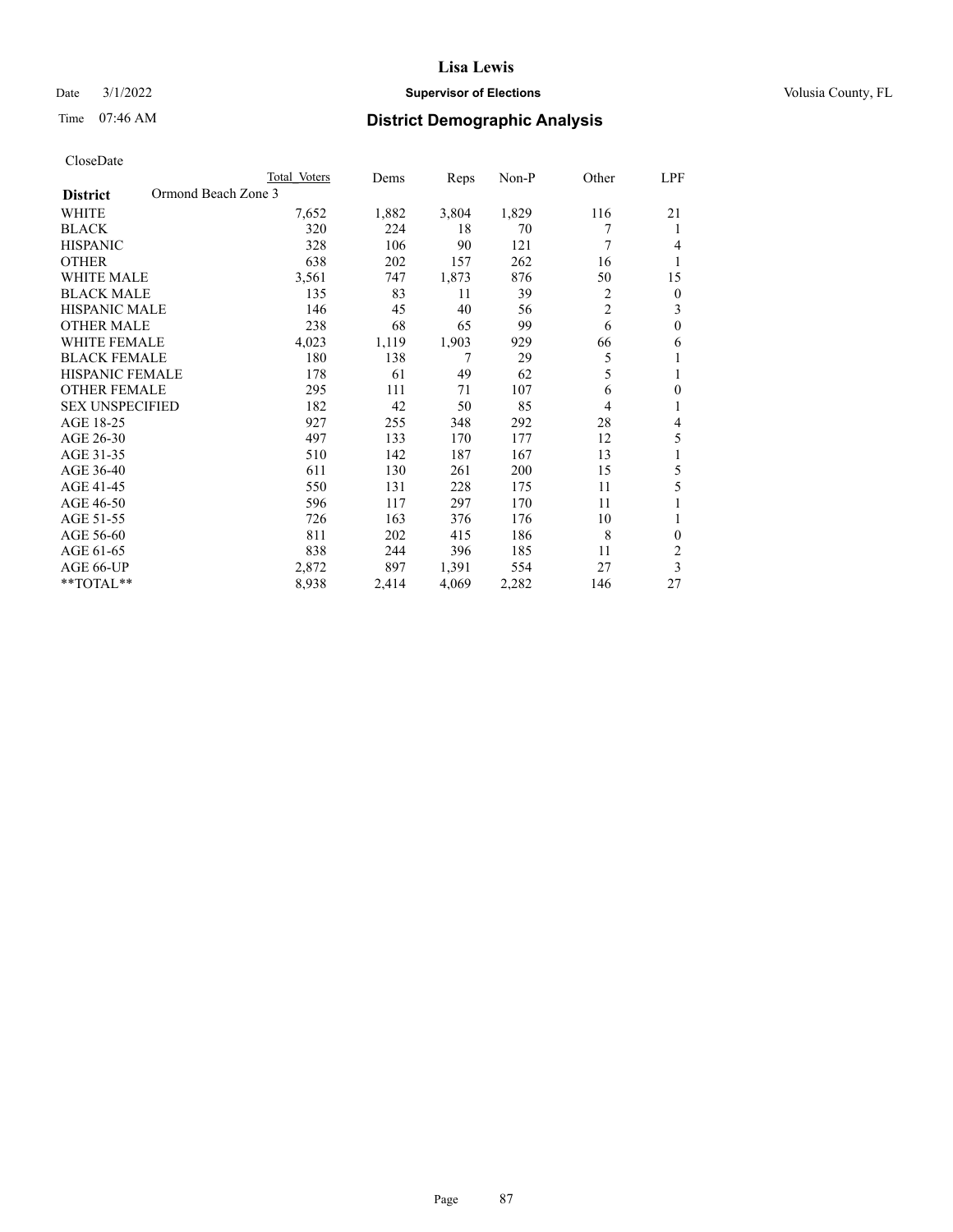## Date  $3/1/2022$  **Supervisor of Elections Supervisor of Elections** Volusia County, FL

# Time 07:46 AM **District Demographic Analysis**

|                                        | Total Voters | Dems  | Reps  | Non-P | Other    | LPF            |
|----------------------------------------|--------------|-------|-------|-------|----------|----------------|
| Ormond Beach Zone 4<br><b>District</b> |              |       |       |       |          |                |
| WHITE                                  | 7,340        | 2,053 | 3,223 | 1,921 | 124      | 19             |
| <b>BLACK</b>                           | 264          | 190   | 7     | 62    | 3        | 2              |
| <b>HISPANIC</b>                        | 230          | 101   | 47    | 79    | 3        | 0              |
| <b>OTHER</b>                           | 495          | 129   | 145   | 210   | 10       |                |
| WHITE MALE                             | 3,202        | 741   | 1,463 | 928   | 56       | 14             |
| <b>BLACK MALE</b>                      | 119          | 79    | 3     | 32    | 3        | 2              |
| <b>HISPANIC MALE</b>                   | 90           | 33    | 24    | 30    | 3        | 0              |
| <b>OTHER MALE</b>                      | 200          | 49    | 59    | 86    | 5        | 1              |
| <b>WHITE FEMALE</b>                    | 4,051        | 1,295 | 1,719 | 965   | 67       | 5              |
| <b>BLACK FEMALE</b>                    | 143          | 110   | 3     | 30    | $\theta$ | 0              |
| <b>HISPANIC FEMALE</b>                 | 137          | 67    | 23    | 47    | $\theta$ | 0              |
| <b>OTHER FEMALE</b>                    | 195          | 61    | 56    | 75    | 3        | 0              |
| <b>SEX UNSPECIFIED</b>                 | 192          | 38    | 72    | 79    | 3        | $\mathbf{0}$   |
| AGE 18-25                              | 510          | 140   | 174   | 182   | 14       | 0              |
| AGE 26-30                              | 415          | 105   | 132   | 163   | 13       | 2              |
| AGE 31-35                              | 476          | 138   | 159   | 166   | 12       | 1              |
| AGE 36-40                              | 454          | 123   | 131   | 185   | 9        | 6              |
| AGE 41-45                              | 372          | 99    | 130   | 131   | 8        | 4              |
| AGE 46-50                              | 409          | 96    | 172   | 132   | 7        | 2              |
| AGE 51-55                              | 545          | 129   | 247   | 155   | 11       | 3              |
| AGE 56-60                              | 764          | 197   | 352   | 202   | 11       | $\overline{2}$ |
| AGE 61-65                              | 841          | 247   | 398   | 184   | 12       | $\theta$       |
| AGE 66-UP                              | 3,543        | 1,199 | 1,527 | 772   | 43       | $\overline{c}$ |
| **TOTAL**                              | 8,329        | 2,473 | 3,422 | 2,272 | 140      | 22             |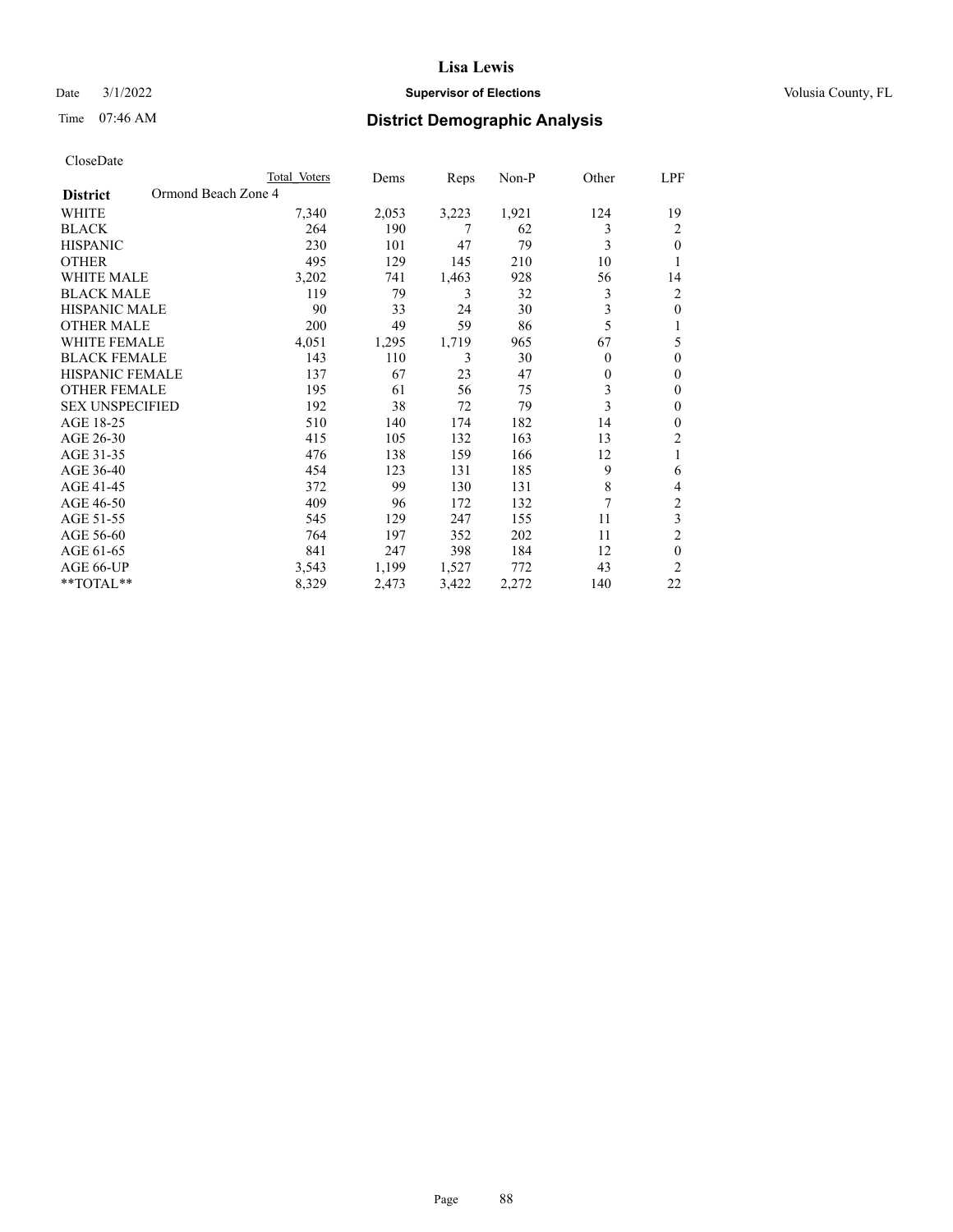## Date  $3/1/2022$  **Supervisor of Elections Supervisor of Elections** Volusia County, FL

| CloseDate |
|-----------|
|-----------|

|                        |         | Total Voters | Dems | Reps         | Non-P          | Other    | LPF      |
|------------------------|---------|--------------|------|--------------|----------------|----------|----------|
| <b>District</b>        | Pierson |              |      |              |                |          |          |
| WHITE                  |         | 563          | 120  | 313          | 117            | 10       | 3        |
| <b>BLACK</b>           |         | 33           | 29   | $\mathbf{0}$ | 4              | $\Omega$ | $\Omega$ |
| <b>HISPANIC</b>        |         | 188          | 83   | 14           | 90             |          | 0        |
| <b>OTHER</b>           |         | 34           | 8    | 8            | 18             | 0        | 0        |
| <b>WHITE MALE</b>      |         | 281          | 61   | 156          | 57             | 4        | 3        |
| <b>BLACK MALE</b>      |         | 18           | 16   | 0            | 2              | 0        | $\Omega$ |
| <b>HISPANIC MALE</b>   |         | 103          | 54   | 8            | 40             |          | 0        |
| <b>OTHER MALE</b>      |         | 14           | 3    | 6            | 5              | 0        | 0        |
| <b>WHITE FEMALE</b>    |         | 279          | 59   | 155          | 59             | 6        | 0        |
| <b>BLACK FEMALE</b>    |         | 15           | 13   | $\mathbf{0}$ | $\overline{2}$ | 0        | 0        |
| <b>HISPANIC FEMALE</b> |         | 81           | 27   | 6            | 48             | 0        | 0        |
| <b>OTHER FEMALE</b>    |         | 10           | 3    | 1            | 6              | 0        | 0        |
| <b>SEX UNSPECIFIED</b> |         | 17           | 4    | 3            | 10             | 0        | 0        |
| AGE 18-25              |         | 116          | 31   | 28           | 56             |          | 0        |
| AGE 26-30              |         | 70           | 25   | 22           | 20             |          | 2        |
| AGE 31-35              |         | 64           | 20   | 19           | 23             | 2        | 0        |
| AGE 36-40              |         | 58           | 13   | 22           | 21             |          |          |
| AGE 41-45              |         | 57           | 8    | 22           | 27             | 0        | 0        |
| AGE 46-50              |         | 47           | 9    | 23           | 15             | 0        | $\Omega$ |
| AGE 51-55              |         | 58           | 17   | 28           | 12             |          | 0        |
| AGE 56-60              |         | 66           | 23   | 26           | 16             |          | 0        |
| AGE 61-65              |         | 93           | 27   | 46           | 19             |          | 0        |
| AGE 66-UP              |         | 189          | 67   | 99           | 20             | 3        | 0        |
| **TOTAL**              |         | 818          | 240  | 335          | 229            | 11       | 3        |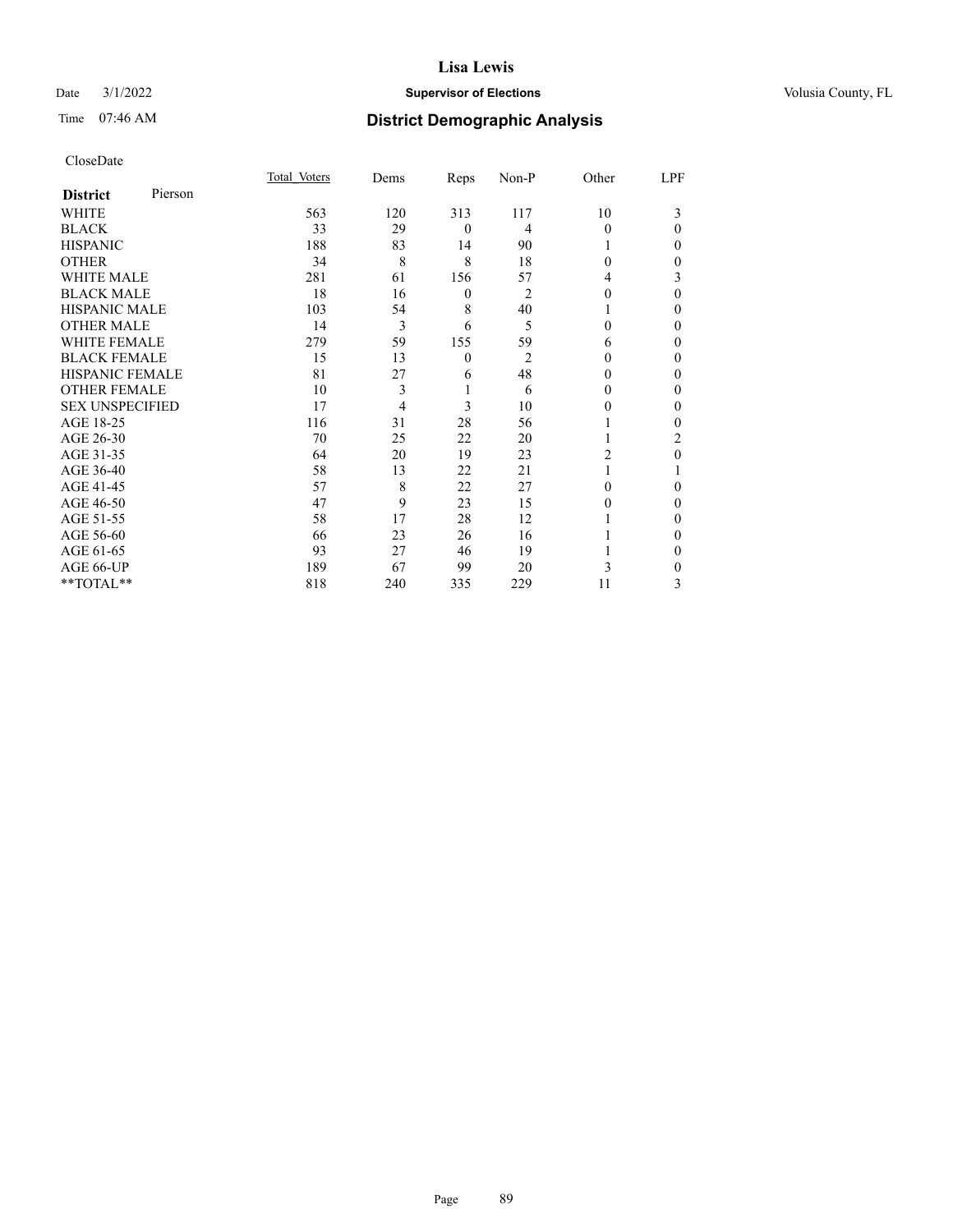## Date  $3/1/2022$  **Supervisor of Elections Supervisor of Elections** Volusia County, FL

# Time 07:46 AM **District Demographic Analysis**

|                        |             | Total Voters | Dems | Reps     | Non-P | Other          | LPF            |
|------------------------|-------------|--------------|------|----------|-------|----------------|----------------|
| <b>District</b>        | Ponce Inlet |              |      |          |       |                |                |
| WHITE                  |             | 3,109        | 677  | 1,659    | 707   | 56             | 10             |
| <b>BLACK</b>           |             | 15           | 5    |          | 9     | 0              | $\theta$       |
| <b>HISPANIC</b>        |             | 71           | 18   | 31       | 21    | 0              |                |
| <b>OTHER</b>           |             | 125          | 39   | 45       | 41    | 0              | $\theta$       |
| <b>WHITE MALE</b>      |             | 1,487        | 268  | 802      | 378   | 32             | 7              |
| <b>BLACK MALE</b>      |             | 10           | 3    | 1        | 6     | $\mathbf{0}$   | $\mathbf{0}$   |
| <b>HISPANIC MALE</b>   |             | 31           | 6    | 15       | 10    | 0              | $\mathbf{0}$   |
| <b>OTHER MALE</b>      |             | 48           | 13   | 19       | 16    | 0              | $\mathbf{0}$   |
| <b>WHITE FEMALE</b>    |             | 1,598        | 403  | 849      | 319   | 24             | 3              |
| <b>BLACK FEMALE</b>    |             | 5            | 2    | $\theta$ | 3     | $\theta$       | $\theta$       |
| <b>HISPANIC FEMALE</b> |             | 40           | 12   | 16       | 11    | 0              | 1              |
| <b>OTHER FEMALE</b>    |             | 48           | 17   | 17       | 14    | 0              | $\theta$       |
| <b>SEX UNSPECIFIED</b> |             | 53           | 15   | 17       | 21    | $\mathbf{0}$   | $\mathbf{0}$   |
| AGE 18-25              |             | 185          | 36   | 82       | 58    | 7              | $\overline{c}$ |
| AGE 26-30              |             | 84           | 20   | 29       | 31    | $\overline{c}$ | $\overline{c}$ |
| AGE 31-35              |             | 65           | 17   | 24       | 23    | $\theta$       | 1              |
| AGE 36-40              |             | 77           | 17   | 33       | 27    | 0              | $\theta$       |
| AGE 41-45              |             | 116          | 23   | 52       | 38    | 3              | $\mathbf{0}$   |
| AGE 46-50              |             | 150          | 27   | 79       | 41    | $\overline{2}$ | 1              |
| AGE 51-55              |             | 208          | 33   | 114      | 54    | 5              | 2              |
| AGE 56-60              |             | 339          | 65   | 185      | 80    | 7              | $\overline{c}$ |
| AGE 61-65              |             | 471          | 100  | 257      | 108   | 6              | $\mathbf{0}$   |
| AGE 66-UP              |             | 1,625        | 401  | 881      | 318   | 24             |                |
| $**TOTAL**$            |             | 3,320        | 739  | 1,736    | 778   | 56             | 11             |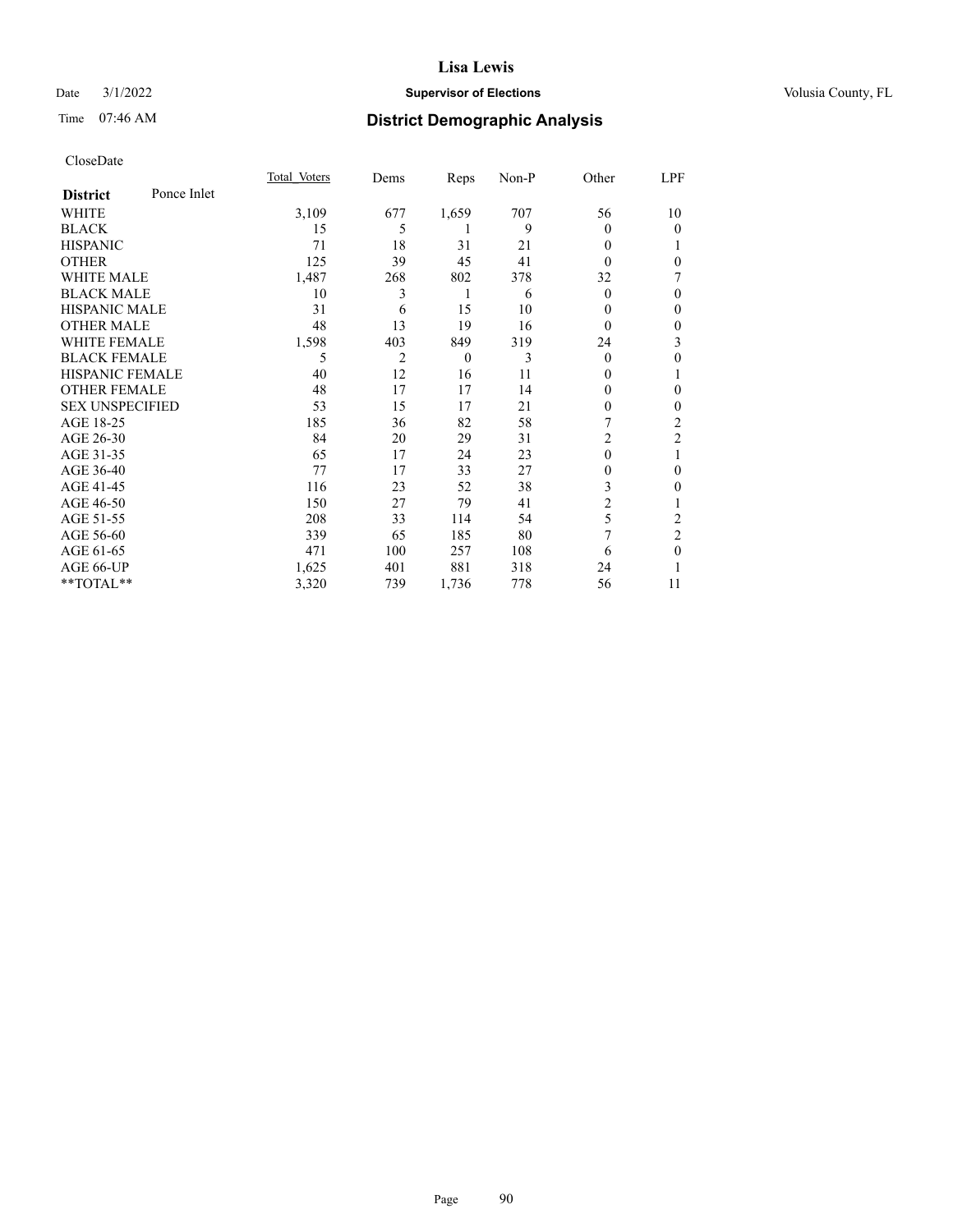## Date  $3/1/2022$  **Supervisor of Elections Supervisor of Elections** Volusia County, FL

# Time 07:46 AM **District Demographic Analysis**

|                                           | Total Voters | Dems  | Reps  | $Non-P$ | Other          | LPF            |
|-------------------------------------------|--------------|-------|-------|---------|----------------|----------------|
| Port Orange District 1<br><b>District</b> |              |       |       |         |                |                |
| WHITE                                     | 8,657        | 2,387 | 3,498 | 2,584   | 168            | 20             |
| <b>BLACK</b>                              | 252          | 157   | 18    | 70      |                | $\theta$       |
| <b>HISPANIC</b>                           | 388          | 145   | 89    | 148     | 5              | 1              |
| <b>OTHER</b>                              | 504          | 127   | 145   | 210     | 17             | 5              |
| <b>WHITE MALE</b>                         | 3,943        | 910   | 1,743 | 1,209   | 71             | 10             |
| <b>BLACK MALE</b>                         | 107          | 54    | 11    | 38      | 4              | $\overline{0}$ |
| <b>HISPANIC MALE</b>                      | 172          | 56    | 39    | 73      | 3              | 1              |
| <b>OTHER MALE</b>                         | 178          | 41    | 49    | 82      | 4              | 2              |
| <b>WHITE FEMALE</b>                       | 4,579        | 1,449 | 1,709 | 1,317   | 95             | 9              |
| <b>BLACK FEMALE</b>                       | 140          | 99    | 7     | 31      | 3              | $\theta$       |
| <b>HISPANIC FEMALE</b>                    | 205          | 85    | 48    | 70      | $\overline{c}$ | $\mathbf{0}$   |
| <b>OTHER FEMALE</b>                       | 212          | 56    | 74    | 72      | $\,8\,$        | 2              |
| <b>SEX UNSPECIFIED</b>                    | 265          | 66    | 70    | 120     | 7              | $\overline{2}$ |
| AGE 18-25                                 | 748          | 200   | 191   | 329     | 24             | 4              |
| AGE 26-30                                 | 626          | 178   | 166   | 257     | 23             | 2              |
| AGE 31-35                                 | 592          | 156   | 168   | 246     | 13             | 9              |
| AGE 36-40                                 | 604          | 161   | 180   | 239     | 22             | $\overline{2}$ |
| AGE 41-45                                 | 559          | 138   | 190   | 220     | 8              | 3              |
| AGE 46-50                                 | 607          | 155   | 232   | 207     | 10             | 3              |
| AGE 51-55                                 | 744          | 192   | 314   | 222     | 15             |                |
| AGE 56-60                                 | 970          | 249   | 420   | 284     | 16             | 1              |
| AGE 61-65                                 | 1,103        | 355   | 463   | 264     | 21             | $\theta$       |
| AGE 66-UP                                 | 3,248        | 1,032 | 1,426 | 744     | 45             | 1              |
| **TOTAL**                                 | 9,801        | 2,816 | 3,750 | 3,012   | 197            | 26             |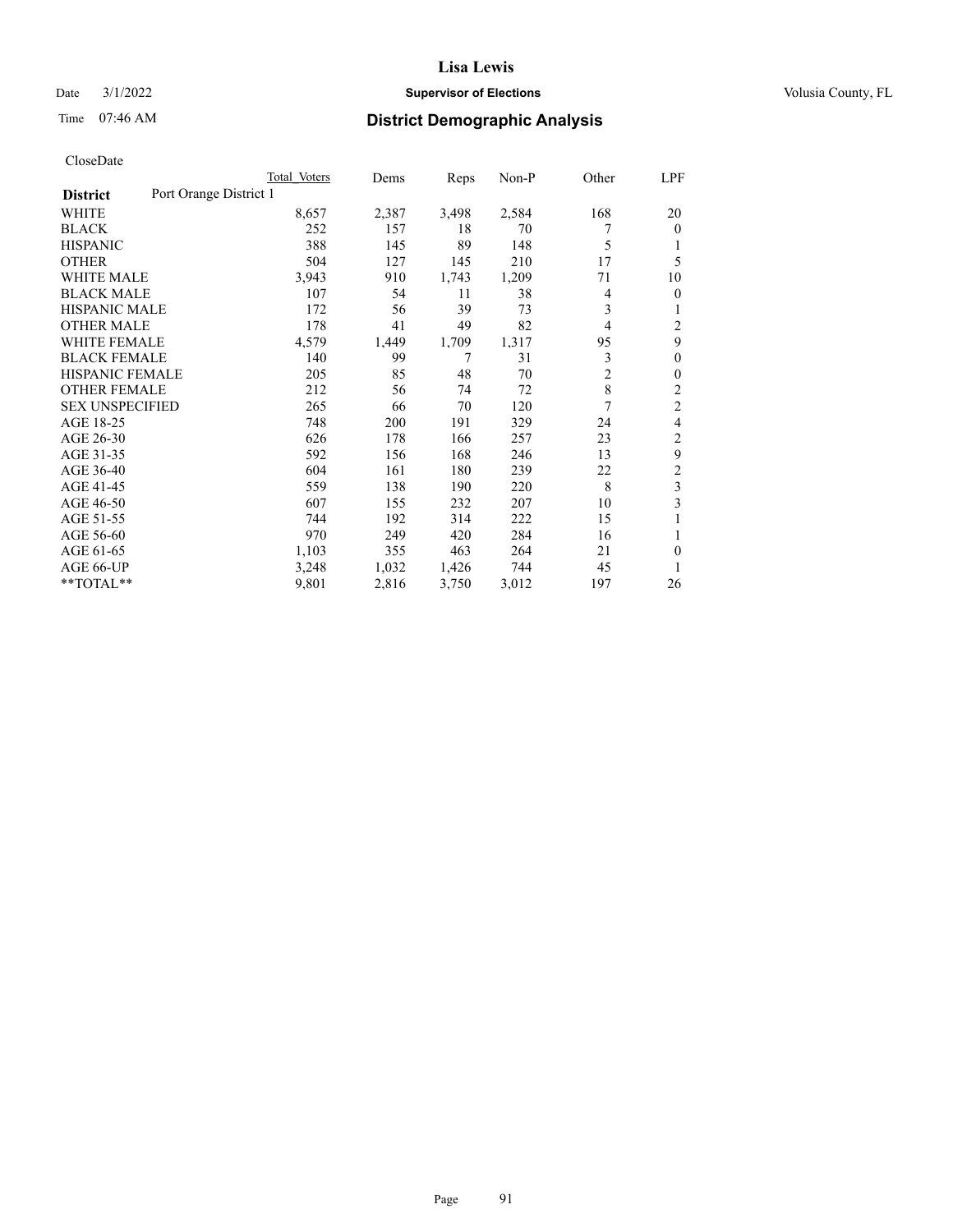## Date  $3/1/2022$  **Supervisor of Elections Supervisor of Elections** Volusia County, FL

# Time 07:46 AM **District Demographic Analysis**

|                                           | Total Voters | Dems  | Reps  | $Non-P$ | Other          | LPF            |
|-------------------------------------------|--------------|-------|-------|---------|----------------|----------------|
| Port Orange District 2<br><b>District</b> |              |       |       |         |                |                |
| <b>WHITE</b>                              | 9,120        | 2,437 | 3,881 | 2,590   | 182            | 30             |
| <b>BLACK</b>                              | 506          | 371   | 23    | 108     | 4              | $\mathbf{0}$   |
| <b>HISPANIC</b>                           | 505          | 189   | 98    | 207     | 9              | 2              |
| <b>OTHER</b>                              | 658          | 196   | 156   | 294     | 9              | 3              |
| <b>WHITE MALE</b>                         | 4,103        | 907   | 1,873 | 1,235   | 72             | 16             |
| <b>BLACK MALE</b>                         | 209          | 143   | 11    | 52      | 3              | $\mathbf{0}$   |
| <b>HISPANIC MALE</b>                      | 243          | 81    | 53    | 101     | 7              | 1              |
| <b>OTHER MALE</b>                         | 227          | 63    | 57    | 100     | $\overline{4}$ | 3              |
| <b>WHITE FEMALE</b>                       | 4,891        | 1,493 | 1,955 | 1,319   | 110            | 14             |
| <b>BLACK FEMALE</b>                       | 294          | 225   | 12    | 56      | 1              | $\mathbf{0}$   |
| <b>HISPANIC FEMALE</b>                    | 255          | 106   | 43    | 103     | $\overline{c}$ | 1              |
| <b>OTHER FEMALE</b>                       | 293          | 109   | 68    | 112     | $\overline{4}$ | $\mathbf{0}$   |
| <b>SEX UNSPECIFIED</b>                    | 274          | 66    | 86    | 121     | 1              | $\mathbf{0}$   |
| AGE 18-25                                 | 987          | 285   | 262   | 396     | 38             | 6              |
| AGE 26-30                                 | 783          | 215   | 228   | 315     | 20             | 5              |
| AGE 31-35                                 | 675          | 190   | 206   | 260     | 14             | 5              |
| AGE 36-40                                 | 657          | 175   | 202   | 259     | 16             | 5              |
| AGE 41-45                                 | 564          | 164   | 192   | 197     | 9              | $\overline{c}$ |
| AGE 46-50                                 | 578          | 130   | 232   | 202     | 10             | $\overline{4}$ |
| AGE 51-55                                 | 792          | 208   | 332   | 238     | 11             | 3              |
| AGE 56-60                                 | 1,007        | 252   | 474   | 266     | 14             | 1              |
| AGE 61-65                                 | 1,133        | 354   | 484   | 265     | 27             | 3              |
| AGE 66-UP                                 | 3,613        | 1,220 | 1,546 | 801     | 45             | 1              |
| **TOTAL**                                 | 10,789       | 3,193 | 4,158 | 3,199   | 204            | 35             |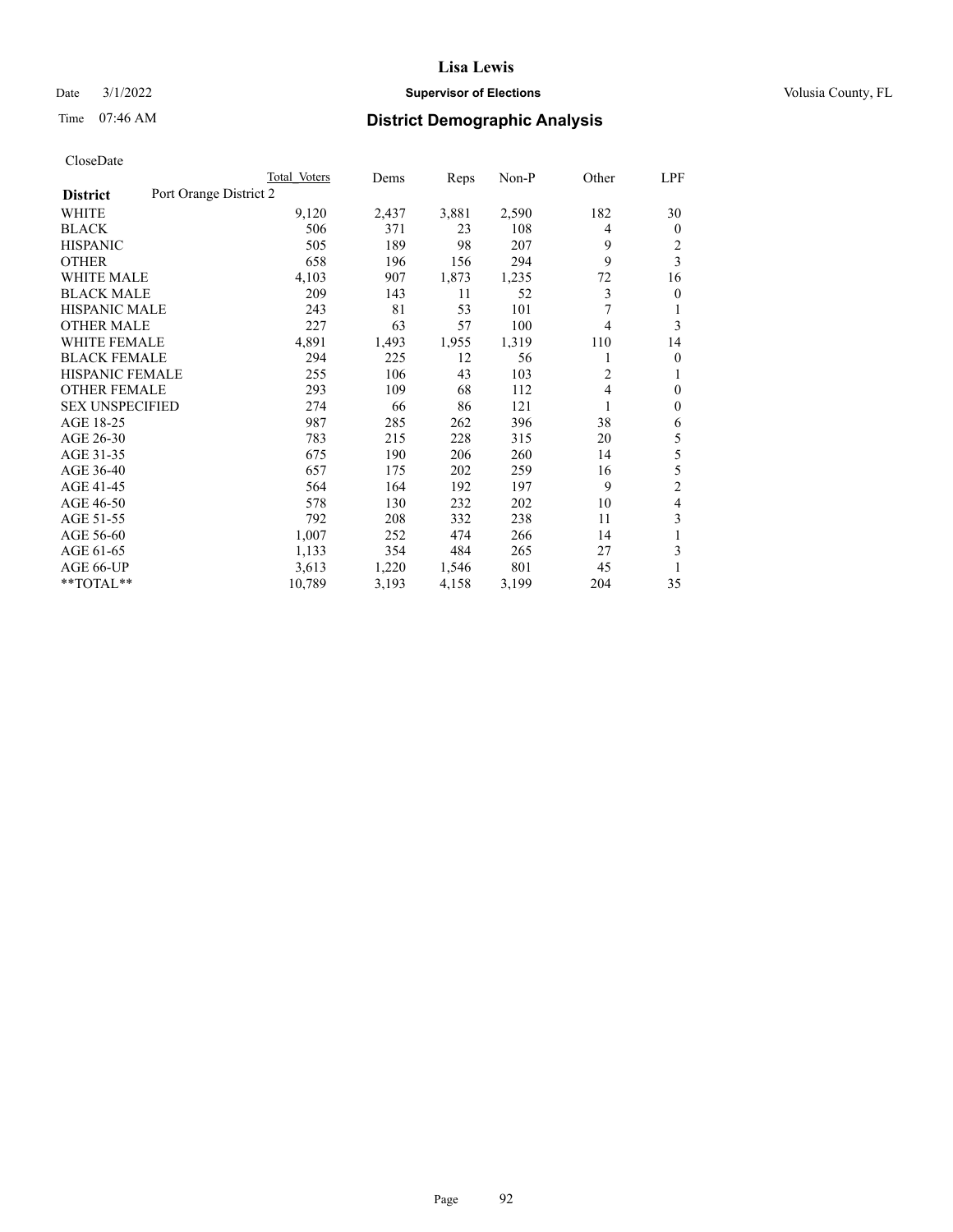## Date  $3/1/2022$  **Supervisor of Elections Supervisor of Elections** Volusia County, FL

# Time 07:46 AM **District Demographic Analysis**

|                                           | Total Voters | Dems  | Reps  | Non-P | Other | LPF            |
|-------------------------------------------|--------------|-------|-------|-------|-------|----------------|
| Port Orange District 3<br><b>District</b> |              |       |       |       |       |                |
| WHITE                                     | 11,374       | 2,839 | 5,180 | 3,120 | 201   | 34             |
| <b>BLACK</b>                              | 515          | 372   | 20    | 114   | 8     | 1              |
| <b>HISPANIC</b>                           | 586          | 190   | 136   | 250   | 6     | 4              |
| <b>OTHER</b>                              | 771          | 211   | 210   | 331   | 16    | 3              |
| <b>WHITE MALE</b>                         | 5,141        | 1,065 | 2,465 | 1,488 | 99    | 24             |
| <b>BLACK MALE</b>                         | 232          | 152   | 12    | 61    | 6     | 1              |
| <b>HISPANIC MALE</b>                      | 263          | 77    | 75    | 103   | 5     | 3              |
| <b>OTHER MALE</b>                         | 288          | 76    | 78    | 128   | 4     | $\overline{2}$ |
| <b>WHITE FEMALE</b>                       | 6,109        | 1,744 | 2,664 | 1,592 | 100   | 9              |
| <b>BLACK FEMALE</b>                       | 280          | 217   | 8     | 53    | 2     | $\theta$       |
| <b>HISPANIC FEMALE</b>                    | 319          | 112   | 60    | 145   | 1     | 1              |
| <b>OTHER FEMALE</b>                       | 338          | 109   | 90    | 130   | 8     | 1              |
| <b>SEX UNSPECIFIED</b>                    | 276          | 60    | 94    | 115   | 6     | 1              |
| AGE 18-25                                 | 1,184        | 317   | 365   | 461   | 32    | 9              |
| AGE 26-30                                 | 869          | 224   | 292   | 321   | 28    | 4              |
| AGE 31-35                                 | 913          | 237   | 308   | 346   | 15    | 7              |
| AGE 36-40                                 | 893          | 212   | 335   | 319   | 24    | 3              |
| AGE 41-45                                 | 803          | 222   | 295   | 275   | 7     | 4              |
| AGE 46-50                                 | 843          | 217   | 333   | 272   | 20    | 1              |
| AGE 51-55                                 | 919          | 235   | 404   | 262   | 14    | 4              |
| AGE 56-60                                 | 1,133        | 277   | 563   | 279   | 11    | 3              |
| AGE 61-65                                 | 1,178        | 336   | 552   | 274   | 15    | 1              |
| AGE 66-UP                                 | 4,511        | 1,335 | 2,099 | 1,006 | 65    | 6              |
| **TOTAL**                                 | 13,246       | 3,612 | 5,546 | 3,815 | 231   | 42             |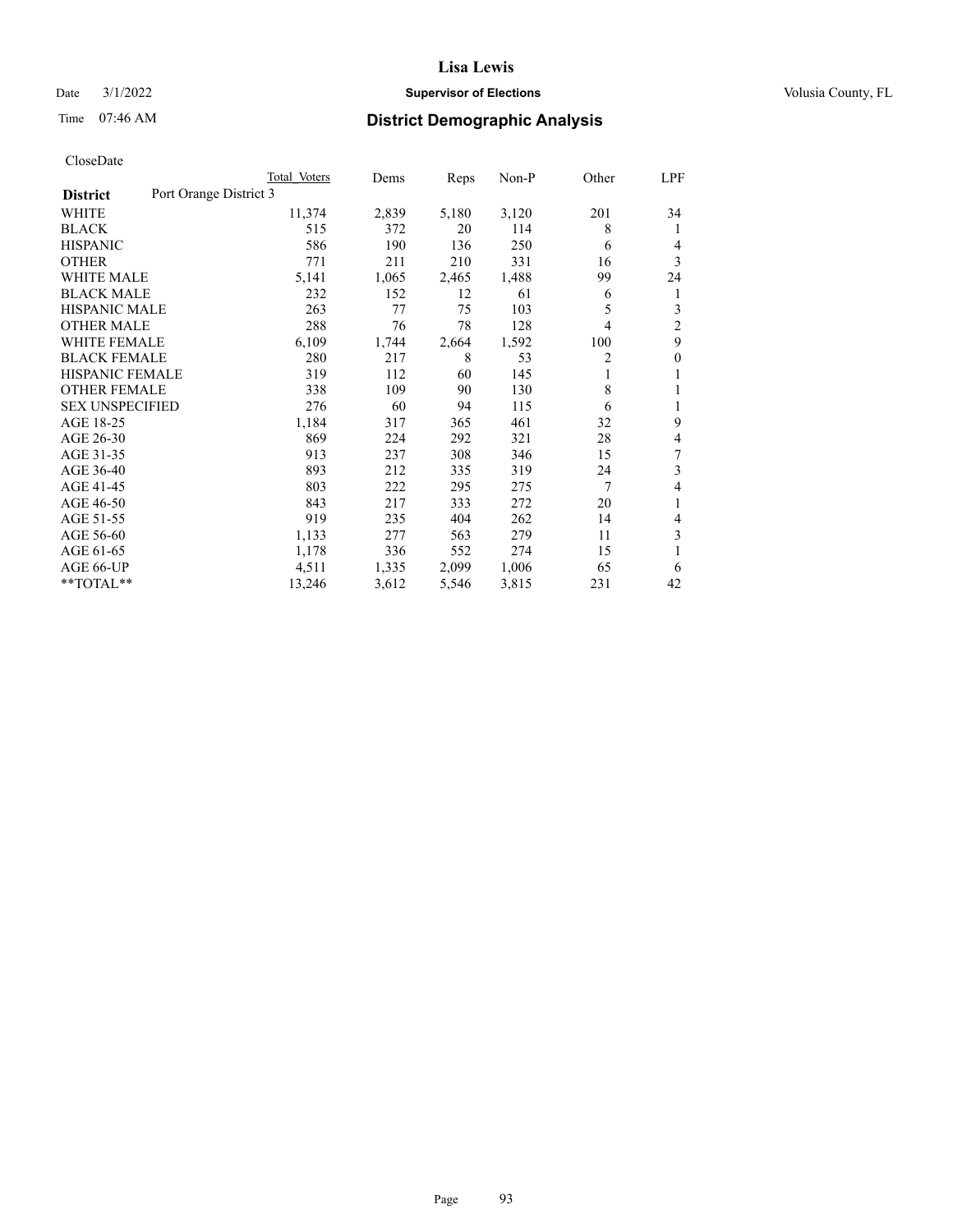## Date  $3/1/2022$  **Supervisor of Elections Supervisor of Elections** Volusia County, FL

# Time 07:46 AM **District Demographic Analysis**

|                                           | Total Voters | Dems  | Reps  | $Non-P$ | Other        | LPF            |
|-------------------------------------------|--------------|-------|-------|---------|--------------|----------------|
| Port Orange District 4<br><b>District</b> |              |       |       |         |              |                |
| WHITE                                     | 10,362       | 2,555 | 4,915 | 2,671   | 183          | 38             |
| <b>BLACK</b>                              | 303          | 217   | 23    | 60      | 3            | $\theta$       |
| <b>HISPANIC</b>                           | 443          | 150   | 134   | 153     | 6            | $\theta$       |
| <b>OTHER</b>                              | 794          | 262   | 198   | 320     | 14           | $\theta$       |
| <b>WHITE MALE</b>                         | 4,897        | 1,001 | 2,438 | 1,338   | 92           | 28             |
| <b>BLACK MALE</b>                         | 141          | 99    | 15    | 27      | $\mathbf{0}$ | $\theta$       |
| <b>HISPANIC MALE</b>                      | 198          | 67    | 58    | 70      | 3            | $\theta$       |
| <b>OTHER MALE</b>                         | 284          | 93    | 80    | 106     | 5            | $\mathbf{0}$   |
| <b>WHITE FEMALE</b>                       | 5,339        | 1,525 | 2,421 | 1,292   | 91           | 10             |
| <b>BLACK FEMALE</b>                       | 158          | 114   | 8     | 33      | 3            | $\mathbf{0}$   |
| <b>HISPANIC FEMALE</b>                    | 234          | 79    | 72    | 80      | 3            | $\mathbf{0}$   |
| <b>OTHER FEMALE</b>                       | 362          | 137   | 82    | 135     | 8            | $\mathbf{0}$   |
| <b>SEX UNSPECIFIED</b>                    | 289          | 69    | 96    | 123     |              | $\theta$       |
| AGE 18-25                                 | 1,126        | 306   | 396   | 386     | 35           | 3              |
| AGE 26-30                                 | 638          | 176   | 232   | 207     | 17           | 6              |
| AGE 31-35                                 | 730          | 203   | 261   | 246     | 17           | 3              |
| AGE 36-40                                 | 841          | 223   | 306   | 289     | 18           | 5              |
| AGE 41-45                                 | 894          | 207   | 361   | 306     | 16           | 4              |
| AGE 46-50                                 | 974          | 217   | 442   | 289     | 18           | 8              |
| AGE 51-55                                 | 1,045        | 225   | 504   | 295     | 19           | $\overline{c}$ |
| AGE 56-60                                 | 1,050        | 246   | 533   | 256     | 13           | $\overline{c}$ |
| AGE 61-65                                 | 1,112        | 314   | 533   | 248     | 14           | 3              |
| AGE 66-UP                                 | 3,492        | 1,067 | 1,702 | 682     | 39           | $\overline{2}$ |
| **TOTAL**                                 | 11,902       | 3,184 | 5,270 | 3,204   | 206          | 38             |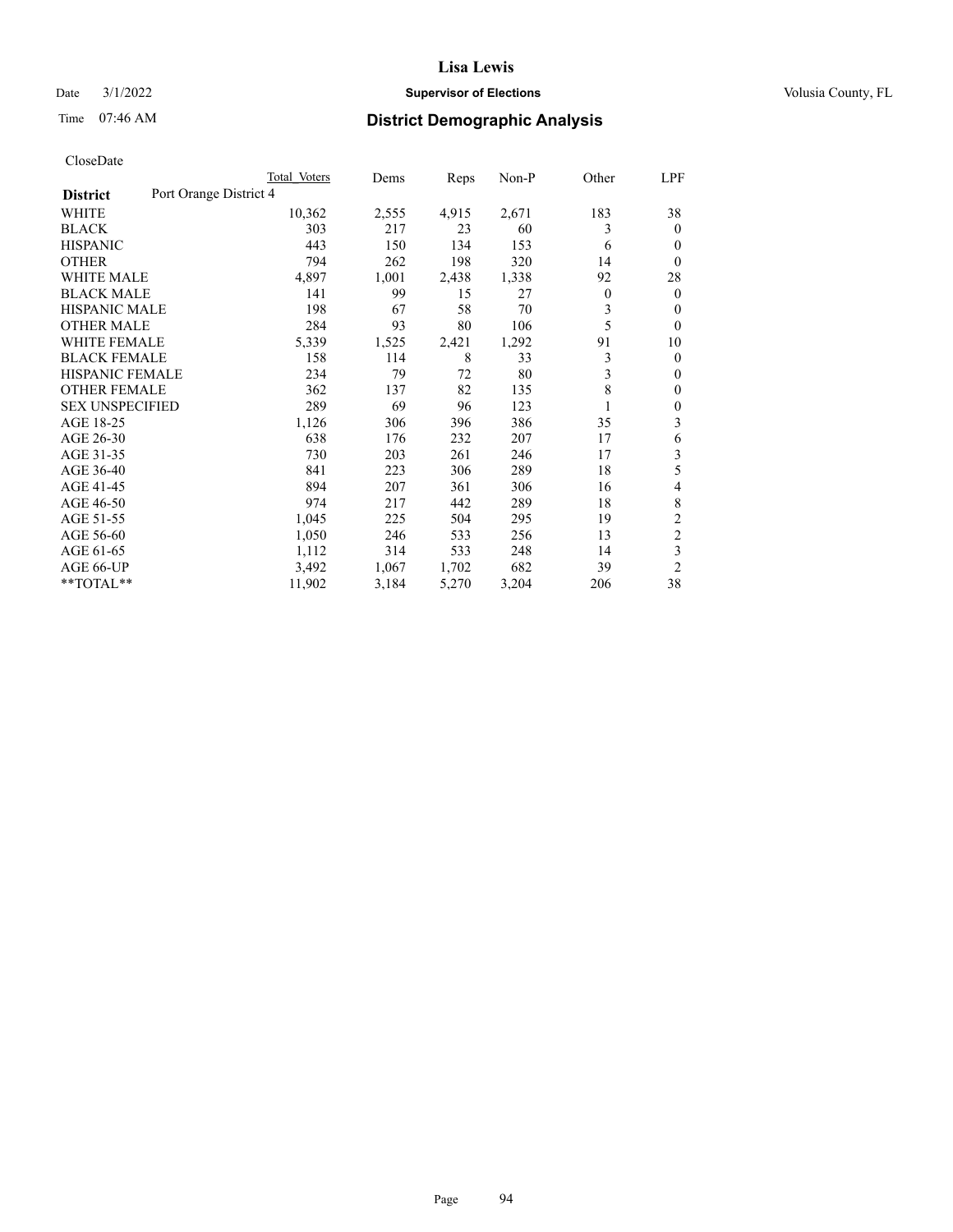## Date  $3/1/2022$  **Supervisor of Elections Supervisor of Elections** Volusia County, FL

# Time 07:46 AM **District Demographic Analysis**

|                        |               | Total Voters | Dems  | Reps  | $Non-P$ | Other          | LPF                     |
|------------------------|---------------|--------------|-------|-------|---------|----------------|-------------------------|
| <b>District</b>        | South Daytona |              |       |       |         |                |                         |
| WHITE                  |               | 7,254        | 2,044 | 3,030 | 2,006   | 152            | 22                      |
| <b>BLACK</b>           |               | 724          | 549   | 24    | 141     | 9              | 1                       |
| <b>HISPANIC</b>        |               | 350          | 148   | 78    | 119     | 3              | 2                       |
| <b>OTHER</b>           |               | 444          | 137   | 112   | 180     | 13             | $\overline{2}$          |
| <b>WHITE MALE</b>      |               | 3,317        | 760   | 1,501 | 965     | 76             | 15                      |
| <b>BLACK MALE</b>      |               | 284          | 200   | 14    | 65      | 5              | $\mathbf{0}$            |
| <b>HISPANIC MALE</b>   |               | 165          | 57    | 45    | 60      |                | 2                       |
| <b>OTHER MALE</b>      |               | 156          | 47    | 42    | 60      | 7              | $\mathbf{0}$            |
| WHITE FEMALE           |               | 3,842        | 1,266 | 1,494 | 1,001   | 75             | 6                       |
| <b>BLACK FEMALE</b>    |               | 432          | 344   | 9     | 74      | 4              | 1                       |
| <b>HISPANIC FEMALE</b> |               | 176          | 86    | 33    | 55      | $\overline{2}$ | $\mathbf{0}$            |
| <b>OTHER FEMALE</b>    |               | 197          | 68    | 56    | 67      | 5              | 1                       |
| <b>SEX UNSPECIFIED</b> |               | 203          | 50    | 50    | 99      | $\overline{2}$ | $\overline{\mathbf{c}}$ |
| AGE 18-25              |               | 727          | 214   | 201   | 274     | 31             | 7                       |
| AGE 26-30              |               | 583          | 188   | 150   | 221     | 16             | 8                       |
| AGE 31-35              |               | 677          | 229   | 170   | 264     | 13             | 1                       |
| AGE 36-40              |               | 588          | 181   | 183   | 206     | 13             | 5                       |
| AGE 41-45              |               | 540          | 171   | 153   | 198     | 16             | $\overline{c}$          |
| AGE 46-50              |               | 531          | 153   | 198   | 172     | 6              | $\overline{c}$          |
| AGE 51-55              |               | 708          | 214   | 308   | 173     | 13             | $\mathbf{0}$            |
| AGE 56-60              |               | 868          | 278   | 367   | 210     | 13             | $\theta$                |
| AGE 61-65              |               | 984          | 324   | 430   | 214     | 16             | $\theta$                |
| AGE 66-UP              |               | 2,566        | 926   | 1,084 | 514     | 40             | 2                       |
| **TOTAL**              |               | 8,772        | 2,878 | 3,244 | 2,446   | 177            | 27                      |